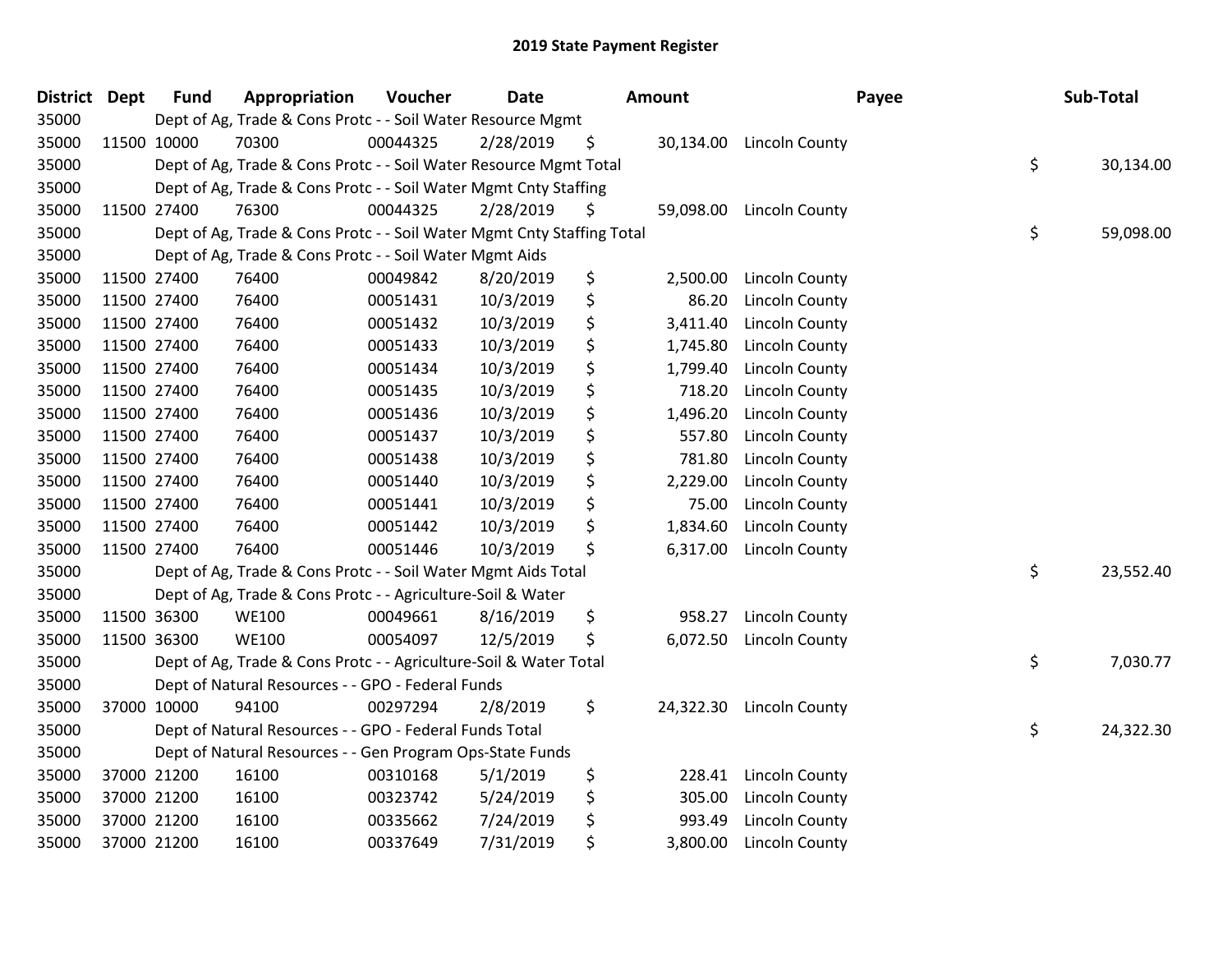| <b>District</b> | <b>Dept</b> | <b>Fund</b> | Appropriation                                                     | Voucher  | <b>Date</b> | <b>Amount</b>   |                       | Payee | Sub-Total |
|-----------------|-------------|-------------|-------------------------------------------------------------------|----------|-------------|-----------------|-----------------------|-------|-----------|
| 35000           |             | 37000 21200 | 16100                                                             | 00341006 | 7/31/2019   | \$<br>4,000.98  | Lincoln County        |       |           |
| 35000           |             | 37000 21200 | 16100                                                             | 00351120 | 9/6/2019    | \$<br>235.50    | Lincoln County        |       |           |
| 35000           |             |             | Dept of Natural Resources - - Gen Program Ops-State Funds Total   |          |             |                 |                       | \$    | 9,563.38  |
| 35000           |             |             | Dept of Natural Resources - - General Program Operations --       |          |             |                 |                       |       |           |
| 35000           |             | 37000 21200 | 25400                                                             | 00308894 | 4/2/2019    | \$<br>1,200.00  | Lincoln County        |       |           |
| 35000           |             | 37000 21200 | 25400                                                             | 00318175 | 5/3/2019    | \$<br>120.00    | Lincoln County        |       |           |
| 35000           |             | 37000 21200 | 25400                                                             | 00341845 | 7/18/2019   | \$<br>120.00    | Lincoln County        |       |           |
| 35000           |             | 37000 21200 | 25400                                                             | 00346261 | 8/13/2019   | \$<br>1,050.00  | Lincoln County        |       |           |
| 35000           |             |             | Dept of Natural Resources - - General Program Operations -- Total |          |             |                 |                       | \$    | 2,490.00  |
| 35000           |             |             | Dept of Natural Resources - - GPO -Federal Funds                  |          |             |                 |                       |       |           |
| 35000           |             | 37000 21200 | 38100                                                             | 00307361 | 3/27/2019   | \$<br>4,249.79  | <b>Lincoln County</b> |       |           |
| 35000           |             |             | Dept of Natural Resources - - GPO -Federal Funds Total            |          |             |                 |                       | \$    | 4,249.79  |
| 35000           |             |             | Dept of Natural Resources - - Venison Processing                  |          |             |                 |                       |       |           |
| 35000           |             | 37000 21200 | 54900                                                             | 00321223 | 5/24/2019   | \$<br>1,500.00  | Lincoln County        |       |           |
| 35000           |             |             | Dept of Natural Resources - - Venison Processing Total            |          |             |                 |                       | \$    | 1,500.00  |
| 35000           |             |             | Dept of Natural Resources - - Enf A - Boating Enforcement         |          |             |                 |                       |       |           |
| 35000           |             | 37000 21200 | 55000                                                             | 00307361 | 3/27/2019   | \$<br>8,002.99  | Lincoln County        |       |           |
| 35000           |             |             | Dept of Natural Resources - - Enf A - Boating Enforcement Total   |          |             |                 |                       | \$    | 8,002.99  |
| 35000           |             |             | Dept of Natural Resources - - Enf A - Atv & Utv Enforcement       |          |             |                 |                       |       |           |
| 35000           |             | 37000 21200 | 55100                                                             | 00359130 | 9/18/2019   | \$<br>34,746.92 | <b>Lincoln County</b> |       |           |
| 35000           |             |             | Dept of Natural Resources - - Enf A - Atv & Utv Enforcement Total |          |             |                 |                       | \$    | 34,746.92 |
| 35000           |             |             | Dept of Natural Resources - - Enf A - Snow Enforcement            |          |             |                 |                       |       |           |
| 35000           |             | 37000 21200 | 55200                                                             | 00359324 | 9/20/2019   | \$<br>9,042.35  | <b>Lincoln County</b> |       |           |
| 35000           |             |             | Dept of Natural Resources - - Enf A - Snow Enforcement Total      |          |             |                 |                       | \$    | 9,042.35  |
| 35000           |             |             | Dept of Natural Resources - - Wildlife Damage Claims & Abat       |          |             |                 |                       |       |           |
| 35000           |             | 37000 21200 | 55300                                                             | 00303175 | 3/6/2019    | \$<br>7,430.79  | Lincoln County        |       |           |
| 35000           |             | 37000 21200 | 55300                                                             | 00303178 | 3/6/2019    | \$<br>9,070.36  | <b>Lincoln County</b> |       |           |
| 35000           |             | 37000 21200 | 55300                                                             | 00318978 | 5/30/2019   | \$<br>5,695.55  | <b>Lincoln County</b> |       |           |
| 35000           |             | 37000 21200 | 55300                                                             | 00347872 | 8/29/2019   | \$<br>7,469.52  | <b>Lincoln County</b> |       |           |
| 35000           |             | 37000 21200 | 55300                                                             | 00369489 | 11/4/2019   | \$<br>9,712.51  | Lincoln County        |       |           |
| 35000           |             |             | Dept of Natural Resources - - Wildlife Damage Claims & Abat Total |          |             |                 |                       | \$    | 39,378.73 |
| 35000           |             |             | Dept of Natural Resources - - Resaids - County Cons Aids          |          |             |                 |                       |       |           |
| 35000           |             | 37000 21200 | 56300                                                             | 00367339 | 10/25/2019  | \$<br>2,446.00  | Lincoln County        |       |           |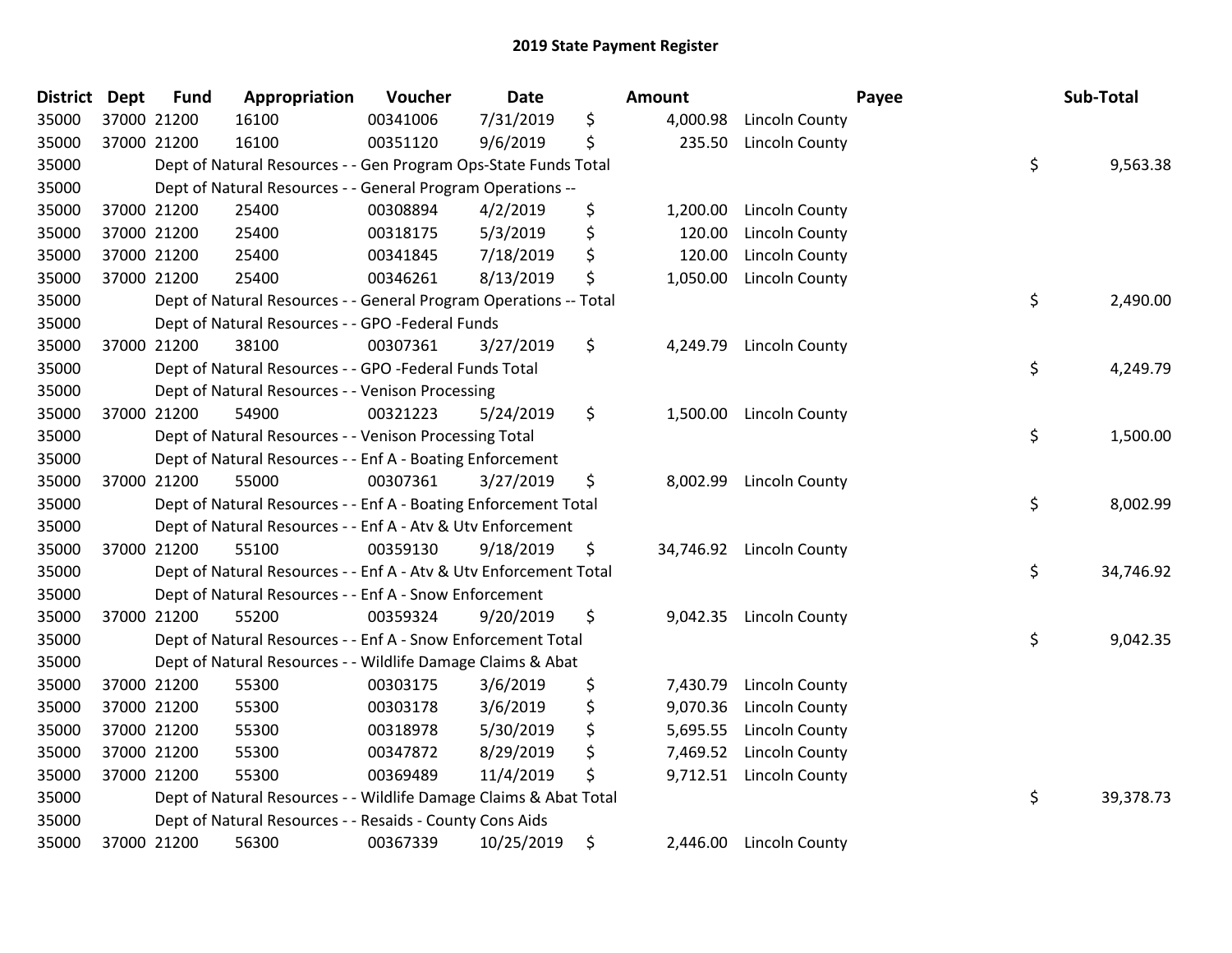| <b>District Dept</b> |             | <b>Fund</b> | Appropriation                                                      | Voucher  | <b>Date</b> | Amount          | Payee                    | Sub-Total        |
|----------------------|-------------|-------------|--------------------------------------------------------------------|----------|-------------|-----------------|--------------------------|------------------|
| 35000                |             |             | Dept of Natural Resources - - Resaids - County Cons Aids Total     |          |             |                 |                          | \$<br>2,446.00   |
| 35000                |             |             | Dept of Natural Resources - - Ra- Fish, WI & Forestry              |          |             |                 |                          |                  |
| 35000                | 37000 21200 |             | 56400                                                              | 00301417 | 2/27/2019   | \$              | 4,723.50 Lincoln County  |                  |
| 35000                |             |             | Dept of Natural Resources - - Ra- Fish, WI & Forestry Total        |          |             |                 |                          | \$<br>4,723.50   |
| 35000                |             |             | Dept of Natural Resources - - Resaids - Forest Croplnd & Mfl       |          |             |                 |                          |                  |
| 35000                | 37000 21200 |             | 56600                                                              | 00359792 | 9/23/2019   | \$<br>67,406.48 | <b>Lincoln County</b>    |                  |
| 35000                |             |             | Dept of Natural Resources - - Resaids - Forest CropInd & Mfl Total |          |             |                 |                          | \$<br>67,406.48  |
| 35000                |             |             | Dept of Natural Resources - - Ra- Suppl Snow Trail Aids            |          |             |                 |                          |                  |
| 35000                | 37000 21200 |             | 56900                                                              | 00297295 | 2/8/2019    | \$              | 2,717.51 Lincoln County  |                  |
| 35000                |             |             | Dept of Natural Resources - - Ra- Suppl Snow Trail Aids Total      |          |             |                 |                          | \$<br>2,717.51   |
| 35000                |             |             | Dept of Natural Resources - - Resaids - Cnty Forst & Admin         |          |             |                 |                          |                  |
| 35000                | 37000 21200 |             | 57200                                                              | 00301293 | 3/1/2019    | \$              | 57,012.07 Lincoln County |                  |
| 35000                |             |             | Dept of Natural Resources - - Resaids - Cnty Forst & Admin Total   |          |             |                 |                          | \$<br>57,012.07  |
| 35000                |             |             | Dept of Natural Resources - - Ra- Snowmobile Trail Areas           |          |             |                 |                          |                  |
| 35000                | 37000 21200 |             | 57500                                                              | 00293464 | 1/30/2019   | \$<br>21,507.98 | Lincoln County           |                  |
| 35000                | 37000 21200 |             | 57500                                                              | 00346889 | 8/6/2019    | \$<br>43,560.00 | Lincoln County           |                  |
| 35000                | 37000 21200 |             | 57500                                                              | 00360005 | 9/26/2019   | \$<br>43,980.00 | Lincoln County           |                  |
| 35000                | 37000 21200 |             | 57500                                                              | 00360426 | 10/7/2019   | \$<br>23,734.98 | Lincoln County           |                  |
| 35000                |             |             | Dept of Natural Resources - - Ra- Snowmobile Trail Areas Total     |          |             |                 |                          | \$<br>132,782.96 |
| 35000                |             |             | Dept of Natural Resources - - Ra- Atv Prj Aids, Gas Tax Pymt       |          |             |                 |                          |                  |
| 35000                | 37000 21200 |             | 57600                                                              | 00346890 | 8/6/2019    | \$<br>11,442.00 | Lincoln County           |                  |
| 35000                | 37000 21200 |             | 57600                                                              | 00359860 | 9/25/2019   | \$<br>16,747.50 | <b>Lincoln County</b>    |                  |
| 35000                | 37000 21200 |             | 57600                                                              | 00359888 | 9/25/2019   | \$<br>11,212.00 | Lincoln County           |                  |
| 35000                | 37000 21200 |             | 57600                                                              | 00359906 | 9/26/2019   | \$<br>144.13    | Lincoln County           |                  |
| 35000                | 37000 21200 |             | 57600                                                              | 00363834 | 10/10/2019  | \$<br>16,747.50 | Lincoln County           |                  |
| 35000                | 37000 21200 |             | 57600                                                              | 00376853 | 12/11/2019  | \$<br>144.14    | <b>Lincoln County</b>    |                  |
| 35000                |             |             | Dept of Natural Resources - - Ra- Atv Prj Aids, Gas Tax Pymt Total |          |             |                 |                          | \$<br>56,437.27  |
| 35000                |             |             | Dept of Natural Resources - - GPO--State Funds                     |          |             |                 |                          |                  |
| 35000                | 37000 21200 |             | 86100                                                              | 00350876 | 8/22/2019   | \$<br>20.00     | <b>Lincoln County</b>    |                  |
| 35000                |             |             | Dept of Natural Resources - - GPO--State Funds Total               |          |             |                 |                          | \$<br>20.00      |
| 35000                |             |             | Dept of Natural Resources - - GPO - Sd Water Loan Prog, Fed        |          |             |                 |                          |                  |
| 35000                | 37000 57300 |             | 48200                                                              | 00298851 | 3/1/2019    | \$<br>7,579.50  | Lincoln County           |                  |
| 35000                | 37000 57300 |             | 48200                                                              | 00310933 | 4/30/2019   | \$<br>3,865.50  | Lincoln County           |                  |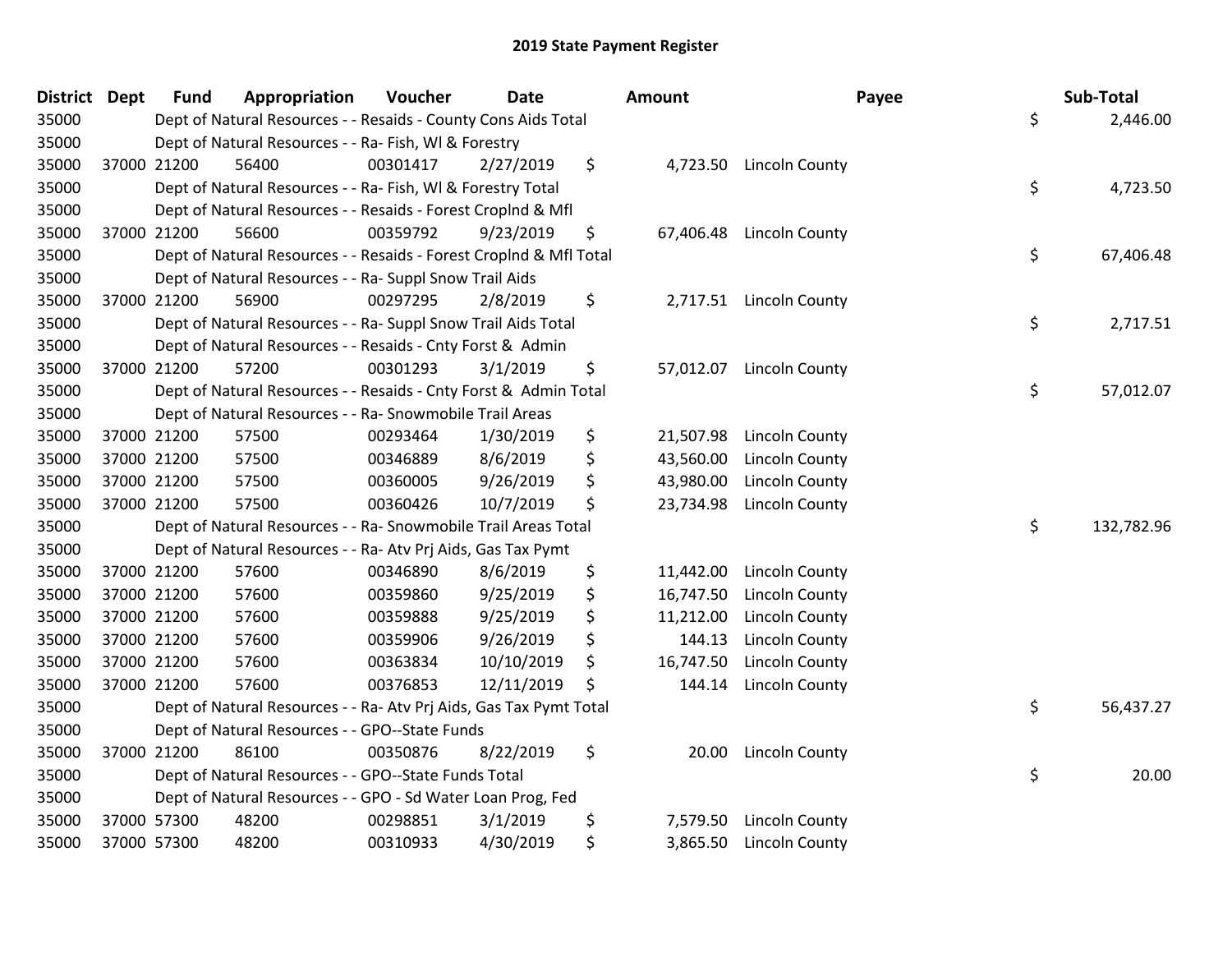| District Dept |             | <b>Fund</b> | Appropriation                                                     | Voucher  | Date       | <b>Amount</b>    |                         | Payee | Sub-Total    |
|---------------|-------------|-------------|-------------------------------------------------------------------|----------|------------|------------------|-------------------------|-------|--------------|
| 35000         | 37000 57300 |             | 48200                                                             | 00329989 | 7/5/2019   | \$<br>3,865.50   | <b>Lincoln County</b>   |       |              |
| 35000         |             | 37000 57300 | 48200                                                             | 00373452 | 11/27/2019 | \$<br>3,865.50   | <b>Lincoln County</b>   |       |              |
| 35000         |             |             | Dept of Natural Resources - - GPO - Sd Water Loan Prog, Fed Total |          |            |                  |                         | \$    | 19,176.00    |
| 35000         |             |             | WI Dept of Transportation - - Eldly&Disa Co/Aid Sf                |          |            |                  |                         |       |              |
| 35000         |             | 39500 21100 | 16800                                                             | 00340227 | 1/9/2019   | \$<br>80,152.00  | Lincoln County          |       |              |
| 35000         |             |             | WI Dept of Transportation - - Eldly&Disa Co/Aid Sf Total          |          |            |                  |                         | \$    | 80,152.00    |
| 35000         |             |             | WI Dept of Transportation - - County Forest Aids                  |          |            |                  |                         |       |              |
| 35000         |             | 39500 21100 | 17000                                                             | 00357944 | 3/8/2019   | \$<br>8,494.55   | Lincoln County          |       |              |
| 35000         |             |             | WI Dept of Transportation - - County Forest Aids Total            |          |            |                  |                         | \$    | 8,494.55     |
| 35000         |             |             | WI Dept of Transportation - - Hwy Sfty Loc Aid Ffd                |          |            |                  |                         |       |              |
| 35000         |             | 39500 21100 | 18500                                                             | 00451234 | 10/23/2019 | \$               | 7,009.14 Lincoln County |       |              |
| 35000         |             |             | WI Dept of Transportation - - Hwy Sfty Loc Aid Ffd Total          |          |            |                  |                         | \$    | 7,009.14     |
| 35000         |             |             | WI Dept of Transportation - - Trans Aids To Co.-Sf                |          |            |                  |                         |       |              |
| 35000         |             | 39500 21100 | 19000                                                             | 00335807 | 1/7/2019   | \$<br>295,650.13 | Lincoln County          |       |              |
| 35000         |             | 39500 21100 | 19000                                                             | 00401132 | 7/1/2019   | \$<br>591,300.26 | Lincoln County          |       |              |
| 35000         |             | 39500 21100 | 19000                                                             | 00443950 | 10/7/2019  | \$<br>295,650.14 | <b>Lincoln County</b>   |       |              |
| 35000         |             |             | WI Dept of Transportation - - Trans Aids To Co.-Sf Total          |          |            |                  |                         | \$    | 1,182,600.53 |
| 35000         |             |             | WI Dept of Transportation - - Loc Rd Imp Prg St Fd                |          |            |                  |                         |       |              |
| 35000         |             | 39500 21100 | 27800                                                             | 00465142 | 11/29/2019 | \$<br>4,119.61   | <b>Lincoln County</b>   |       |              |
| 35000         |             |             | WI Dept of Transportation - - Loc Rd Imp Prg St Fd Total          |          |            |                  |                         | \$    | 4,119.61     |
| 35000         |             |             | WI Dept of Transportation - - St Hwy Rehab, Sf                    |          |            |                  |                         |       |              |
| 35000         |             | 39500 21100 | 36300                                                             | 00376931 | 5/3/2019   | \$<br>3.00       | Lincoln County          |       |              |
| 35000         |             | 39500 21100 | 36300                                                             | 00383377 | 5/31/2019  | \$<br>87.00      | Lincoln County          |       |              |
| 35000         |             | 39500 21100 | 36300                                                             | 00396269 | 7/5/2019   | \$<br>18.00      | Lincoln County          |       |              |
| 35000         |             | 39500 21100 | 36300                                                             | 00407740 | 7/26/2019  | \$<br>30.00      | <b>Lincoln County</b>   |       |              |
| 35000         |             | 39500 21100 | 36300                                                             | 00427393 | 8/23/2019  | \$<br>123.00     | <b>Lincoln County</b>   |       |              |
| 35000         | 39500 21100 |             | 36300                                                             | 00431535 | 9/6/2019   | \$<br>60.00      | <b>Lincoln County</b>   |       |              |
| 35000         | 39500 21100 |             | 36300                                                             | 00435716 | 9/20/2019  | \$<br>30.00      | Lincoln County          |       |              |
| 35000         |             | 39500 21100 | 36300                                                             | 00439747 | 10/1/2019  | \$<br>62.00      | Lincoln County          |       |              |
| 35000         |             | 39500 21100 | 36300                                                             | 00450425 | 10/17/2019 | \$<br>30.00      | Lincoln County          |       |              |
| 35000         |             | 39500 21100 | 36300                                                             | 00461125 | 11/14/2019 | \$<br>30.00      | Lincoln County          |       |              |
| 35000         | 39500 21100 |             | 36300                                                             | 00463464 | 11/20/2019 | \$<br>30.00      | <b>Lincoln County</b>   |       |              |
| 35000         |             |             | WI Dept of Transportation - - St Hwy Rehab, Sf Total              |          |            |                  |                         | \$    | 503.00       |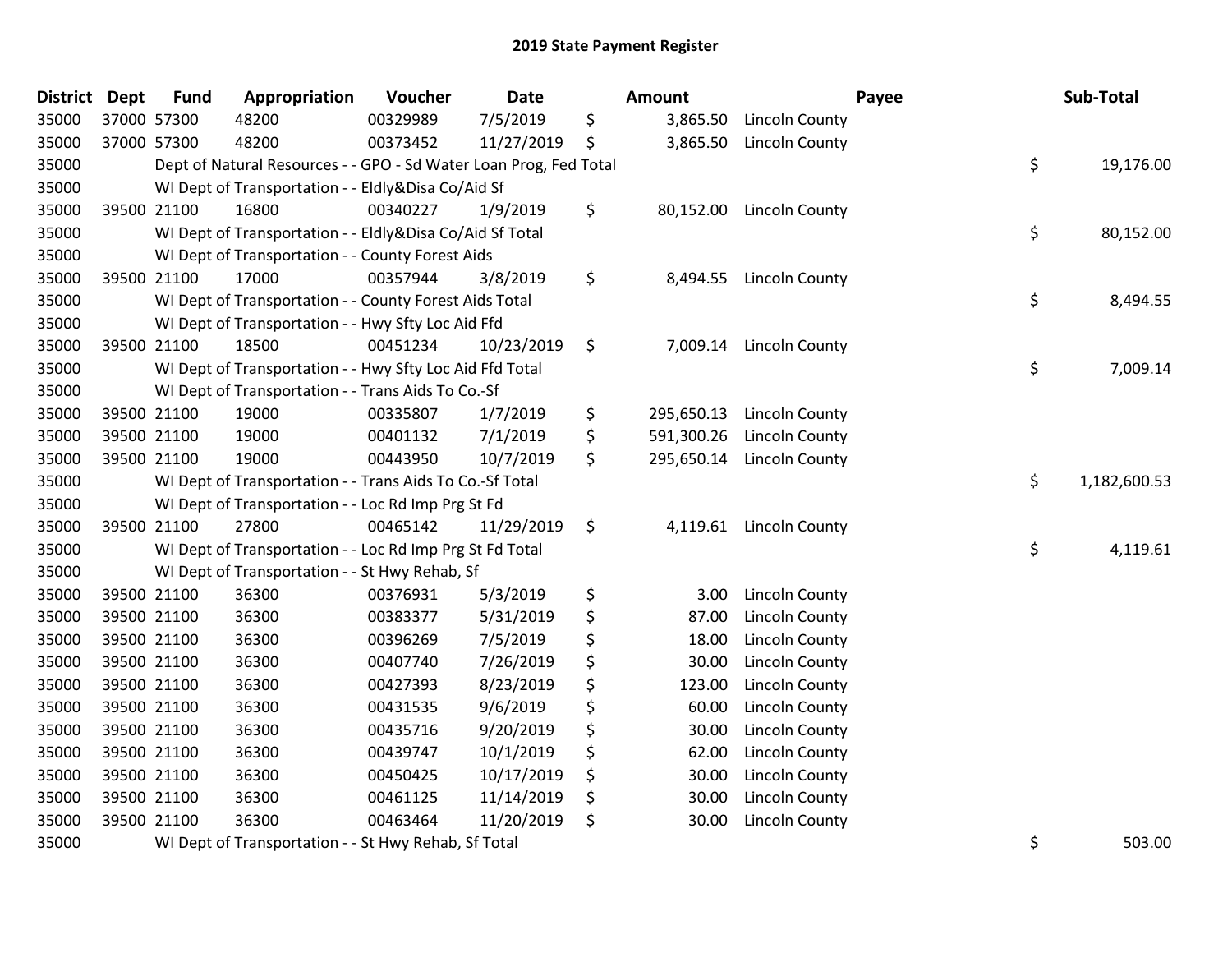| District | <b>Dept</b> | <b>Fund</b> | Appropriation                                           | Voucher  | <b>Date</b> | <b>Amount</b>    | Payee                 | Sub-Total       |
|----------|-------------|-------------|---------------------------------------------------------|----------|-------------|------------------|-----------------------|-----------------|
| 35000    |             |             | WI Dept of Transportation - - Hwy Mgmt & Opers Sf       |          |             |                  |                       |                 |
| 35000    |             | 39500 21100 | 36500                                                   | 00335746 | 1/4/2019    | \$<br>3,269.28   | Lincoln County        |                 |
| 35000    |             | 39500 21100 | 36500                                                   | 00354150 | 3/1/2019    | \$<br>1,026.00   | Lincoln County        |                 |
| 35000    |             | 39500 21100 | 36500                                                   | 00370313 | 4/16/2019   | \$<br>513.00     | <b>Lincoln County</b> |                 |
| 35000    |             | 39500 21100 | 36500                                                   | 00379422 | 5/29/2019   | \$<br>513.00     | <b>Lincoln County</b> |                 |
| 35000    |             | 39500 21100 | 36500                                                   | 00387884 | 5/30/2019   | \$<br>513.00     | Lincoln County        |                 |
| 35000    |             | 39500 21100 | 36500                                                   | 00415447 | 7/25/2019   | \$<br>1,928.87   | <b>Lincoln County</b> |                 |
| 35000    |             | 39500 21100 | 36500                                                   | 00427410 | 8/26/2019   | \$<br>513.00     | <b>Lincoln County</b> |                 |
| 35000    |             | 39500 21100 | 36500                                                   | 00449944 | 10/16/2019  | \$<br>513.00     | <b>Lincoln County</b> |                 |
| 35000    |             | 39500 21100 | 36500                                                   | 00458808 | 11/7/2019   | \$<br>513.00     | <b>Lincoln County</b> |                 |
| 35000    |             | 39500 21100 | 36500                                                   | 00468236 | 12/6/2019   | \$<br>2,275.78   | <b>Lincoln County</b> |                 |
| 35000    |             | 39500 21100 | 36500                                                   | 00475091 | 12/30/2019  | \$<br>4,338.11   | Lincoln County        |                 |
| 35000    |             |             | WI Dept of Transportation - - Hwy Mgmt & Opers Sf Total |          |             |                  |                       | \$<br>15,916.04 |
| 35000    |             |             | WI Dept of Transportation - - Routine Maint Sf          |          |             |                  |                       |                 |
| 35000    |             | 39500 21100 | 36800                                                   | 00335746 | 1/4/2019    | \$<br>94,664.08  | Lincoln County        |                 |
| 35000    |             | 39500 21100 | 36800                                                   | 00338876 | 1/3/2019    | \$<br>1,577.13   | Lincoln County        |                 |
| 35000    |             | 39500 21100 | 36800                                                   | 00354150 | 3/1/2019    | \$<br>209,254.61 | Lincoln County        |                 |
| 35000    |             | 39500 21100 | 36800                                                   | 00361959 | 3/19/2019   | \$<br>95,662.14  | Lincoln County        |                 |
| 35000    |             | 39500 21100 | 36800                                                   | 00370313 | 4/16/2019   | \$<br>344,006.13 | <b>Lincoln County</b> |                 |
| 35000    |             | 39500 21100 | 36800                                                   | 00372018 | 4/17/2019   | \$<br>164,195.70 | Lincoln County        |                 |
| 35000    |             | 39500 21100 | 36800                                                   | 00379422 | 5/29/2019   | \$<br>205,338.42 | Lincoln County        |                 |
| 35000    |             | 39500 21100 | 36800                                                   | 00387884 | 5/30/2019   | \$<br>223,466.09 | Lincoln County        |                 |
| 35000    |             | 39500 21100 | 36800                                                   | 00395955 | 6/20/2019   | \$<br>82,348.33  | Lincoln County        |                 |
| 35000    |             | 39500 21100 | 36800                                                   | 00396912 | 6/24/2019   | \$<br>109,416.50 | Lincoln County        |                 |
| 35000    |             | 39500 21100 | 36800                                                   | 00409126 | 7/3/2019    | \$<br>1,032.07   | <b>Lincoln County</b> |                 |
| 35000    |             | 39500 21100 | 36800                                                   | 00415447 | 7/25/2019   | \$<br>43,082.89  | Lincoln County        |                 |
| 35000    |             | 39500 21100 | 36800                                                   | 00427410 | 8/26/2019   | \$<br>102,741.25 | <b>Lincoln County</b> |                 |
| 35000    |             | 39500 21100 | 36800                                                   | 00436464 | 9/19/2019   | \$<br>12,732.45  | <b>Lincoln County</b> |                 |
| 35000    |             | 39500 21100 | 36800                                                   | 00449944 | 10/16/2019  | \$<br>62,671.07  | Lincoln County        |                 |
| 35000    |             | 39500 21100 | 36800                                                   | 00458808 | 11/7/2019   | \$<br>68,230.42  | Lincoln County        |                 |
| 35000    |             | 39500 21100 | 36800                                                   | 00468236 | 12/6/2019   | \$<br>38,889.05  | Lincoln County        |                 |
| 35000    |             | 39500 21100 | 36800                                                   | 00472275 | 12/18/2019  | \$<br>140,853.03 | Lincoln County        |                 |
| 35000    |             | 39500 21100 | 36800                                                   | 00475091 | 12/30/2019  | \$<br>66,347.09  | Lincoln County        |                 |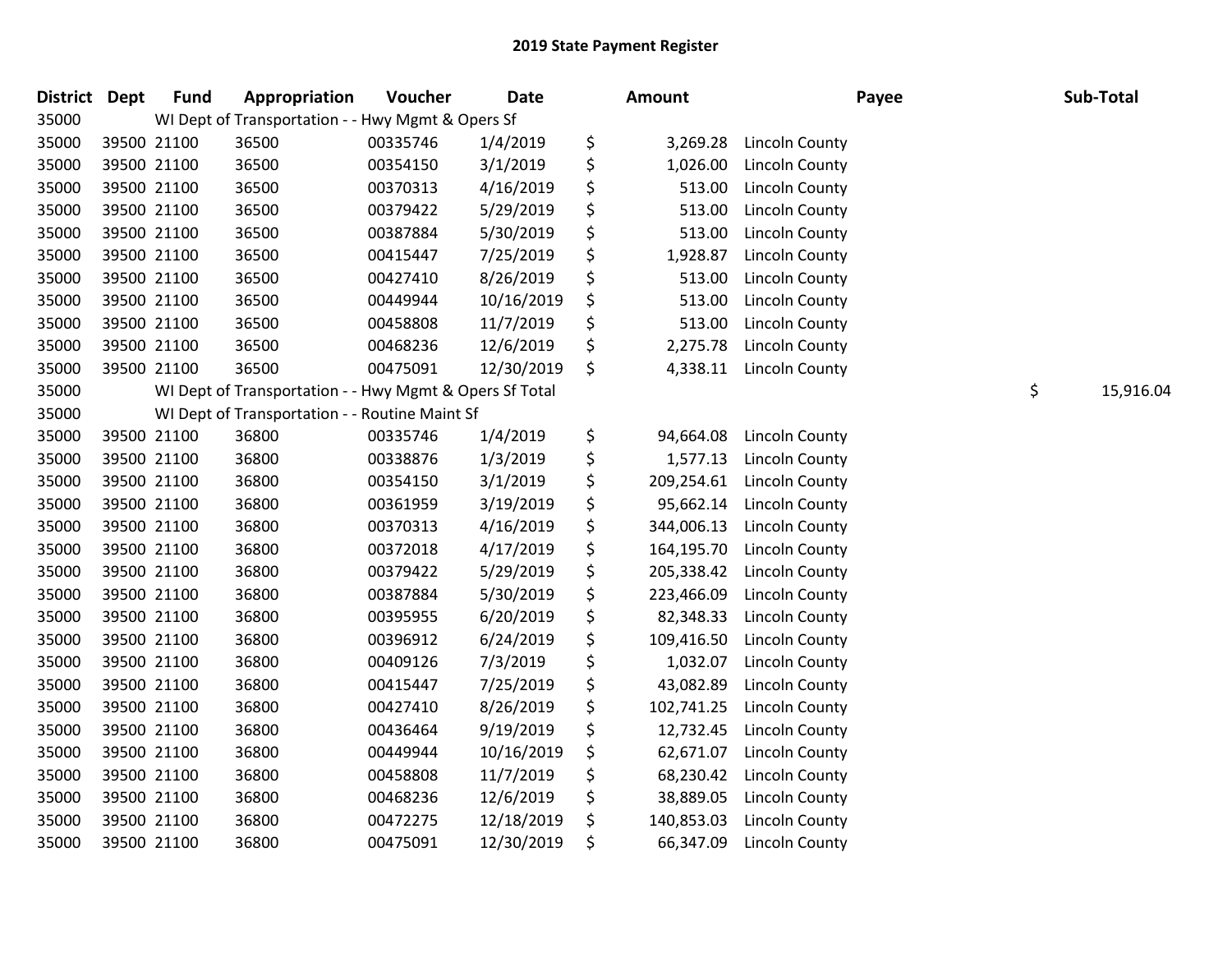| <b>District Dept</b> |             | <b>Fund</b> | Appropriation                                                      | Voucher  | <b>Date</b> | <b>Amount</b>   | Payee                                                                                                         | Sub-Total          |
|----------------------|-------------|-------------|--------------------------------------------------------------------|----------|-------------|-----------------|---------------------------------------------------------------------------------------------------------------|--------------------|
| 35000                |             |             | WI Dept of Transportation - - Routine Maint Sf Total               |          |             |                 |                                                                                                               | \$<br>2,066,508.45 |
| 35000                |             |             | WI Dept of Transportation - - Dept Mgt & Oper St Fd                |          |             |                 |                                                                                                               |                    |
| 35000                |             | 39500 21100 | 46100                                                              | 00347639 | 1/31/2019   | \$<br>2,645.29  | Lincoln County                                                                                                |                    |
| 35000                | 39500 21100 |             | 46100                                                              | 00376217 | 4/26/2019   | \$<br>279.92    | Lincoln County                                                                                                |                    |
| 35000                | 39500 21100 |             | 46100                                                              | 00385472 | 5/23/2019   | \$<br>1,500.30  | Lincoln County                                                                                                |                    |
| 35000                |             |             | WI Dept of Transportation - - Dept Mgt & Oper St Fd Total          |          |             |                 |                                                                                                               | \$<br>4,425.51     |
| 35000                |             |             | WI Dept of Transportation - - Transpor Safety Ff                   |          |             |                 |                                                                                                               |                    |
| 35000                | 39500 21100 |             | 58200                                                              | 00464722 | 11/22/2019  | \$<br>844.98    | Lincoln County                                                                                                |                    |
| 35000                |             |             | WI Dept of Transportation - - Transpor Safety Ff Total             |          |             |                 |                                                                                                               | \$<br>844.98       |
| 35000                |             |             | Department of Corrections - - Corrections Contracts And Agre       |          |             |                 |                                                                                                               |                    |
| 35000                | 41000 10000 |             | 11400                                                              | 00264674 | 2/5/2019    | \$<br>1,595.26  | Lincoln County                                                                                                |                    |
| 35000                | 41000 10000 |             | 11400                                                              | 00275575 | 3/29/2019   | \$<br>4,219.72  | Lincoln County                                                                                                |                    |
| 35000                | 41000 10000 |             | 11400                                                              | 00281067 | 4/23/2019   | \$<br>4,785.78  | Lincoln County                                                                                                |                    |
| 35000                | 41000 10000 |             | 11400                                                              | 00289481 | 6/3/2019    | \$<br>566.06    | Lincoln County                                                                                                |                    |
| 35000                | 41000 10000 |             | 11400                                                              | 00295744 | 7/2/2019    | \$<br>566.06    | Lincoln County                                                                                                |                    |
| 35000                | 41000 10000 |             | 11400                                                              | 00298730 | 7/17/2019   | \$<br>10,703.68 | Lincoln County                                                                                                |                    |
| 35000                | 41000 10000 |             | 11400                                                              | 00307308 | 8/30/2019   | \$<br>7,410.24  | Lincoln County                                                                                                |                    |
| 35000                | 41000 10000 |             | 11400                                                              | 00312685 | 9/27/2019   | \$<br>2,058.40  | Lincoln County                                                                                                |                    |
| 35000                | 41000 10000 |             | 11400                                                              | 00320124 | 10/30/2019  | \$<br>4,940.16  | <b>Lincoln County</b>                                                                                         |                    |
| 35000                | 41000 10000 |             | 11400                                                              | 00326241 | 11/29/2019  | \$<br>6,947.10  | <b>Lincoln County</b>                                                                                         |                    |
| 35000                | 41000 10000 |             | 11400                                                              | 00332159 | 12/30/2019  | \$<br>2,830.30  | <b>Lincoln County</b>                                                                                         |                    |
| 35000                |             |             | Department of Corrections - - Corrections Contracts And Agre Total |          |             |                 |                                                                                                               | \$<br>46,622.76    |
| 35000                |             |             |                                                                    |          |             |                 | Department of Corrections - - Reimbursing Counties For Probation, Extended Supervision And Parole Holds       |                    |
| 35000                | 41000 10000 |             | 11600                                                              | 00320840 | 11/4/2019   | \$              | 35,253.18 Lincoln County                                                                                      |                    |
| 35000                |             |             |                                                                    |          |             |                 | Department of Corrections - - Reimbursing Counties For Probation, Extended Supervision And Parole Holds Total | \$<br>35,253.18    |
| 35000                |             |             | Department of Corrections - - Waupun Central Warehouse             |          |             |                 |                                                                                                               |                    |
| 35000                | 41000 10000 |             | 12200                                                              | 00256840 | 1/3/2019    | \$<br>6,692.85  | Lincoln County                                                                                                |                    |
| 35000                | 41000 10000 |             | 12200                                                              | 00260281 | 1/16/2019   | \$<br>108.41    | Lincoln County                                                                                                |                    |
| 35000                | 41000 10000 |             | 12200                                                              | 00260285 | 1/16/2019   | \$<br>108.41    | Lincoln County                                                                                                |                    |
| 35000                | 41000 10000 |             | 12200                                                              | 00262578 | 2/1/2019    | \$<br>688.05    | Lincoln County                                                                                                |                    |
| 35000                | 41000 10000 |             | 12200                                                              | 00262784 | 2/1/2019    | \$<br>2,001.60  | Lincoln County                                                                                                |                    |
| 35000                | 41000 10000 |             | 12200                                                              | 00262785 | 2/1/2019    | \$<br>2,877.30  | Lincoln County                                                                                                |                    |
| 35000                | 41000 10000 |             | 12200                                                              | 00262786 | 2/1/2019    | \$<br>562.95    | Lincoln County                                                                                                |                    |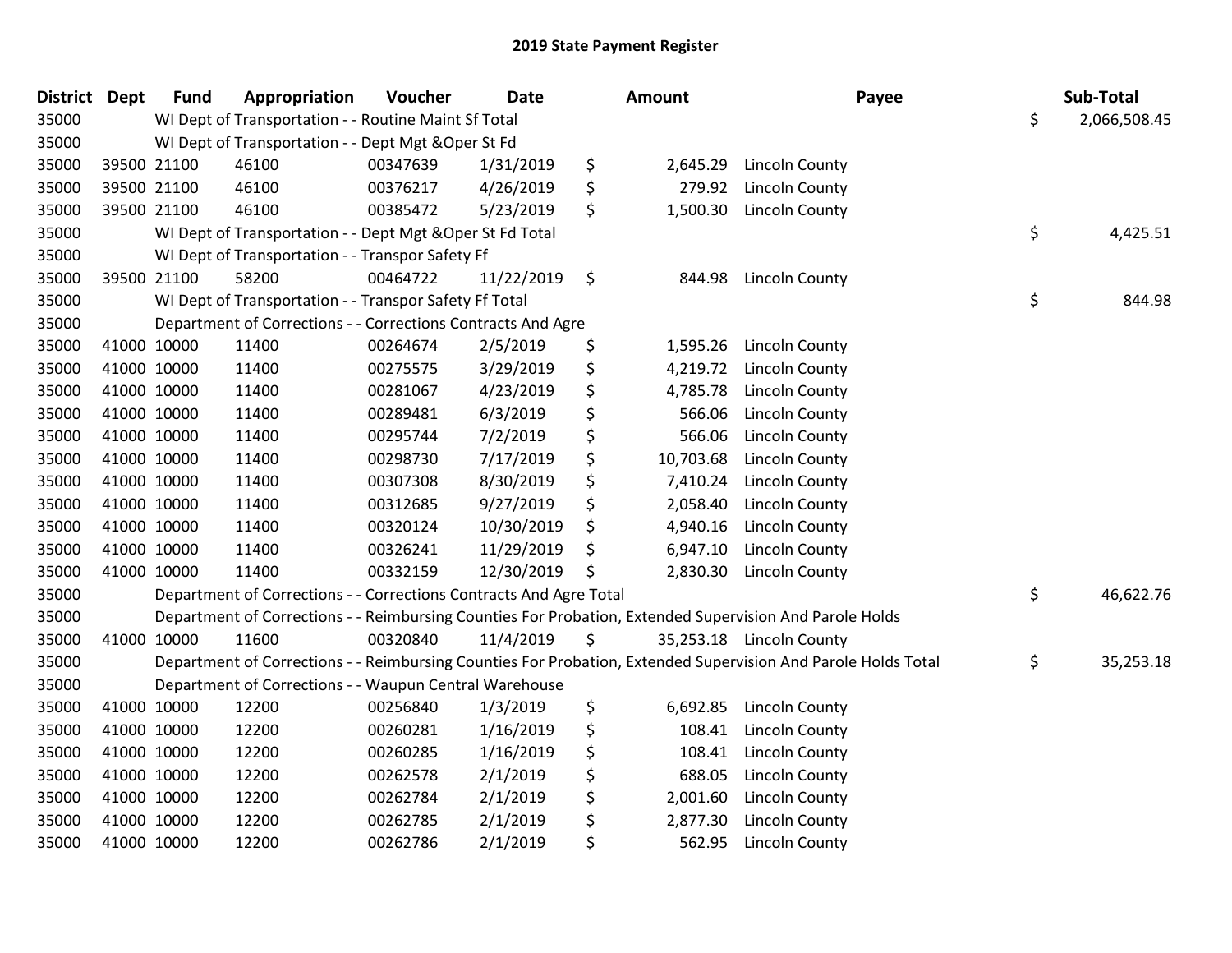| <b>District Dept</b> |             | <b>Fund</b> | Appropriation | Voucher  | <b>Date</b> | <b>Amount</b>   |                       | Payee | Sub-Total |
|----------------------|-------------|-------------|---------------|----------|-------------|-----------------|-----------------------|-------|-----------|
| 35000                | 41000 10000 |             | 12200         | 00262787 | 2/1/2019    | \$<br>4,503.60  | Lincoln County        |       |           |
| 35000                | 41000 10000 |             | 12200         | 00262789 | 2/1/2019    | \$<br>625.50    | Lincoln County        |       |           |
| 35000                | 41000 10000 |             | 12200         | 00262790 | 2/1/2019    | \$<br>4,941.45  | Lincoln County        |       |           |
| 35000                | 41000 10000 |             | 12200         | 00262793 | 2/1/2019    | \$<br>688.05    | Lincoln County        |       |           |
| 35000                |             | 41000 10000 | 12200         | 00262798 | 2/1/2019    | \$<br>3,940.65  | Lincoln County        |       |           |
| 35000                | 41000 10000 |             | 12200         | 00262799 | 2/1/2019    | \$<br>2,939.85  | <b>Lincoln County</b> |       |           |
| 35000                | 41000 10000 |             | 12200         | 00263315 | 2/4/2019    | \$<br>750.60    | Lincoln County        |       |           |
| 35000                | 41000 10000 |             | 12200         | 00263316 | 2/4/2019    | \$<br>625.50    | Lincoln County        |       |           |
| 35000                | 41000 10000 |             | 12200         | 00263318 | 2/4/2019    | \$<br>1,313.55  | Lincoln County        |       |           |
| 35000                | 41000 10000 |             | 12200         | 00263321 | 2/4/2019    | \$<br>2,752.20  | <b>Lincoln County</b> |       |           |
| 35000                | 41000 10000 |             | 12200         | 00263328 | 2/4/2019    | \$<br>625.50    | Lincoln County        |       |           |
| 35000                | 41000 10000 |             | 12200         | 00263329 | 2/4/2019    | \$<br>1,376.10  | Lincoln County        |       |           |
| 35000                | 41000 10000 |             | 12200         | 00266608 | 2/15/2019   | \$<br>625.50    | Lincoln County        |       |           |
| 35000                | 41000 10000 |             | 12200         | 00266676 | 2/19/2019   | \$<br>750.60    | Lincoln County        |       |           |
| 35000                | 41000 10000 |             | 12200         | 00266689 | 2/19/2019   | \$<br>750.60    | Lincoln County        |       |           |
| 35000                | 41000 10000 |             | 12200         | 00267051 | 2/15/2019   | \$<br>750.60    | Lincoln County        |       |           |
| 35000                | 41000 10000 |             | 12200         | 00267077 | 2/21/2019   | \$<br>688.05    | <b>Lincoln County</b> |       |           |
| 35000                | 41000 10000 |             | 12200         | 00267079 | 2/21/2019   | \$<br>5,453.10  | Lincoln County        |       |           |
| 35000                | 41000 10000 |             | 12200         | 00267084 | 2/21/2019   | \$<br>5,129.10  | Lincoln County        |       |           |
| 35000                | 41000 10000 |             | 12200         | 00267087 | 2/21/2019   | \$<br>3,753.00  | <b>Lincoln County</b> |       |           |
| 35000                | 41000 10000 |             | 12200         | 00267090 | 2/21/2019   | \$<br>750.60    | <b>Lincoln County</b> |       |           |
| 35000                | 41000 10000 |             | 12200         | 00267093 | 2/21/2019   | \$<br>3,627.90  | Lincoln County        |       |           |
| 35000                | 41000 10000 |             | 12200         | 00267096 | 2/21/2019   | \$<br>1,501.20  | Lincoln County        |       |           |
| 35000                | 41000 10000 |             | 12200         | 00267098 | 2/21/2019   | \$<br>12,572.55 | Lincoln County        |       |           |
| 35000                | 41000 10000 |             | 12200         | 00267100 | 2/21/2019   | \$<br>8,194.05  | <b>Lincoln County</b> |       |           |
| 35000                | 41000 10000 |             | 12200         | 00267104 | 2/21/2019   | \$<br>2,189.25  | Lincoln County        |       |           |
| 35000                | 41000 10000 |             | 12200         | 00267105 | 2/21/2019   | \$<br>3,744.90  | Lincoln County        |       |           |
| 35000                | 41000 10000 |             | 12200         | 00267107 | 2/21/2019   | \$<br>1,438.65  | Lincoln County        |       |           |
| 35000                | 41000 10000 |             | 12200         | 00267108 | 2/21/2019   | \$<br>4,503.60  | <b>Lincoln County</b> |       |           |
| 35000                | 41000 10000 |             | 12200         | 00267734 | 2/21/2019   | \$<br>110.68    | <b>Lincoln County</b> |       |           |
| 35000                | 41000 10000 |             | 12200         | 00267745 | 2/22/2019   | \$<br>13,573.35 | Lincoln County        |       |           |
| 35000                | 41000 10000 |             | 12200         | 00267747 | 2/22/2019   | \$<br>750.60    | Lincoln County        |       |           |
| 35000                | 41000 10000 |             | 12200         | 00267748 | 2/22/2019   | \$<br>688.05    | Lincoln County        |       |           |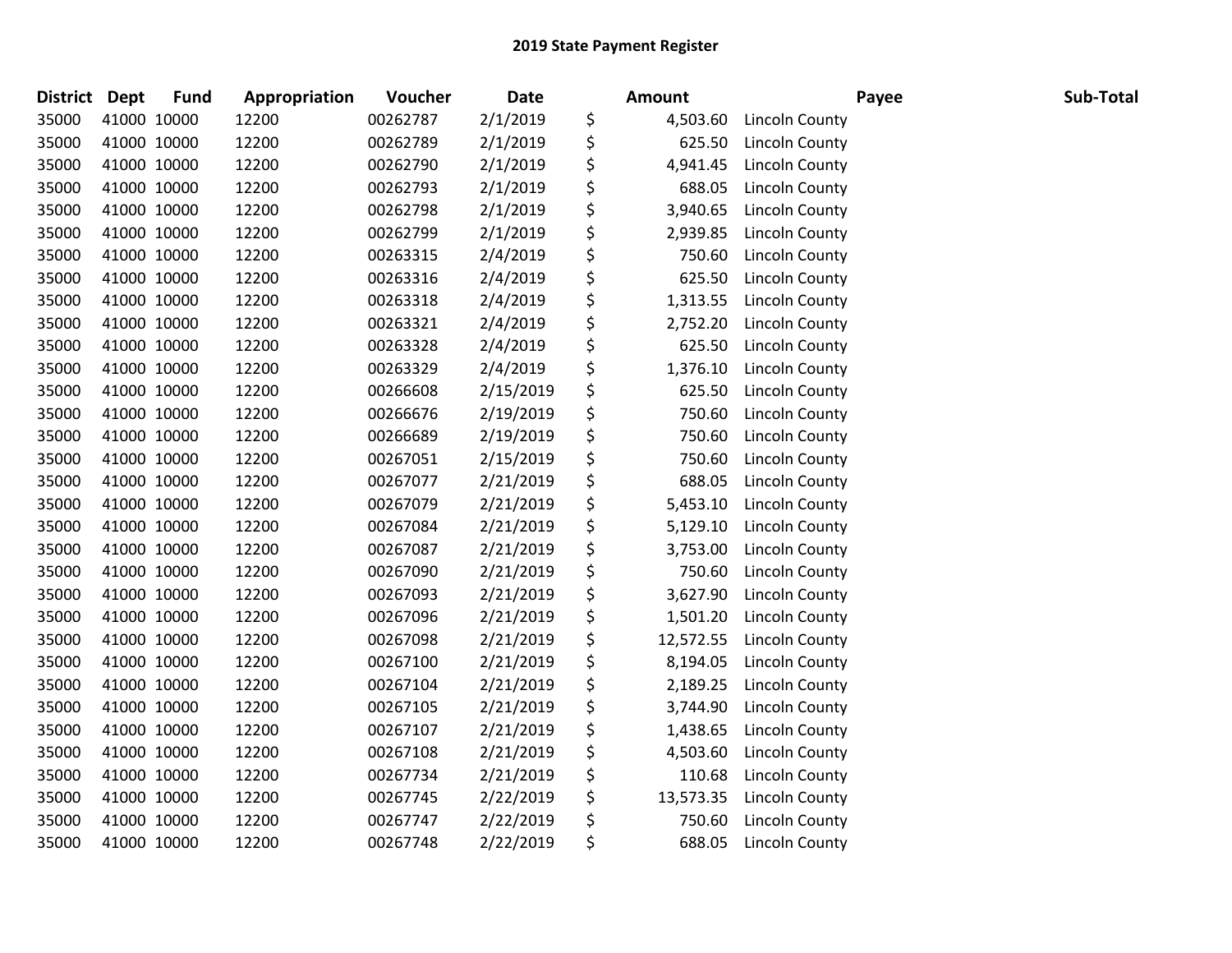| District Dept |             | <b>Fund</b> | Appropriation | Voucher  | <b>Date</b> | <b>Amount</b>   |                       | Payee | Sub-Total |
|---------------|-------------|-------------|---------------|----------|-------------|-----------------|-----------------------|-------|-----------|
| 35000         | 41000 10000 |             | 12200         | 00267750 | 2/22/2019   | \$<br>1,576.80  | <b>Lincoln County</b> |       |           |
| 35000         | 41000 10000 |             | 12200         | 00267751 | 2/22/2019   | \$<br>750.60    | Lincoln County        |       |           |
| 35000         | 41000 10000 |             | 12200         | 00268005 | 2/25/2019   | \$<br>750.60    | Lincoln County        |       |           |
| 35000         | 41000 10000 |             | 12200         | 00268032 | 2/25/2019   | \$<br>4,315.95  | Lincoln County        |       |           |
| 35000         | 41000 10000 |             | 12200         | 00269141 | 3/1/2019    | \$<br>9,570.15  | <b>Lincoln County</b> |       |           |
| 35000         | 41000 10000 |             | 12200         | 00269151 | 3/1/2019    | \$<br>750.60    | <b>Lincoln County</b> |       |           |
| 35000         | 41000 10000 |             | 12200         | 00269155 | 3/1/2019    | \$<br>1,501.20  | <b>Lincoln County</b> |       |           |
| 35000         | 41000 10000 |             | 12200         | 00269156 | 3/1/2019    | \$<br>2,126.70  | Lincoln County        |       |           |
| 35000         | 41000 10000 |             | 12200         | 00269159 | 3/1/2019    | \$<br>125.10    | Lincoln County        |       |           |
| 35000         | 41000 10000 |             | 12200         | 00269163 | 3/1/2019    | \$<br>500.40    | <b>Lincoln County</b> |       |           |
| 35000         | 41000 10000 |             | 12200         | 00269166 | 3/1/2019    | \$<br>750.60    | Lincoln County        |       |           |
| 35000         | 41000 10000 |             | 12200         | 00269170 | 3/1/2019    | \$<br>2,233.80  | Lincoln County        |       |           |
| 35000         | 41000 10000 |             | 12200         | 00269173 | 3/1/2019    | \$<br>9,570.15  | Lincoln County        |       |           |
| 35000         | 41000 10000 |             | 12200         | 00269176 | 3/1/2019    | \$<br>8,631.90  | Lincoln County        |       |           |
| 35000         | 41000 10000 |             | 12200         | 00269178 | 3/1/2019    | \$<br>1,438.65  | Lincoln County        |       |           |
| 35000         | 41000 10000 |             | 12200         | 00269950 | 3/15/2019   | \$<br>9,000.90  | <b>Lincoln County</b> |       |           |
| 35000         | 41000 10000 |             | 12200         | 00269955 | 3/15/2019   | \$<br>750.60    | <b>Lincoln County</b> |       |           |
| 35000         | 41000 10000 |             | 12200         | 00269956 | 3/15/2019   | \$<br>2,890.80  | <b>Lincoln County</b> |       |           |
| 35000         | 41000 10000 |             | 12200         | 00269959 | 3/15/2019   | \$<br>3,440.25  | Lincoln County        |       |           |
| 35000         | 41000 10000 |             | 12200         | 00269961 | 3/15/2019   | \$<br>6,692.85  | <b>Lincoln County</b> |       |           |
| 35000         | 41000 10000 |             | 12200         | 00269963 | 3/15/2019   | \$<br>1,511.10  | <b>Lincoln County</b> |       |           |
| 35000         | 41000 10000 |             | 12200         | 00269965 | 3/15/2019   | \$<br>2,752.20  | <b>Lincoln County</b> |       |           |
| 35000         | 41000 10000 |             | 12200         | 00271559 | 3/15/2019   | \$<br>688.05    | Lincoln County        |       |           |
| 35000         | 41000 10000 |             | 12200         | 00275225 | 4/24/2019   | \$<br>2,299.50  | <b>Lincoln County</b> |       |           |
| 35000         | 41000 10000 |             | 12200         | 00275342 | 4/25/2019   | \$<br>1,438.65  | <b>Lincoln County</b> |       |           |
| 35000         | 41000 10000 |             | 12200         | 00275344 | 4/25/2019   | \$<br>10,446.30 | <b>Lincoln County</b> |       |           |
| 35000         | 41000 10000 |             | 12200         | 00275347 | 4/25/2019   | \$<br>750.60    | Lincoln County        |       |           |
| 35000         | 41000 10000 |             | 12200         | 00275350 | 4/25/2019   | \$<br>750.60    | Lincoln County        |       |           |
| 35000         | 41000 10000 |             | 12200         | 00275354 | 4/25/2019   | \$<br>750.60    | <b>Lincoln County</b> |       |           |
| 35000         | 41000 10000 |             | 12200         | 00275358 | 4/25/2019   | \$<br>3,753.00  | <b>Lincoln County</b> |       |           |
| 35000         | 41000 10000 |             | 12200         | 00275362 | 4/25/2019   | \$<br>3,876.30  | <b>Lincoln County</b> |       |           |
| 35000         | 41000 10000 |             | 12200         | 00275365 | 4/25/2019   | \$<br>7,380.90  | <b>Lincoln County</b> |       |           |
| 35000         | 41000 10000 |             | 12200         | 00275366 | 4/25/2019   | \$<br>2,189.25  | Lincoln County        |       |           |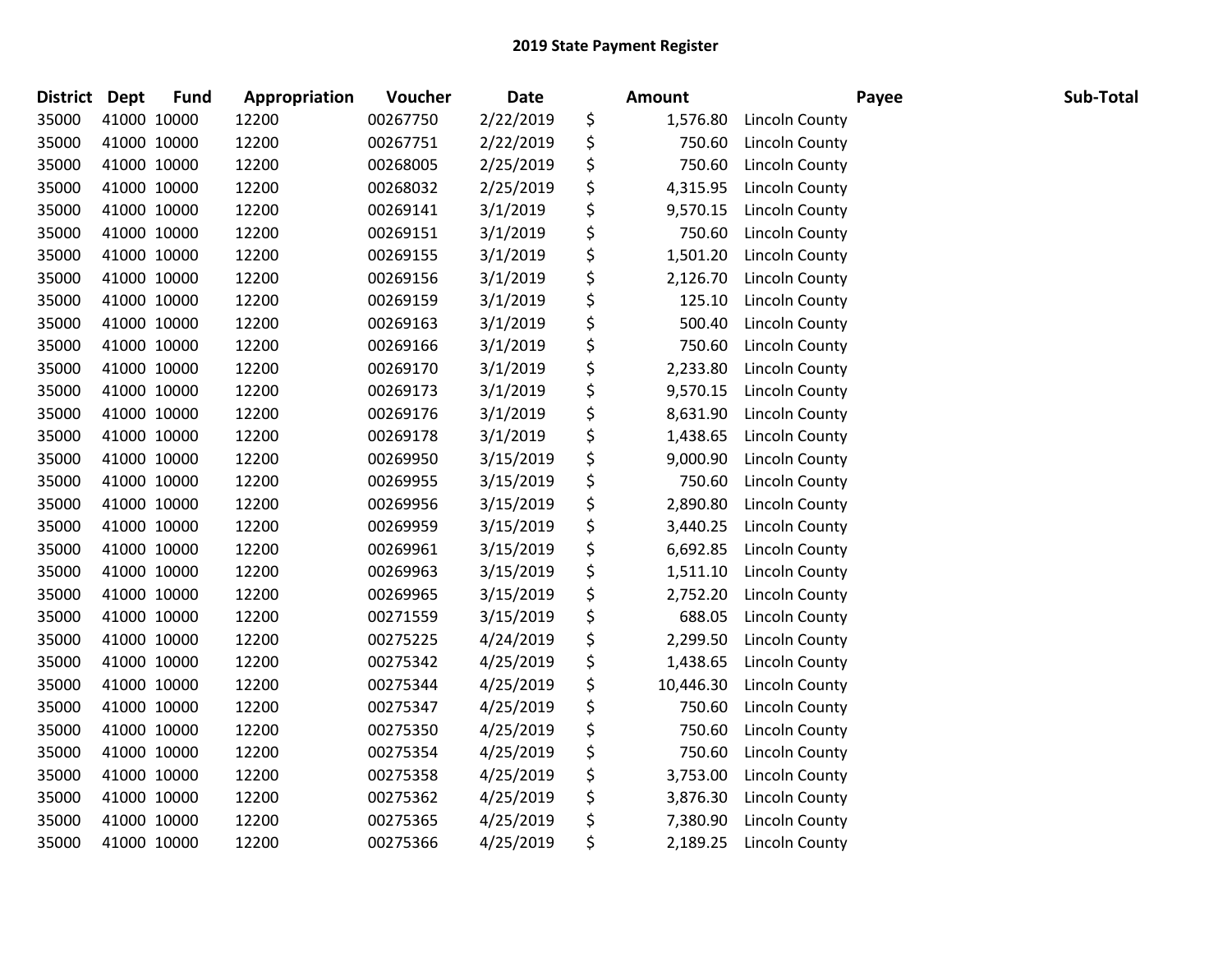| <b>District</b> | <b>Dept</b> | <b>Fund</b> | Appropriation | Voucher  | <b>Date</b> | <b>Amount</b>  |                       | Payee | Sub-Total |
|-----------------|-------------|-------------|---------------|----------|-------------|----------------|-----------------------|-------|-----------|
| 35000           |             | 41000 10000 | 12200         | 00277893 | 4/26/2019   | \$<br>688.05   | Lincoln County        |       |           |
| 35000           |             | 41000 10000 | 12200         | 00277900 | 4/26/2019   | \$<br>4,503.60 | <b>Lincoln County</b> |       |           |
| 35000           | 41000 10000 |             | 12200         | 00277907 | 4/26/2019   | \$<br>3,690.45 | Lincoln County        |       |           |
| 35000           |             | 41000 10000 | 12200         | 00277911 | 4/26/2019   | \$<br>4,941.45 | Lincoln County        |       |           |
| 35000           |             | 41000 10000 | 12200         | 00277916 | 4/26/2019   | \$<br>3,627.90 | <b>Lincoln County</b> |       |           |
| 35000           |             | 41000 10000 | 12200         | 00277921 | 4/26/2019   | \$<br>750.60   | <b>Lincoln County</b> |       |           |
| 35000           |             | 41000 10000 | 12200         | 00277923 | 4/26/2019   | \$<br>1,251.00 | <b>Lincoln County</b> |       |           |
| 35000           |             | 41000 10000 | 12200         | 00277925 | 4/26/2019   | \$<br>788.40   | <b>Lincoln County</b> |       |           |
| 35000           | 41000 10000 |             | 12200         | 00277929 | 4/26/2019   | \$<br>1,438.65 | Lincoln County        |       |           |
| 35000           |             | 41000 10000 | 12200         | 00277934 | 4/26/2019   | \$<br>8,757.00 | <b>Lincoln County</b> |       |           |
| 35000           |             | 41000 10000 | 12200         | 00277938 | 4/26/2019   | \$<br>8,006.40 | <b>Lincoln County</b> |       |           |
| 35000           |             | 41000 10000 | 12200         | 00277950 | 4/26/2019   | \$<br>4,511.50 | <b>Lincoln County</b> |       |           |
| 35000           |             | 41000 10000 | 12200         | 00277954 | 4/26/2019   | \$<br>1,546.80 | <b>Lincoln County</b> |       |           |
| 35000           | 41000 10000 |             | 12200         | 00278141 | 4/26/2019   | \$<br>2,189.25 | <b>Lincoln County</b> |       |           |
| 35000           |             | 41000 10000 | 12200         | 00278213 | 5/1/2019    | \$<br>750.60   | Lincoln County        |       |           |
| 35000           |             | 41000 10000 | 12200         | 00281179 | 5/10/2019   | \$<br>788.40   | <b>Lincoln County</b> |       |           |
| 35000           |             | 41000 10000 | 12200         | 00281181 | 5/10/2019   | \$<br>3,753.00 | <b>Lincoln County</b> |       |           |
| 35000           | 41000 10000 |             | 12200         | 00281187 | 5/10/2019   | \$<br>5,629.50 | <b>Lincoln County</b> |       |           |
| 35000           |             | 41000 10000 | 12200         | 00281194 | 5/10/2019   | \$<br>5,284.90 | <b>Lincoln County</b> |       |           |
| 35000           |             | 41000 10000 | 12200         | 00281198 | 5/10/2019   | \$<br>2,255.75 | <b>Lincoln County</b> |       |           |
| 35000           |             | 41000 10000 | 12200         | 00281537 | 5/1/2019    | \$<br>773.40   | <b>Lincoln County</b> |       |           |
| 35000           |             | 41000 10000 | 12200         | 00282797 | 5/1/2019    | \$<br>3,753.00 | <b>Lincoln County</b> |       |           |
| 35000           | 41000 10000 |             | 12200         | 00284761 | 5/30/2019   | \$<br>750.60   | <b>Lincoln County</b> |       |           |
| 35000           | 41000 10000 |             | 12200         | 00284770 | 5/30/2019   | \$<br>750.60   | Lincoln County        |       |           |
| 35000           |             | 41000 10000 | 12200         | 00284775 | 5/30/2019   | \$<br>1,501.20 | <b>Lincoln County</b> |       |           |
| 35000           |             | 41000 10000 | 12200         | 00284783 | 5/30/2019   | \$<br>750.60   | <b>Lincoln County</b> |       |           |
| 35000           |             | 41000 10000 | 12200         | 00284785 | 5/30/2019   | \$<br>6,702.80 | <b>Lincoln County</b> |       |           |
| 35000           | 41000 10000 |             | 12200         | 00284791 | 5/30/2019   | \$<br>3,867.00 | <b>Lincoln County</b> |       |           |
| 35000           | 41000 10000 |             | 12200         | 00284799 | 5/30/2019   | \$<br>2,255.75 | <b>Lincoln County</b> |       |           |
| 35000           |             | 41000 10000 | 12200         | 00287411 | 6/7/2019    | \$<br>195.40   | Lincoln County        |       |           |
| 35000           |             | 41000 10000 | 12200         | 00288617 | 6/17/2019   | \$<br>5,413.80 | <b>Lincoln County</b> |       |           |
| 35000           |             | 41000 10000 | 12200         | 00288623 | 6/17/2019   | \$<br>773.40   | <b>Lincoln County</b> |       |           |
| 35000           |             | 41000 10000 | 12200         | 00288641 | 6/17/2019   | \$<br>773.40   | Lincoln County        |       |           |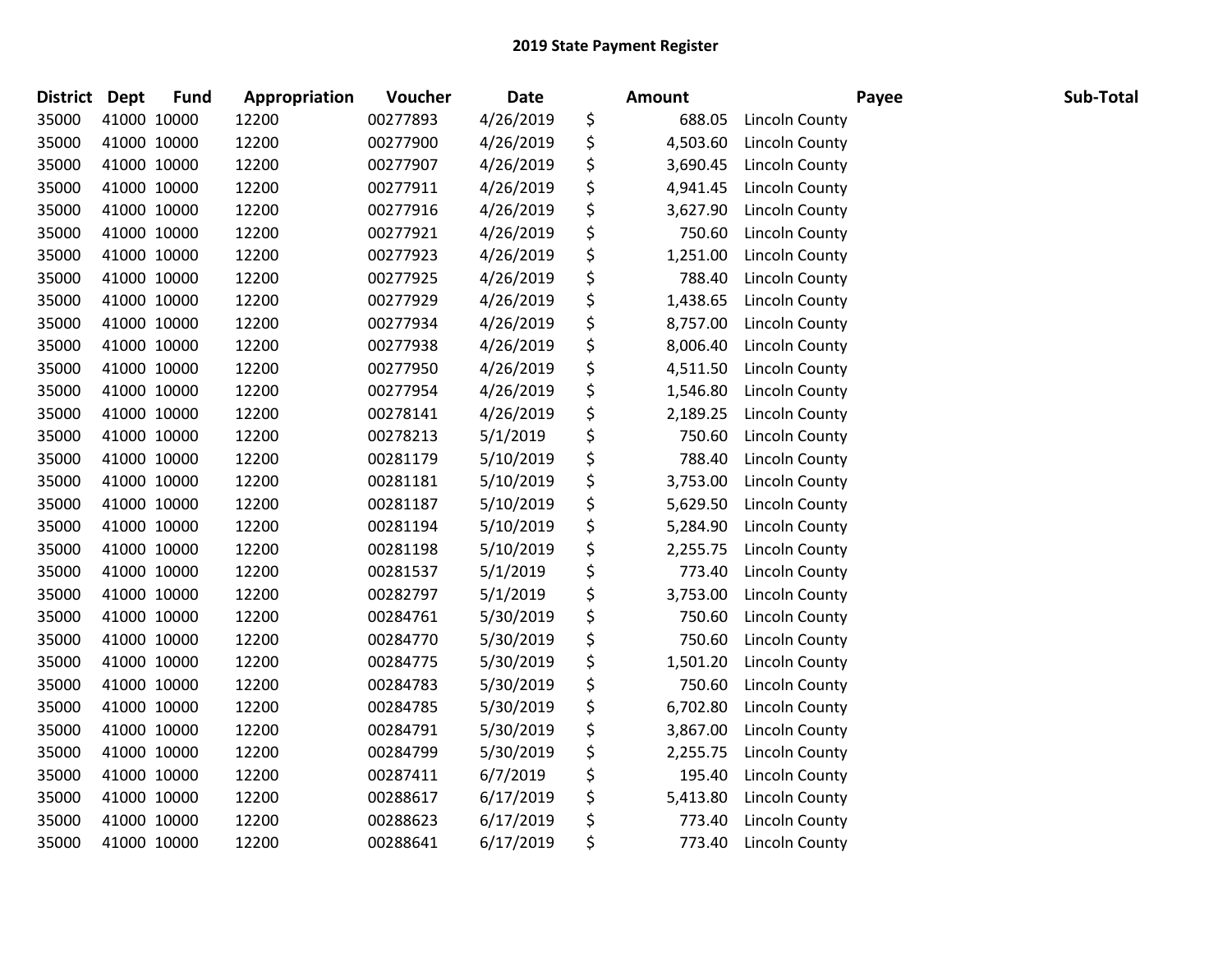| <b>District</b> | <b>Dept</b> | <b>Fund</b> | Appropriation | Voucher  | <b>Date</b> | Amount          |                       | Payee | Sub-Total |
|-----------------|-------------|-------------|---------------|----------|-------------|-----------------|-----------------------|-------|-----------|
| 35000           |             | 41000 10000 | 12200         | 00288987 | 6/21/2019   | \$<br>113.51    | <b>Lincoln County</b> |       |           |
| 35000           |             | 41000 10000 | 12200         | 00289829 | 6/21/2019   | \$<br>1,624.80  | Lincoln County        |       |           |
| 35000           | 41000 10000 |             | 12200         | 00289834 | 6/21/2019   | \$<br>3,867.00  | Lincoln County        |       |           |
| 35000           | 41000 10000 |             | 12200         | 00290322 | 6/21/2019   | \$<br>708.95    | Lincoln County        |       |           |
| 35000           | 41000 10000 |             | 12200         | 00290325 | 6/21/2019   | \$<br>708.95    | Lincoln County        |       |           |
| 35000           |             | 41000 10000 | 12200         | 00290328 | 6/21/2019   | \$<br>2,369.50  | <b>Lincoln County</b> |       |           |
| 35000           |             | 41000 10000 | 12200         | 00290330 | 6/21/2019   | \$<br>1,417.90  | <b>Lincoln County</b> |       |           |
| 35000           | 41000 10000 |             | 12200         | 00290331 | 6/21/2019   | \$<br>14,630.15 | Lincoln County        |       |           |
| 35000           | 41000 10000 |             | 12200         | 00290387 | 7/1/2019    | \$<br>115.06    | Lincoln County        |       |           |
| 35000           | 41000 10000 |             | 12200         | 00290390 | 6/28/2019   | \$<br>115.06    | <b>Lincoln County</b> |       |           |
| 35000           |             | 41000 10000 | 12200         | 00290729 | 6/7/2019    | \$<br>5,191.65  | <b>Lincoln County</b> |       |           |
| 35000           |             | 41000 10000 | 12200         | 00290731 | 6/26/2019   | \$<br>9,731.95  | Lincoln County        |       |           |
| 35000           | 41000 10000 |             | 12200         | 00290732 | 6/26/2019   | \$<br>6,431.50  | Lincoln County        |       |           |
| 35000           | 41000 10000 |             | 12200         | 00290734 | 6/26/2019   | \$<br>11,343.20 | Lincoln County        |       |           |
| 35000           |             | 41000 10000 | 12200         | 00292729 | 7/1/2019    | \$<br>744.70    | <b>Lincoln County</b> |       |           |
| 35000           |             | 41000 10000 | 12200         | 00293928 | 7/10/2019   | \$<br>9,216.35  | Lincoln County        |       |           |
| 35000           |             | 41000 10000 | 12200         | 00293929 | 7/10/2019   | \$<br>3,673.65  | <b>Lincoln County</b> |       |           |
| 35000           | 41000 10000 |             | 12200         | 00293931 | 7/10/2019   | \$<br>3,994.30  | Lincoln County        |       |           |
| 35000           | 41000 10000 |             | 12200         | 00293934 | 7/10/2019   | \$<br>1,417.90  | Lincoln County        |       |           |
| 35000           |             | 41000 10000 | 12200         | 00294522 | 7/12/2019   | \$<br>7,311.60  | Lincoln County        |       |           |
| 35000           |             | 41000 10000 | 12200         | 00294535 | 7/12/2019   | \$<br>773.40    | <b>Lincoln County</b> |       |           |
| 35000           |             | 41000 10000 | 12200         | 00294541 | 7/12/2019   | \$<br>7,734.00  | <b>Lincoln County</b> |       |           |
| 35000           |             | 41000 10000 | 12200         | 00296117 | 7/19/2019   | \$<br>8,056.30  | Lincoln County        |       |           |
| 35000           | 41000 10000 |             | 12200         | 00296120 | 7/19/2019   | \$<br>5,284.90  | <b>Lincoln County</b> |       |           |
| 35000           |             | 41000 10000 | 12200         | 00296321 | 7/19/2019   | \$<br>773.40    | <b>Lincoln County</b> |       |           |
| 35000           |             | 41000 10000 | 12200         | 00299191 | 7/19/2019   | \$<br>6,896.15  | <b>Lincoln County</b> |       |           |
| 35000           |             | 41000 10000 | 12200         | 00299194 | 7/19/2019   | \$<br>7,734.00  | Lincoln County        |       |           |
| 35000           | 41000 10000 |             | 12200         | 00299200 | 7/19/2019   | \$<br>773.40    | Lincoln County        |       |           |
| 35000           | 41000 10000 |             | 12200         | 00304298 | 9/11/2019   | \$<br>10,698.70 | <b>Lincoln County</b> |       |           |
| 35000           |             | 41000 10000 | 12200         | 00304315 | 9/12/2019   | \$<br>773.40    | Lincoln County        |       |           |
| 35000           |             | 41000 10000 | 12200         | 00304324 | 9/12/2019   | \$<br>7,734.00  | Lincoln County        |       |           |
| 35000           |             | 41000 10000 | 12200         | 00304325 | 9/12/2019   | \$<br>812.40    | <b>Lincoln County</b> |       |           |
| 35000           | 41000 10000 |             | 12200         | 00304329 | 9/12/2019   | \$<br>812.40    | Lincoln County        |       |           |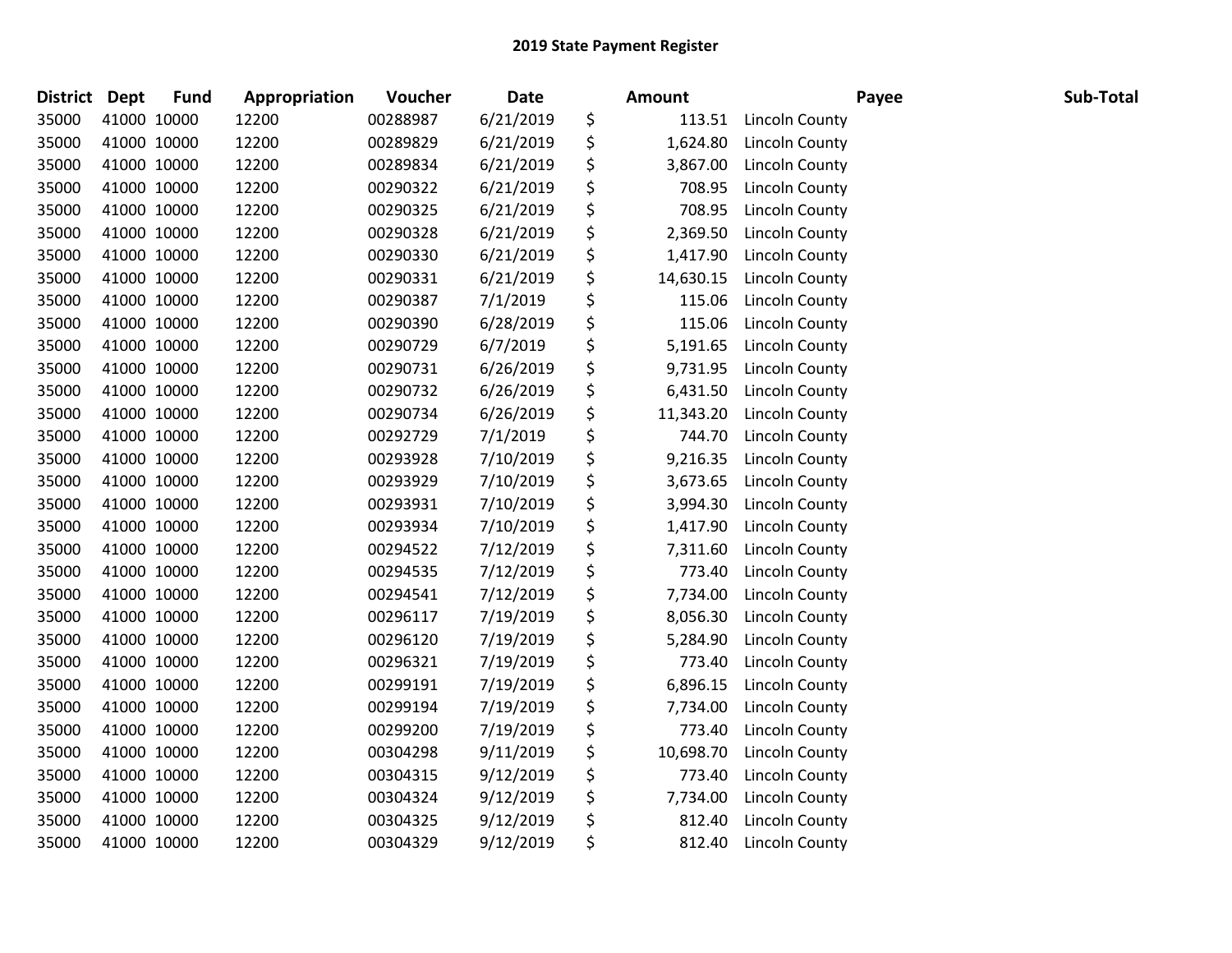| <b>District</b> | <b>Dept</b> | <b>Fund</b> | Appropriation | Voucher  | <b>Date</b> | Amount          |                       | Payee | Sub-Total |
|-----------------|-------------|-------------|---------------|----------|-------------|-----------------|-----------------------|-------|-----------|
| 35000           |             | 41000 10000 | 12200         | 00304332 | 9/12/2019   | \$<br>773.40    | Lincoln County        |       |           |
| 35000           |             | 41000 10000 | 12200         | 00304333 | 9/12/2019   | \$<br>12,309.95 | <b>Lincoln County</b> |       |           |
| 35000           |             | 41000 10000 | 12200         | 00308447 | 9/20/2019   | \$<br>212.70    | Lincoln County        |       |           |
| 35000           | 41000 10000 |             | 12200         | 00310016 | 9/27/2019   | \$<br>773.40    | Lincoln County        |       |           |
| 35000           | 41000 10000 |             | 12200         | 00310017 | 9/27/2019   | \$<br>8,936.40  | Lincoln County        |       |           |
| 35000           |             | 41000 10000 | 12200         | 00310018 | 9/27/2019   | \$<br>1,624.80  | Lincoln County        |       |           |
| 35000           |             | 41000 10000 | 12200         | 00310019 | 9/27/2019   | \$<br>2,255.75  | Lincoln County        |       |           |
| 35000           |             | 41000 10000 | 12200         | 00310020 | 9/27/2019   | \$<br>3,249.60  | <b>Lincoln County</b> |       |           |
| 35000           | 41000 10000 |             | 12200         | 00311790 | 10/11/2019  | \$<br>1,624.80  | Lincoln County        |       |           |
| 35000           |             | 41000 10000 | 12200         | 00312194 | 10/11/2019  | \$<br>2,437.20  | <b>Lincoln County</b> |       |           |
| 35000           |             | 41000 10000 | 12200         | 00314130 | 10/25/2019  | \$<br>1,546.80  | Lincoln County        |       |           |
| 35000           |             | 41000 10000 | 12200         | 00314135 | 10/25/2019  | \$<br>773.40    | <b>Lincoln County</b> |       |           |
| 35000           |             | 41000 10000 | 12200         | 00314145 | 10/25/2019  | \$<br>6,960.60  | Lincoln County        |       |           |
| 35000           | 41000 10000 |             | 12200         | 00314149 | 10/25/2019  | \$<br>2,320.20  | Lincoln County        |       |           |
| 35000           |             | 41000 10000 | 12200         | 00314152 | 10/25/2019  | \$<br>812.40    | <b>Lincoln County</b> |       |           |
| 35000           |             | 41000 10000 | 12200         | 00314164 | 10/25/2019  | \$<br>8,507.40  | <b>Lincoln County</b> |       |           |
| 35000           |             | 41000 10000 | 12200         | 00314172 | 10/25/2019  | \$<br>114.97    | <b>Lincoln County</b> |       |           |
| 35000           | 41000 10000 |             | 12200         | 00315819 | 10/25/2019  | \$<br>773.40    | Lincoln County        |       |           |
| 35000           | 41000 10000 |             | 12200         | 00315829 | 10/25/2019  | \$<br>3,867.00  | Lincoln County        |       |           |
| 35000           |             | 41000 10000 | 12200         | 00317181 | 10/16/2019  | \$<br>3,802.55  | Lincoln County        |       |           |
| 35000           |             | 41000 10000 | 12200         | 00317183 | 10/16/2019  | \$<br>12,761.10 | Lincoln County        |       |           |
| 35000           |             | 41000 10000 | 12200         | 00317186 | 10/16/2019  | \$<br>9,216.35  | Lincoln County        |       |           |
| 35000           |             | 41000 10000 | 12200         | 00317190 | 10/16/2019  | \$<br>4,806.70  | Lincoln County        |       |           |
| 35000           | 41000 10000 |             | 12200         | 00317281 | 10/17/2019  | \$<br>11,472.10 | Lincoln County        |       |           |
| 35000           |             | 41000 10000 | 12200         | 00317283 | 10/17/2019  | \$<br>12,052.15 | <b>Lincoln County</b> |       |           |
| 35000           |             | 41000 10000 | 12200         | 00317619 | 10/30/2019  | \$<br>773.40    | <b>Lincoln County</b> |       |           |
| 35000           |             | 41000 10000 | 12200         | 00318097 | 10/30/2019  | \$<br>1,546.80  | <b>Lincoln County</b> |       |           |
| 35000           | 41000 10000 |             | 12200         | 00318100 | 10/31/2019  | \$<br>12,245.50 | <b>Lincoln County</b> |       |           |
| 35000           | 41000 10000 |             | 12200         | 00318101 | 10/31/2019  | \$<br>773.40    | Lincoln County        |       |           |
| 35000           |             | 41000 10000 | 12200         | 00318104 | 10/31/2019  | \$<br>9,796.40  | Lincoln County        |       |           |
| 35000           |             | 41000 10000 | 12200         | 00318391 | 10/25/2019  | \$<br>2,255.75  | <b>Lincoln County</b> |       |           |
| 35000           |             | 41000 10000 | 12200         | 00318658 | 11/15/2019  | \$<br>16,048.05 | <b>Lincoln County</b> |       |           |
| 35000           | 41000 10000 |             | 12200         | 00318794 | 11/15/2019  | \$<br>114.97    | Lincoln County        |       |           |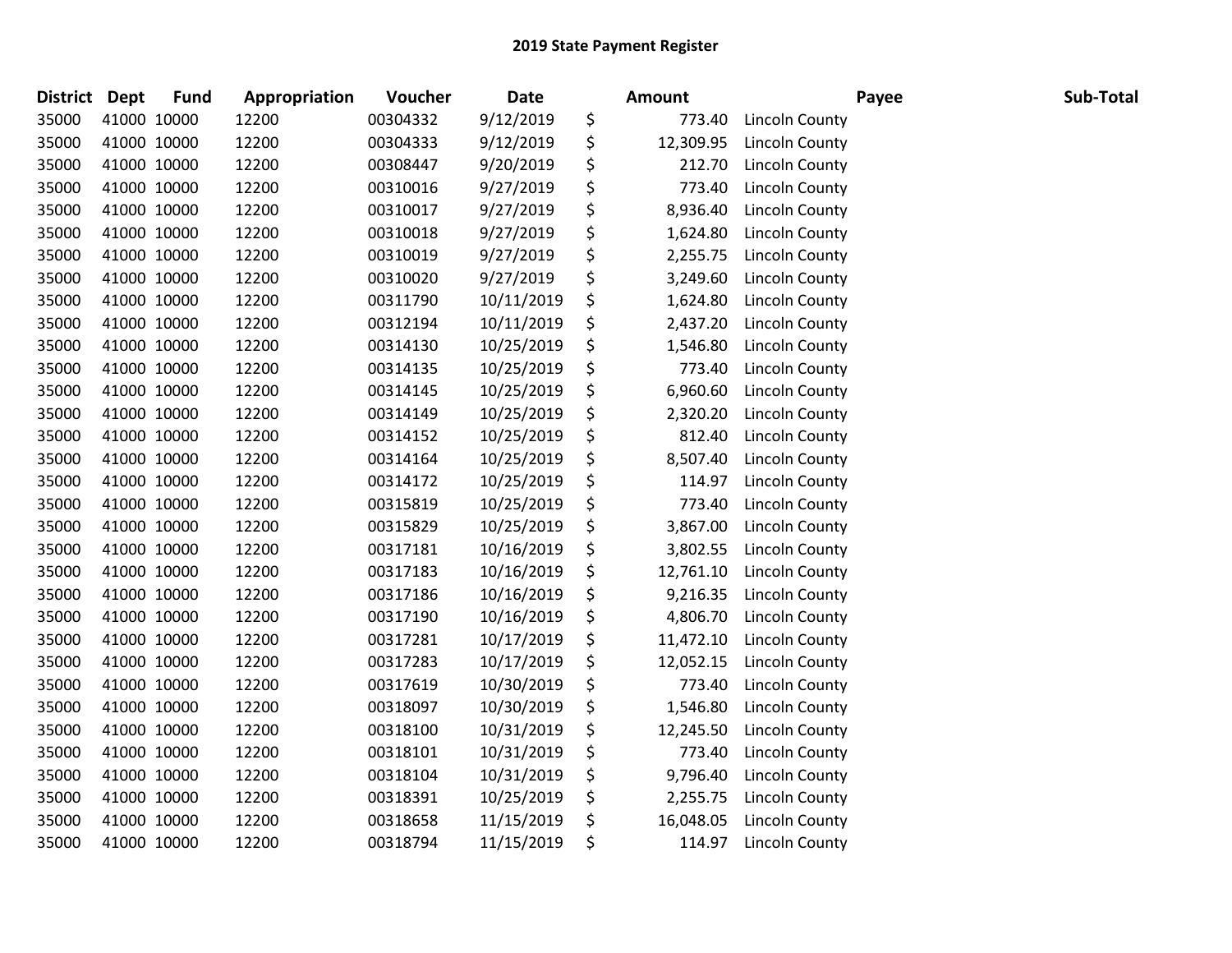| District Dept |             | <b>Fund</b> | Appropriation                                                      | Voucher  | <b>Date</b> |    | Amount    |                       | Payee | Sub-Total        |
|---------------|-------------|-------------|--------------------------------------------------------------------|----------|-------------|----|-----------|-----------------------|-------|------------------|
| 35000         | 41000 10000 |             | 12200                                                              | 00318811 | 11/15/2019  | \$ | 773.40    | <b>Lincoln County</b> |       |                  |
| 35000         | 41000 10000 |             | 12200                                                              | 00318833 | 11/15/2019  | \$ | 1,286.30  | <b>Lincoln County</b> |       |                  |
| 35000         | 41000 10000 |             | 12200                                                              | 00318841 | 11/15/2019  | \$ | 338.50    | Lincoln County        |       |                  |
| 35000         | 41000 10000 |             | 12200                                                              | 00318857 | 11/15/2019  | \$ | 5,349.35  | Lincoln County        |       |                  |
| 35000         | 41000 10000 |             | 12200                                                              | 00319374 | 11/15/2019  | \$ | 113.44    | Lincoln County        |       |                  |
| 35000         | 41000 10000 |             | 12200                                                              | 00323719 | 11/29/2019  | \$ | 1,546.80  | Lincoln County        |       |                  |
| 35000         | 41000 10000 |             | 12200                                                              | 00324451 | 12/13/2019  | \$ | 8,507.40  | Lincoln County        |       |                  |
| 35000         | 41000 10000 |             | 12200                                                              | 00326607 | 11/29/2019  | \$ | 5,284.90  | Lincoln County        |       |                  |
| 35000         | 41000 10000 |             | 12200                                                              | 00326609 | 11/29/2019  | \$ | 16,885.90 | Lincoln County        |       |                  |
| 35000         | 41000 10000 |             | 12200                                                              | 00326611 | 11/29/2019  | \$ | 14,565.70 | Lincoln County        |       |                  |
| 35000         | 41000 10000 |             | 12200                                                              | 00327254 | 12/27/2019  | \$ | 4,640.40  | Lincoln County        |       |                  |
| 35000         | 41000 10000 |             | 12200                                                              | 00327259 | 12/27/2019  | \$ | 5,413.80  | Lincoln County        |       |                  |
| 35000         | 41000 10000 |             | 12200                                                              | 00327261 | 12/27/2019  | \$ | 1,624.80  | Lincoln County        |       |                  |
| 35000         | 41000 10000 |             | 12200                                                              | 00328535 | 12/13/2019  | \$ | 2,255.75  | Lincoln County        |       |                  |
| 35000         | 41000 10000 |             | 12200                                                              | 00328538 | 12/13/2019  | \$ | 11,536.55 | Lincoln County        |       |                  |
| 35000         | 41000 10000 |             | 12200                                                              | 00331955 | 12/27/2019  | S  | 6,122.75  | Lincoln County        |       |                  |
| 35000         |             |             | Department of Corrections - - Waupun Central Warehouse Total       |          |             |    |           |                       |       | \$<br>696,407.11 |
| 35000         |             |             | Department of Corrections - - Telephone Company Commissions        |          |             |    |           |                       |       |                  |
| 35000         |             | 41000 10000 | 18400                                                              | 00261386 | 2/6/2019    | \$ | 108.79    | Lincoln County        |       |                  |
| 35000         | 41000 10000 |             | 18400                                                              | 00286392 | 6/12/2019   | \$ | 111.14    | Lincoln County        |       |                  |
| 35000         | 41000 10000 |             | 18400                                                              | 00286399 | 6/12/2019   | \$ | 111.48    | Lincoln County        |       |                  |
| 35000         | 41000 10000 |             | 18400                                                              | 00288895 | 6/27/2019   | \$ | 113.51    | <b>Lincoln County</b> |       |                  |
| 35000         | 41000 10000 |             | 18400                                                              | 00298322 | 7/15/2019   | \$ | 111.17    | Lincoln County        |       |                  |
| 35000         | 41000 10000 |             | 18400                                                              | 00299433 | 8/14/2019   | \$ | 114.47    | Lincoln County        |       |                  |
| 35000         | 41000 10000 |             | 18400                                                              | 00307030 | 9/25/2019   | \$ | 111.14    | <b>Lincoln County</b> |       |                  |
| 35000         | 41000 10000 |             | 18400                                                              | 00314266 | 10/30/2019  | \$ | 111.12    | Lincoln County        |       |                  |
| 35000         |             |             | Department of Corrections - - Telephone Company Commissions Total  |          |             |    |           |                       |       | \$<br>892.82     |
| 35000         |             |             | Department of Corrections - - Probation, Parole And Extended       |          |             |    |           |                       |       |                  |
| 35000         | 41000 10000 |             | 18700                                                              | 00320840 | 11/4/2019   | \$ | 14,786.82 | <b>Lincoln County</b> |       |                  |
| 35000         |             |             | Department of Corrections - - Probation, Parole And Extended Total |          |             |    |           |                       |       | \$<br>14,786.82  |
| 35000         |             |             | Department of Corrections - - Reimbursement Claims Of Counti       |          |             |    |           |                       |       |                  |
| 35000         |             | 41000 10000 | 30800                                                              | 00271935 | 3/12/2019   | \$ | 35,546.36 | Lincoln County        |       |                  |
| 35000         | 41000 10000 |             | 30800                                                              | 00313805 | 9/30/2019   | \$ | 39,587.49 | Lincoln County        |       |                  |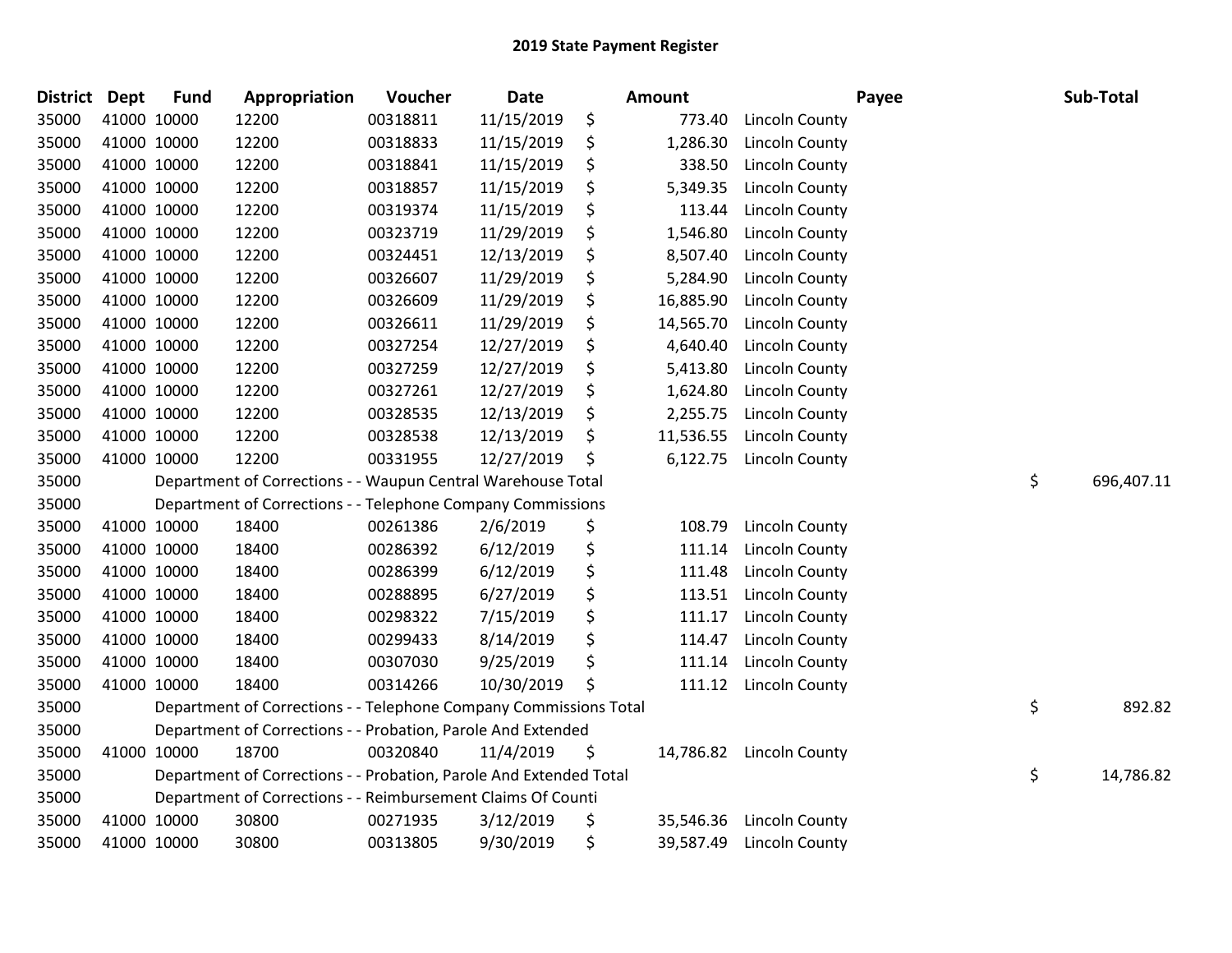| <b>District Dept</b> |             | <b>Fund</b> | Appropriation                                                          | Voucher  | <b>Date</b> | Amount          |                       | Payee | Sub-Total       |
|----------------------|-------------|-------------|------------------------------------------------------------------------|----------|-------------|-----------------|-----------------------|-------|-----------------|
| 35000                |             |             | Department of Corrections - - Reimbursement Claims Of Counti Total     |          |             |                 |                       |       | \$<br>75,133.85 |
| 35000                |             |             | Department of Corrections - - Juvenile Operations                      |          |             |                 |                       |       |                 |
| 35000                |             | 41000 10000 | 32300                                                                  | 00262949 | 1/25/2019   | \$<br>1,736.71  | Lincoln County        |       |                 |
| 35000                |             | 41000 10000 | 32300                                                                  | 00269914 | 2/28/2019   | \$<br>1,502.12  | Lincoln County        |       |                 |
| 35000                |             | 41000 10000 | 32300                                                                  | 00277153 | 4/24/2019   | \$<br>1,738.00  | Lincoln County        |       |                 |
| 35000                |             | 41000 10000 | 32300                                                                  | 00281041 | 4/22/2019   | \$<br>1,040.47  | <b>Lincoln County</b> |       |                 |
| 35000                |             | 41000 10000 | 32300                                                                  | 00286284 | 5/15/2019   | \$<br>608.80    | Lincoln County        |       |                 |
| 35000                |             | 41000 10000 | 32300                                                                  | 00297237 | 7/10/2019   | \$<br>2,240.00  | Lincoln County        |       |                 |
| 35000                |             | 41000 10000 | 32300                                                                  | 00297893 | 7/11/2019   | \$<br>120.63    | Lincoln County        |       |                 |
| 35000                |             | 41000 10000 | 32300                                                                  | 00305388 | 9/13/2019   | \$<br>192.40    | <b>Lincoln County</b> |       |                 |
| 35000                |             | 41000 10000 | 32300                                                                  | 00331735 | 12/30/2019  | \$<br>58.80     | <b>Lincoln County</b> |       |                 |
| 35000                |             |             | Department of Corrections - - Juvenile Operations Total                |          |             |                 |                       |       | \$<br>9,237.93  |
| 35000                |             |             | Department of Health Services - - State/Federal Aids                   |          |             |                 |                       |       |                 |
| 35000                |             | 43500 10000 | 00000                                                                  | 90906    | 1/2/2019    | \$<br>4,756.00  | Lincoln County        |       |                 |
| 35000                |             | 43500 10000 | 00000                                                                  | 90907    | 2/1/2019    | \$<br>3,191.00  | Lincoln County        |       |                 |
| 35000                |             | 43500 10000 | 00000                                                                  | 90910    | 4/1/2019    | \$<br>4,595.00  | Lincoln County        |       |                 |
| 35000                |             | 43500 10000 | 00000                                                                  | 90911    | 5/1/2019    | \$<br>5,288.00  | Lincoln County        |       |                 |
| 35000                |             | 43500 10000 | 00000                                                                  | 90913    | 6/3/2019    | \$<br>20,510.00 | Lincoln County        |       |                 |
| 35000                |             | 43500 10000 | 00000                                                                  | 92000    | 7/1/2019    | \$<br>12,400.00 | Lincoln County        |       |                 |
| 35000                |             | 43500 10000 | 00000                                                                  | 92001    | 8/1/2019    | \$<br>9,814.00  | Lincoln County        |       |                 |
| 35000                |             | 43500 10000 | 00000                                                                  | 92002    | 9/3/2019    | \$<br>3,796.00  | Lincoln County        |       |                 |
| 35000                |             | 43500 10000 | 00000                                                                  | 92003    | 10/1/2019   | \$<br>15,826.00 | Lincoln County        |       |                 |
| 35000                |             | 43500 10000 | 00000                                                                  | 92005    | 12/2/2019   | \$<br>6,204.00  | Lincoln County        |       |                 |
| 35000                |             |             | Department of Health Services - - State/Federal Aids Total             |          |             |                 |                       |       | \$<br>86,380.00 |
| 35000                |             |             | Department of Health Services - - Emergency Medical Services, Ai       |          |             |                 |                       |       |                 |
| 35000                |             | 43500 10000 | 11900                                                                  | 00307935 | 9/4/2019    | \$<br>6,501.47  | Lincoln County        |       |                 |
| 35000                |             | 43500 10000 | 11900                                                                  | 00307936 | 9/4/2019    | \$<br>5,667.07  | Lincoln County        |       |                 |
| 35000                |             |             | Department of Health Services - - Emergency Medical Services, Ai Total |          |             |                 |                       |       | \$<br>12,168.54 |
| 35000                |             |             | Department of Health Services - - General Program Operations           |          |             |                 |                       |       |                 |
| 35000                |             | 43500 10000 | 40100                                                                  | 00257377 | 1/16/2019   | \$<br>1.00      | Lincoln County        |       |                 |
| 35000                |             | 43500 10000 | 40100                                                                  | 00257378 | 1/16/2019   | \$<br>15.00     | Lincoln County        |       |                 |
| 35000                |             | 43500 10000 | 40100                                                                  | 00258595 | 1/24/2019   | \$<br>1.00      | <b>Lincoln County</b> |       |                 |
| 35000                | 43500 10000 |             | 40100                                                                  | 00258596 | 1/24/2019   | \$<br>15.00     | Lincoln County        |       |                 |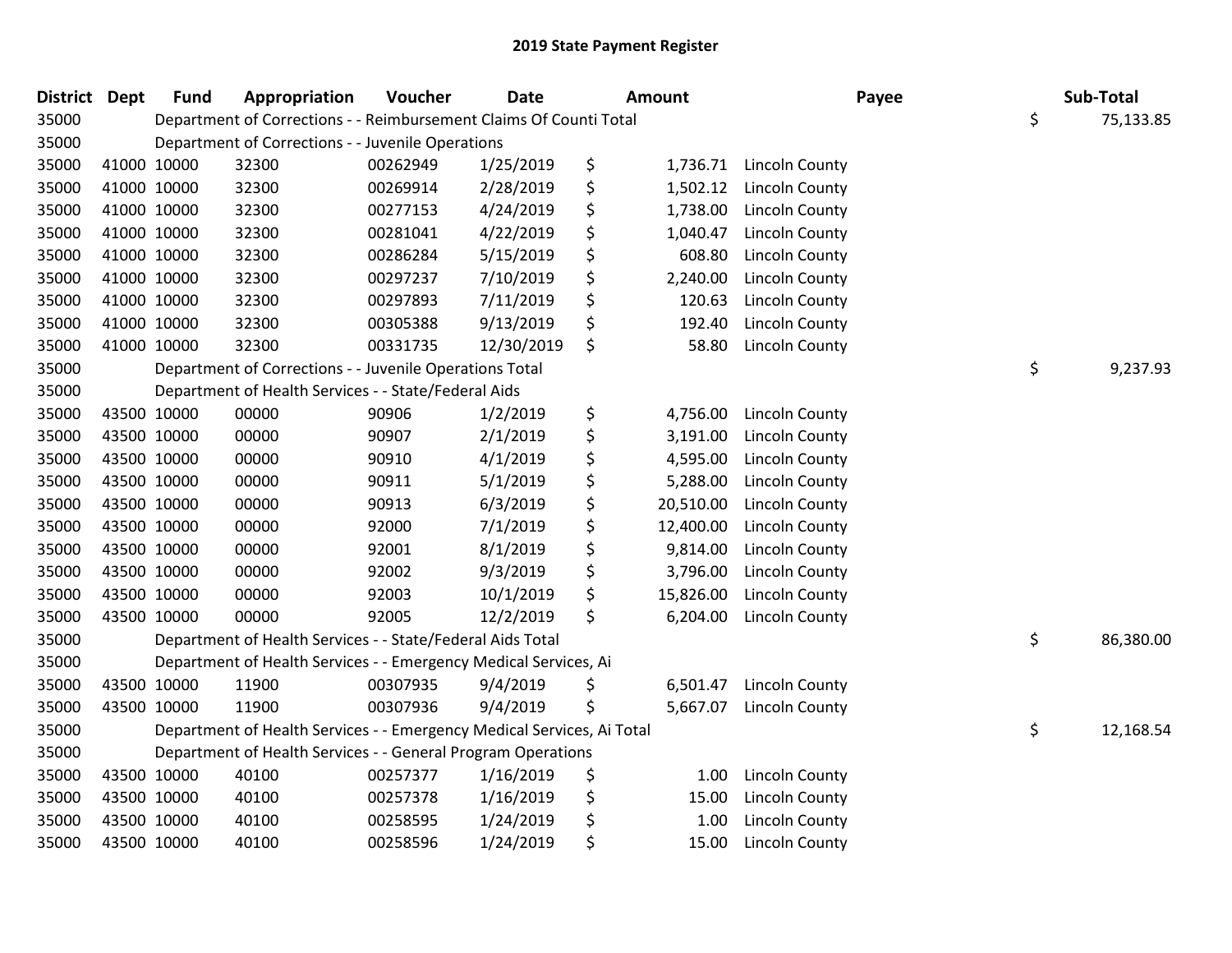| District Dept | <b>Fund</b> | Appropriation                                                          | Voucher  | <b>Date</b> | Amount          |                       | Payee | Sub-Total    |
|---------------|-------------|------------------------------------------------------------------------|----------|-------------|-----------------|-----------------------|-------|--------------|
| 35000         | 43500 10000 | 40100                                                                  | 00261721 | 2/6/2019    | \$<br>1.50      | Lincoln County        |       |              |
| 35000         | 43500 10000 | 40100                                                                  | 00272629 | 3/26/2019   | \$<br>1.50      | <b>Lincoln County</b> |       |              |
| 35000         | 43500 10000 | 40100                                                                  | 00277891 | 4/17/2019   | \$<br>1.50      | Lincoln County        |       |              |
| 35000         | 43500 10000 | 40100                                                                  | 00302214 | 8/7/2019    | \$<br>1.50      | Lincoln County        |       |              |
| 35000         | 43500 10000 | 40100                                                                  | 00306325 | 8/28/2019   | \$<br>15.00     | Lincoln County        |       |              |
| 35000         | 43500 10000 | 40100                                                                  | 00306326 | 8/28/2019   | \$<br>15.00     | Lincoln County        |       |              |
| 35000         | 43500 10000 | 40100                                                                  | 00306327 | 8/28/2019   | \$<br>1.00      | Lincoln County        |       |              |
| 35000         | 43500 10000 | 40100                                                                  | 00309221 | 9/11/2019   | \$<br>1.00      | Lincoln County        |       |              |
| 35000         | 43500 10000 | 40100                                                                  | 00322462 | 11/6/2019   | \$<br>1.50      | Lincoln County        |       |              |
| 35000         |             | Department of Health Services - - General Program Operations Total     |          |             |                 |                       |       | \$<br>71.50  |
| 35000         |             | Department of Health Services - - Medical Assistance State Admin       |          |             |                 |                       |       |              |
| 35000         | 43500 10000 | 44000                                                                  | 00257377 | 1/16/2019   | \$<br>1.00      | Lincoln County        |       |              |
| 35000         | 43500 10000 | 44000                                                                  | 00257378 | 1/16/2019   | \$<br>15.00     | Lincoln County        |       |              |
| 35000         | 43500 10000 | 44000                                                                  | 00258595 | 1/24/2019   | \$<br>1.00      | Lincoln County        |       |              |
| 35000         | 43500 10000 | 44000                                                                  | 00258596 | 1/24/2019   | \$<br>15.00     | Lincoln County        |       |              |
| 35000         | 43500 10000 | 44000                                                                  | 00261721 | 2/6/2019    | \$<br>1.50      | Lincoln County        |       |              |
| 35000         | 43500 10000 | 44000                                                                  | 00272629 | 3/26/2019   | \$<br>1.50      | Lincoln County        |       |              |
| 35000         | 43500 10000 | 44000                                                                  | 00277891 | 4/17/2019   | \$<br>1.50      | Lincoln County        |       |              |
| 35000         | 43500 10000 | 44000                                                                  | 00302214 | 8/7/2019    | \$<br>1.50      | <b>Lincoln County</b> |       |              |
| 35000         | 43500 10000 | 44000                                                                  | 00306325 | 8/28/2019   | \$<br>15.00     | Lincoln County        |       |              |
| 35000         | 43500 10000 | 44000                                                                  | 00306326 | 8/28/2019   | \$<br>15.00     | Lincoln County        |       |              |
| 35000         | 43500 10000 | 44000                                                                  | 00306327 | 8/28/2019   | \$<br>1.00      | <b>Lincoln County</b> |       |              |
| 35000         | 43500 10000 | 44000                                                                  | 00309221 | 9/11/2019   | \$<br>1.00      | Lincoln County        |       |              |
| 35000         | 43500 10000 | 44000                                                                  | 00322462 | 11/6/2019   | \$<br>1.50      | <b>Lincoln County</b> |       |              |
| 35000         |             | Department of Health Services - - Medical Assistance State Admin Total |          |             |                 |                       |       | \$<br>71.50  |
| 35000         |             | Dept of Children and Families - - Fees For Administrative Servic       |          |             |                 |                       |       |              |
| 35000         | 43700 10000 | 23100                                                                  | 00049860 | 2/5/2019    | \$<br>5.00      | Lincoln County        |       |              |
| 35000         | 43700 10000 | 23100                                                                  | 00054481 | 4/30/2019   | \$<br>10.00     | Lincoln County        |       |              |
| 35000         | 43700 10000 | 23100                                                                  | 00058404 | 7/26/2019   | \$<br>45.00     | <b>Lincoln County</b> |       |              |
| 35000         | 43700 10000 | 23100                                                                  | 00062295 | 10/31/2019  | 70.00           | Lincoln County        |       |              |
| 35000         |             | Dept of Children and Families - - Fees For Administrative Servic Total |          |             |                 |                       |       | \$<br>130.00 |
| 35000         |             | Dept of Children and Families - - General Aids                         |          |             |                 |                       |       |              |
| 35000         | 43700 10000 | 99000                                                                  | 00048532 | 1/7/2019    | \$<br>10,891.89 | Lincoln County        |       |              |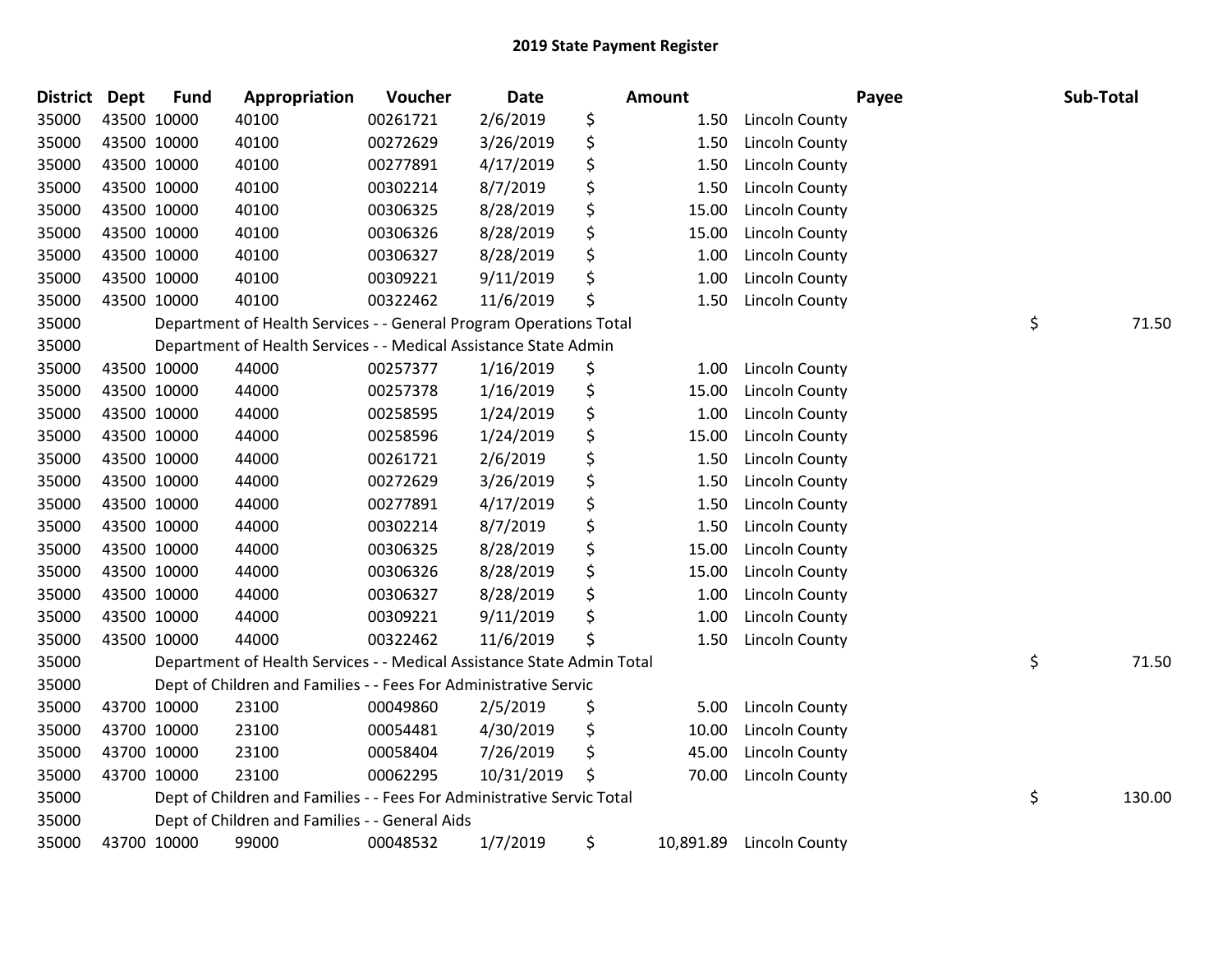| District Dept |             | <b>Fund</b> | Appropriation                                        | Voucher  | Date       | Amount           |                       | Payee | Sub-Total          |
|---------------|-------------|-------------|------------------------------------------------------|----------|------------|------------------|-----------------------|-------|--------------------|
| 35000         | 43700 10000 |             | 99000                                                | 00049419 | 2/1/2019   | \$<br>56,105.28  | Lincoln County        |       |                    |
| 35000         | 43700 10000 |             | 99000                                                | 00049492 | 2/5/2019   | \$<br>20,726.44  | Lincoln County        |       |                    |
| 35000         | 43700 10000 |             | 99000                                                | 00049657 | 2/5/2019   | \$<br>132.90     | Lincoln County        |       |                    |
| 35000         |             | 43700 10000 | 99000                                                | 00049728 | 2/5/2019   | \$<br>737.00     | Lincoln County        |       |                    |
| 35000         |             | 43700 10000 | 99000                                                | 00050359 | 2/21/2019  | \$<br>512.70     | <b>Lincoln County</b> |       |                    |
| 35000         |             | 43700 10000 | 99000                                                | 00050939 | 3/6/2019   | \$<br>12,978.00  | Lincoln County        |       |                    |
| 35000         |             | 43700 10000 | 99000                                                | 00050940 | 3/5/2019   | \$<br>86,868.23  | Lincoln County        |       |                    |
| 35000         |             | 43700 10000 | 99000                                                | 00051129 | 3/7/2019   | \$<br>30,933.60  | Lincoln County        |       |                    |
| 35000         |             | 43700 10000 | 99000                                                | 00051788 | 3/22/2019  | \$<br>230.00     | Lincoln County        |       |                    |
| 35000         | 43700 10000 |             | 99000                                                | 00052877 | 4/5/2019   | \$<br>124,029.35 | Lincoln County        |       |                    |
| 35000         |             | 43700 10000 | 99000                                                | 00053628 | 4/23/2019  | \$<br>28,716.06  | Lincoln County        |       |                    |
| 35000         |             | 43700 10000 | 99000                                                | 00054006 | 4/30/2019  | \$<br>77,998.73  | Lincoln County        |       |                    |
| 35000         |             | 43700 10000 | 99000                                                | 00054672 | 5/6/2019   | \$<br>89,909.82  | <b>Lincoln County</b> |       |                    |
| 35000         |             | 43700 10000 | 99000                                                | 00056104 | 6/5/2019   | \$<br>65,909.30  | Lincoln County        |       |                    |
| 35000         |             | 43700 10000 | 99000                                                | 00057370 | 7/5/2019   | \$<br>35,421.71  | Lincoln County        |       |                    |
| 35000         |             | 43700 10000 | 99000                                                | 00057835 | 7/16/2019  | \$<br>22,768.51  | <b>Lincoln County</b> |       |                    |
| 35000         |             | 43700 10000 | 99000                                                | 00058478 | 7/30/2019  | \$<br>51,562.54  | Lincoln County        |       |                    |
| 35000         | 43700 10000 |             | 99000                                                | 00058696 | 8/6/2019   | \$<br>20,097.00  | Lincoln County        |       |                    |
| 35000         | 43700 10000 |             | 99000                                                | 00058777 | 8/5/2019   | \$<br>20,198.53  | Lincoln County        |       |                    |
| 35000         |             | 43700 10000 | 99000                                                | 00058778 | 8/6/2019   | \$<br>22,247.74  | Lincoln County        |       |                    |
| 35000         |             | 43700 10000 | 99000                                                | 00059904 | 9/5/2019   | \$<br>16,253.65  | Lincoln County        |       |                    |
| 35000         | 43700 10000 |             | 99000                                                | 00060460 | 9/24/2019  | \$<br>418,203.50 | Lincoln County        |       |                    |
| 35000         |             | 43700 10000 | 99000                                                | 00060768 | 9/27/2019  | \$<br>1,786.00   | <b>Lincoln County</b> |       |                    |
| 35000         |             | 43700 10000 | 99000                                                | 00060769 | 9/27/2019  | \$<br>562.36     | <b>Lincoln County</b> |       |                    |
| 35000         |             | 43700 10000 | 99000                                                | 00061168 | 10/7/2019  | \$<br>97,741.55  | <b>Lincoln County</b> |       |                    |
| 35000         | 43700 10000 |             | 99000                                                | 00061977 | 10/30/2019 | \$<br>55,894.77  | <b>Lincoln County</b> |       |                    |
| 35000         | 43700 10000 |             | 99000                                                | 00062390 | 11/5/2019  | \$<br>50,489.57  | <b>Lincoln County</b> |       |                    |
| 35000         |             | 43700 10000 | 99000                                                | 00062551 | 11/8/2019  | \$<br>20,944.00  | Lincoln County        |       |                    |
| 35000         |             | 43700 10000 | 99000                                                | 00062935 | 11/18/2019 | \$<br>21,427.26  | <b>Lincoln County</b> |       |                    |
| 35000         |             | 43700 10000 | 99000                                                | 00063560 | 12/5/2019  | \$<br>62,402.74  | Lincoln County        |       |                    |
| 35000         |             | 43700 10000 | 99000                                                | 00063638 | 12/5/2019  | \$<br>239.70     | <b>Lincoln County</b> |       |                    |
| 35000         |             |             | Dept of Children and Families - - General Aids Total |          |            |                  |                       |       | \$<br>1,524,920.43 |

Dept of Workforce Development - - Ui Admin Fed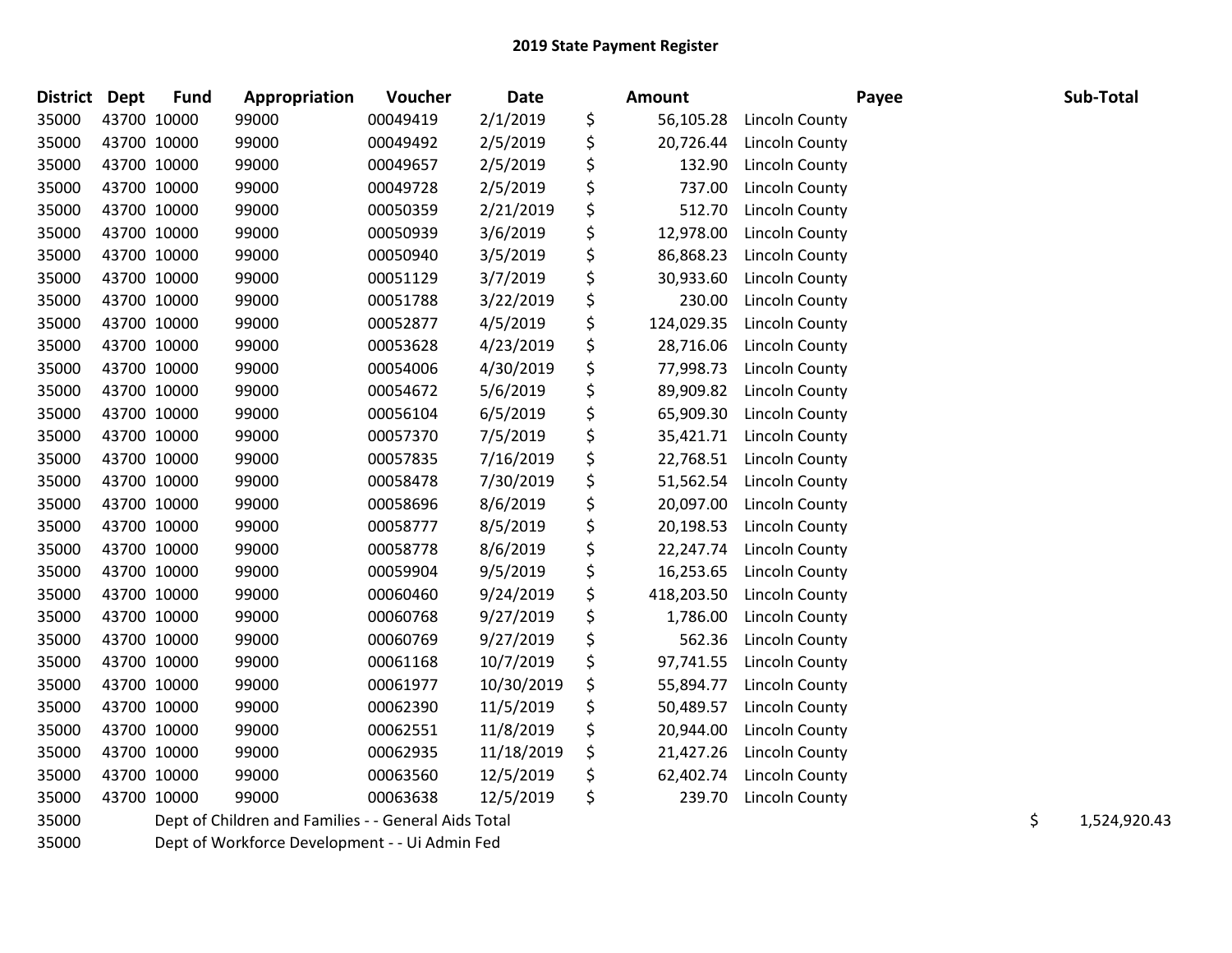| <b>District</b> | <b>Dept</b> | <b>Fund</b> | Appropriation                                             | Voucher  | Date      | Amount         | Payee                 | Sub-Total    |
|-----------------|-------------|-------------|-----------------------------------------------------------|----------|-----------|----------------|-----------------------|--------------|
| 35000           | 44500 10000 |             | 15100                                                     | 00204038 | 1/3/2019  | \$<br>40.00    | <b>Lincoln County</b> |              |
| 35000           | 44500 10000 |             | 15100                                                     | 00208779 | 2/4/2019  | \$<br>30.00    | <b>Lincoln County</b> |              |
| 35000           | 44500 10000 |             | 15100                                                     | 00213479 | 3/4/2019  | \$<br>55.00    | <b>Lincoln County</b> |              |
| 35000           | 44500 10000 |             | 15100                                                     | 00218410 | 4/2/2019  | \$<br>35.00    | <b>Lincoln County</b> |              |
| 35000           | 44500 10000 |             | 15100                                                     | 00223368 | 5/2/2019  | \$<br>20.00    | <b>Lincoln County</b> |              |
| 35000           | 44500 10000 |             | 15100                                                     | 00228655 | 6/4/2019  | \$<br>30.00    | Lincoln County        |              |
| 35000           |             | 44500 10000 | 15100                                                     | 00233341 | 7/2/2019  | \$<br>20.00    | <b>Lincoln County</b> |              |
| 35000           | 44500 10000 |             | 15100                                                     | 00238710 | 8/2/2019  | \$<br>35.00    | <b>Lincoln County</b> |              |
| 35000           | 44500 10000 |             | 15100                                                     | 00244414 | 9/4/2019  | \$<br>30.00    | <b>Lincoln County</b> |              |
| 35000           | 44500 10000 |             | 15100                                                     | 00249253 | 10/2/2019 | \$<br>55.00    | <b>Lincoln County</b> |              |
| 35000           | 44500 10000 |             | 15100                                                     | 00255640 | 11/4/2019 | \$<br>20.00    | Lincoln County        |              |
| 35000           | 44500 10000 |             | 15100                                                     | 00261201 | 12/3/2019 | \$<br>60.00    | <b>Lincoln County</b> |              |
| 35000           |             |             | Dept of Workforce Development - - Ui Admin Fed Total      |          |           |                |                       | \$<br>430.00 |
| 35000           |             |             | Dept of Workforce Development - - Title Ib Aids State GPR |          |           |                |                       |              |
| 35000           | 44500 10000 |             | 50900                                                     | 00203527 | 1/2/2019  | \$<br>170.40   | <b>Lincoln County</b> |              |
| 35000           | 44500 10000 |             | 50900                                                     | 00203528 | 1/2/2019  | \$<br>170.40   | Lincoln County        |              |
| 35000           | 44500 10000 |             | 50900                                                     | 00204260 | 1/7/2019  | \$<br>42.60    | Lincoln County        |              |
| 35000           | 44500 10000 |             | 50900                                                     | 00205547 | 1/14/2019 | \$<br>106.50   | <b>Lincoln County</b> |              |
| 35000           | 44500 10000 |             | 50900                                                     | 00208018 | 2/1/2019  | \$<br>170.40   | <b>Lincoln County</b> |              |
| 35000           | 44500 10000 |             | 50900                                                     | 00212469 | 3/4/2019  | \$<br>319.50   | Lincoln County        |              |
| 35000           | 44500 10000 |             | 50900                                                     | 00212470 | 3/4/2019  | \$<br>255.60   | <b>Lincoln County</b> |              |
| 35000           | 44500 10000 |             | 50900                                                     | 00212471 | 3/4/2019  | \$<br>255.60   | Lincoln County        |              |
| 35000           | 44500 10000 |             | 50900                                                     | 00215532 | 3/18/2019 | \$<br>31.95    | <b>Lincoln County</b> |              |
| 35000           | 44500 10000 |             | 50900                                                     | 00215533 | 3/18/2019 | \$<br>31.95    | Lincoln County        |              |
| 35000           |             | 44500 10000 | 50900                                                     | 00216669 | 3/28/2019 | \$<br>1,274.80 | <b>Lincoln County</b> |              |
| 35000           |             | 44500 10000 | 50900                                                     | 00217801 | 4/3/2019  | \$<br>170.40   | Lincoln County        |              |
| 35000           | 44500 10000 |             | 50900                                                     | 00220216 | 4/19/2019 | \$<br>202.35   | Lincoln County        |              |
| 35000           | 44500 10000 |             | 50900                                                     | 00220217 | 4/19/2019 | \$<br>202.35   | <b>Lincoln County</b> |              |
| 35000           | 44500 10000 |             | 50900                                                     | 00220218 | 4/19/2019 | \$<br>133.12   | Lincoln County        |              |
| 35000           | 44500 10000 |             | 50900                                                     | 00220219 | 4/19/2019 | \$<br>202.35   | Lincoln County        |              |
| 35000           | 44500 10000 |             | 50900                                                     | 00224579 | 5/16/2019 | \$<br>170.40   | Lincoln County        |              |
| 35000           | 44500 10000 |             | 50900                                                     | 00224580 | 5/16/2019 | \$<br>170.40   | <b>Lincoln County</b> |              |
| 35000           | 44500 10000 |             | 50900                                                     | 00225762 | 5/24/2019 | \$<br>255.60   | <b>Lincoln County</b> |              |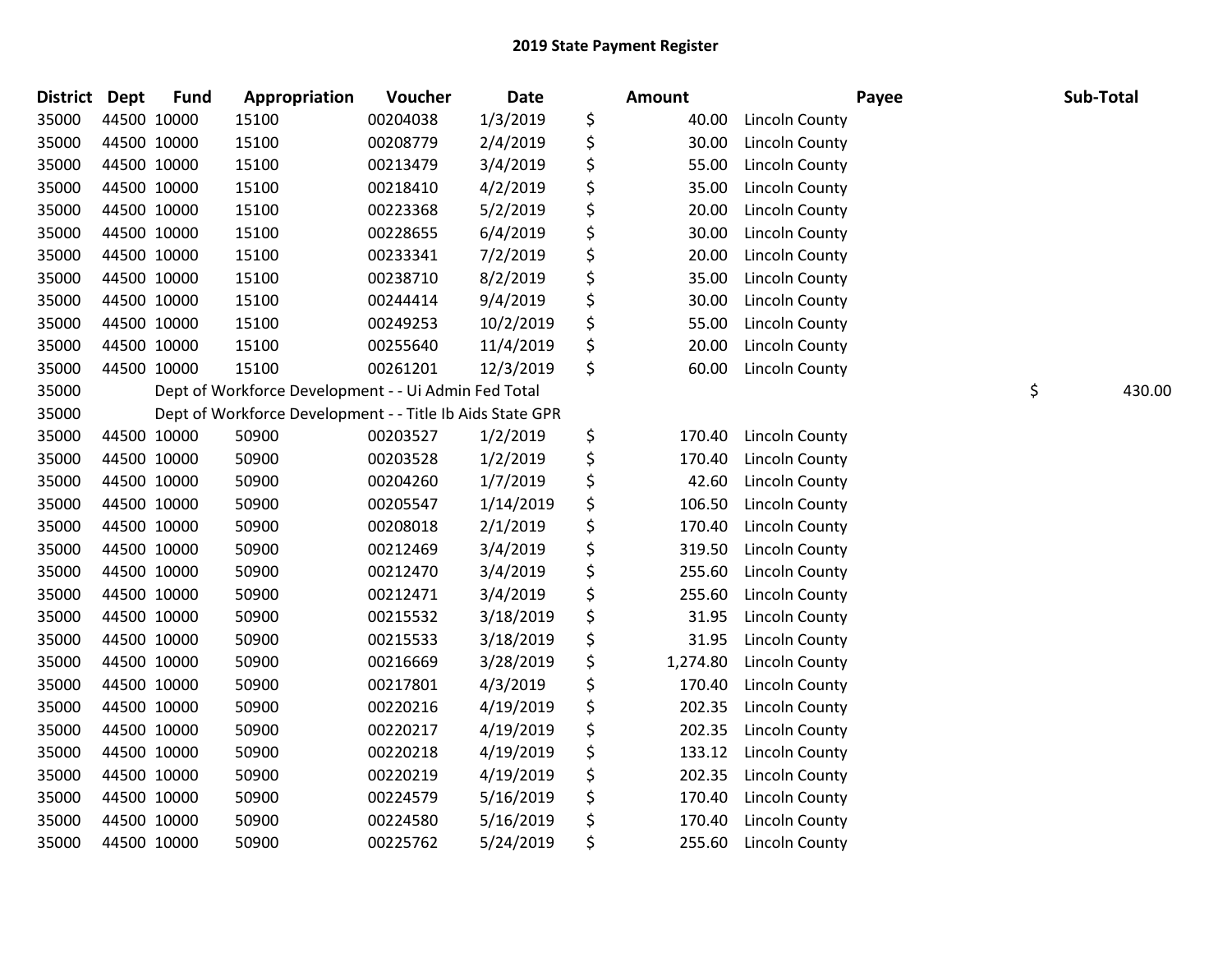| <b>District</b> | Dept        | <b>Fund</b> | Appropriation                                                   | Voucher  | Date       | Amount       |                       | Payee | Sub-Total      |
|-----------------|-------------|-------------|-----------------------------------------------------------------|----------|------------|--------------|-----------------------|-------|----------------|
| 35000           | 44500 10000 |             | 50900                                                           | 00228220 | 6/3/2019   | \$<br>170.40 | <b>Lincoln County</b> |       |                |
| 35000           |             | 44500 10000 | 50900                                                           | 00229593 | 6/10/2019  | \$<br>31.95  | Lincoln County        |       |                |
| 35000           |             | 44500 10000 | 50900                                                           | 00230698 | 6/26/2019  | \$<br>202.35 | <b>Lincoln County</b> |       |                |
| 35000           | 44500 10000 |             | 50900                                                           | 00231724 | 7/3/2019   | \$<br>170.40 | Lincoln County        |       |                |
| 35000           | 44500 10000 |             | 50900                                                           | 00233152 | 7/15/2019  | \$<br>31.95  | <b>Lincoln County</b> |       |                |
| 35000           |             | 44500 10000 | 50900                                                           | 00235452 | 7/26/2019  | \$<br>319.50 | Lincoln County        |       |                |
| 35000           |             | 44500 10000 | 50900                                                           | 00235453 | 7/26/2019  | \$<br>170.40 | Lincoln County        |       |                |
| 35000           |             | 44500 10000 | 50900                                                           | 00239354 | 8/19/2019  | \$<br>255.60 | Lincoln County        |       |                |
| 35000           |             | 44500 10000 | 50900                                                           | 00241153 | 8/26/2019  | \$<br>170.40 | <b>Lincoln County</b> |       |                |
| 35000           | 44500 10000 |             | 50900                                                           | 00241154 | 8/26/2019  | \$<br>170.40 | <b>Lincoln County</b> |       |                |
| 35000           | 44500 10000 |             | 50900                                                           | 00246583 | 9/30/2019  | \$<br>170.40 | Lincoln County        |       |                |
| 35000           |             | 44500 10000 | 50900                                                           | 00246584 | 9/30/2019  | \$<br>170.40 | Lincoln County        |       |                |
| 35000           |             | 44500 10000 | 50900                                                           | 00246585 | 9/30/2019  | \$<br>202.35 | Lincoln County        |       |                |
| 35000           |             | 44500 10000 | 50900                                                           | 00248077 | 10/10/2019 | \$<br>255.60 | <b>Lincoln County</b> |       |                |
| 35000           |             | 44500 10000 | 50900                                                           | 00249479 | 10/15/2019 | \$<br>31.95  | <b>Lincoln County</b> |       |                |
| 35000           | 44500 10000 |             | 50900                                                           | 00249480 | 10/15/2019 | \$<br>31.95  | Lincoln County        |       |                |
| 35000           | 44500 10000 |             | 50900                                                           | 00251889 | 10/28/2019 | \$<br>83.87  | Lincoln County        |       |                |
| 35000           | 44500 10000 |             | 50900                                                           | 00252268 | 10/30/2019 | \$<br>81.47  | Lincoln County        |       |                |
| 35000           |             | 44500 10000 | 50900                                                           | 00255294 | 11/13/2019 | \$<br>133.12 | Lincoln County        |       |                |
| 35000           |             | 44500 10000 | 50900                                                           | 00255295 | 11/13/2019 | \$<br>319.50 | <b>Lincoln County</b> |       |                |
| 35000           | 44500 10000 |             | 50900                                                           | 00255296 | 11/13/2019 | \$<br>319.50 | <b>Lincoln County</b> |       |                |
| 35000           | 44500 10000 |             | 50900                                                           | 00255297 | 11/13/2019 | \$<br>202.35 | Lincoln County        |       |                |
| 35000           | 44500 10000 |             | 50900                                                           | 00257698 | 11/27/2019 | \$<br>170.40 | Lincoln County        |       |                |
| 35000           | 44500 10000 |             | 50900                                                           | 00257699 | 11/27/2019 | \$<br>170.40 | <b>Lincoln County</b> |       |                |
| 35000           |             | 44500 10000 | 50900                                                           | 00259944 | 12/9/2019  | \$<br>287.55 | <b>Lincoln County</b> |       |                |
| 35000           |             | 44500 10000 | 50900                                                           | 00259945 | 12/9/2019  | \$<br>202.35 | <b>Lincoln County</b> |       |                |
| 35000           |             | 44500 10000 | 50900                                                           | 00261313 | 12/16/2019 | \$<br>202.35 | <b>Lincoln County</b> |       |                |
| 35000           |             |             | Dept of Workforce Development - - Title Ib Aids State GPR Total |          |            |              |                       |       | \$<br>9,065.53 |
| 35000           |             |             | Dept of Workforce Development - - Title Ib Aids Federal Prf     |          |            |              |                       |       |                |
| 35000           |             | 44500 10000 | 54400                                                           | 00203527 | 1/2/2019   | \$<br>629.60 | <b>Lincoln County</b> |       |                |
| 35000           |             | 44500 10000 | 54400                                                           | 00203528 | 1/2/2019   | \$<br>629.60 | <b>Lincoln County</b> |       |                |
| 35000           |             | 44500 10000 | 54400                                                           | 00204260 | 1/7/2019   | \$<br>157.40 | <b>Lincoln County</b> |       |                |
| 35000           | 44500 10000 |             | 54400                                                           | 00205547 | 1/14/2019  | \$<br>393.50 | <b>Lincoln County</b> |       |                |
|                 |             |             |                                                                 |          |            |              |                       |       |                |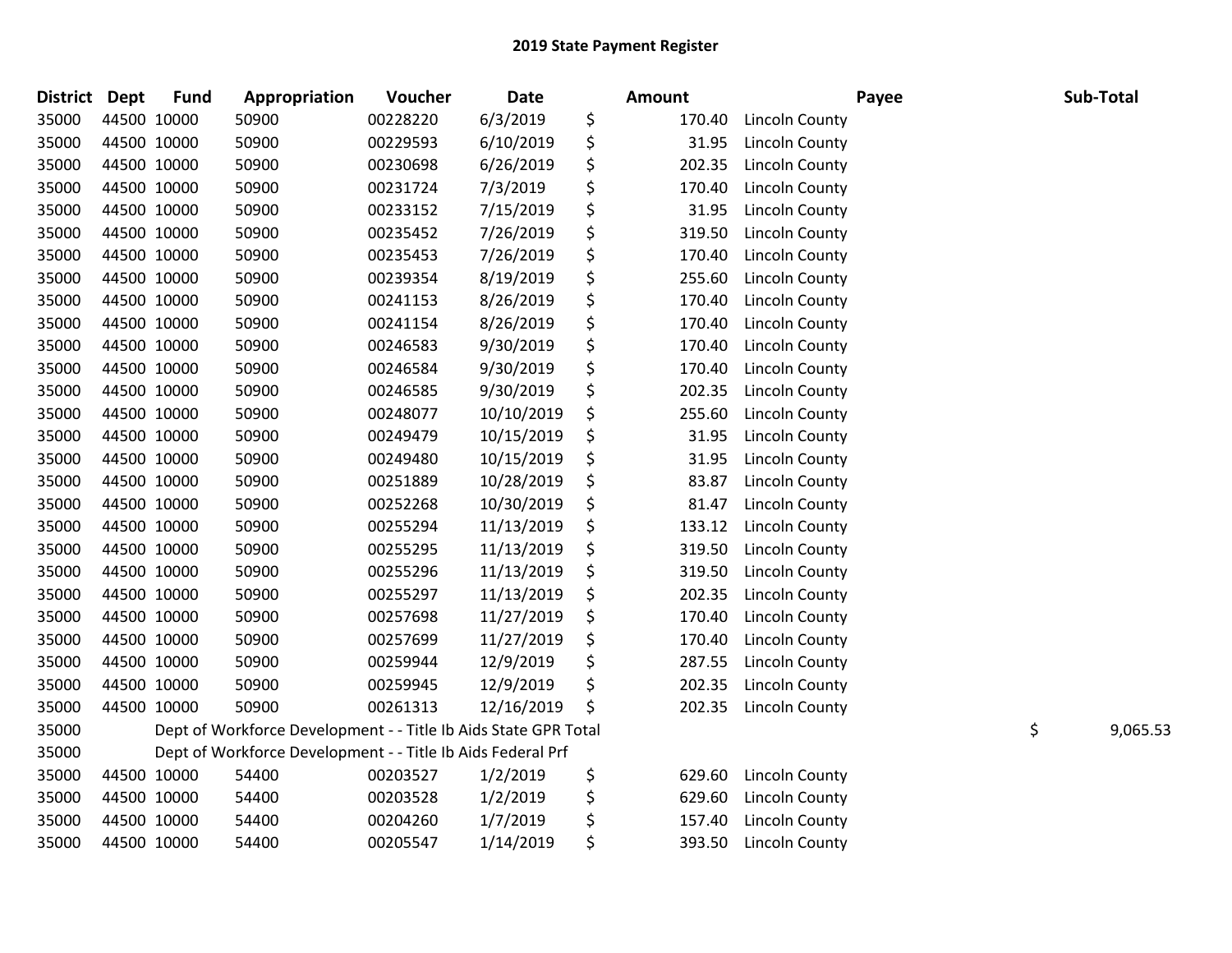| <b>District</b> | <b>Dept</b> | <b>Fund</b> | Appropriation | Voucher  | Date      | <b>Amount</b>  |                       | Payee | Sub-Total |
|-----------------|-------------|-------------|---------------|----------|-----------|----------------|-----------------------|-------|-----------|
| 35000           |             | 44500 10000 | 54400         | 00208018 | 2/1/2019  | \$<br>629.60   | <b>Lincoln County</b> |       |           |
| 35000           |             | 44500 10000 | 54400         | 00212469 | 3/4/2019  | \$<br>1,180.50 | Lincoln County        |       |           |
| 35000           | 44500 10000 |             | 54400         | 00212470 | 3/4/2019  | \$<br>944.40   | Lincoln County        |       |           |
| 35000           | 44500 10000 |             | 54400         | 00212471 | 3/4/2019  | \$<br>944.40   | <b>Lincoln County</b> |       |           |
| 35000           |             | 44500 10000 | 54400         | 00215532 | 3/18/2019 | \$<br>118.05   | Lincoln County        |       |           |
| 35000           |             | 44500 10000 | 54400         | 00215533 | 3/18/2019 | \$<br>118.05   | <b>Lincoln County</b> |       |           |
| 35000           |             | 44500 10000 | 54400         | 00216669 | 3/28/2019 | \$<br>4,710.20 | Lincoln County        |       |           |
| 35000           |             | 44500 10000 | 54400         | 00217801 | 4/3/2019  | \$<br>629.60   | Lincoln County        |       |           |
| 35000           | 44500 10000 |             | 54400         | 00220215 | 4/19/2019 | \$<br>1,350.00 | Lincoln County        |       |           |
| 35000           |             | 44500 10000 | 54400         | 00220216 | 4/19/2019 | \$<br>747.65   | Lincoln County        |       |           |
| 35000           |             | 44500 10000 | 54400         | 00220217 | 4/19/2019 | \$<br>747.65   | <b>Lincoln County</b> |       |           |
| 35000           |             | 44500 10000 | 54400         | 00220218 | 4/19/2019 | \$<br>491.88   | Lincoln County        |       |           |
| 35000           |             | 44500 10000 | 54400         | 00220219 | 4/19/2019 | \$<br>747.65   | <b>Lincoln County</b> |       |           |
| 35000           | 44500 10000 |             | 54400         | 00220220 | 4/22/2019 | \$<br>600.00   | <b>Lincoln County</b> |       |           |
| 35000           |             | 44500 10000 | 54400         | 00224578 | 5/16/2019 | \$<br>900.00   | Lincoln County        |       |           |
| 35000           |             | 44500 10000 | 54400         | 00224579 | 5/16/2019 | \$<br>629.60   | <b>Lincoln County</b> |       |           |
| 35000           |             | 44500 10000 | 54400         | 00224580 | 5/16/2019 | \$<br>629.60   | <b>Lincoln County</b> |       |           |
| 35000           | 44500 10000 |             | 54400         | 00225762 | 5/24/2019 | \$<br>944.40   | <b>Lincoln County</b> |       |           |
| 35000           | 44500 10000 |             | 54400         | 00228219 | 6/3/2019  | \$<br>900.00   | Lincoln County        |       |           |
| 35000           |             | 44500 10000 | 54400         | 00228220 | 6/3/2019  | \$<br>629.60   | Lincoln County        |       |           |
| 35000           |             | 44500 10000 | 54400         | 00229593 | 6/10/2019 | \$<br>118.05   | <b>Lincoln County</b> |       |           |
| 35000           |             | 44500 10000 | 54400         | 00230698 | 6/26/2019 | \$<br>747.65   | Lincoln County        |       |           |
| 35000           |             | 44500 10000 | 54400         | 00231724 | 7/3/2019  | \$<br>629.60   | Lincoln County        |       |           |
| 35000           | 44500 10000 |             | 54400         | 00233152 | 7/15/2019 | \$<br>118.05   | <b>Lincoln County</b> |       |           |
| 35000           |             | 44500 10000 | 54400         | 00233153 | 7/15/2019 | \$<br>625.00   | <b>Lincoln County</b> |       |           |
| 35000           |             | 44500 10000 | 54400         | 00233154 | 7/15/2019 | \$<br>400.00   | <b>Lincoln County</b> |       |           |
| 35000           |             | 44500 10000 | 54400         | 00235452 | 7/26/2019 | \$<br>1,180.50 | Lincoln County        |       |           |
| 35000           |             | 44500 10000 | 54400         | 00235453 | 7/26/2019 | \$<br>629.60   | Lincoln County        |       |           |
| 35000           |             | 44500 10000 | 54400         | 00239354 | 8/19/2019 | \$<br>944.40   | Lincoln County        |       |           |
| 35000           |             | 44500 10000 | 54400         | 00241153 | 8/26/2019 | \$<br>629.60   | Lincoln County        |       |           |
| 35000           |             | 44500 10000 | 54400         | 00241154 | 8/26/2019 | \$<br>629.60   | <b>Lincoln County</b> |       |           |
| 35000           |             | 44500 10000 | 54400         | 00246583 | 9/30/2019 | \$<br>629.60   | <b>Lincoln County</b> |       |           |
| 35000           | 44500 10000 |             | 54400         | 00246584 | 9/30/2019 | \$<br>629.60   | <b>Lincoln County</b> |       |           |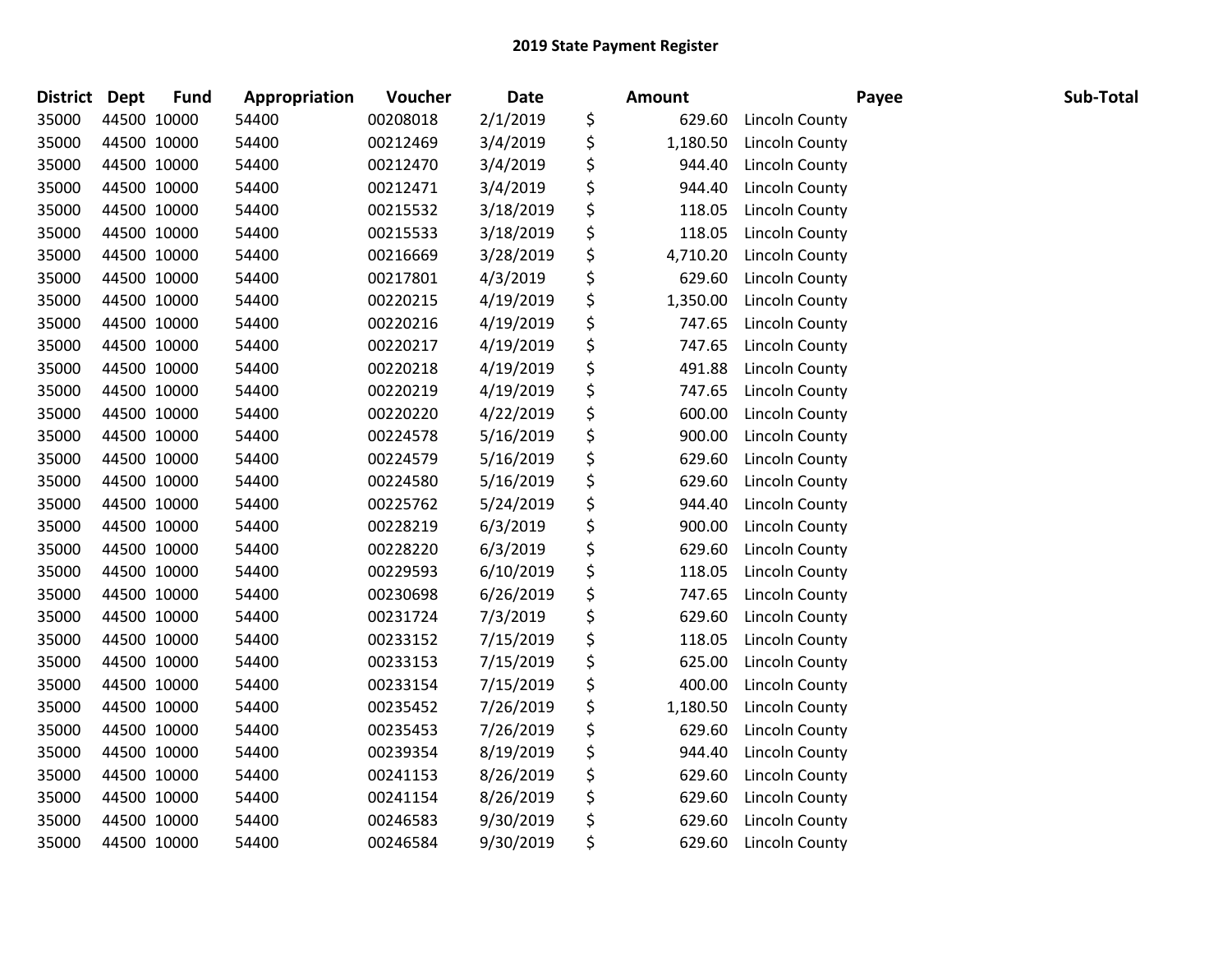| <b>District</b> | <b>Dept</b> | <b>Fund</b> | Appropriation                                                         | Voucher  | Date       | Amount         |                       | Payee | Sub-Total       |
|-----------------|-------------|-------------|-----------------------------------------------------------------------|----------|------------|----------------|-----------------------|-------|-----------------|
| 35000           |             | 44500 10000 | 54400                                                                 | 00246585 | 9/30/2019  | \$<br>747.65   | <b>Lincoln County</b> |       |                 |
| 35000           | 44500 10000 |             | 54400                                                                 | 00248077 | 10/10/2019 | \$<br>944.40   | <b>Lincoln County</b> |       |                 |
| 35000           |             | 44500 10000 | 54400                                                                 | 00249479 | 10/15/2019 | \$<br>118.05   | Lincoln County        |       |                 |
| 35000           | 44500 10000 |             | 54400                                                                 | 00249480 | 10/15/2019 | \$<br>118.05   | Lincoln County        |       |                 |
| 35000           |             | 44500 10000 | 54400                                                                 | 00251889 | 10/28/2019 | \$<br>309.88   | Lincoln County        |       |                 |
| 35000           |             | 44500 10000 | 54400                                                                 | 00252268 | 10/30/2019 | \$<br>301.03   | Lincoln County        |       |                 |
| 35000           |             | 44500 10000 | 54400                                                                 | 00255294 | 11/13/2019 | 491.88         | <b>Lincoln County</b> |       |                 |
| 35000           |             | 44500 10000 | 54400                                                                 | 00255295 | 11/13/2019 | \$<br>1,180.50 | Lincoln County        |       |                 |
| 35000           |             | 44500 10000 | 54400                                                                 | 00255296 | 11/13/2019 | 1,180.50       | Lincoln County        |       |                 |
| 35000           |             | 44500 10000 | 54400                                                                 | 00255297 | 11/13/2019 | \$<br>747.65   | Lincoln County        |       |                 |
| 35000           |             | 44500 10000 | 54400                                                                 | 00257698 | 11/27/2019 | \$<br>629.60   | Lincoln County        |       |                 |
| 35000           |             | 44500 10000 | 54400                                                                 | 00257699 | 11/27/2019 | \$<br>629.60   | <b>Lincoln County</b> |       |                 |
| 35000           |             | 44500 10000 | 54400                                                                 | 00259944 | 12/9/2019  | \$<br>1,062.45 | <b>Lincoln County</b> |       |                 |
| 35000           | 44500 10000 |             | 54400                                                                 | 00259945 | 12/9/2019  | \$<br>747.65   | Lincoln County        |       |                 |
| 35000           |             | 44500 10000 | 54400                                                                 | 00261313 | 12/16/2019 | \$<br>747.65   | <b>Lincoln County</b> |       |                 |
| 35000           |             |             | Dept of Workforce Development - - Title Ib Aids Federal Prf Total     |          |            |                |                       |       | \$<br>38,270.72 |
| 35000           |             |             | Dept of Workforce Development - - Wc Ops Uninsured Emplyr Admin       |          |            |                |                       |       |                 |
| 35000           |             | 44500 22700 | 17700                                                                 | 00217300 | 3/28/2019  | \$<br>15.00    | Lincoln County        |       |                 |
| 35000           |             | 44500 22700 | 17700                                                                 | 00217313 | 3/28/2019  | \$<br>5.00     | Lincoln County        |       |                 |
| 35000           |             |             | Dept of Workforce Development - - Wc Ops Uninsured Emplyr Admin Total |          |            |                |                       |       | \$<br>20.00     |
| 35000           |             |             | Department of Justice - - Legal Expenses                              |          |            |                |                       |       |                 |
| 35000           |             | 45500 10000 | 10400                                                                 | 00061483 | 3/18/2019  | \$<br>36.00    | Lincoln County        |       |                 |
| 35000           |             | 45500 10000 | 10400                                                                 | 00069406 | 8/30/2019  | \$<br>50.00    | Lincoln County        |       |                 |
| 35000           |             | 45500 10000 | 10400                                                                 | 00072025 | 10/1/2019  | \$<br>77.00    | <b>Lincoln County</b> |       |                 |
| 35000           |             | 45500 10000 | 10400                                                                 | 00074158 | 11/4/2019  | \$<br>25.00    | <b>Lincoln County</b> |       |                 |
| 35000           |             |             | Department of Justice - - Legal Expenses Total                        |          |            |                |                       |       | \$<br>188.00    |
| 35000           |             |             | Department of Justice - - Crime Laboratories, Dna                     |          |            |                |                       |       |                 |
| 35000           |             | 45500 10000 | 22100                                                                 | 00068560 | 7/19/2019  | \$<br>880.00   | <b>Lincoln County</b> |       |                 |
| 35000           |             |             | Department of Justice - - Crime Laboratories, Dna Total               |          |            |                |                       |       | \$<br>880.00    |
| 35000           |             |             | Department of Justice - - Law Enforcement Train, Local                |          |            |                |                       |       |                 |
| 35000           |             | 45500 10000 | 23100                                                                 | 00073587 | 10/28/2019 | \$<br>7,360.00 | <b>Lincoln County</b> |       |                 |
| 35000           |             |             | Department of Justice - - Law Enforcement Train, Local Total          |          |            |                |                       |       | \$<br>7,360.00  |
| 35000           |             |             | Department of Justice - - Crime Victim Witness Assist                 |          |            |                |                       |       |                 |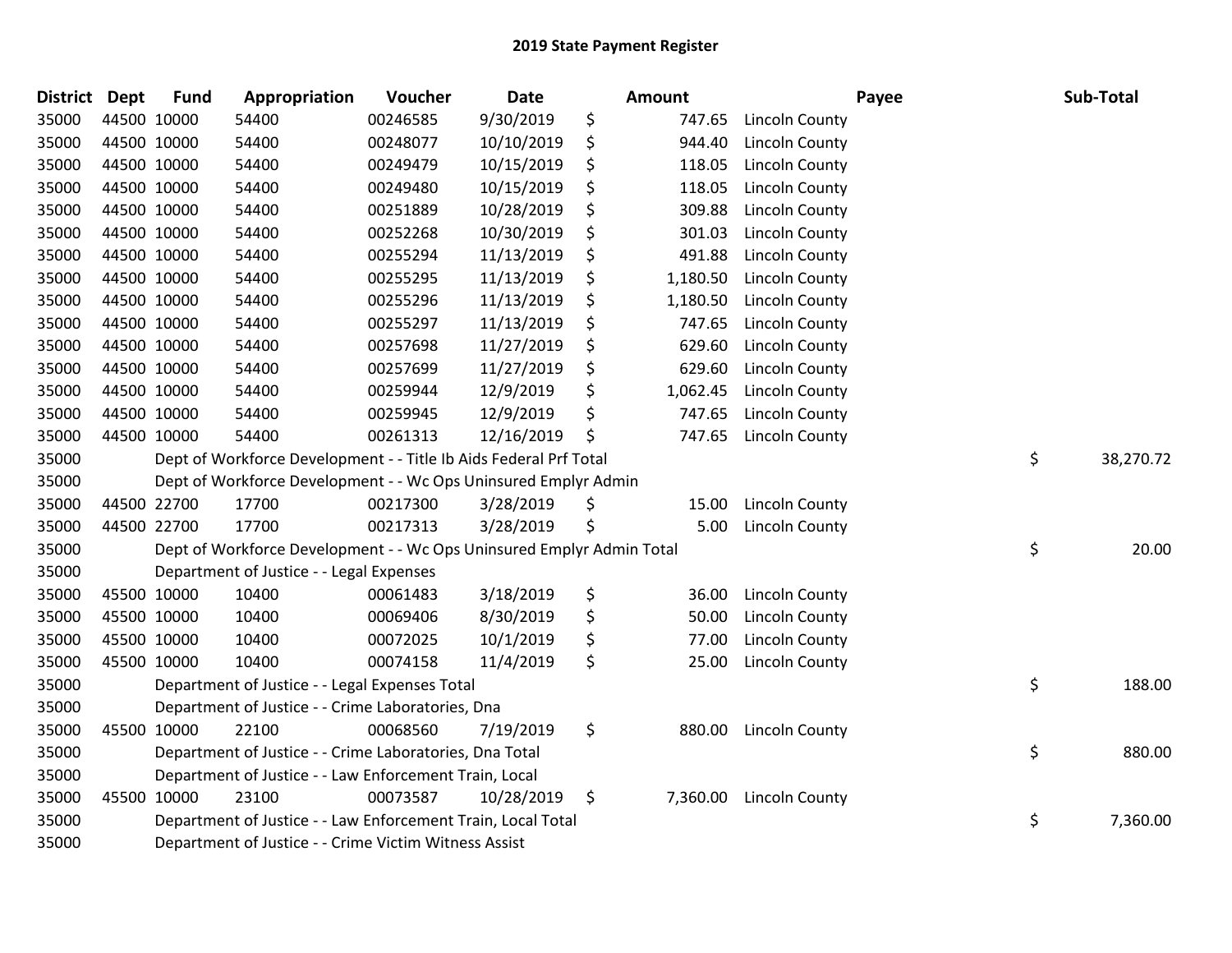| <b>District</b> | <b>Dept</b> | <b>Fund</b> | Appropriation                                                           | Voucher  | <b>Date</b> | Amount |           |                       | Payee | Sub-Total |
|-----------------|-------------|-------------|-------------------------------------------------------------------------|----------|-------------|--------|-----------|-----------------------|-------|-----------|
| 35000           | 45500 10000 |             | 53200                                                                   | 00060574 | 2/28/2019   | \$     | 18,330.45 | Lincoln County        |       |           |
| 35000           | 45500 10000 |             | 53200                                                                   | 00068334 | 7/18/2019   | \$     | 15,706.54 | Lincoln County        |       |           |
| 35000           |             |             | Department of Justice - - Crime Victim Witness Assist Total             |          |             |        |           |                       | \$    | 34,036.99 |
| 35000           |             |             | Department of Justice - - Federal Aid; Victim Comp                      |          |             |        |           |                       |       |           |
| 35000           | 45500 10000 |             | 54100                                                                   | 00071147 | 9/10/2019   | \$     | 250.00    | Lincoln County        |       |           |
| 35000           |             |             | Department of Justice - - Federal Aid; Victim Comp Total                |          |             |        |           |                       | \$    | 250.00    |
| 35000           |             |             | Department of Military Affairs - - Emergency Response Equipment         |          |             |        |           |                       |       |           |
| 35000           | 46500 10000 |             | 30800                                                                   | 00055706 | 1/31/2019   | \$     | 8,077.05  | Lincoln County        |       |           |
| 35000           | 46500 10000 |             | 30800                                                                   | 00059136 | 4/17/2019   | \$     | 1,052.45  | <b>Lincoln County</b> |       |           |
| 35000           | 46500 10000 |             | 30800                                                                   | 00070725 | 12/17/2019  | \$     | 3,737.57  | Lincoln County        |       |           |
| 35000           |             |             | Department of Military Affairs - - Emergency Response Equipment Total   |          |             |        |           |                       | \$    | 12,867.07 |
| 35000           |             |             | Department of Military Affairs - - Federal Aid, Local Assistance        |          |             |        |           |                       |       |           |
| 35000           | 46500 10000 |             | 34200                                                                   | 00055545 | 1/31/2019   | \$     | 14,483.73 | Lincoln County        |       |           |
| 35000           |             |             | Department of Military Affairs - - Federal Aid, Local Assistance Total  |          |             |        |           |                       | \$    | 14,483.73 |
| 35000           |             |             | Department of Military Affairs - - St Emerg Response Bd Grant Pif       |          |             |        |           |                       |       |           |
| 35000           | 46500 27200 |             | 36400                                                                   | 00055482 | 1/31/2019   | \$     | 3,765.07  | Lincoln County        |       |           |
| 35000           |             |             | Department of Military Affairs - - St Emerg Response Bd Grant Pif Total |          |             |        |           |                       | \$    | 3,765.07  |
| 35000           |             |             | Department of Veterans Affairs - - Grants To Counties                   |          |             |        |           |                       |       |           |
| 35000           | 48500 15200 |             | 12700                                                                   | 00060697 | 2/22/2019   | \$     | 1,000.00  | Lincoln County        |       |           |
| 35000           |             |             | Department of Veterans Affairs - - Grants To Counties Total             |          |             |        |           |                       | \$    | 1,000.00  |
| 35000           |             |             | Department of Veterans Affairs - - County Grants                        |          |             |        |           |                       |       |           |
| 35000           | 48500 58200 |             | 26700                                                                   | 00060697 | 2/22/2019   | \$     | 4,500.00  | Lincoln County        |       |           |
| 35000           |             |             | Department of Veterans Affairs - - County Grants Total                  |          |             |        |           |                       | \$    | 4,500.00  |
| 35000           |             |             | Department of Veterans Affairs - - County Grants                        |          |             |        |           |                       |       |           |
| 35000           | 48500 58300 |             | 37000                                                                   | 00060697 | 2/22/2019   | \$     | 4,500.00  | Lincoln County        |       |           |
| 35000           |             |             | Department of Veterans Affairs - - County Grants Total                  |          |             |        |           |                       | \$    | 4,500.00  |
| 35000           |             |             | Department of Administration - - Federal Aid, Local Assistance          |          |             |        |           |                       |       |           |
| 35000           | 50500 10000 |             | 15500                                                                   | 00095296 | 1/14/2019   | \$     | 3,894.81  | <b>Lincoln County</b> |       |           |
| 35000           | 50500 10000 |             | 15500                                                                   | 00099610 | 3/28/2019   | \$     | 3,347.26  | Lincoln County        |       |           |
| 35000           | 50500 10000 |             | 15500                                                                   | 00100657 | 4/15/2019   | \$     | 2,118.47  | Lincoln County        |       |           |
| 35000           | 50500 10000 |             | 15500                                                                   | 00101621 | 4/29/2019   | \$     | 4,786.19  | Lincoln County        |       |           |
| 35000           | 50500 10000 |             | 15500                                                                   | 00102320 | 5/14/2019   | \$     | 3,849.69  | <b>Lincoln County</b> |       |           |
| 35000           | 50500 10000 |             | 15500                                                                   | 00104145 | 6/17/2019   | \$     | 4,810.87  | Lincoln County        |       |           |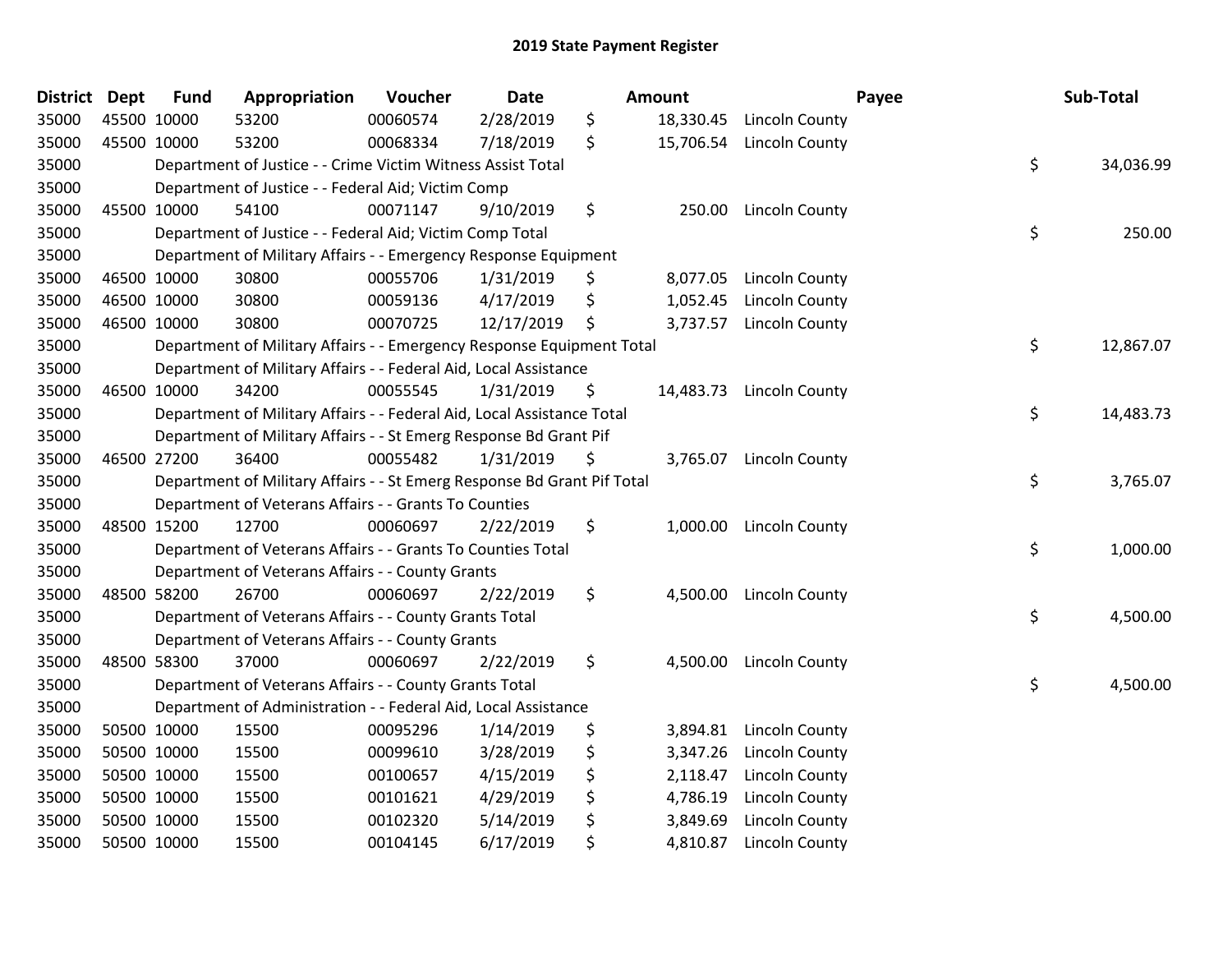| <b>District</b> | <b>Dept</b> | <b>Fund</b> | Appropriation                                                         | Voucher  | <b>Date</b> | Amount          |                       | Payee | Sub-Total  |
|-----------------|-------------|-------------|-----------------------------------------------------------------------|----------|-------------|-----------------|-----------------------|-------|------------|
| 35000           |             | 50500 10000 | 15500                                                                 | 00105859 | 7/17/2019   | \$<br>3,912.17  | Lincoln County        |       |            |
| 35000           | 50500 10000 |             | 15500                                                                 | 00106487 | 7/30/2019   | \$<br>2,113.02  | Lincoln County        |       |            |
| 35000           | 50500 10000 |             | 15500                                                                 | 00109285 | 9/20/2019   | \$<br>1,103.09  | <b>Lincoln County</b> |       |            |
| 35000           |             | 50500 10000 | 15500                                                                 | 00111594 | 10/29/2019  | \$<br>1,359.41  | Lincoln County        |       |            |
| 35000           |             | 50500 10000 | 15500                                                                 | 00112571 | 11/15/2019  | \$<br>1,751.33  | Lincoln County        |       |            |
| 35000           |             |             | Department of Administration - - Federal Aid, Local Assistance Total  |          |             |                 |                       | \$    | 33,046.31  |
| 35000           |             |             | Department of Administration - - Low-Income Assistance Grants         |          |             |                 |                       |       |            |
| 35000           |             | 50500 23500 | 37100                                                                 | 00095296 | 1/14/2019   | \$<br>6,685.21  | <b>Lincoln County</b> |       |            |
| 35000           | 50500 23500 |             | 37100                                                                 | 00099610 | 3/28/2019   | \$<br>7,822.54  | Lincoln County        |       |            |
| 35000           |             | 50500 23500 | 37100                                                                 | 00100657 | 4/15/2019   | \$<br>1,489.97  | Lincoln County        |       |            |
| 35000           |             | 50500 23500 | 37100                                                                 | 00101621 | 4/29/2019   | \$<br>2,266.76  | Lincoln County        |       |            |
| 35000           |             | 50500 23500 | 37100                                                                 | 00102320 | 5/14/2019   | \$<br>2,402.92  | Lincoln County        |       |            |
| 35000           |             | 50500 23500 | 37100                                                                 | 00104145 | 6/17/2019   | \$<br>1,007.09  | Lincoln County        |       |            |
| 35000           |             | 50500 23500 | 37100                                                                 | 00105859 | 7/17/2019   | \$<br>895.31    | Lincoln County        |       |            |
| 35000           |             | 50500 23500 | 37100                                                                 | 00113497 | 12/2/2019   | \$<br>10,936.35 | Lincoln County        |       |            |
| 35000           |             | 50500 23500 | 37100                                                                 | 00115176 | 12/31/2019  | \$<br>12,054.21 | Lincoln County        |       |            |
| 35000           |             |             | Department of Administration - - Low-Income Assistance Grants Total   |          |             |                 |                       | \$    | 45,560.36  |
| 35000           |             |             | Department of Administration - - Land Information Program; Loca       |          |             |                 |                       |       |            |
| 35000           |             | 50500 26900 | 17300                                                                 | 00095096 | 1/17/2019   | \$<br>1,000.00  | Lincoln County        |       |            |
| 35000           |             | 50500 26900 | 17300                                                                 | 00096944 | 2/14/2019   | \$<br>25,000.00 | Lincoln County        |       |            |
| 35000           |             | 50500 26900 | 17300                                                                 | 00097371 | 3/13/2019   | \$<br>50,008.00 | Lincoln County        |       |            |
| 35000           |             | 50500 26900 | 17300                                                                 | 00101673 | 5/2/2019    | \$<br>25,000.00 | Lincoln County        |       |            |
| 35000           |             |             | Department of Administration - - Land Information Program; Loca Total |          |             |                 |                       | \$    | 101,008.00 |
| 35000           |             |             | Public Defender Board - - Transcript, Discovery And Int               |          |             |                 |                       |       |            |
| 35000           |             | 55000 10000 | 10600                                                                 | 00180358 | 2/8/2019    | \$<br>36.60     | Lincoln County        |       |            |
| 35000           |             | 55000 10000 | 10600                                                                 | 00193354 | 5/3/2019    | \$<br>22.80     | Lincoln County        |       |            |
| 35000           | 55000 10000 |             | 10600                                                                 | 00205943 | 7/18/2019   | \$<br>25.60     | Lincoln County        |       |            |
| 35000           | 55000 10000 |             | 10600                                                                 | 00219334 | 10/28/2019  | \$<br>28.40     | Lincoln County        |       |            |
| 35000           |             |             | Public Defender Board - - Transcript, Discovery And Int Total         |          |             |                 |                       | \$    | 113.40     |
| 35000           |             |             | Department of Revenue - - Warrants and Satisfactions                  |          |             |                 |                       |       |            |
| 35000           |             | 56600 10000 | 10100                                                                 | 00119942 | 2/1/2019    | \$<br>590.00    | Lincoln County        |       |            |
| 35000           |             | 56600 10000 | 10100                                                                 | 00142611 | 8/9/2019    | \$<br>365.00    | Lincoln County        |       |            |
| 35000           |             |             | Department of Revenue - - Warrants and Satisfactions Total            |          |             |                 |                       | \$    | 955.00     |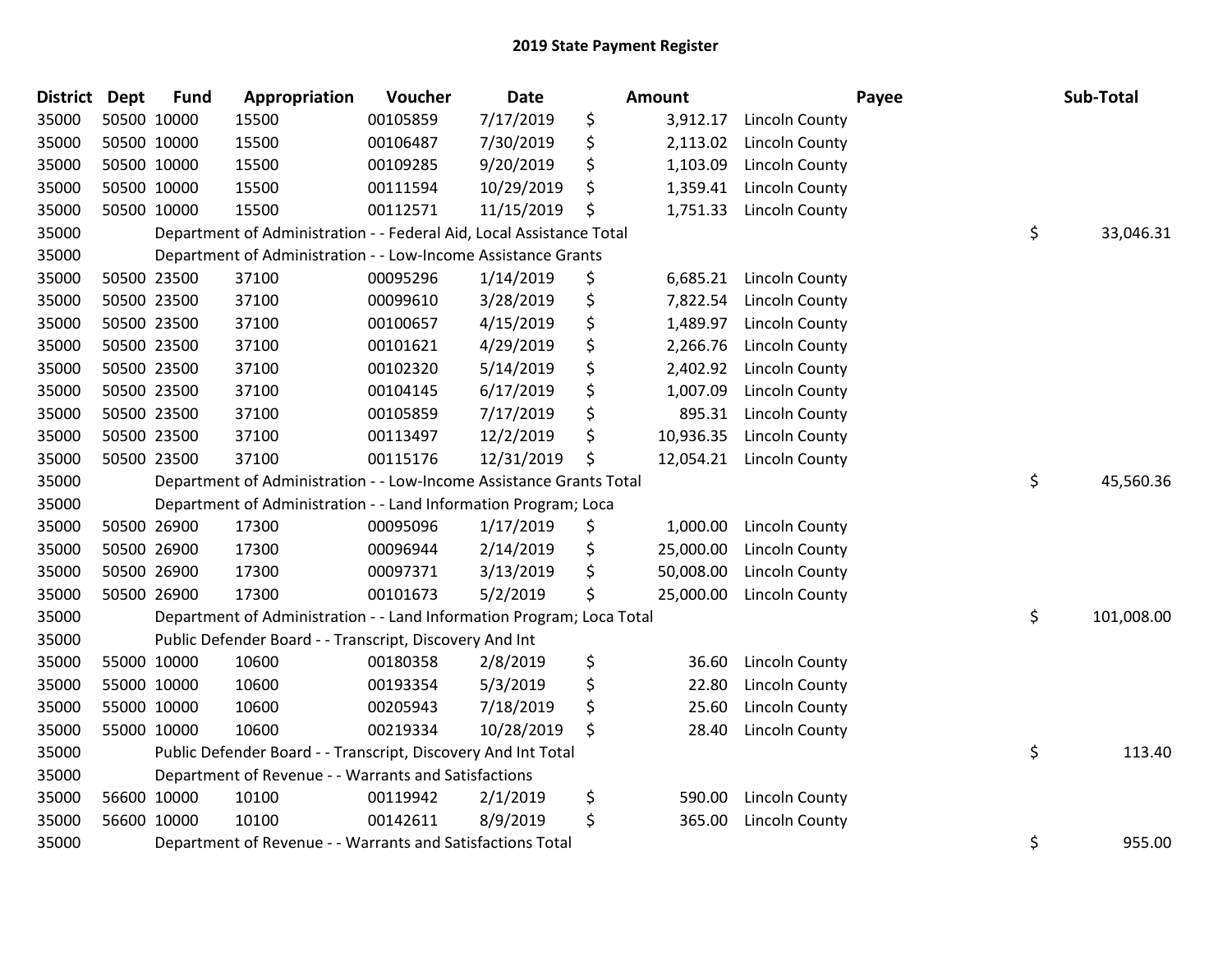| <b>District Dept</b> |             | <b>Fund</b> | Appropriation                                                         | Voucher  | <b>Date</b> | Amount             |                       | Payee | Sub-Total     |
|----------------------|-------------|-------------|-----------------------------------------------------------------------|----------|-------------|--------------------|-----------------------|-------|---------------|
| 35000                |             |             | Circuit Courts - - Circuit Court Costs                                |          |             |                    |                       |       |               |
| 35000                |             | 62500 10000 | 10500                                                                 | 00001238 | 1/17/2019   | \$<br>64,941.69    | Lincoln County        |       |               |
| 35000                | 62500 10000 |             | 10500                                                                 | 00001446 | 7/5/2019    | \$<br>4,362.00     | <b>Lincoln County</b> |       |               |
| 35000                | 62500 10000 |             | 10500                                                                 | 00001548 | 8/1/2019    | \$<br>105,045.00   | Lincoln County        |       |               |
| 35000                |             |             | Circuit Courts - - Circuit Court Costs Total                          |          |             |                    |                       | \$    | 174,348.69    |
| 35000                |             |             | Shared Revenue and Tax Relief - - County And Municipal Aid            |          |             |                    |                       |       |               |
| 35000                |             | 83500 10000 | 10500                                                                 | 00049147 | 7/22/2019   | \$<br>139,389.44   | Lincoln County        |       |               |
| 35000                |             | 83500 10000 | 10500                                                                 | 00053445 | 11/18/2019  | \$<br>762,600.31   | Lincoln County        |       |               |
| 35000                |             |             | Shared Revenue and Tax Relief - - County And Municipal Aid Total      |          |             |                    |                       | \$    | 901,989.75    |
| 35000                |             |             | Shared Revenue and Tax Relief - - Exempt Computer Aid                 |          |             |                    |                       |       |               |
| 35000                | 83500 10000 |             | 10900                                                                 | 00045404 | 7/22/2019   | \$<br>26,216.26    | Lincoln County        |       |               |
| 35000                |             |             | Shared Revenue and Tax Relief - - Exempt Computer Aid Total           |          |             |                    |                       | \$    | 26,216.26     |
| 35000                |             |             | Shared Revenue and Tax Relief - - Utility Aid                         |          |             |                    |                       |       |               |
| 35000                |             | 83500 10000 | 11000                                                                 | 00049147 | 7/22/2019   | \$<br>17,656.75    | Lincoln County        |       |               |
| 35000                | 83500 10000 |             | 11000                                                                 | 00053445 | 11/18/2019  | \$<br>139,360.63   | <b>Lincoln County</b> |       |               |
| 35000                |             |             | Shared Revenue and Tax Relief - - Utility Aid Total                   |          |             |                    |                       | \$    | 157,017.38    |
| 35000                |             |             | Shared Revenue and Tax Relief - - Personal Property Aid               |          |             |                    |                       |       |               |
| 35000                |             | 83500 10000 | 11100                                                                 | 00039927 | 5/6/2019    | \$<br>48,883.03    | Lincoln County        |       |               |
| 35000                |             |             | Shared Revenue and Tax Relief - - Personal Property Aid Total         |          |             |                    |                       | \$    | 48,883.03     |
| 35000                |             |             | Shared Revenue and Tax Relief - - School Lvy Tx/First Dollar Cr       |          |             |                    |                       |       |               |
| 35000                |             | 83500 10000 | 30200                                                                 | 00045268 | 7/22/2019   | \$<br>3,315,755.25 | Lincoln County        |       |               |
| 35000                | 83500 10000 |             | 30200                                                                 | 00048152 | 7/22/2019   | \$<br>798,542.88   | Lincoln County        |       |               |
| 35000                |             |             | Shared Revenue and Tax Relief - - School Lvy Tx/First Dollar Cr Total |          |             |                    |                       | \$    | 4,114,298.13  |
| 35000                |             |             | Shared Revenue and Tax Relief - - Lottery & Gaming Credit             |          |             |                    |                       |       |               |
| 35000                |             | 83500 52100 | 36300                                                                 | 00038638 | 3/25/2019   | \$<br>986,740.12   | Lincoln County        |       |               |
| 35000                |             |             | Shared Revenue and Tax Relief - - Lottery & Gaming Credit Total       |          |             |                    |                       | \$    | 986,740.12    |
| 35000 Total          |             |             |                                                                       |          |             |                    |                       | \$    | 13,190,277.21 |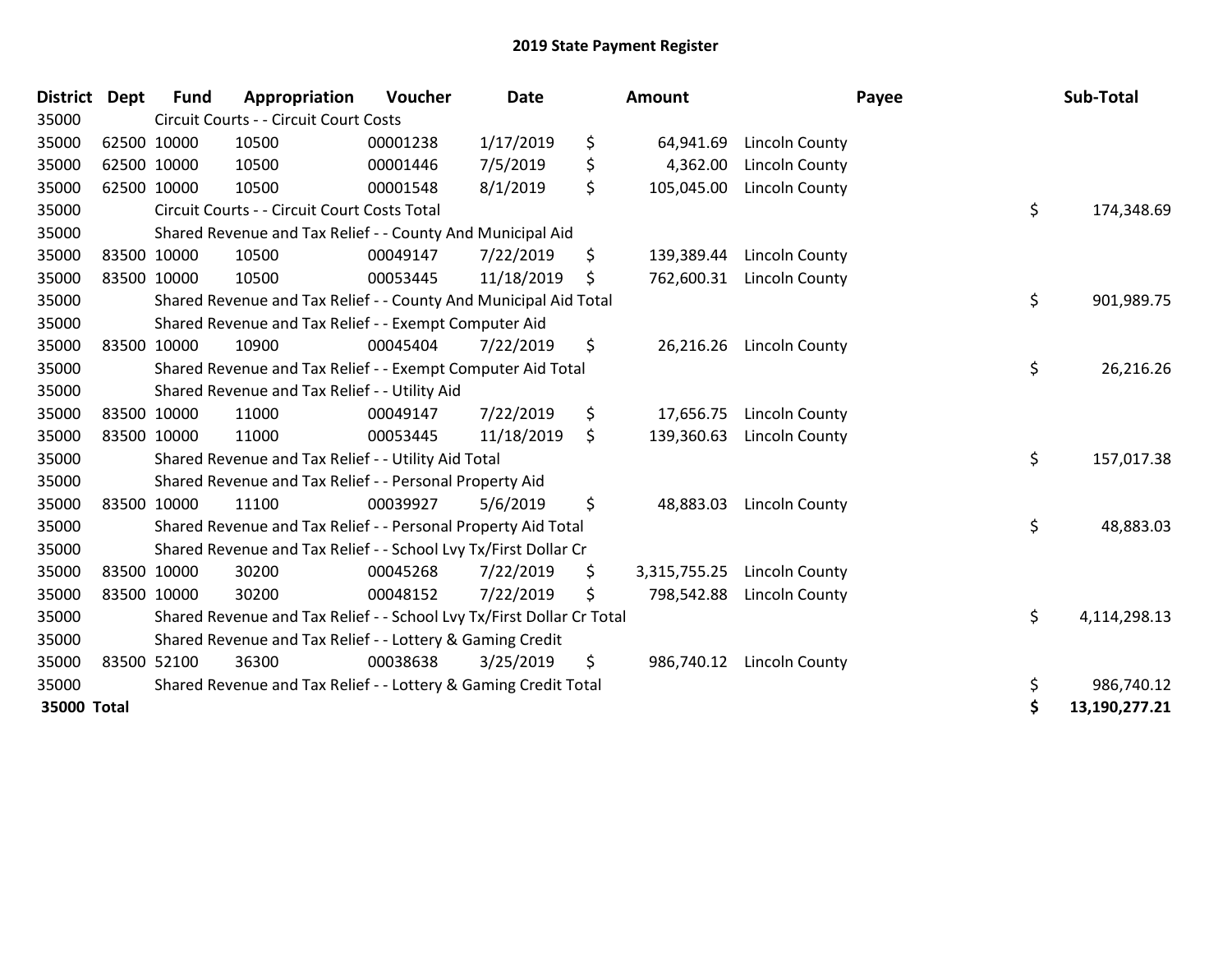| District Dept |             | <b>Fund</b> | Appropriation                                                      | Voucher  | <b>Date</b> | <b>Amount</b> |                         | Payee | Sub-Total |
|---------------|-------------|-------------|--------------------------------------------------------------------|----------|-------------|---------------|-------------------------|-------|-----------|
| 35002         |             |             | Dept of Safety & Prof Services - - Fire Dues Distribution          |          |             |               |                         |       |           |
| 35002         | 16500 10000 |             | 22500                                                              | 00031373 | 7/18/2019   | \$            | 1,211.09 Town Of Birch  |       |           |
| 35002         |             |             | Dept of Safety & Prof Services - - Fire Dues Distribution Total    |          |             |               |                         | \$    | 1,211.09  |
| 35002         |             |             | Dept of Natural Resources - - Aids In Lieu Of Taxes - Gener        |          |             |               |                         |       |           |
| 35002         | 37000 10000 |             | 50300                                                              | 00297242 | 2/8/2019    | \$            | 3,825.05 Town Of Birch  |       |           |
| 35002         |             | 37000 10000 | 50300                                                              | 00297243 | 2/8/2019    | \$<br>776.05  | Town Of Birch           |       |           |
| 35002         | 37000 10000 |             | 50300                                                              | 00314217 | 4/19/2019   | \$            | 100.00 Town Of Birch    |       |           |
| 35002         |             |             | Dept of Natural Resources - - Aids In Lieu Of Taxes - Gener Total  |          |             |               |                         | \$    | 4,701.10  |
| 35002         |             |             | Dept of Natural Resources - - Resaids - Cnty Forst, Cl & Mfl       |          |             |               |                         |       |           |
| 35002         | 37000 21200 |             | 57100                                                              | 00332774 | 6/21/2019   | \$            | 2,987.68 Town Of Birch  |       |           |
| 35002         |             |             | Dept of Natural Resources - - Resaids - Cnty Forst, Cl & Mfl Total |          |             |               |                         | \$    | 2,987.68  |
| 35002         |             |             | Dept of Natural Resources - - Aids In Lieu Of Taxes - Sum S        |          |             |               |                         |       |           |
| 35002         |             | 37000 21200 | 57900                                                              | 00314218 | 4/19/2019   | \$            | 188.70 Town Of Birch    |       |           |
| 35002         |             |             | Dept of Natural Resources - - Aids In Lieu Of Taxes - Sum S Total  |          |             |               |                         | \$    | 188.70    |
| 35002         |             |             | Dept of Natural Resources - - Fin Asst For Responsible Units       |          |             |               |                         |       |           |
| 35002         | 37000 27400 |             | 67000                                                              | 00322792 | 5/22/2019   | \$<br>960.48  | Town Of Birch           |       |           |
| 35002         |             |             | Dept of Natural Resources - - Fin Asst For Responsible Units Total |          |             |               |                         | \$    | 960.48    |
| 35002         |             |             | Dept of Natural Resources - - Recycling Consolidation Grants       |          |             |               |                         |       |           |
| 35002         | 37000 27400 |             | 67300                                                              | 00322792 | 5/22/2019   | \$            | 150.62 Town Of Birch    |       |           |
| 35002         |             |             | Dept of Natural Resources - - Recycling Consolidation Grants Total |          |             |               |                         | \$    | 150.62    |
| 35002         |             |             | WI Dept of Transportation - - Trns Aids To Mnc.-Sf                 |          |             |               |                         |       |           |
| 35002         |             | 39500 21100 | 19100                                                              | 00336701 | 1/7/2019    | \$            | 14,904.11 Town Of Birch |       |           |
| 35002         |             | 39500 21100 | 19100                                                              | 00364016 | 4/1/2019    | \$            | 14,904.11 Town Of Birch |       |           |
| 35002         | 39500 21100 |             | 19100                                                              | 00402025 | 7/1/2019    | \$            | 14,904.11 Town Of Birch |       |           |
| 35002         | 39500 21100 |             | 19100                                                              | 00444843 | 10/7/2019   | \$            | 14,904.12 Town Of Birch |       |           |
| 35002         |             |             | WI Dept of Transportation - - Trns Aids To Mnc.-Sf Total           |          |             |               |                         | \$    | 59,616.45 |
| 35002         |             |             | Elections Commission - - 2018 Hava Election Security               |          |             |               |                         |       |           |
| 35002         |             | 51000 22000 | 18200                                                              | 00002114 | 10/21/2019  | \$            | 1,200.00 Town Of Birch  |       |           |
| 35002         |             |             | Elections Commission - - 2018 Hava Election Security Total         |          |             |               |                         | \$    | 1,200.00  |
| 35002         |             |             | Shared Revenue and Tax Relief - - County And Municipal Aid         |          |             |               |                         |       |           |
| 35002         | 83500 10000 |             | 10500                                                              | 00049129 | 7/22/2019   | \$            | 4,880.36 Town Of Birch  |       |           |
| 35002         | 83500 10000 |             | 10500                                                              | 00053427 | 11/18/2019  | \$            | 27,655.37 Town Of Birch |       |           |
| 35002         |             |             | Shared Revenue and Tax Relief - - County And Municipal Aid Total   |          |             |               |                         | \$    | 32,535.73 |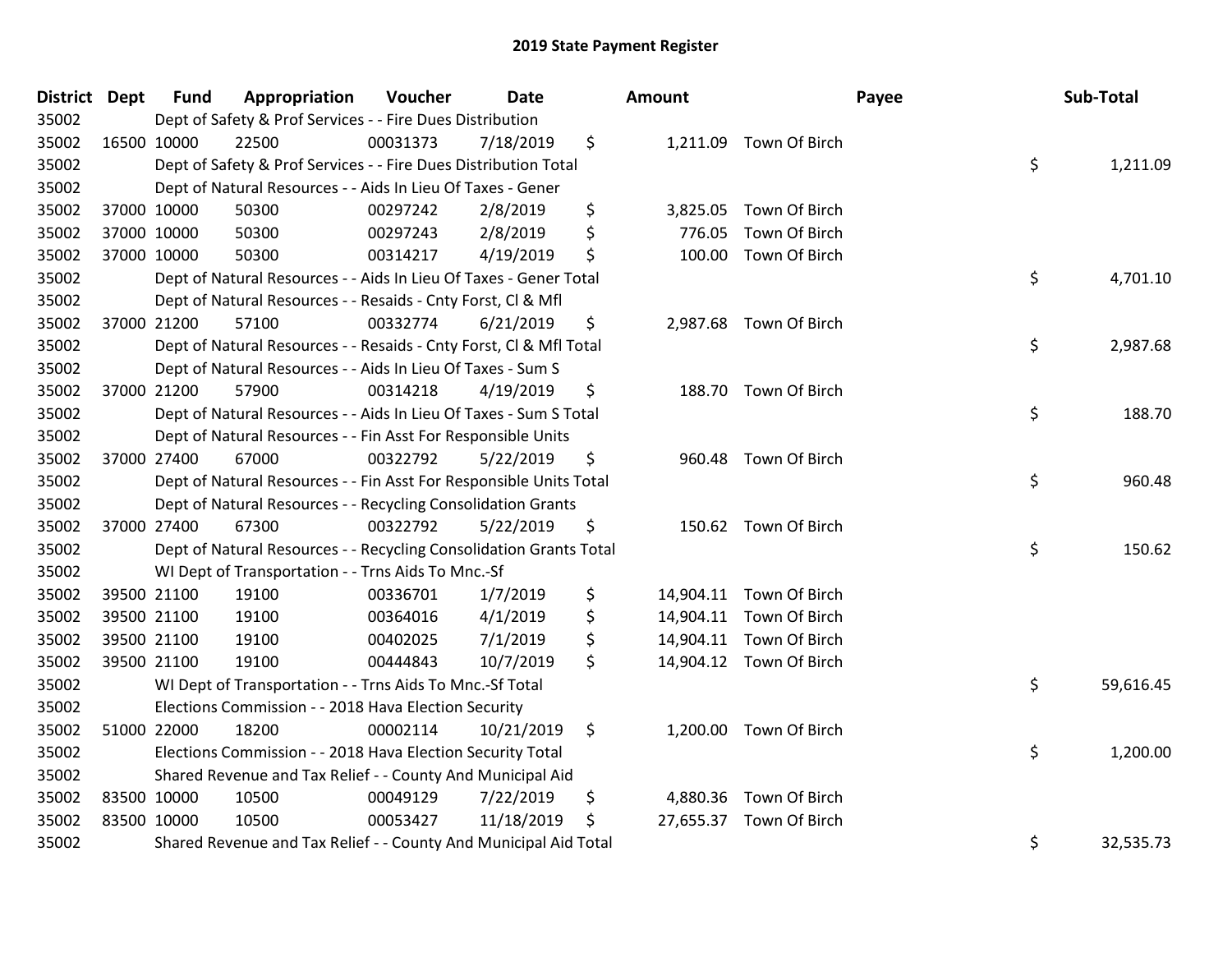| <b>District</b> | Dept        | Fund        | Appropriation                                                 | <b>Voucher</b> | Date       |    | Amount |               | Payee | Sub-Total  |
|-----------------|-------------|-------------|---------------------------------------------------------------|----------------|------------|----|--------|---------------|-------|------------|
| 35002           |             |             | Shared Revenue and Tax Relief - - Exempt Computer Aid         |                |            |    |        |               |       |            |
| 35002           | 83500 10000 |             | 10900                                                         | 00046248       | 7/22/2019  | S  | 1.03   | Town Of Birch |       |            |
| 35002           |             |             | Shared Revenue and Tax Relief - - Exempt Computer Aid Total   |                |            |    |        |               |       | 1.03       |
| 35002           |             |             | Shared Revenue and Tax Relief - - Utility Aid                 |                |            |    |        |               |       |            |
| 35002           | 83500 10000 |             | 11000                                                         | 00049129       | 7/22/2019  | \$ | 26.12  | Town Of Birch |       |            |
| 35002           |             | 83500 10000 | 11000                                                         | 00053427       | 11/18/2019 | S  | 152.50 | Town Of Birch |       |            |
| 35002           |             |             | Shared Revenue and Tax Relief - - Utility Aid Total           |                |            |    |        |               |       | 178.62     |
| 35002           |             |             | Shared Revenue and Tax Relief - - Personal Property Aid       |                |            |    |        |               |       |            |
| 35002           | 83500 10000 |             | 11100                                                         | 00040799       | 5/6/2019   | Ś  | 23.84  | Town Of Birch |       |            |
| 35002           |             |             | Shared Revenue and Tax Relief - - Personal Property Aid Total |                |            |    |        |               |       | 23.84      |
| 35002 Total     |             |             |                                                               |                |            |    |        |               |       | 103,755.34 |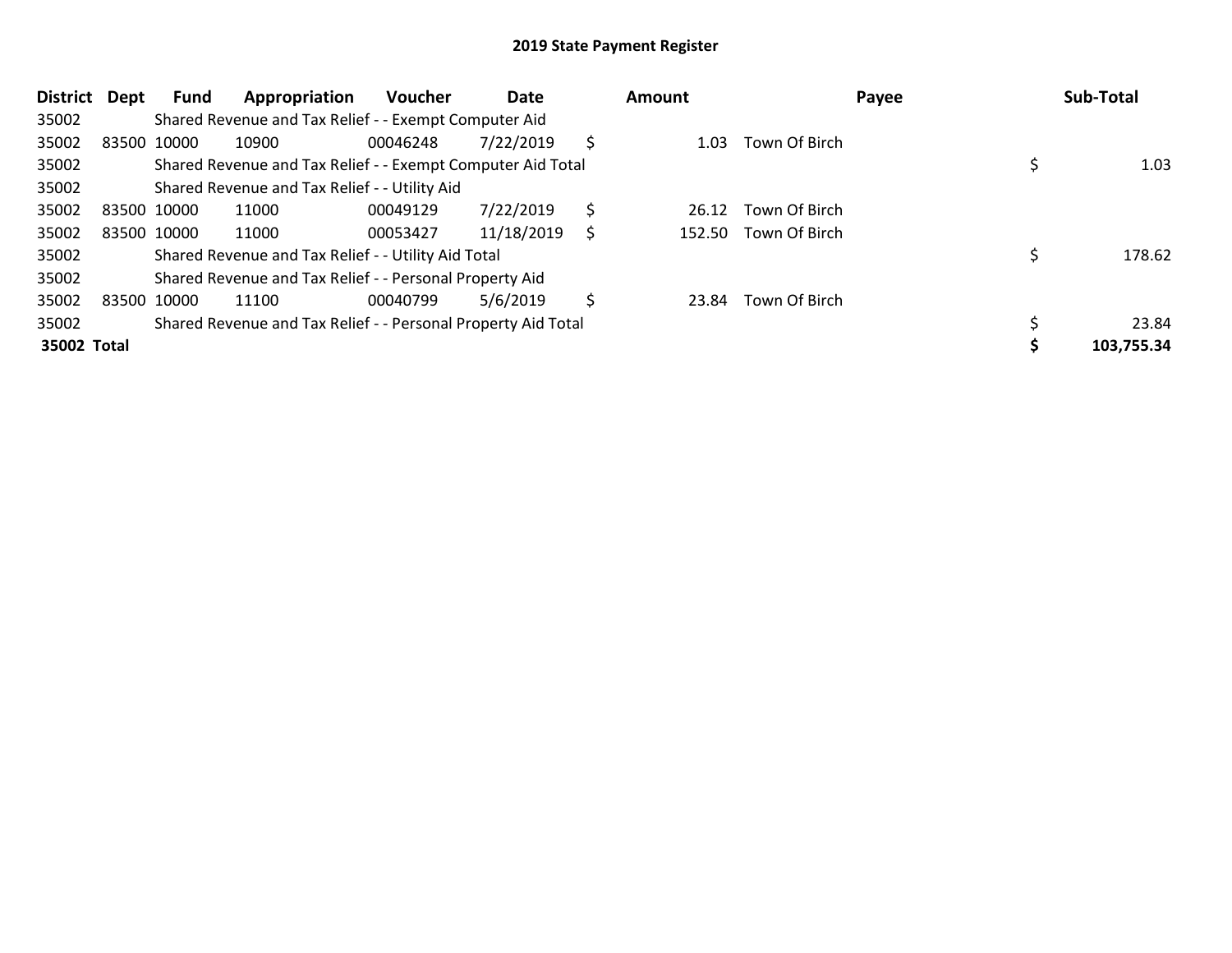| District Dept | <b>Fund</b> | Appropriation                                                      | Voucher  | <b>Date</b> | Amount          | Payee                     | Sub-Total        |
|---------------|-------------|--------------------------------------------------------------------|----------|-------------|-----------------|---------------------------|------------------|
| 35004         |             | Dept of Safety & Prof Services - - Fire Dues Distribution          |          |             |                 |                           |                  |
| 35004         | 16500 10000 | 22500                                                              | 00030062 | 7/15/2019   | \$              | 15,674.44 Town Of Bradley |                  |
| 35004         |             | Dept of Safety & Prof Services - - Fire Dues Distribution Total    |          |             |                 |                           | \$<br>15,674.44  |
| 35004         |             | Dept of Natural Resources - - Aids In Lieu Of Taxes - Gener        |          |             |                 |                           |                  |
| 35004         | 37000 10000 | 50300                                                              | 00297184 | 2/8/2019    | \$              | 8,653.84 Town Of Bradley  |                  |
| 35004         |             | Dept of Natural Resources - - Aids In Lieu Of Taxes - Gener Total  |          |             |                 |                           | \$<br>8,653.84   |
| 35004         |             | Dept of Natural Resources - - Resaids - Cnty Forst, Cl & Mfl       |          |             |                 |                           |                  |
| 35004         | 37000 21200 | 57100                                                              | 00332775 | 6/21/2019   | \$              | 1,791.54 Town Of Bradley  |                  |
| 35004         |             | Dept of Natural Resources - - Resaids - Cnty Forst, Cl & Mfl Total |          |             |                 |                           | \$<br>1,791.54   |
| 35004         |             | Dept of Natural Resources - - Fin Asst For Responsible Units       |          |             |                 |                           |                  |
| 35004         | 37000 27400 | 67000                                                              | 00322911 | 5/22/2019   | \$              | 6,289.85 Town Of Bradley  |                  |
| 35004         |             | Dept of Natural Resources - - Fin Asst For Responsible Units Total |          |             |                 |                           | \$<br>6,289.85   |
| 35004         |             | WI Dept of Transportation - - Trns Aids To Mnc.-Sf                 |          |             |                 |                           |                  |
| 35004         | 39500 21100 | 19100                                                              | 00336702 | 1/7/2019    | \$<br>46,979.68 | Town Of Bradley           |                  |
| 35004         | 39500 21100 | 19100                                                              | 00364017 | 4/1/2019    | \$              | 46,979.68 Town Of Bradley |                  |
| 35004         | 39500 21100 | 19100                                                              | 00402026 | 7/1/2019    | \$              | 46,979.68 Town Of Bradley |                  |
| 35004         | 39500 21100 | 19100                                                              | 00444844 | 10/7/2019   | \$              | 46,979.70 Town Of Bradley |                  |
| 35004         |             | WI Dept of Transportation - - Trns Aids To Mnc.-Sf Total           |          |             |                 |                           | \$<br>187,918.74 |
| 35004         |             | Elections Commission - - 2018 Hava Election Security               |          |             |                 |                           |                  |
| 35004         | 51000 22000 | 18200                                                              | 00002709 | 11/19/2019  | \$              | 1,200.00 Town Of Bradley  |                  |
| 35004         |             | Elections Commission - - 2018 Hava Election Security Total         |          |             |                 |                           | \$<br>1,200.00   |
| 35004         |             | Shared Revenue and Tax Relief - - County And Municipal Aid         |          |             |                 |                           |                  |
| 35004         | 83500 10000 | 10500                                                              | 00049130 | 7/22/2019   | \$              | 5,967.30 Town Of Bradley  |                  |
| 35004         | 83500 10000 | 10500                                                              | 00053428 | 11/18/2019  | \$              | 33,814.72 Town Of Bradley |                  |
| 35004         |             | Shared Revenue and Tax Relief - - County And Municipal Aid Total   |          |             |                 |                           | \$<br>39,782.02  |
| 35004         |             | Shared Revenue and Tax Relief - - Exempt Computer Aid              |          |             |                 |                           |                  |
| 35004         | 83500 10000 | 10900                                                              | 00046249 | 7/22/2019   | \$              | 165.24 Town Of Bradley    |                  |
| 35004         |             | Shared Revenue and Tax Relief - - Exempt Computer Aid Total        |          |             |                 |                           | \$<br>165.24     |
| 35004         |             | Shared Revenue and Tax Relief - - Utility Aid                      |          |             |                 |                           |                  |
| 35004         | 83500 10000 | 11000                                                              | 00049130 | 7/22/2019   | \$              | 2,206.64 Town Of Bradley  |                  |
| 35004         | 83500 10000 | 11000                                                              | 00053428 | 11/18/2019  | \$              | 12,698.40 Town Of Bradley |                  |
| 35004         |             | Shared Revenue and Tax Relief - - Utility Aid Total                |          |             |                 |                           | \$<br>14,905.04  |
| 35004         |             | Shared Revenue and Tax Relief - - Personal Property Aid            |          |             |                 |                           |                  |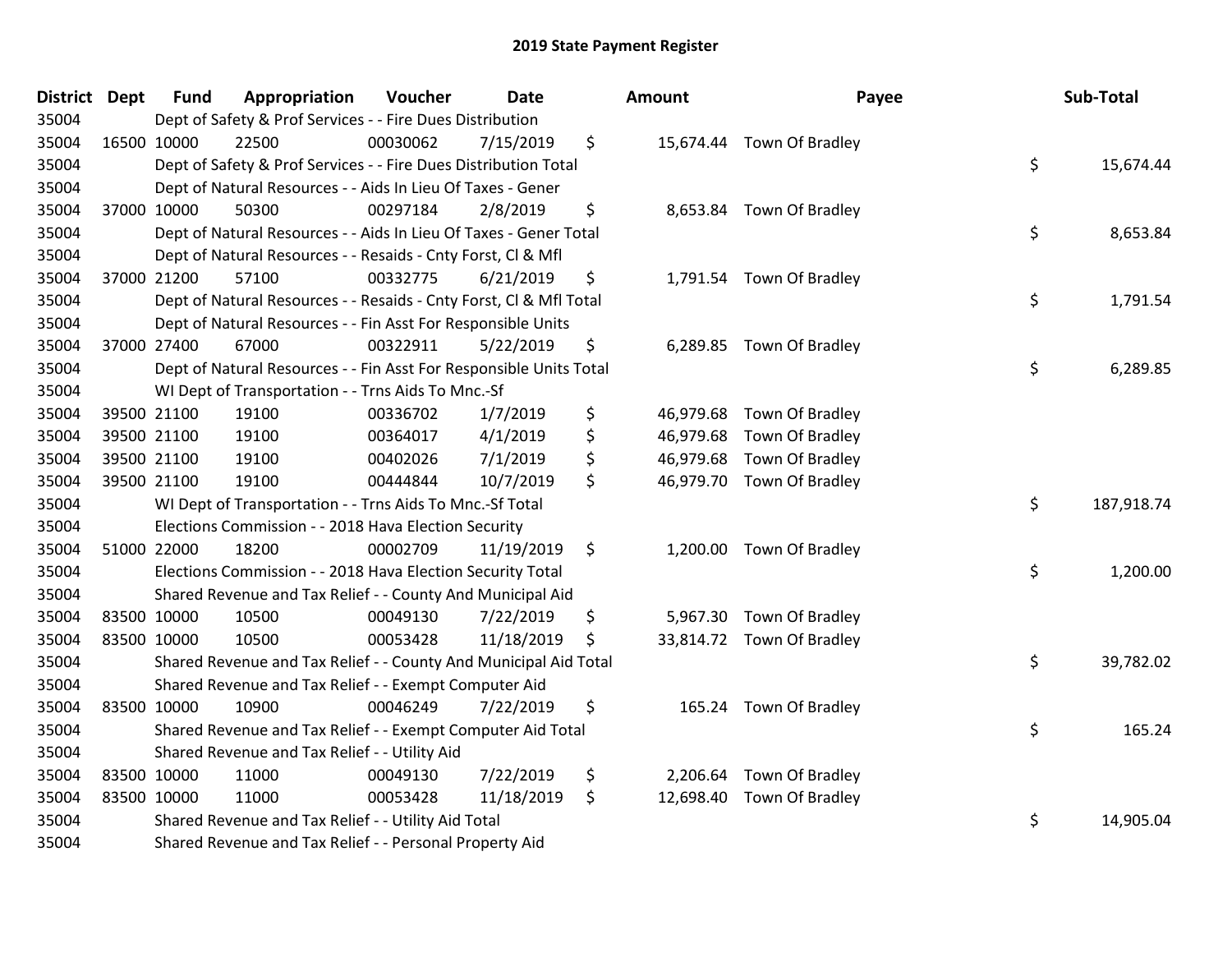| District Dept | Fund        | Appropriation                                                   | <b>Voucher</b> | Date      | Amount | Pavee                    | Sub-Total  |
|---------------|-------------|-----------------------------------------------------------------|----------------|-----------|--------|--------------------------|------------|
| 35004         | 83500 10000 | 11100                                                           | 00040800       | 5/6/2019  |        | 671.96 Town Of Bradley   |            |
| 35004         |             | Shared Revenue and Tax Relief - - Personal Property Aid Total   |                |           |        |                          | 671.96     |
| 35004         |             | Shared Revenue and Tax Relief - - Lottery & Gaming Credit       |                |           |        |                          |            |
| 35004         | 83500 52100 | 36300                                                           | 00038357       | 3/25/2019 |        | 1,926.43 Town Of Bradley |            |
| 35004         |             | Shared Revenue and Tax Relief - - Lottery & Gaming Credit Total |                |           |        |                          | 1,926.43   |
| 35004 Total   |             |                                                                 |                |           |        |                          | 278,979.10 |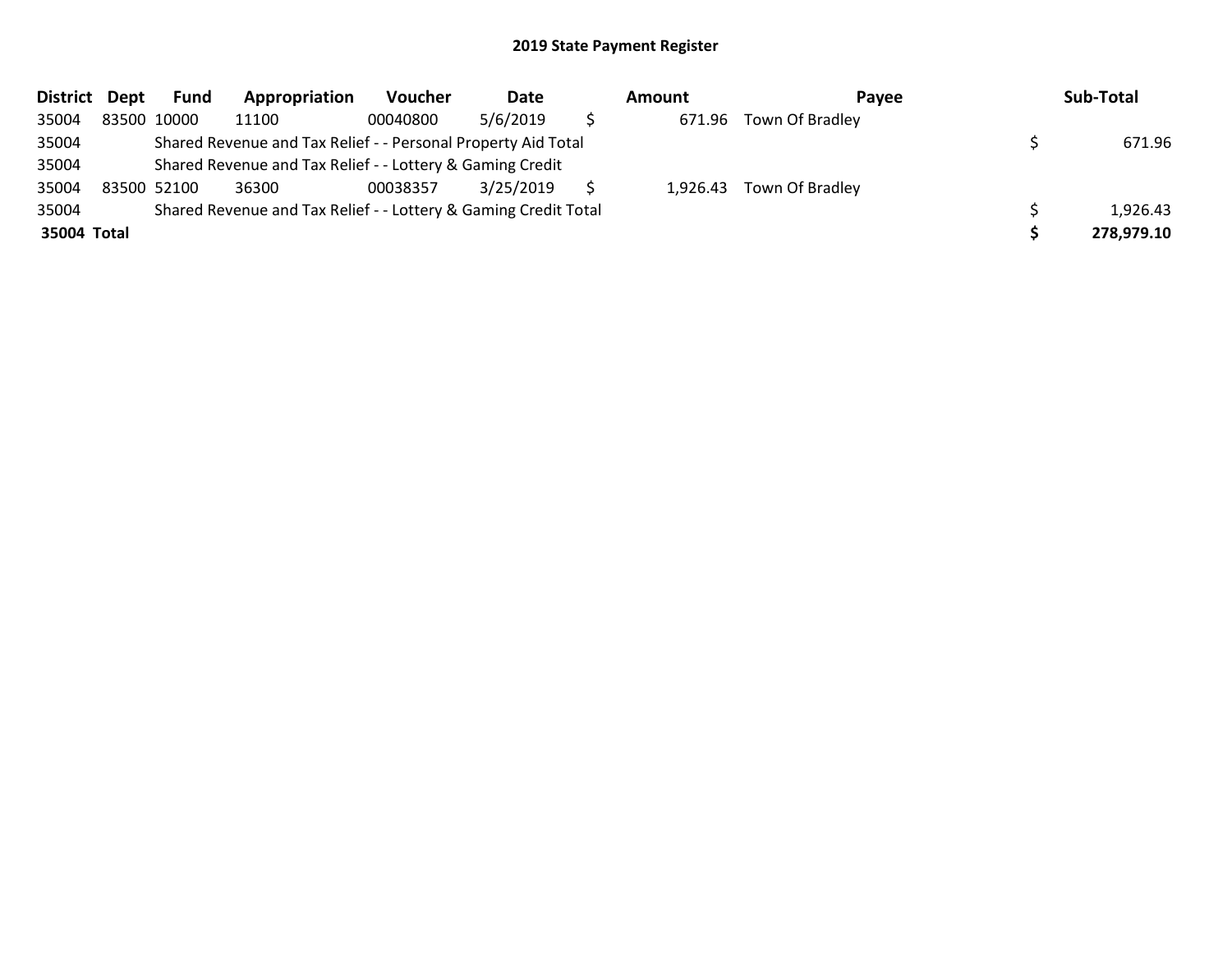| <b>District Dept</b> | <b>Fund</b> | Appropriation                                                      | Voucher  | <b>Date</b> | Amount          | Payee                     | Sub-Total        |
|----------------------|-------------|--------------------------------------------------------------------|----------|-------------|-----------------|---------------------------|------------------|
| 35006                |             | Dept of Safety & Prof Services - - Fire Dues Distribution          |          |             |                 |                           |                  |
| 35006                | 16500 10000 | 22500                                                              | 00031032 | 7/17/2019   | \$              | 2,274.97 Town Of Corning  |                  |
| 35006                |             | Dept of Safety & Prof Services - - Fire Dues Distribution Total    |          |             |                 |                           | \$<br>2,274.97   |
| 35006                |             | Dept of Natural Resources - - Aids In Lieu Of Taxes - Gener        |          |             |                 |                           |                  |
| 35006                | 37000 10000 | 50300                                                              | 00297204 | 2/8/2019    | \$<br>12,317.30 | Town Of Corning           |                  |
| 35006                | 37000 10000 | 50300                                                              | 00297205 | 2/8/2019    | \$<br>32,245.50 | Town Of Corning           |                  |
| 35006                | 37000 10000 | 50300                                                              | 00297206 | 2/8/2019    | \$<br>4,929.42  | Town Of Corning           |                  |
| 35006                | 37000 10000 | 50300                                                              | 00313473 | 4/19/2019   | \$<br>153.91    | Town Of Corning           |                  |
| 35006                |             | Dept of Natural Resources - - Aids In Lieu Of Taxes - Gener Total  |          |             |                 |                           | \$<br>49,646.13  |
| 35006                |             | Dept of Natural Resources - - Resaids - Cnty Forst, CI & Mfl       |          |             |                 |                           |                  |
| 35006                | 37000 21200 | 57100                                                              | 00332776 | 6/21/2019   | \$              | 11,329.95 Town Of Corning |                  |
| 35006                |             | Dept of Natural Resources - - Resaids - Cnty Forst, Cl & Mfl Total |          |             |                 |                           | \$<br>11,329.95  |
| 35006                |             | Dept of Natural Resources - - Aids In Lieu Of Taxes - Sum S        |          |             |                 |                           |                  |
| 35006                | 37000 21200 | 57900                                                              | 00313472 | 4/19/2019   | \$              | 1,408.00 Town Of Corning  |                  |
| 35006                |             | Dept of Natural Resources - - Aids In Lieu Of Taxes - Sum S Total  |          |             |                 |                           | \$<br>1,408.00   |
| 35006                |             | Dept of Natural Resources - - Fin Asst For Responsible Units       |          |             |                 |                           |                  |
| 35006                | 37000 27400 | 67000                                                              | 00323363 | 5/22/2019   | \$<br>1,733.14  | Town Of Corning           |                  |
| 35006                |             | Dept of Natural Resources - - Fin Asst For Responsible Units Total |          |             |                 |                           | \$<br>1,733.14   |
| 35006                |             | WI Dept of Transportation - - Trns Aids To Mnc.-Sf                 |          |             |                 |                           |                  |
| 35006                | 39500 21100 | 19100                                                              | 00336703 | 1/7/2019    | \$<br>57,951.16 | Town Of Corning           |                  |
| 35006                | 39500 21100 | 19100                                                              | 00364018 | 4/1/2019    | \$<br>57,951.16 | Town Of Corning           |                  |
| 35006                | 39500 21100 | 19100                                                              | 00402027 | 7/1/2019    | \$<br>57,951.16 | Town Of Corning           |                  |
| 35006                | 39500 21100 | 19100                                                              | 00444845 | 10/7/2019   | \$<br>57,951.19 | Town Of Corning           |                  |
| 35006                |             | WI Dept of Transportation - - Trns Aids To Mnc.-Sf Total           |          |             |                 |                           | \$<br>231,804.67 |
| 35006                |             | Shared Revenue and Tax Relief - - County And Municipal Aid         |          |             |                 |                           |                  |
| 35006                | 83500 10000 | 10500                                                              | 00049131 | 7/22/2019   | \$<br>4,460.83  | Town Of Corning           |                  |
| 35006                | 83500 10000 | 10500                                                              | 00053429 | 11/18/2019  | \$<br>25,278.06 | Town Of Corning           |                  |
| 35006                |             | Shared Revenue and Tax Relief - - County And Municipal Aid Total   |          |             |                 |                           | \$<br>29,738.89  |
| 35006                |             | Shared Revenue and Tax Relief - - Exempt Computer Aid              |          |             |                 |                           |                  |
| 35006                | 83500 10000 | 10900                                                              | 00046250 | 7/22/2019   | \$<br>5.19      | Town Of Corning           |                  |
| 35006                |             | Shared Revenue and Tax Relief - - Exempt Computer Aid Total        |          |             |                 |                           | \$<br>5.19       |
| 35006                |             | Shared Revenue and Tax Relief - - Personal Property Aid            |          |             |                 |                           |                  |
| 35006                | 83500 10000 | 11100                                                              | 00040801 | 5/6/2019    | \$<br>66.25     | Town Of Corning           |                  |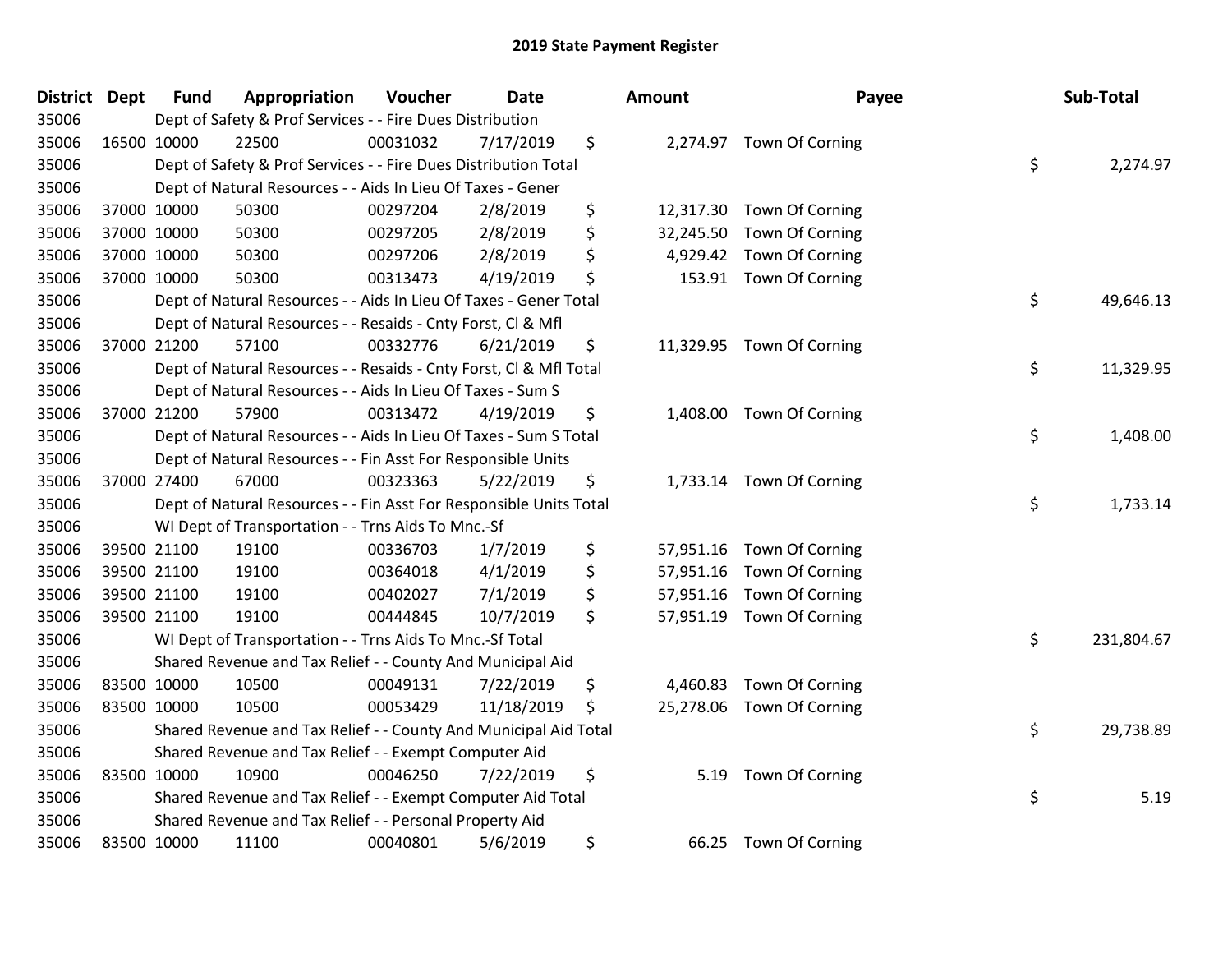| District Dept | Fund | <b>Appropriation</b>                                          | Voucher | Date | Amount | Payee | Sub-Total  |
|---------------|------|---------------------------------------------------------------|---------|------|--------|-------|------------|
| 35006         |      | Shared Revenue and Tax Relief - - Personal Property Aid Total |         |      |        |       | 66.25      |
| 35006 Total   |      |                                                               |         |      |        |       | 328,007.19 |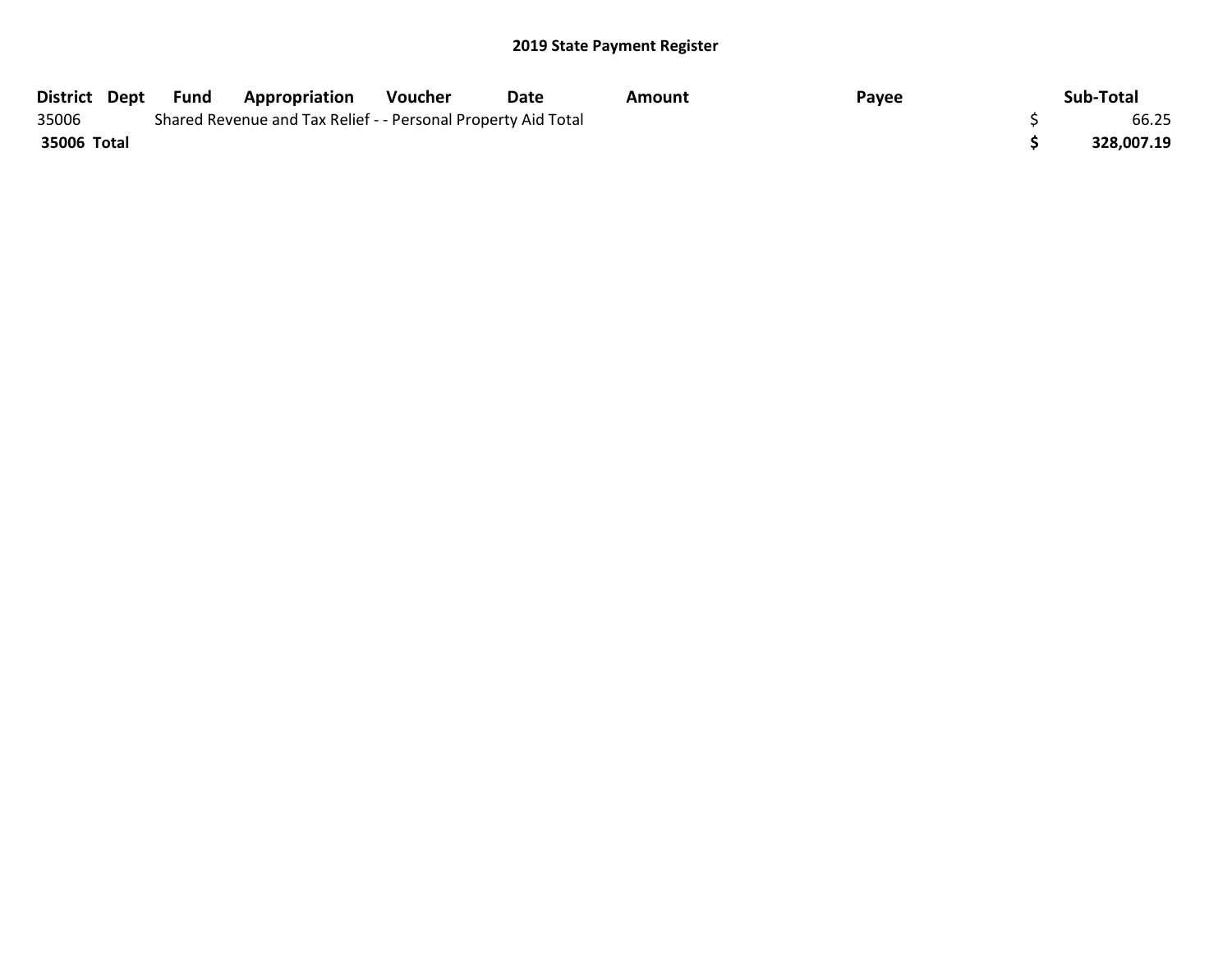| <b>District</b> | <b>Dept</b> | Fund        | Appropriation                                                      | Voucher  | <b>Date</b> | Amount          | Payee                     | Sub-Total        |
|-----------------|-------------|-------------|--------------------------------------------------------------------|----------|-------------|-----------------|---------------------------|------------------|
| 35008           |             |             | Dept of Safety & Prof Services - - Fire Dues Distribution          |          |             |                 |                           |                  |
| 35008           |             | 16500 10000 | 22500                                                              | 00031285 | 7/18/2019   | \$<br>1,488.95  | Harding, Town of          |                  |
| 35008           |             |             | Dept of Safety & Prof Services - - Fire Dues Distribution Total    |          |             |                 |                           | \$<br>1,488.95   |
| 35008           |             |             | Dept of Natural Resources - - Aids In Lieu Of Taxes - Gener        |          |             |                 |                           |                  |
| 35008           |             | 37000 10000 | 50300                                                              | 00309303 | 4/4/2019    | \$<br>34,471.94 | Harding, Town of          |                  |
| 35008           |             |             | Dept of Natural Resources - - Aids In Lieu Of Taxes - Gener Total  |          |             |                 |                           | \$<br>34,471.94  |
| 35008           |             |             | Dept of Natural Resources - - Resaids - Cnty Forst, CI & Mfl       |          |             |                 |                           |                  |
| 35008           |             | 37000 21200 | 57100                                                              | 00332777 | 6/21/2019   | \$              | 8,440.06 Harding, Town of |                  |
| 35008           |             |             | Dept of Natural Resources - - Resaids - Cnty Forst, CI & Mfl Total |          |             |                 |                           | \$<br>8,440.06   |
| 35008           |             |             | Dept of Natural Resources - - Fin Asst For Responsible Units       |          |             |                 |                           |                  |
| 35008           |             | 37000 27400 | 67000                                                              | 00323259 | 5/22/2019   | \$<br>1,024.67  | Harding, Town of          |                  |
| 35008           |             |             | Dept of Natural Resources - - Fin Asst For Responsible Units Total |          |             |                 |                           | \$<br>1,024.67   |
| 35008           |             |             | WI Dept of Transportation - - Trns Aids To Mnc.-Sf                 |          |             |                 |                           |                  |
| 35008           |             | 39500 21100 | 19100                                                              | 00336704 | 1/7/2019    | \$<br>20,204.96 | Harding, Town of          |                  |
| 35008           |             | 39500 21100 | 19100                                                              | 00364019 | 4/1/2019    | \$<br>20,204.96 | Harding, Town of          |                  |
| 35008           |             | 39500 21100 | 19100                                                              | 00402028 | 7/1/2019    | \$<br>20,204.96 | Harding, Town of          |                  |
| 35008           | 39500 21100 |             | 19100                                                              | 00444846 | 10/7/2019   | \$<br>20,204.99 | Harding, Town of          |                  |
| 35008           |             |             | WI Dept of Transportation - - Trns Aids To Mnc.-Sf Total           |          |             |                 |                           | \$<br>80,819.87  |
| 35008           |             |             | Shared Revenue and Tax Relief - - County And Municipal Aid         |          |             |                 |                           |                  |
| 35008           | 83500 10000 |             | 10500                                                              | 00049132 | 7/22/2019   | \$<br>1,221.69  | Harding, Town of          |                  |
| 35008           | 83500 10000 |             | 10500                                                              | 00053430 | 11/18/2019  | \$<br>6,922.92  | Harding, Town of          |                  |
| 35008           |             |             | Shared Revenue and Tax Relief - - County And Municipal Aid Total   |          |             |                 |                           | \$<br>8,144.61   |
| 35008           |             |             | Shared Revenue and Tax Relief - - Exempt Computer Aid              |          |             |                 |                           |                  |
| 35008           | 83500 10000 |             | 10900                                                              | 00046251 | 7/22/2019   | \$<br>5.19      | Harding, Town of          |                  |
| 35008           |             |             | Shared Revenue and Tax Relief - - Exempt Computer Aid Total        |          |             |                 |                           | \$<br>5.19       |
| 35008 Total     |             |             |                                                                    |          |             |                 |                           | \$<br>134,395.29 |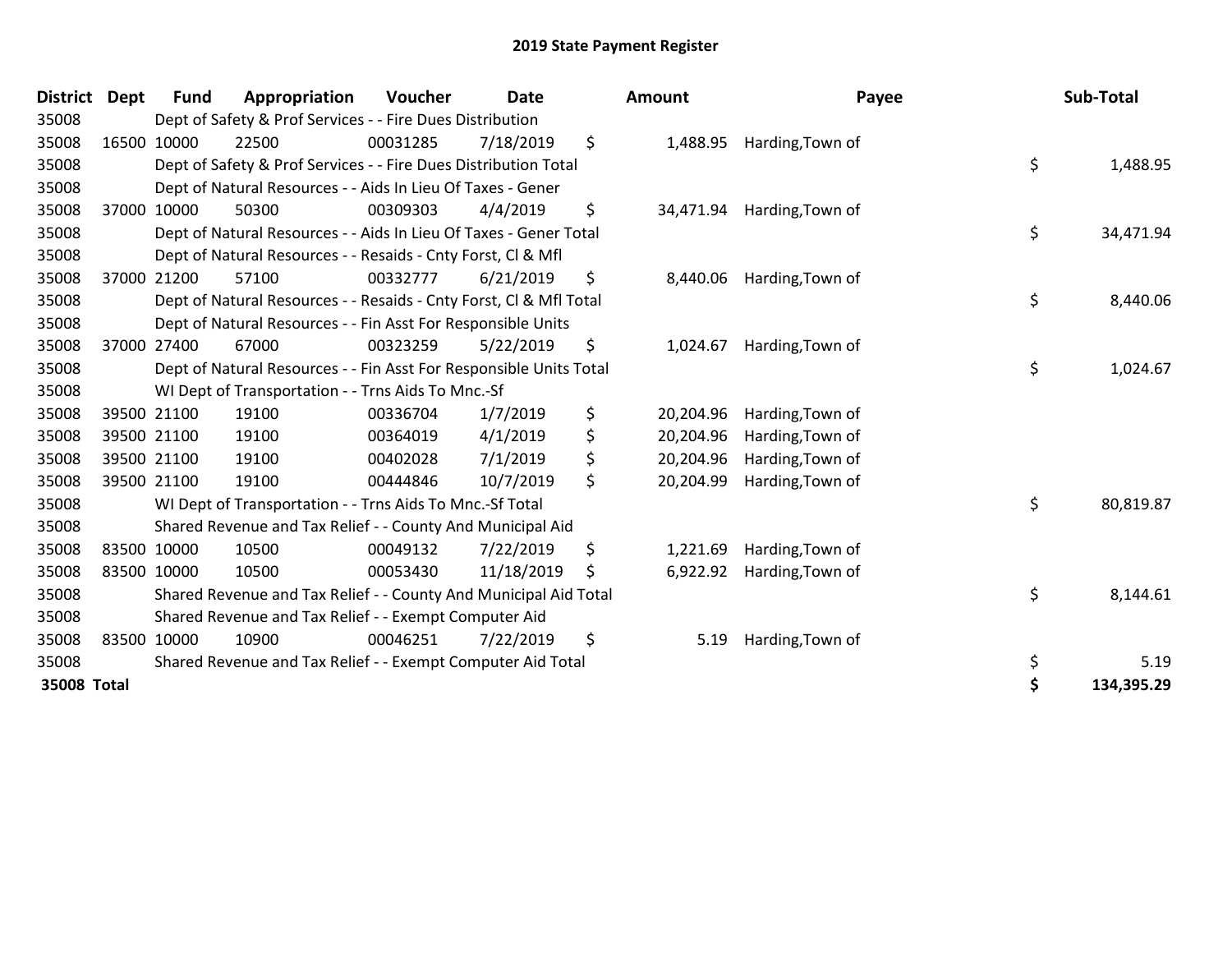| <b>District Dept</b> |             | Fund        | Appropriation                                                       | Voucher  | Date       | <b>Amount</b>   | Payee                      | Sub-Total        |
|----------------------|-------------|-------------|---------------------------------------------------------------------|----------|------------|-----------------|----------------------------|------------------|
| 35010                |             |             | Dept of Safety & Prof Services - - Fire Dues Distribution           |          |            |                 |                            |                  |
| 35010                |             | 16500 10000 | 22500                                                               | 00030533 | 7/16/2019  | \$              | 4,834.26 Town Of Harrison  |                  |
| 35010                |             |             | Dept of Safety & Prof Services - - Fire Dues Distribution Total     |          |            |                 |                            | \$<br>4,834.26   |
| 35010                |             |             | Dept of Natural Resources - - Aids In Lieu Of Taxes - Gener         |          |            |                 |                            |                  |
| 35010                |             | 37000 10000 | 50300                                                               | 00297215 | 2/8/2019   | \$<br>787.34    | Town Of Harrison           |                  |
| 35010                |             | 37000 10000 | 50300                                                               | 00313662 | 4/19/2019  | \$<br>36.80     | Town Of Harrison           |                  |
| 35010                |             |             | Dept of Natural Resources - - Aids In Lieu Of Taxes - Gener Total   |          |            |                 |                            | \$<br>824.14     |
| 35010                |             |             | Dept of Natural Resources - - Resaids - Cnty Forst, Cl & Mfl        |          |            |                 |                            |                  |
| 35010                |             | 37000 21200 | 57100                                                               | 00332778 | 6/21/2019  | \$              | 8,283.30 Town Of Harrison  |                  |
| 35010                |             |             | Dept of Natural Resources - - Resaids - Cnty Forst, Cl & Mfl Total  |          |            |                 |                            | \$<br>8,283.30   |
| 35010                |             |             | Dept of Natural Resources - - Aids In Lieu Of Taxes - Sum S         |          |            |                 |                            |                  |
| 35010                |             | 37000 21200 | 57900                                                               | 00313660 | 4/19/2019  | \$<br>4.09      | Town Of Harrison           |                  |
| 35010                |             | 37000 21200 | 57900                                                               | 00313661 | 4/19/2019  | \$<br>38.88     | Town Of Harrison           |                  |
| 35010                |             |             | Dept of Natural Resources - - Aids In Lieu Of Taxes - Sum S Total   |          |            |                 |                            | \$<br>42.97      |
| 35010                |             |             | WI Dept of Transportation - - Trns Aids To Mnc.-Sf                  |          |            |                 |                            |                  |
| 35010                |             | 39500 21100 | 19100                                                               | 00336705 | 1/7/2019   | \$<br>34,819.67 | Town Of Harrison           |                  |
| 35010                |             | 39500 21100 | 19100                                                               | 00364020 | 4/1/2019   | \$<br>34,819.67 | Town Of Harrison           |                  |
| 35010                |             | 39500 21100 | 19100                                                               | 00402029 | 7/1/2019   | \$<br>34,819.67 | Town Of Harrison           |                  |
| 35010                |             | 39500 21100 | 19100                                                               | 00444847 | 10/7/2019  | \$<br>34,819.69 | Town Of Harrison           |                  |
| 35010                |             |             | WI Dept of Transportation - - Trns Aids To Mnc.-Sf Total            |          |            |                 |                            | \$<br>139,278.70 |
| 35010                |             |             | Shared Revenue and Tax Relief - - County And Municipal Aid          |          |            |                 |                            |                  |
| 35010                |             | 83500 10000 | 10500                                                               | 00049133 | 7/22/2019  | \$<br>2,607.93  | Town Of Harrison           |                  |
| 35010                | 83500 10000 |             | 10500                                                               | 00053431 | 11/18/2019 | \$              | 14,778.24 Town Of Harrison |                  |
| 35010                |             |             | Shared Revenue and Tax Relief - - County And Municipal Aid Total    |          |            |                 |                            | \$<br>17,386.17  |
| 35010                |             |             | Shared Revenue and Tax Relief - - Exempt Computer Aid               |          |            |                 |                            |                  |
| 35010                |             | 83500 10000 | 10900                                                               | 00046252 | 7/22/2019  | \$<br>2.08      | Town Of Harrison           |                  |
| 35010                |             |             | Shared Revenue and Tax Relief - - Exempt Computer Aid Total         |          |            |                 |                            | \$<br>2.08       |
| 35010                |             |             | Shared Revenue and Tax Relief - - Personal Property Aid             |          |            |                 |                            |                  |
| 35010                |             | 83500 10000 | 11100                                                               | 00040802 | 5/6/2019   | \$<br>9.05      | Town Of Harrison           |                  |
| 35010                |             |             | Shared Revenue and Tax Relief - - Personal Property Aid Total       |          |            |                 |                            | \$<br>9.05       |
| 35010                |             |             | Shared Revenue and Tax Relief - - Payments For Municipal Svcs       |          |            |                 |                            |                  |
| 35010                |             | 83500 10000 | 50100                                                               | 00037746 | 1/31/2019  | \$<br>60.35     | Town Of Harrison           |                  |
| 35010                |             |             | Shared Revenue and Tax Relief - - Payments For Municipal Svcs Total |          |            |                 |                            | \$<br>60.35      |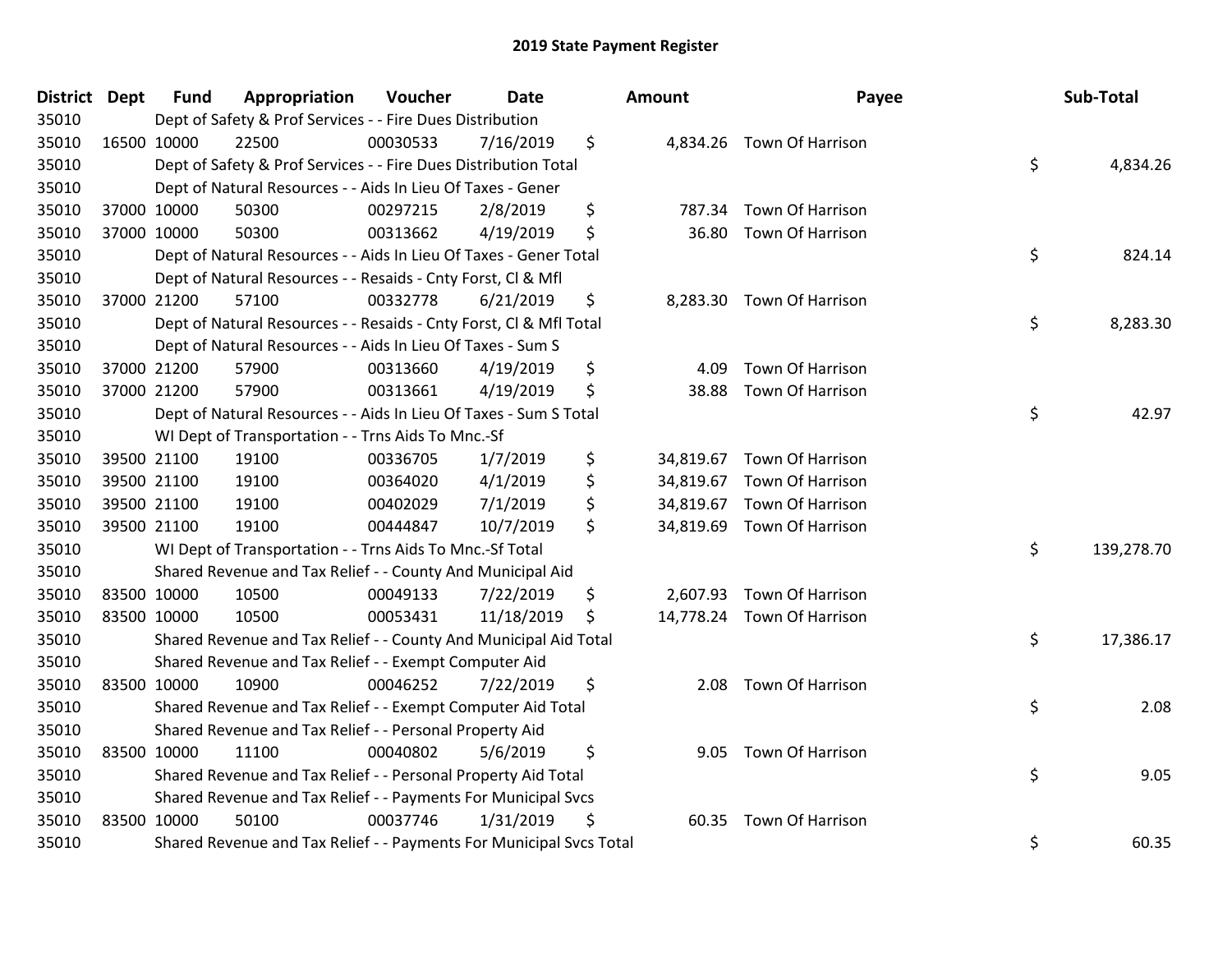| District Dept Fund | Appropriation | Voucher | Date | Amount | Payee | Sub-Total  |
|--------------------|---------------|---------|------|--------|-------|------------|
| 35010 Total        |               |         |      |        |       | 170,721.02 |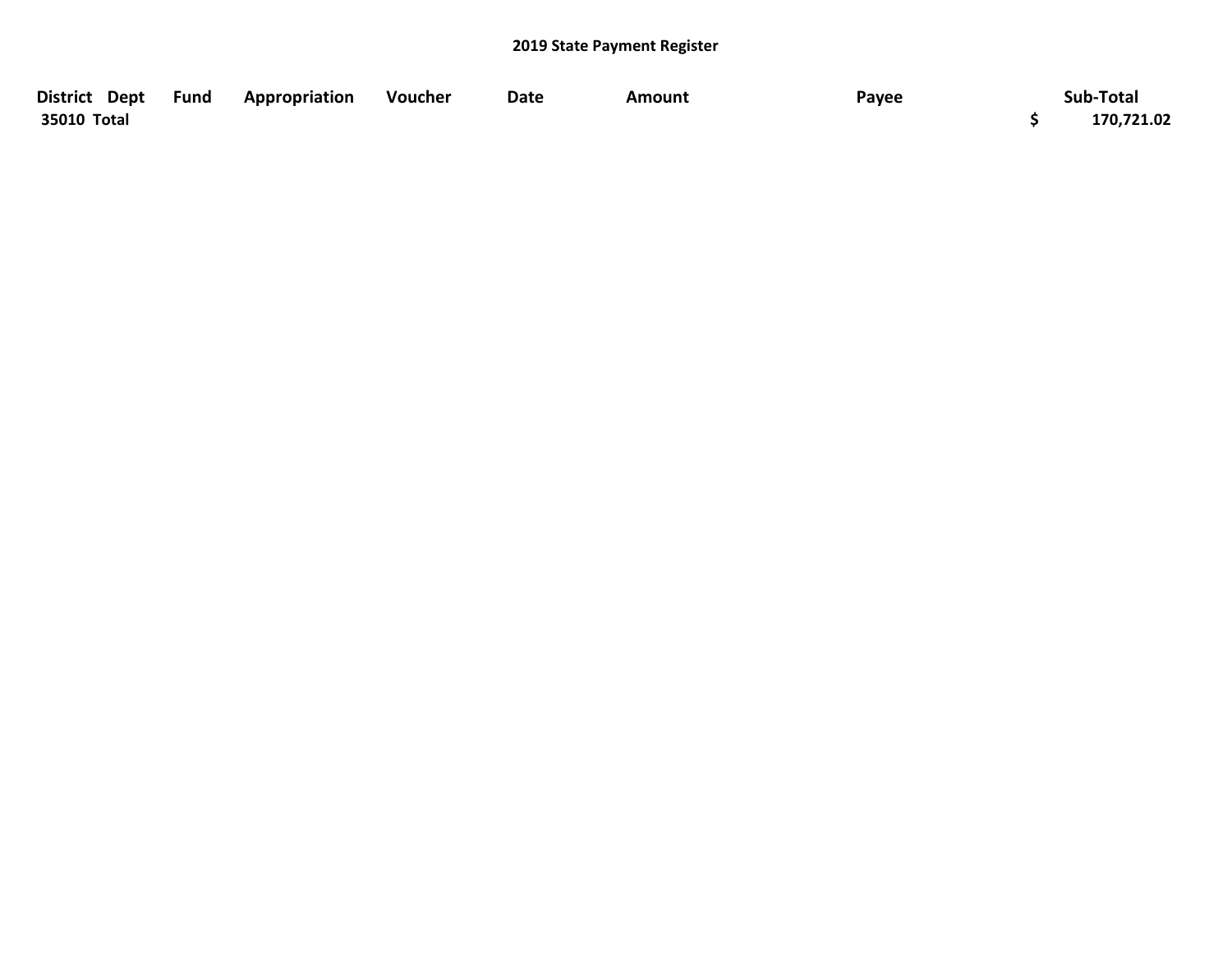| District Dept |             | <b>Fund</b> | Appropriation                                                      | Voucher  | Date       | <b>Amount</b>   |                        | Payee | Sub-Total |
|---------------|-------------|-------------|--------------------------------------------------------------------|----------|------------|-----------------|------------------------|-------|-----------|
| 35012         |             |             | Dept of Safety & Prof Services - - Fire Dues Distribution          |          |            |                 |                        |       |           |
| 35012         | 16500 10000 |             | 22500                                                              | 00030438 | 7/16/2019  | \$              | 5,821.76 Town Of King  |       |           |
| 35012         |             |             | Dept of Safety & Prof Services - - Fire Dues Distribution Total    |          |            |                 |                        | \$    | 5,821.76  |
| 35012         |             |             | Dept of Natural Resources - - Aids In Lieu Of Taxes - Gener        |          |            |                 |                        |       |           |
| 35012         |             | 37000 10000 | 50300                                                              | 00297218 | 2/8/2019   | \$              | 2,089.94 Town Of King  |       |           |
| 35012         |             | 37000 10000 | 50300                                                              | 00297219 | 2/8/2019   | \$              | 42,250.85 Town Of King |       |           |
| 35012         |             |             | Dept of Natural Resources - - Aids In Lieu Of Taxes - Gener Total  |          |            |                 |                        | \$    | 44,340.79 |
| 35012         |             |             | Dept of Natural Resources - - Resaids - Cnty Forst, Cl & Mfl       |          |            |                 |                        |       |           |
| 35012         | 37000 21200 |             | 57100                                                              | 00332779 | 6/21/2019  | \$              | 1,607.18 Town Of King  |       |           |
| 35012         |             |             | Dept of Natural Resources - - Resaids - Cnty Forst, CI & Mfl Total |          |            |                 |                        | \$    | 1,607.18  |
| 35012         |             |             | Dept of Natural Resources - - Aids In Lieu Of Taxes - Sum S        |          |            |                 |                        |       |           |
| 35012         |             | 37000 21200 | 57900                                                              | 00313695 | 4/19/2019  | \$              | 406.66 Town Of King    |       |           |
| 35012         |             |             | Dept of Natural Resources - - Aids In Lieu Of Taxes - Sum S Total  |          |            |                 |                        | \$    | 406.66    |
| 35012         |             |             | Dept of Natural Resources - - Fin Asst For Responsible Units       |          |            |                 |                        |       |           |
| 35012         | 37000 27400 |             | 67000                                                              | 00322644 | 5/22/2019  | \$              | 2,614.37 Town Of King  |       |           |
| 35012         |             |             | Dept of Natural Resources - - Fin Asst For Responsible Units Total |          |            |                 |                        | \$    | 2,614.37  |
| 35012         |             |             | WI Dept of Transportation - - Trns Aids To Mnc.-Sf                 |          |            |                 |                        |       |           |
| 35012         |             | 39500 21100 | 19100                                                              | 00336706 | 1/7/2019   | \$              | 20,658.87 Town Of King |       |           |
| 35012         |             | 39500 21100 | 19100                                                              | 00364021 | 4/1/2019   | \$<br>20,658.87 | Town Of King           |       |           |
| 35012         |             | 39500 21100 | 19100                                                              | 00402030 | 7/1/2019   | \$              | 20,658.87 Town Of King |       |           |
| 35012         |             | 39500 21100 | 19100                                                              | 00444848 | 10/7/2019  | \$              | 20,658.90 Town Of King |       |           |
| 35012         |             |             | WI Dept of Transportation - - Trns Aids To Mnc.-Sf Total           |          |            |                 |                        | \$    | 82,635.51 |
| 35012         |             |             | Elections Commission - - 2018 Hava Election Security               |          |            |                 |                        |       |           |
| 35012         |             | 51000 22000 | 18200                                                              | 00002746 | 11/20/2019 | \$              | 1,200.00 Town Of King  |       |           |
| 35012         |             |             | Elections Commission - - 2018 Hava Election Security Total         |          |            |                 |                        | \$    | 1,200.00  |
| 35012         |             |             | Shared Revenue and Tax Relief - - County And Municipal Aid         |          |            |                 |                        |       |           |
| 35012         | 83500 10000 |             | 10500                                                              | 00049134 | 7/22/2019  | \$              | 1,423.71 Town Of King  |       |           |
| 35012         | 83500 10000 |             | 10500                                                              | 00053432 | 11/18/2019 | \$              | 8,067.67 Town Of King  |       |           |
| 35012         |             |             | Shared Revenue and Tax Relief - - County And Municipal Aid Total   |          |            |                 |                        | \$    | 9,491.38  |
| 35012         |             |             | Shared Revenue and Tax Relief - - Exempt Computer Aid              |          |            |                 |                        |       |           |
| 35012         | 83500 10000 |             | 10900                                                              | 00046253 | 7/22/2019  | \$<br>40.53     | Town Of King           |       |           |
| 35012         |             |             | Shared Revenue and Tax Relief - - Exempt Computer Aid Total        |          |            |                 |                        | \$    | 40.53     |
| 35012         |             |             | Shared Revenue and Tax Relief - - Utility Aid                      |          |            |                 |                        |       |           |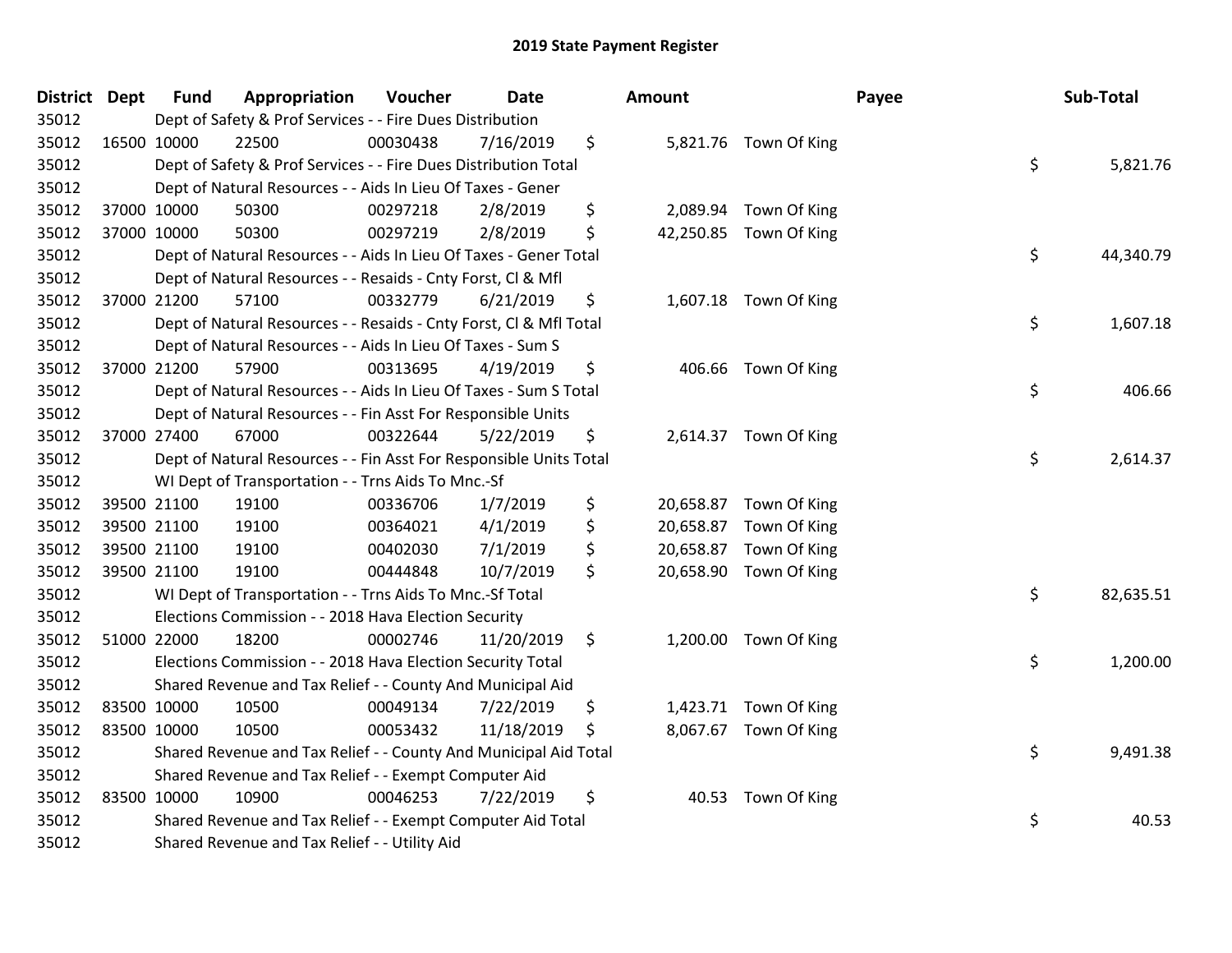| District Dept |             | <b>Fund</b> | Appropriation                                                       | Voucher  | Date       |    | Amount |              | Payee | Sub-Total  |
|---------------|-------------|-------------|---------------------------------------------------------------------|----------|------------|----|--------|--------------|-------|------------|
| 35012         | 83500 10000 |             | 11000                                                               | 00049134 | 7/22/2019  | \$ | 100.99 | Town Of King |       |            |
| 35012         | 83500 10000 |             | 11000                                                               | 00053432 | 11/18/2019 | S  | 591.48 | Town Of King |       |            |
| 35012         |             |             | Shared Revenue and Tax Relief - - Utility Aid Total                 |          |            |    |        |              |       | 692.47     |
| 35012         |             |             | Shared Revenue and Tax Relief - - Personal Property Aid             |          |            |    |        |              |       |            |
| 35012         | 83500 10000 |             | 11100                                                               | 00040803 | 5/6/2019   | S  | 151.17 | Town Of King |       |            |
| 35012         |             |             | Shared Revenue and Tax Relief - - Personal Property Aid Total       |          |            |    |        |              |       | 151.17     |
| 35012         |             |             | Shared Revenue and Tax Relief - - Payments For Municipal Svcs       |          |            |    |        |              |       |            |
| 35012         | 83500 10000 |             | 50100                                                               | 00037752 | 1/31/2019  | S  | 214.60 | Town Of King |       |            |
| 35012         |             |             | Shared Revenue and Tax Relief - - Payments For Municipal Svcs Total |          |            |    |        |              |       | 214.60     |
| 35012 Total   |             |             |                                                                     |          |            |    |        |              |       | 149,216.42 |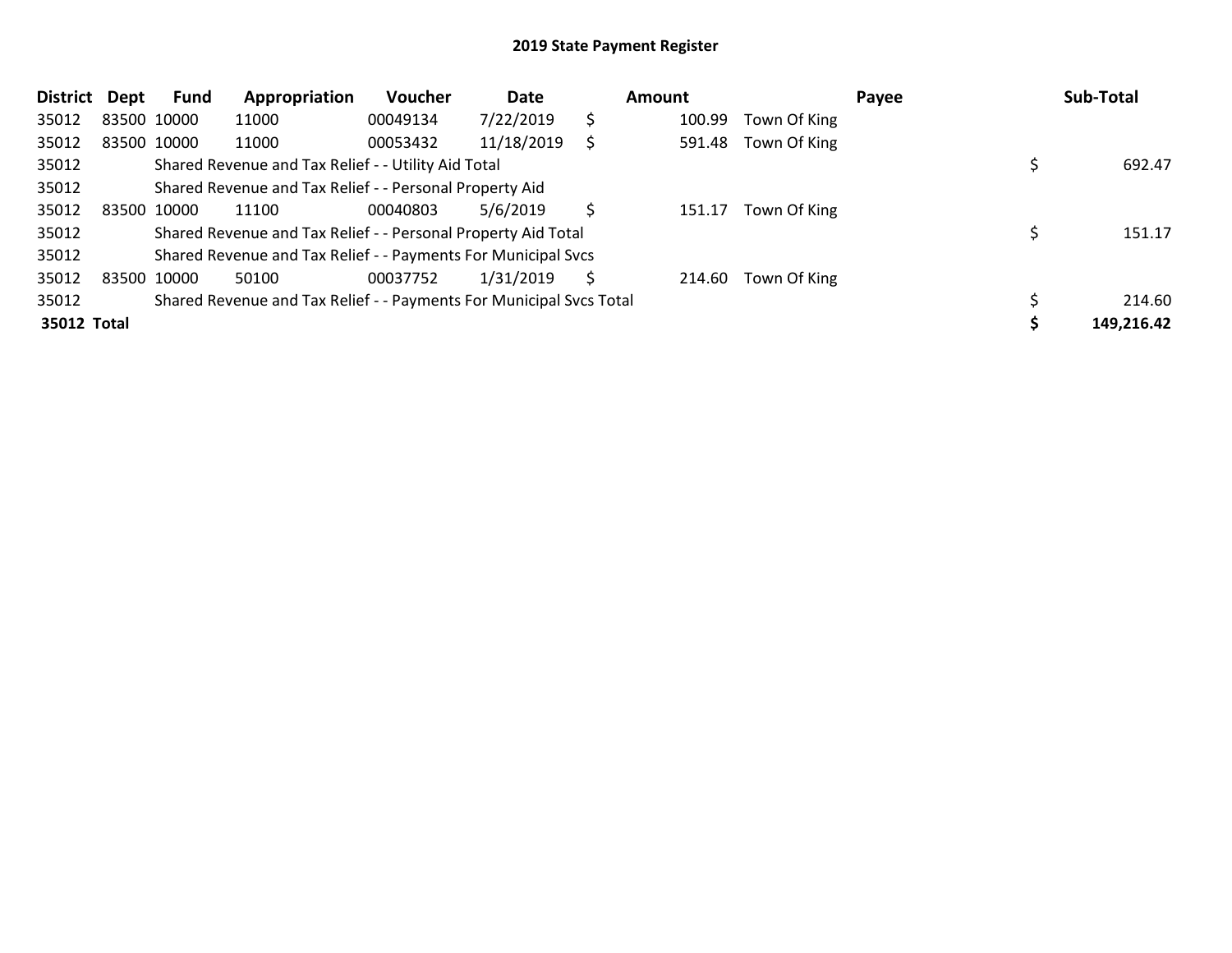| <b>District Dept</b> | <b>Fund</b> | Appropriation                                                      | Voucher  | <b>Date</b>   |     | <b>Amount</b> |                           | Payee | Sub-Total  |
|----------------------|-------------|--------------------------------------------------------------------|----------|---------------|-----|---------------|---------------------------|-------|------------|
| 35014                |             | Dept of Safety & Prof Services - - Fire Dues Distribution          |          |               |     |               |                           |       |            |
| 35014                | 16500 10000 | 22500                                                              | 00030254 | 7/16/2019     | \$  |               | 8,551.16 Town Of Merrill  |       |            |
| 35014                |             | Dept of Safety & Prof Services - - Fire Dues Distribution Total    |          |               |     |               |                           | \$    | 8,551.16   |
| 35014                |             | Dept of Natural Resources - - Aids In Lieu Of Taxes - Gener        |          |               |     |               |                           |       |            |
| 35014                | 37000 10000 | 50300                                                              | 00297252 | 2/8/2019      | \$  |               | 3,515.35 Town Of Merrill  |       |            |
| 35014                | 37000 10000 | 50300                                                              | 00297253 | 2/8/2019      | \$  |               | 7,704.25 Town Of Merrill  |       |            |
| 35014                | 37000 10000 | 50300                                                              | 00314431 | 4/19/2019     | \$  | 132.99        | <b>Town Of Merrill</b>    |       |            |
| 35014                | 37000 10000 | 50300                                                              | 00314433 | 4/19/2019     | \$  |               | 155.96 Town Of Merrill    |       |            |
| 35014                |             | Dept of Natural Resources - - Aids In Lieu Of Taxes - Gener Total  |          |               |     |               |                           | \$    | 11,508.55  |
| 35014                |             | Dept of Natural Resources - - Resaids - Cnty Forst, Cl & Mfl       |          |               |     |               |                           |       |            |
| 35014                | 37000 21200 | 57100                                                              | 00332780 | 6/21/2019     | \$  |               | 1,899.92 Town Of Merrill  |       |            |
| 35014                |             | Dept of Natural Resources - - Resaids - Cnty Forst, CI & Mfl Total |          |               |     |               |                           | \$    | 1,899.92   |
| 35014                |             | Dept of Natural Resources - - Aids In Lieu Of Taxes - Sum S        |          |               |     |               |                           |       |            |
| 35014                | 37000 21200 | 57900                                                              | 00314430 | 4/19/2019     | \$  | 140.80        | <b>Town Of Merrill</b>    |       |            |
| 35014                | 37000 21200 | 57900                                                              | 00314432 | 4/19/2019     | \$  | 239.16        | Town Of Merrill           |       |            |
| 35014                |             | Dept of Natural Resources - - Aids In Lieu Of Taxes - Sum S Total  |          |               |     |               |                           | \$    | 379.96     |
| 35014                |             | Dept of Natural Resources - - Resource Maint Develop Sp Frst       |          |               |     |               |                           |       |            |
| 35014                | 37000 21200 | 77900                                                              | 00373436 | 12/13/2019 \$ |     |               | 11,900.00 Town Of Merrill |       |            |
| 35014                |             | Dept of Natural Resources - - Resource Maint Develop Sp Frst Total |          |               |     |               |                           | \$    | 11,900.00  |
| 35014                |             | Dept of Natural Resources - - Fin Asst For Responsible Units       |          |               |     |               |                           |       |            |
| 35014                | 37000 27400 | 67000                                                              | 00322785 | 5/22/2019     | \$  |               | 4,117.69 Town Of Merrill  |       |            |
| 35014                |             | Dept of Natural Resources - - Fin Asst For Responsible Units Total |          |               |     |               |                           | \$    | 4,117.69   |
| 35014                |             | WI Dept of Transportation - - Trns Aids To Mnc.-Sf                 |          |               |     |               |                           |       |            |
| 35014                | 39500 21100 | 19100                                                              | 00336707 | 1/7/2019      | \$  | 39,681.29     | Town Of Merrill           |       |            |
| 35014                | 39500 21100 | 19100                                                              | 00364022 | 4/1/2019      | \$  | 39,681.29     | Town Of Merrill           |       |            |
| 35014                | 39500 21100 | 19100                                                              | 00402031 | 7/1/2019      | \$  | 39,681.29     | <b>Town Of Merrill</b>    |       |            |
| 35014                | 39500 21100 | 19100                                                              | 00444849 | 10/7/2019     | \$. |               | 39,681.29 Town Of Merrill |       |            |
| 35014                |             | WI Dept of Transportation - - Trns Aids To Mnc.-Sf Total           |          |               |     |               |                           | \$    | 158,725.16 |
| 35014                |             | Elections Commission - - 2018 Hava Election Security               |          |               |     |               |                           |       |            |
| 35014                | 51000 22000 | 18200                                                              | 00002241 | 11/6/2019     | \$  | 600.00        | Town Of Merrill           |       |            |
| 35014                | 51000 22000 | 18200                                                              | 00002594 | 11/20/2019    | \$  | 200.00        | Town Of Merrill           |       |            |
| 35014                |             | Elections Commission - - 2018 Hava Election Security Total         |          |               |     |               |                           | \$    | 800.00     |
| 35014                |             | Shared Revenue and Tax Relief - - County And Municipal Aid         |          |               |     |               |                           |       |            |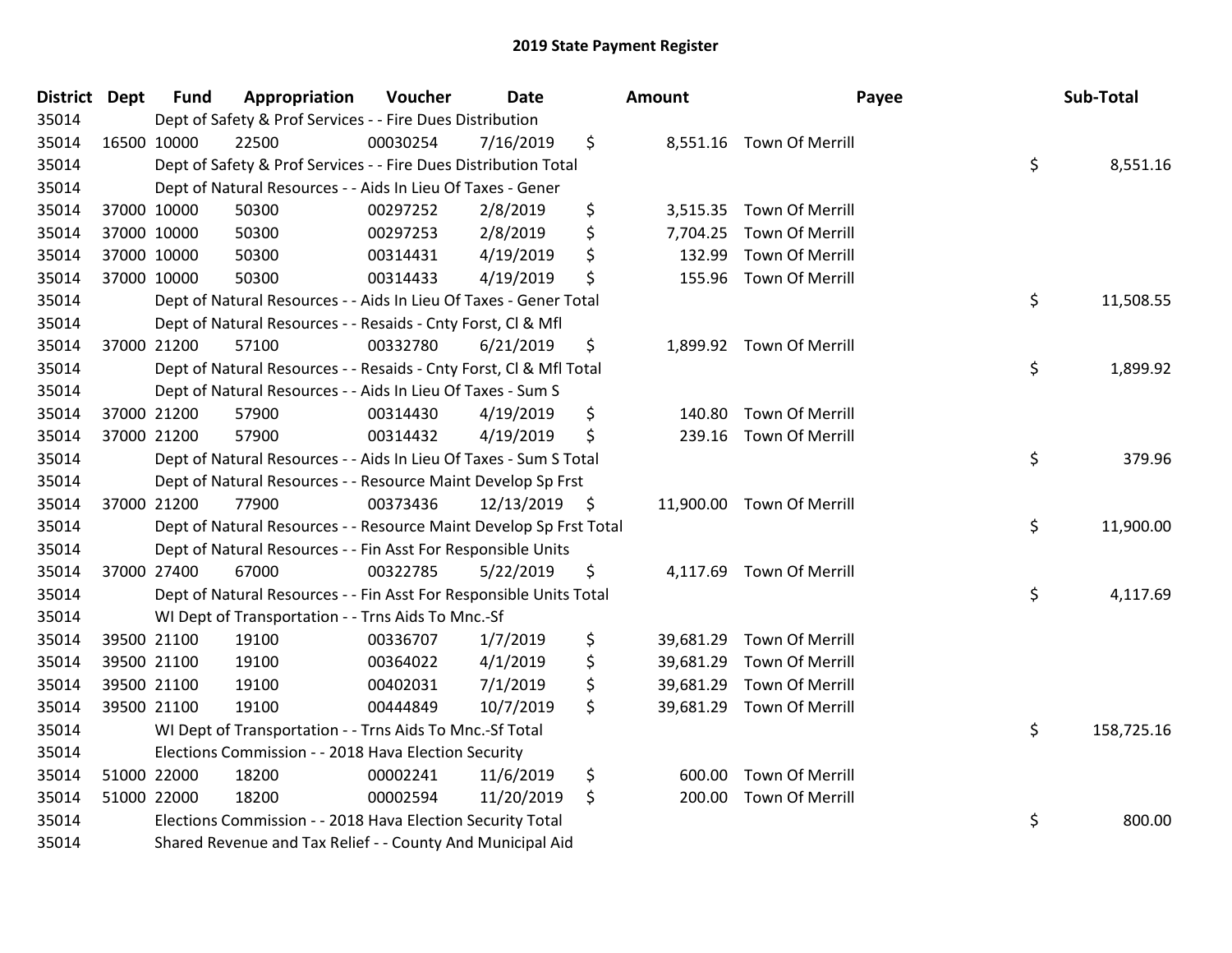| <b>District</b> | Dept        | Fund        | Appropriation                                                       | <b>Voucher</b> | Date       | Amount          | Payee                     | Sub-Total       |
|-----------------|-------------|-------------|---------------------------------------------------------------------|----------------|------------|-----------------|---------------------------|-----------------|
| 35014           | 83500 10000 |             | 10500                                                               | 00049135       | 7/22/2019  | \$<br>11,600.95 | Town Of Merrill           |                 |
| 35014           | 83500 10000 |             | 10500                                                               | 00053433       | 11/18/2019 | \$              | 65,738.72 Town Of Merrill |                 |
| 35014           |             |             | Shared Revenue and Tax Relief - - County And Municipal Aid Total    |                |            |                 |                           | \$<br>77,339.67 |
| 35014           |             |             | Shared Revenue and Tax Relief - - Exempt Computer Aid               |                |            |                 |                           |                 |
| 35014           |             | 83500 10000 | 10900                                                               | 00046254       | 7/22/2019  | \$<br>30.16     | Town Of Merrill           |                 |
| 35014           |             |             | Shared Revenue and Tax Relief - - Exempt Computer Aid Total         |                |            |                 |                           | \$<br>30.16     |
| 35014           |             |             | Shared Revenue and Tax Relief - - Utility Aid                       |                |            |                 |                           |                 |
| 35014           |             | 83500 10000 | 11000                                                               | 00049135       | 7/22/2019  | \$<br>151.34    | <b>Town Of Merrill</b>    |                 |
| 35014           |             | 83500 10000 | 11000                                                               | 00053433       | 11/18/2019 | \$<br>886.59    | Town Of Merrill           |                 |
| 35014           |             |             | Shared Revenue and Tax Relief - - Utility Aid Total                 |                |            |                 |                           | \$<br>1,037.93  |
| 35014           |             |             | Shared Revenue and Tax Relief - - Personal Property Aid             |                |            |                 |                           |                 |
| 35014           |             | 83500 10000 | 11100                                                               | 00040804       | 5/6/2019   | \$<br>601.51    | Town Of Merrill           |                 |
| 35014           |             |             | Shared Revenue and Tax Relief - - Personal Property Aid Total       |                |            |                 |                           | \$<br>601.51    |
| 35014           |             |             | Shared Revenue and Tax Relief - - Payments For Municipal Svcs       |                |            |                 |                           |                 |
| 35014           |             | 83500 10000 | 50100                                                               | 00037914       | 1/31/2019  | \$<br>221.89    | Town Of Merrill           |                 |
| 35014           |             |             | Shared Revenue and Tax Relief - - Payments For Municipal Svcs Total |                |            |                 |                           | \$<br>221.89    |
| 35014           |             |             | Shared Revenue and Tax Relief - - Lottery & Gaming Credit           |                |            |                 |                           |                 |
| 35014           |             | 83500 52100 | 36300                                                               | 00038358       | 3/25/2019  | \$<br>8,874.70  | Town Of Merrill           |                 |
| 35014           |             |             | Shared Revenue and Tax Relief - - Lottery & Gaming Credit Total     |                |            |                 |                           | 8,874.70        |
| 35014 Total     |             |             |                                                                     |                |            |                 |                           | 285,988.30      |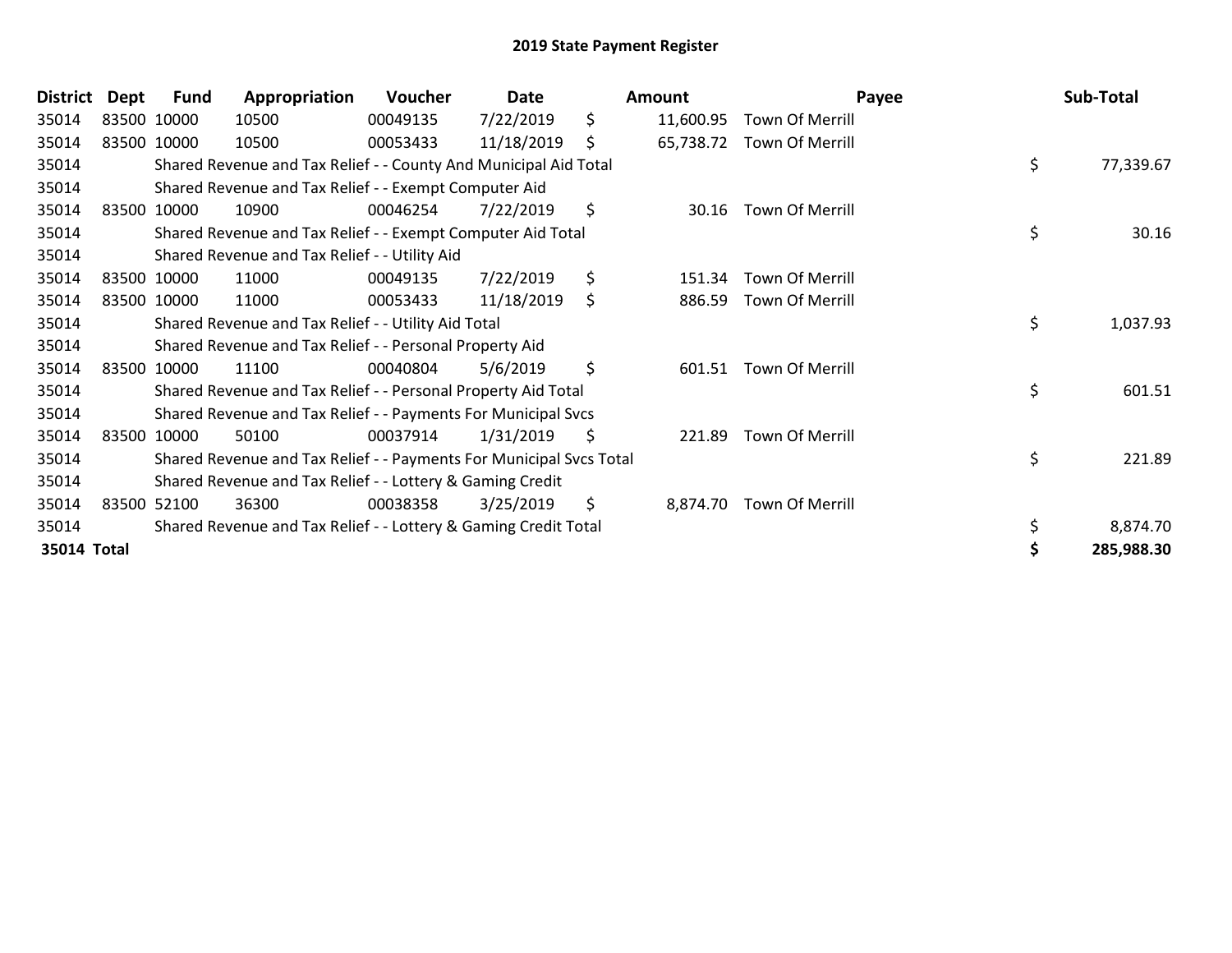| <b>District Dept</b> | <b>Fund</b> | Appropriation                                                      | Voucher  | <b>Date</b> | Amount | Payee                        | Sub-Total        |
|----------------------|-------------|--------------------------------------------------------------------|----------|-------------|--------|------------------------------|------------------|
| 35016                |             | Dept of Safety & Prof Services - - Fire Dues Distribution          |          |             |        |                              |                  |
| 35016                | 16500 10000 | 22500                                                              | 00030415 | 7/16/2019   | \$     | 6,048.40 Town Of Pine River  |                  |
| 35016                |             | Dept of Safety & Prof Services - - Fire Dues Distribution Total    |          |             |        |                              | \$<br>6,048.40   |
| 35016                |             | Dept of Natural Resources - - Aids In Lieu Of Taxes - Gener        |          |             |        |                              |                  |
| 35016                | 37000 10000 | 50300                                                              | 00297259 | 2/8/2019    | \$     | 72.53 Town Of Pine River     |                  |
| 35016                |             | Dept of Natural Resources - - Aids In Lieu Of Taxes - Gener Total  |          |             |        |                              | \$<br>72.53      |
| 35016                |             | Dept of Natural Resources - - Resaids - Cnty Forst, CI & Mfl       |          |             |        |                              |                  |
| 35016                | 37000 21200 | 57100                                                              | 00332781 | 6/21/2019   | \$     | 1,891.33 Town Of Pine River  |                  |
| 35016                |             | Dept of Natural Resources - - Resaids - Cnty Forst, Cl & Mfl Total |          |             |        |                              | \$<br>1,891.33   |
| 35016                |             | Dept of Natural Resources - - Fin Asst For Responsible Units       |          |             |        |                              |                  |
| 35016                | 37000 27400 | 67000                                                              | 00323551 | 5/22/2019   | \$     | 2,646.86 Town Of Pine River  |                  |
| 35016                |             | Dept of Natural Resources - - Fin Asst For Responsible Units Total |          |             |        |                              | \$<br>2,646.86   |
| 35016                |             | WI Dept of Transportation - - Trns Aids To Mnc.-Sf                 |          |             |        |                              |                  |
| 35016                | 39500 21100 | 19100                                                              | 00336708 | 1/7/2019    | \$     | 38,713.74 Town Of Pine River |                  |
| 35016                | 39500 21100 | 19100                                                              | 00364023 | 4/1/2019    | \$     | 38,713.74 Town Of Pine River |                  |
| 35016                | 39500 21100 | 19100                                                              | 00402032 | 7/1/2019    | \$     | 38,713.74 Town Of Pine River |                  |
| 35016                | 39500 21100 | 19100                                                              | 00444850 | 10/7/2019   | \$     | 38,713.76 Town Of Pine River |                  |
| 35016                |             | WI Dept of Transportation - - Trns Aids To Mnc.-Sf Total           |          |             |        |                              | \$<br>154,854.98 |
| 35016                |             | Elections Commission - - 2018 Hava Election Security               |          |             |        |                              |                  |
| 35016                | 51000 22000 | 18200                                                              | 00002712 | 11/19/2019  | \$     | 800.00 Town Of Pine River    |                  |
| 35016                |             | Elections Commission - - 2018 Hava Election Security Total         |          |             |        |                              | \$<br>800.00     |
| 35016                |             | Shared Revenue and Tax Relief - - County And Municipal Aid         |          |             |        |                              |                  |
| 35016                | 83500 10000 | 10500                                                              | 00049136 | 7/22/2019   | \$     | 11,240.18 Town Of Pine River |                  |
| 35016                | 83500 10000 | 10500                                                              | 00053434 | 11/18/2019  | \$     | 63,694.32 Town Of Pine River |                  |
| 35016                |             | Shared Revenue and Tax Relief - - County And Municipal Aid Total   |          |             |        |                              | \$<br>74,934.50  |
| 35016                |             | Shared Revenue and Tax Relief - - Exempt Computer Aid              |          |             |        |                              |                  |
| 35016                | 83500 10000 | 10900                                                              | 00046255 | 7/22/2019   | \$     | 45.73 Town Of Pine River     |                  |
| 35016                |             | Shared Revenue and Tax Relief - - Exempt Computer Aid Total        |          |             |        |                              | \$<br>45.73      |
| 35016                |             | Shared Revenue and Tax Relief - - Utility Aid                      |          |             |        |                              |                  |
| 35016                | 83500 10000 | 11000                                                              | 00049136 | 7/22/2019   | \$     | 701.25 Town Of Pine River    |                  |
| 35016                | 83500 10000 | 11000                                                              | 00053434 | 11/18/2019  | \$     | 19,439.39 Town Of Pine River |                  |
| 35016                |             | Shared Revenue and Tax Relief - - Utility Aid Total                |          |             |        |                              | \$<br>20,140.64  |
| 35016                |             | Shared Revenue and Tax Relief - - Personal Property Aid            |          |             |        |                              |                  |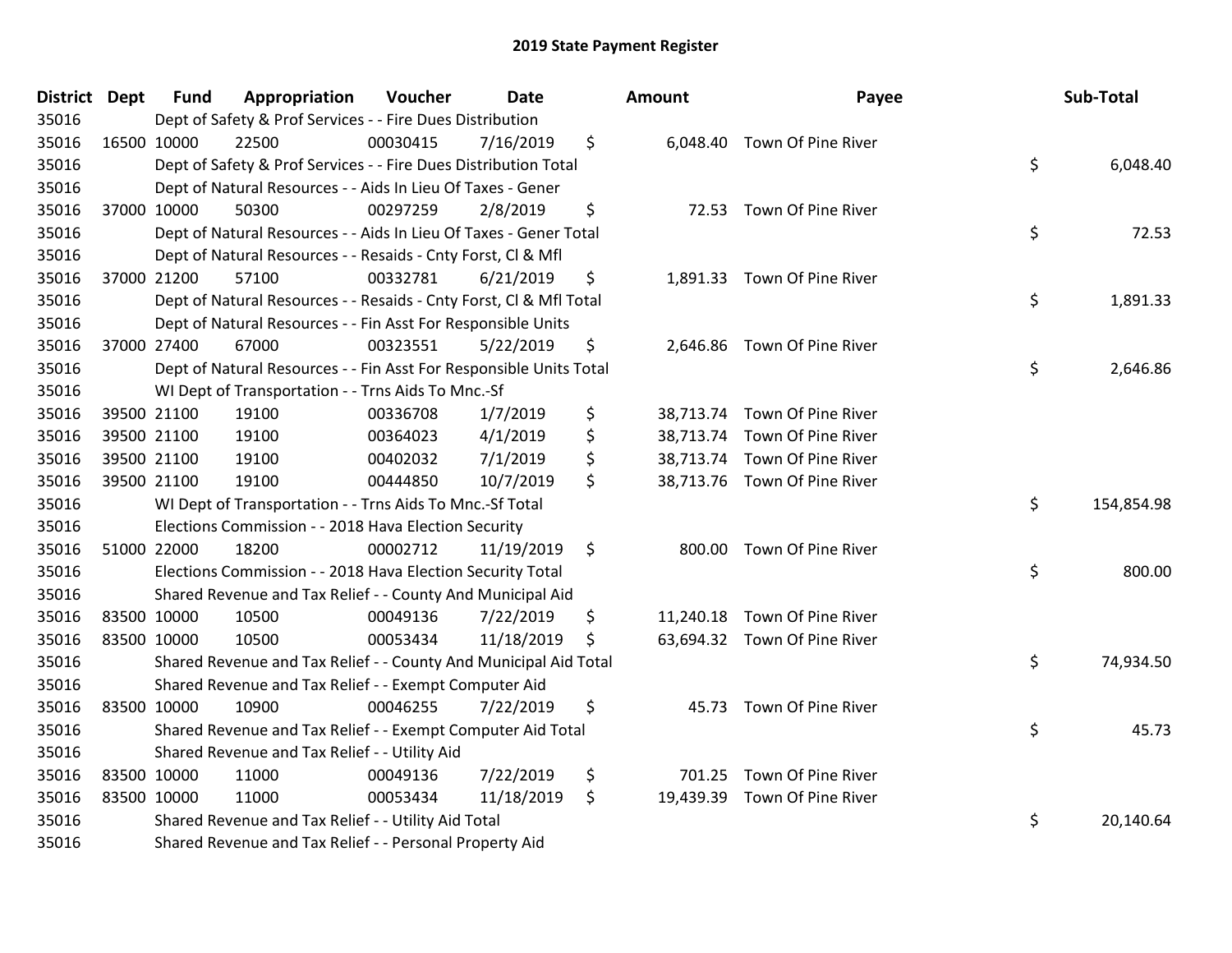| District Dept | Fund        | Appropriation                                                   | Voucher  | Date      | Amount   | <b>Pavee</b>       | Sub-Total  |
|---------------|-------------|-----------------------------------------------------------------|----------|-----------|----------|--------------------|------------|
| 35016         | 83500 10000 | 11100                                                           | 00040805 | 5/6/2019  | 260.07   | Town Of Pine River |            |
| 35016         |             | Shared Revenue and Tax Relief - - Personal Property Aid Total   |          |           |          |                    | 260.07     |
| 35016         |             | Shared Revenue and Tax Relief - - Lottery & Gaming Credit       |          |           |          |                    |            |
| 35016         | 83500 52100 | 36300                                                           | 00038359 | 3/25/2019 | 2,076.23 | Town Of Pine River |            |
| 35016         |             | Shared Revenue and Tax Relief - - Lottery & Gaming Credit Total |          |           |          |                    | 2,076.23   |
| 35016 Total   |             |                                                                 |          |           |          |                    | 263,771.27 |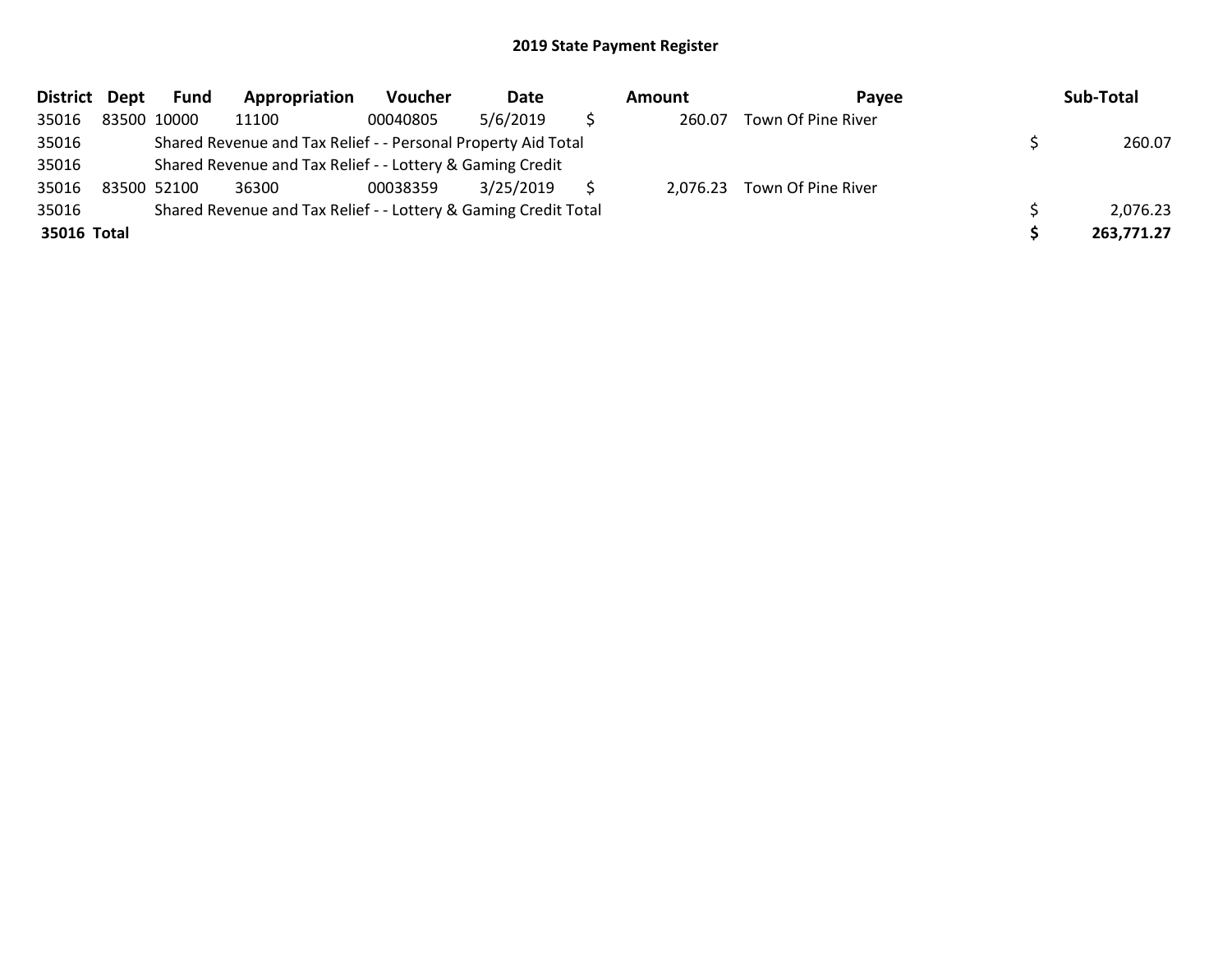| District Dept |             | <b>Fund</b> | Appropriation                                                      | Voucher  | <b>Date</b> | Amount          | Payee                        | Sub-Total       |
|---------------|-------------|-------------|--------------------------------------------------------------------|----------|-------------|-----------------|------------------------------|-----------------|
| 35018         |             |             | Dept of Safety & Prof Services - - Fire Dues Distribution          |          |             |                 |                              |                 |
| 35018         | 16500 10000 |             | 22500                                                              | 00030911 | 7/17/2019   | \$              | 2,698.42 Town Of Rock Falls  |                 |
| 35018         |             |             | Dept of Safety & Prof Services - - Fire Dues Distribution Total    |          |             |                 |                              | \$<br>2,698.42  |
| 35018         |             |             | Dept of Natural Resources - - Aids In Lieu Of Taxes - Gener        |          |             |                 |                              |                 |
| 35018         |             | 37000 10000 | 50300                                                              | 00297261 | 2/8/2019    | \$<br>1,964.36  | Town Of Rock Falls           |                 |
| 35018         |             | 37000 10000 | 50300                                                              | 00297262 | 2/8/2019    | \$<br>409.21    | Town Of Rock Falls           |                 |
| 35018         |             | 37000 10000 | 50300                                                              | 00297263 | 2/8/2019    | \$<br>59,768.88 | Town Of Rock Falls           |                 |
| 35018         |             |             | Dept of Natural Resources - - Aids In Lieu Of Taxes - Gener Total  |          |             |                 |                              | \$<br>62,142.45 |
| 35018         |             |             | Dept of Natural Resources - - Resaids - Cnty Forst, Cl & Mfl       |          |             |                 |                              |                 |
| 35018         | 37000 21200 |             | 57100                                                              | 00332782 | 6/21/2019   | \$              | 2,285.34 Town Of Rock Falls  |                 |
| 35018         |             |             | Dept of Natural Resources - - Resaids - Cnty Forst, Cl & Mfl Total |          |             |                 |                              | \$<br>2,285.34  |
| 35018         |             |             | Dept of Natural Resources - - Fin Asst For Responsible Units       |          |             |                 |                              |                 |
| 35018         |             | 37000 27400 | 67000                                                              | 00323099 | 5/22/2019   | \$              | 1,097.57 Town Of Rock Falls  |                 |
| 35018         |             |             | Dept of Natural Resources - - Fin Asst For Responsible Units Total |          |             |                 |                              | \$<br>1,097.57  |
| 35018         |             |             | WI Dept of Transportation - - Trns Aids To Mnc.-Sf                 |          |             |                 |                              |                 |
| 35018         |             | 39500 21100 | 19100                                                              | 00336709 | 1/7/2019    | \$<br>22,384.93 | Town Of Rock Falls           |                 |
| 35018         |             | 39500 21100 | 19100                                                              | 00364024 | 4/1/2019    | \$<br>22,384.93 | Town Of Rock Falls           |                 |
| 35018         | 39500 21100 |             | 19100                                                              | 00402033 | 7/1/2019    | \$<br>22,384.93 | Town Of Rock Falls           |                 |
| 35018         | 39500 21100 |             | 19100                                                              | 00444851 | 10/7/2019   | \$              | 22,384.93 Town Of Rock Falls |                 |
| 35018         |             |             | WI Dept of Transportation - - Trns Aids To Mnc.-Sf Total           |          |             |                 |                              | \$<br>89,539.72 |
| 35018         |             |             | Shared Revenue and Tax Relief - - County And Municipal Aid         |          |             |                 |                              |                 |
| 35018         |             | 83500 10000 | 10500                                                              | 00049137 | 7/22/2019   | \$              | 1,022.40 Town Of Rock Falls  |                 |
| 35018         | 83500 10000 |             | 10500                                                              | 00053435 | 11/18/2019  | \$              | 5,793.58 Town Of Rock Falls  |                 |
| 35018         |             |             | Shared Revenue and Tax Relief - - County And Municipal Aid Total   |          |             |                 |                              | \$<br>6,815.98  |
| 35018         |             |             | Shared Revenue and Tax Relief - - Exempt Computer Aid              |          |             |                 |                              |                 |
| 35018         | 83500 10000 |             | 10900                                                              | 00046256 | 7/22/2019   | \$<br>2.08      | Town Of Rock Falls           |                 |
| 35018         |             |             | Shared Revenue and Tax Relief - - Exempt Computer Aid Total        |          |             |                 |                              | \$<br>2.08      |
| 35018         |             |             | Shared Revenue and Tax Relief - - Utility Aid                      |          |             |                 |                              |                 |
| 35018         |             | 83500 10000 | 11000                                                              | 00049137 | 7/22/2019   | \$<br>4,834.84  | Town Of Rock Falls           |                 |
| 35018         | 83500 10000 |             | 11000                                                              | 00053435 | 11/18/2019  | \$              | 27,415.36 Town Of Rock Falls |                 |
| 35018         |             |             | Shared Revenue and Tax Relief - - Utility Aid Total                |          |             |                 |                              | \$<br>32,250.20 |
| 35018         |             |             | Shared Revenue and Tax Relief - - Personal Property Aid            |          |             |                 |                              |                 |
| 35018         | 83500 10000 |             | 11100                                                              | 00040806 | 5/6/2019    | \$              | 22.08 Town Of Rock Falls     |                 |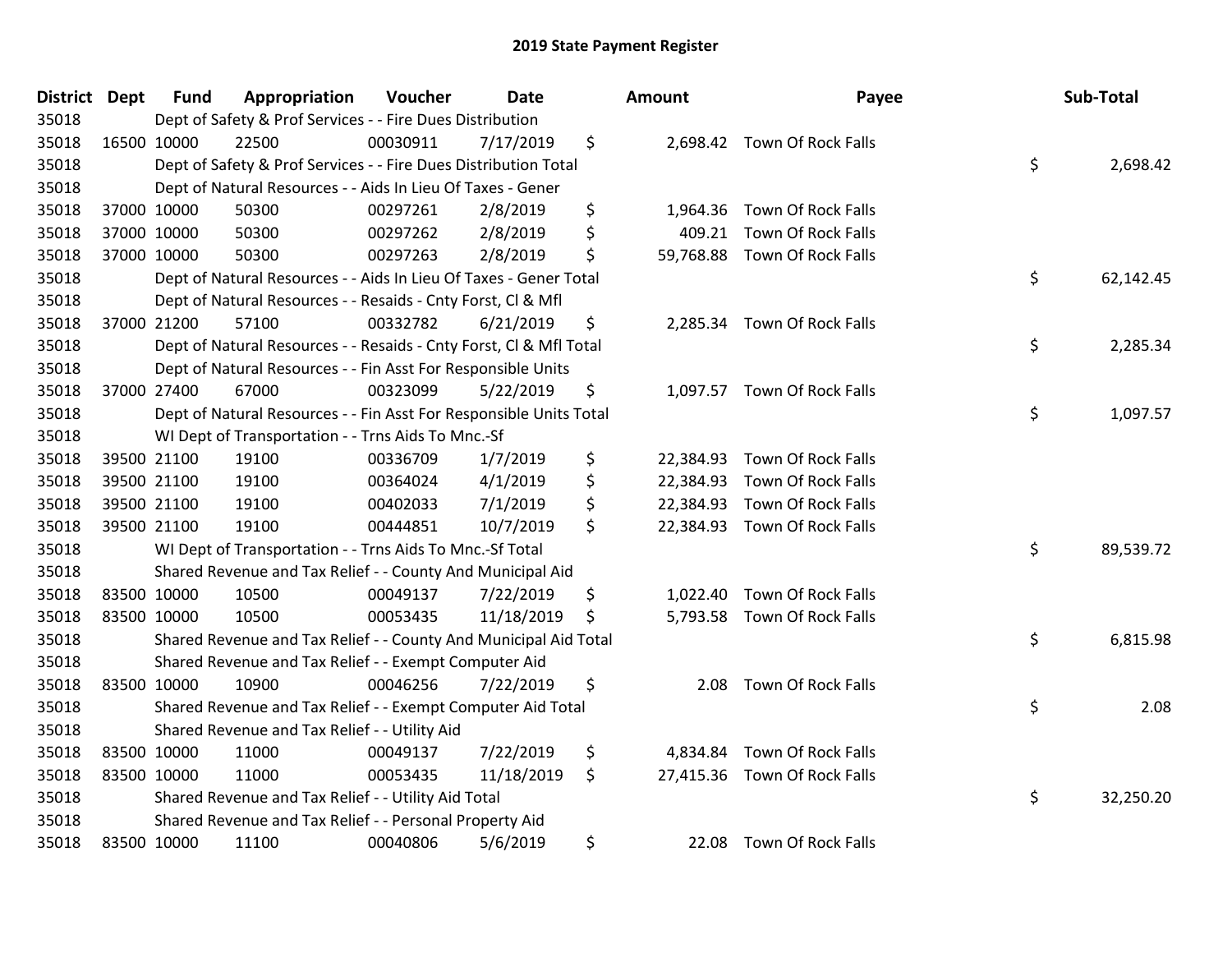| District Dept | Fund | <b>Appropriation</b>                                          | Voucher | Date | Amount | Payee | Sub-Total  |
|---------------|------|---------------------------------------------------------------|---------|------|--------|-------|------------|
| 35018         |      | Shared Revenue and Tax Relief - - Personal Property Aid Total |         |      |        |       | 22.08      |
| 35018 Total   |      |                                                               |         |      |        |       | 196,853.84 |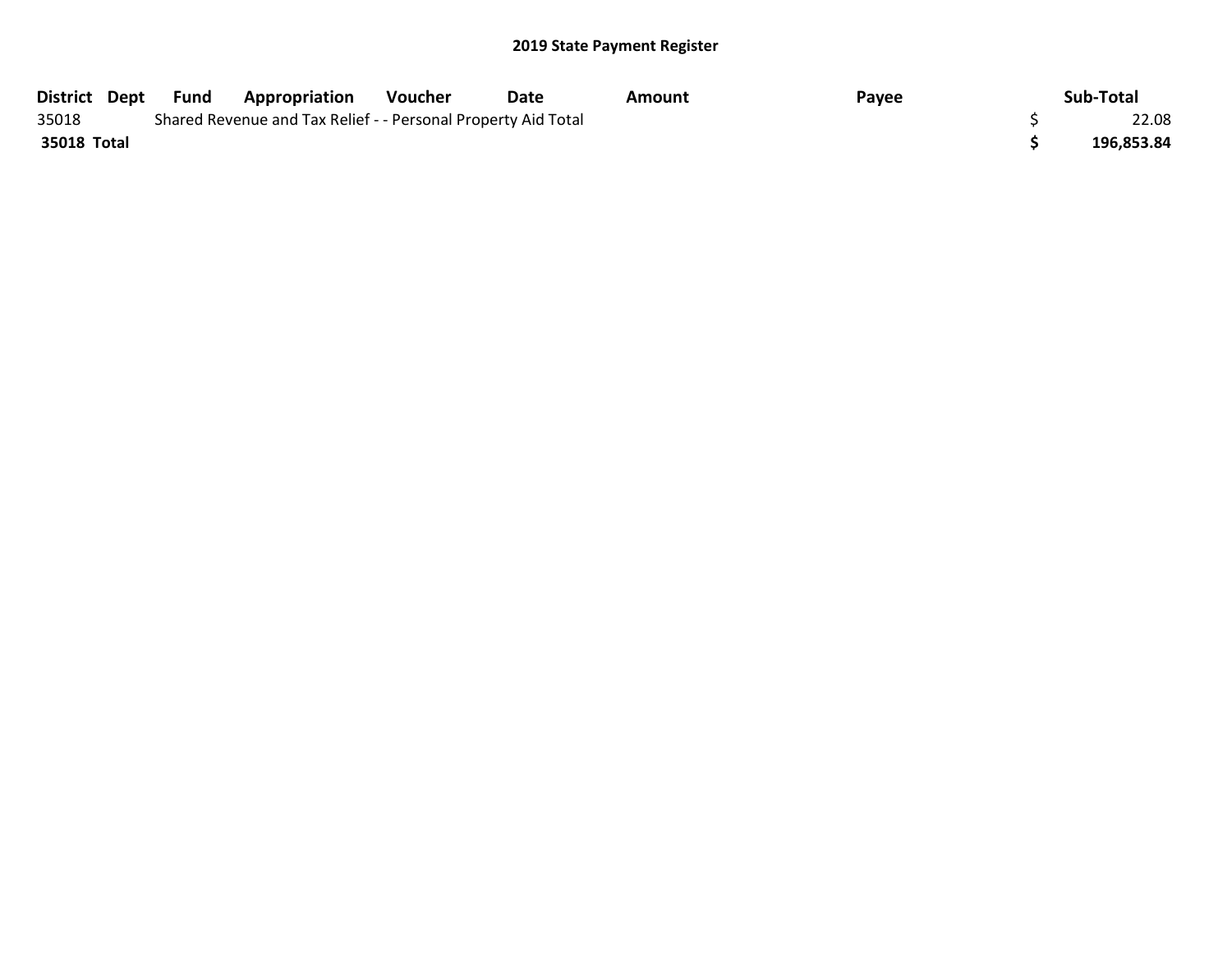| District Dept |             | <b>Fund</b> | Appropriation                                                      | Voucher  | Date       |     | <b>Amount</b> | Payee                     | Sub-Total       |
|---------------|-------------|-------------|--------------------------------------------------------------------|----------|------------|-----|---------------|---------------------------|-----------------|
| 35020         |             |             | Dept of Safety & Prof Services - - Fire Dues Distribution          |          |            |     |               |                           |                 |
| 35020         | 16500 10000 |             | 22500                                                              | 00031215 | 7/18/2019  | \$  |               | 1,685.27 Town Of Russell  |                 |
| 35020         |             |             | Dept of Safety & Prof Services - - Fire Dues Distribution Total    |          |            |     |               |                           | \$<br>1,685.27  |
| 35020         |             |             | Dept of Natural Resources - - Aids In Lieu Of Taxes - Gener        |          |            |     |               |                           |                 |
| 35020         | 37000 10000 |             | 50300                                                              | 00297202 | 2/8/2019   | \$  |               | 12,572.38 Town Of Russell |                 |
| 35020         |             | 37000 10000 | 50300                                                              | 00313453 | 4/19/2019  | \$  |               | 440.77 Town Of Russell    |                 |
| 35020         |             |             | Dept of Natural Resources - - Aids In Lieu Of Taxes - Gener Total  |          |            |     |               |                           | \$<br>13,013.15 |
| 35020         |             |             | Dept of Natural Resources - - Resaids - Cnty Forst, CI & Mfl       |          |            |     |               |                           |                 |
| 35020         |             | 37000 21200 | 57100                                                              | 00332783 | 6/21/2019  | \$  |               | 1,952.62 Town Of Russell  |                 |
| 35020         |             |             | Dept of Natural Resources - - Resaids - Cnty Forst, Cl & Mfl Total |          |            |     |               |                           | \$<br>1,952.62  |
| 35020         |             |             | Dept of Natural Resources - - Aids In Lieu Of Taxes - Sum S        |          |            |     |               |                           |                 |
| 35020         |             | 37000 21200 | 57900                                                              | 00313452 | 4/19/2019  | \$  |               | 106.59 Town Of Russell    |                 |
| 35020         |             |             | Dept of Natural Resources - - Aids In Lieu Of Taxes - Sum S Total  |          |            |     |               |                           | \$<br>106.59    |
| 35020         |             |             | Dept of Natural Resources - - Fin Asst For Responsible Units       |          |            |     |               |                           |                 |
| 35020         | 37000 27400 |             | 67000                                                              | 00323472 | 5/22/2019  | \$  |               | 1,283.80 Town Of Russell  |                 |
| 35020         |             |             | Dept of Natural Resources - - Fin Asst For Responsible Units Total |          |            |     |               |                           | \$<br>1,283.80  |
| 35020         |             |             | WI Dept of Transportation - - Trns Aids To Mnc.-Sf                 |          |            |     |               |                           |                 |
| 35020         |             | 39500 21100 | 19100                                                              | 00336710 | 1/7/2019   | \$  |               | 20,432.72 Town Of Russell |                 |
| 35020         | 39500 21100 |             | 19100                                                              | 00364025 | 4/1/2019   | \$  |               | 20,432.72 Town Of Russell |                 |
| 35020         |             | 39500 21100 | 19100                                                              | 00402034 | 7/1/2019   | \$  |               | 20,432.72 Town Of Russell |                 |
| 35020         |             | 39500 21100 | 19100                                                              | 00444852 | 10/7/2019  | \$  |               | 20,432.74 Town Of Russell |                 |
| 35020         |             |             | WI Dept of Transportation - - Trns Aids To Mnc.-Sf Total           |          |            |     |               |                           | \$<br>81,730.90 |
| 35020         |             |             | Department of Corrections - - Juvenile Operations                  |          |            |     |               |                           |                 |
| 35020         | 41000 10000 |             | 32300                                                              | 00291702 | 6/11/2019  | \$  |               | 15,000.00 Town Of Russell |                 |
| 35020         |             |             | Department of Corrections - - Juvenile Operations Total            |          |            |     |               |                           | \$<br>15,000.00 |
| 35020         |             |             | Shared Revenue and Tax Relief - - County And Municipal Aid         |          |            |     |               |                           |                 |
| 35020         | 83500 10000 |             | 10500                                                              | 00049138 | 7/22/2019  | \$  | 6,914.03      | Town Of Russell           |                 |
| 35020         | 83500 10000 |             | 10500                                                              | 00053436 | 11/18/2019 | -\$ |               | 39,179.53 Town Of Russell |                 |
| 35020         |             |             | Shared Revenue and Tax Relief - - County And Municipal Aid Total   |          |            |     |               |                           | \$<br>46,093.56 |
| 35020         |             |             | Shared Revenue and Tax Relief - - Exempt Computer Aid              |          |            |     |               |                           |                 |
| 35020         | 83500 10000 |             | 10900                                                              | 00046257 | 7/22/2019  | \$  | 7.27          | Town Of Russell           |                 |
| 35020         |             |             | Shared Revenue and Tax Relief - - Exempt Computer Aid Total        |          |            |     |               |                           | \$<br>7.27      |
| 35020         |             |             | Shared Revenue and Tax Relief - - Personal Property Aid            |          |            |     |               |                           |                 |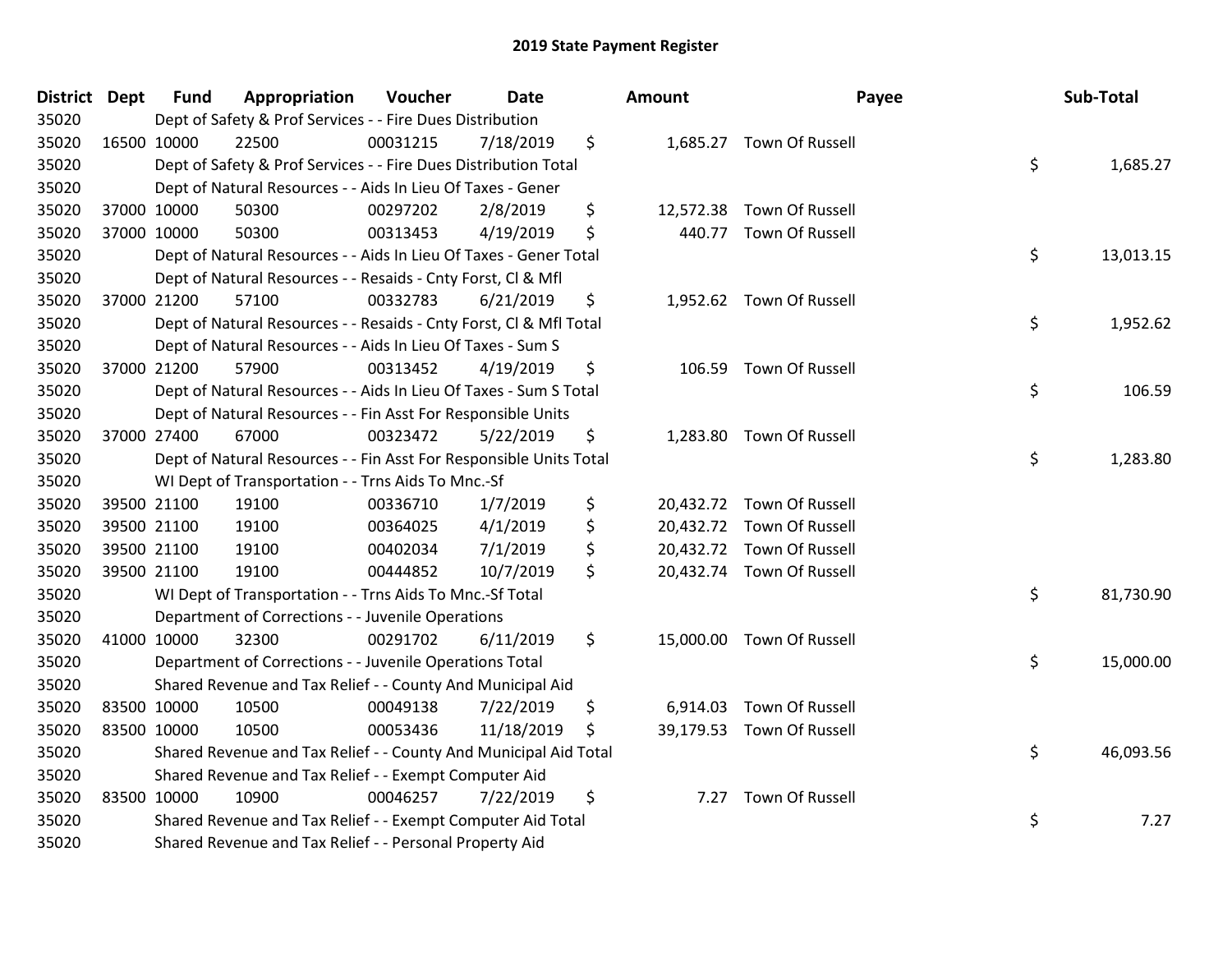| <b>District</b> | Dept | Fund        | Appropriation                                                       | <b>Voucher</b> | Date      | Amount | Payee           | Sub-Total  |
|-----------------|------|-------------|---------------------------------------------------------------------|----------------|-----------|--------|-----------------|------------|
| 35020           |      | 83500 10000 | 11100                                                               | 00040807       | 5/6/2019  | 123.28 | Town Of Russell |            |
| 35020           |      |             | Shared Revenue and Tax Relief - - Personal Property Aid Total       |                |           |        |                 | 123.28     |
| 35020           |      |             | Shared Revenue and Tax Relief - - Payments For Municipal Svcs       |                |           |        |                 |            |
| 35020           |      | 83500 10000 | 50100                                                               | 00037723       | 1/31/2019 | 178.87 | Town Of Russell |            |
| 35020           |      |             | Shared Revenue and Tax Relief - - Payments For Municipal Svcs Total |                |           |        |                 | 178.87     |
| 35020 Total     |      |             |                                                                     |                |           |        |                 | 161,175.31 |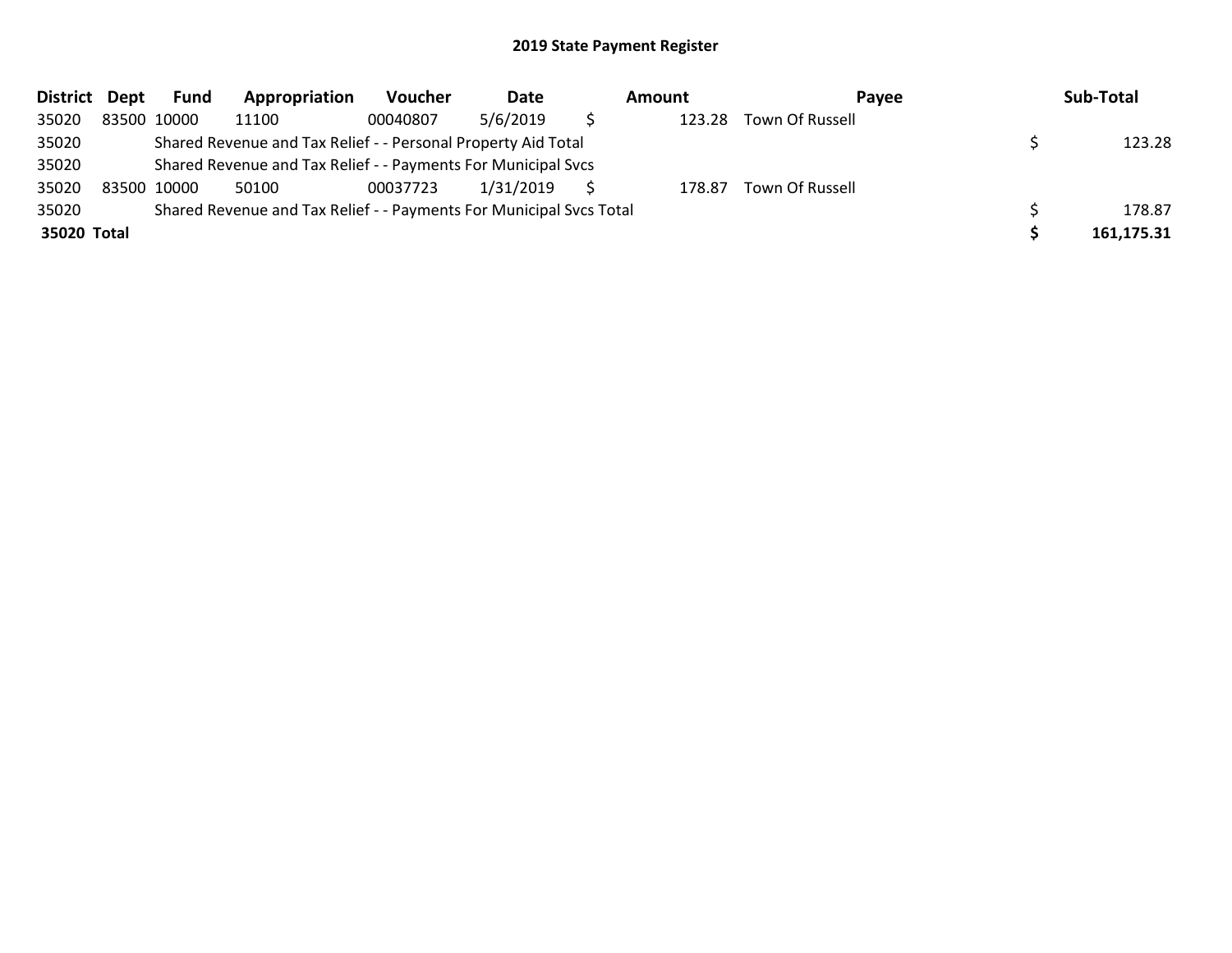| District Dept |             | <b>Fund</b> | Appropriation                                                      | Voucher  | <b>Date</b> |               | Amount |                          | Payee | Sub-Total  |
|---------------|-------------|-------------|--------------------------------------------------------------------|----------|-------------|---------------|--------|--------------------------|-------|------------|
| 35022         |             |             | Dept of Safety & Prof Services - - Fire Dues Distribution          |          |             |               |        |                          |       |            |
| 35022         | 16500 10000 |             | 22500                                                              | 00030973 | 7/17/2019   | \$            |        | 2,460.72 Town Of Schley  |       |            |
| 35022         |             |             | Dept of Safety & Prof Services - - Fire Dues Distribution Total    |          |             |               |        |                          | \$    | 2,460.72   |
| 35022         |             |             | Dept of Natural Resources - - Aids In Lieu Of Taxes - Gener        |          |             |               |        |                          |       |            |
| 35022         | 37000 10000 |             | 50300                                                              | 00297223 | 2/8/2019    | \$            |        | 25.13 Town Of Schley     |       |            |
| 35022         |             |             | Dept of Natural Resources - - Aids In Lieu Of Taxes - Gener Total  |          |             |               |        |                          | \$    | 25.13      |
| 35022         |             |             | Dept of Natural Resources - - Resaids - Cnty Forst, Cl & Mfl       |          |             |               |        |                          |       |            |
| 35022         | 37000 21200 |             | 57100                                                              | 00332784 | 6/21/2019   | \$            |        | 1,516.74 Town Of Schley  |       |            |
| 35022         |             |             | Dept of Natural Resources - - Resaids - Cnty Forst, CI & Mfl Total |          |             |               |        |                          | \$    | 1,516.74   |
| 35022         |             |             | Dept of Natural Resources - - Aids In Lieu Of Taxes - Sum S        |          |             |               |        |                          |       |            |
| 35022         | 37000 21200 |             | 57900                                                              | 00313958 | 4/19/2019   | \$            |        | 38.41 Town Of Schley     |       |            |
| 35022         |             |             | Dept of Natural Resources - - Aids In Lieu Of Taxes - Sum S Total  |          |             |               |        |                          | \$    | 38.41      |
| 35022         |             |             | Dept of Natural Resources - - Fin Asst For Responsible Units       |          |             |               |        |                          |       |            |
| 35022         | 37000 27400 |             | 67000                                                              | 00322706 | 5/22/2019   | \$            |        | 2,313.23 Town Of Schley  |       |            |
| 35022         |             |             | Dept of Natural Resources - - Fin Asst For Responsible Units Total |          |             |               |        |                          | \$    | 2,313.23   |
| 35022         |             |             | WI Dept of Transportation - - Trns Aids To Mnc.-Sf                 |          |             |               |        |                          |       |            |
| 35022         | 39500 21100 |             | 19100                                                              | 00336711 | 1/7/2019    | \$            |        | 28,554.97 Town Of Schley |       |            |
| 35022         | 39500 21100 |             | 19100                                                              | 00364026 | 4/1/2019    | \$            |        | 28,554.97 Town Of Schley |       |            |
| 35022         | 39500 21100 |             | 19100                                                              | 00402035 | 7/1/2019    | \$            |        | 28,554.97 Town Of Schley |       |            |
| 35022         | 39500 21100 |             | 19100                                                              | 00444853 | 10/7/2019   | \$            |        | 28,554.97 Town Of Schley |       |            |
| 35022         |             |             | WI Dept of Transportation - - Trns Aids To Mnc.-Sf Total           |          |             |               |        |                          | \$    | 114,219.88 |
| 35022         |             |             | Elections Commission - - 2018 Hava Election Security               |          |             |               |        |                          |       |            |
| 35022         | 51000 22000 |             | 18200                                                              | 00002574 | 11/18/2019  | $\ddot{\phi}$ |        | 1,200.00 Town Of Schley  |       |            |
| 35022         |             |             | Elections Commission - - 2018 Hava Election Security Total         |          |             |               |        |                          | \$    | 1,200.00   |
| 35022         |             |             | Shared Revenue and Tax Relief - - County And Municipal Aid         |          |             |               |        |                          |       |            |
| 35022         | 83500 10000 |             | 10500                                                              | 00049139 | 7/22/2019   | \$            |        | 3,946.97 Town Of Schley  |       |            |
| 35022         | 83500 10000 |             | 10500                                                              | 00053437 | 11/18/2019  | \$            |        | 22,366.19 Town Of Schley |       |            |
| 35022         |             |             | Shared Revenue and Tax Relief - - County And Municipal Aid Total   |          |             |               |        |                          | \$    | 26,313.16  |
| 35022         |             |             | Shared Revenue and Tax Relief - - Exempt Computer Aid              |          |             |               |        |                          |       |            |
| 35022         | 83500 10000 |             | 10900                                                              | 00046258 | 7/22/2019   | \$            |        | 15.59 Town Of Schley     |       |            |
| 35022         |             |             | Shared Revenue and Tax Relief - - Exempt Computer Aid Total        |          |             |               |        |                          | \$    | 15.59      |
| 35022         |             |             | Shared Revenue and Tax Relief - - Personal Property Aid            |          |             |               |        |                          |       |            |
| 35022         | 83500 10000 |             | 11100                                                              | 00040808 | 5/6/2019    | \$            |        | 113.57 Town Of Schley    |       |            |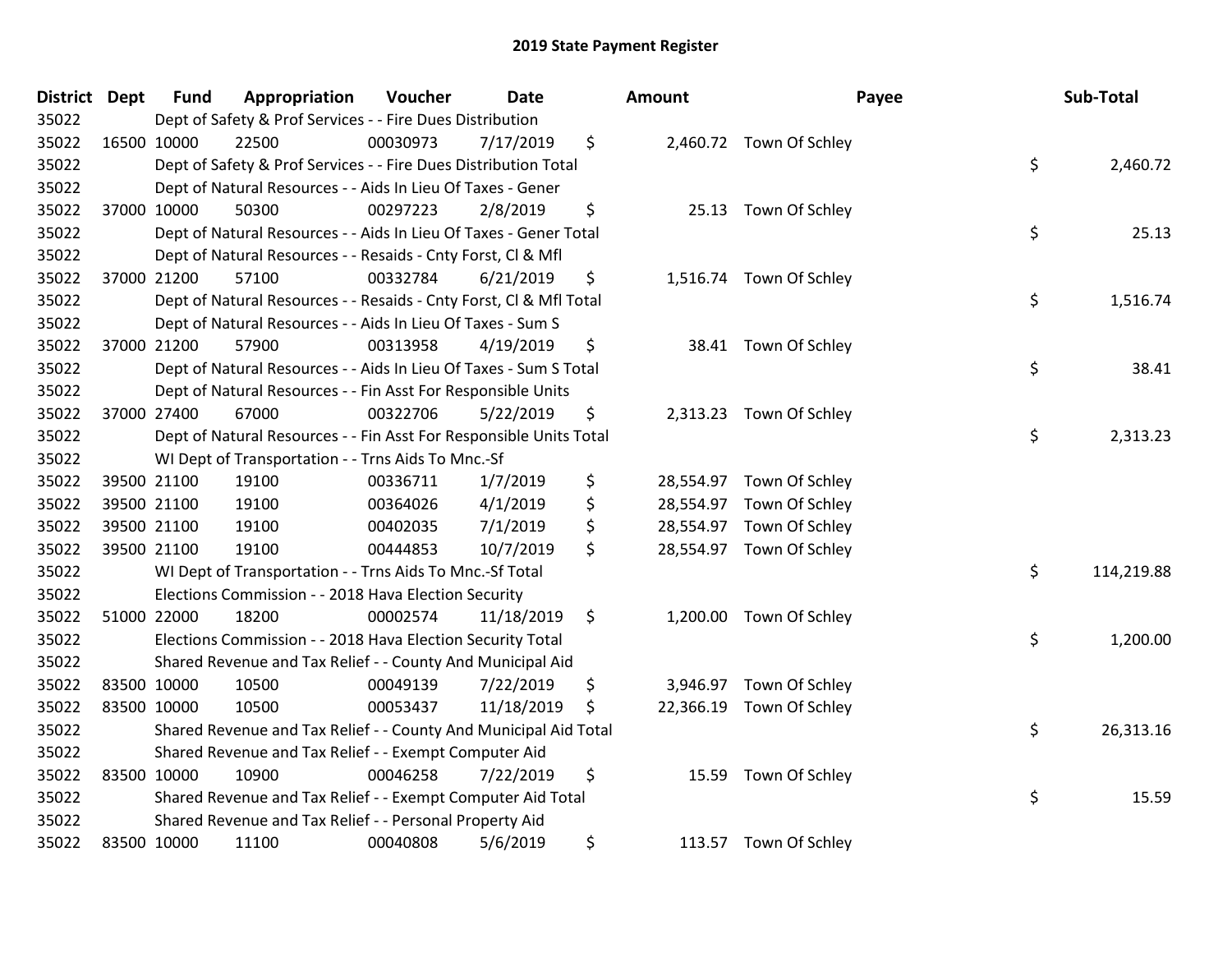| District Dept | Fund | <b>Appropriation</b>                                          | Voucher | Date | Amount | Payee | Sub-Total  |
|---------------|------|---------------------------------------------------------------|---------|------|--------|-------|------------|
| 35022         |      | Shared Revenue and Tax Relief - - Personal Property Aid Total |         |      |        |       | 113.57     |
| 35022 Total   |      |                                                               |         |      |        |       | 148,216.43 |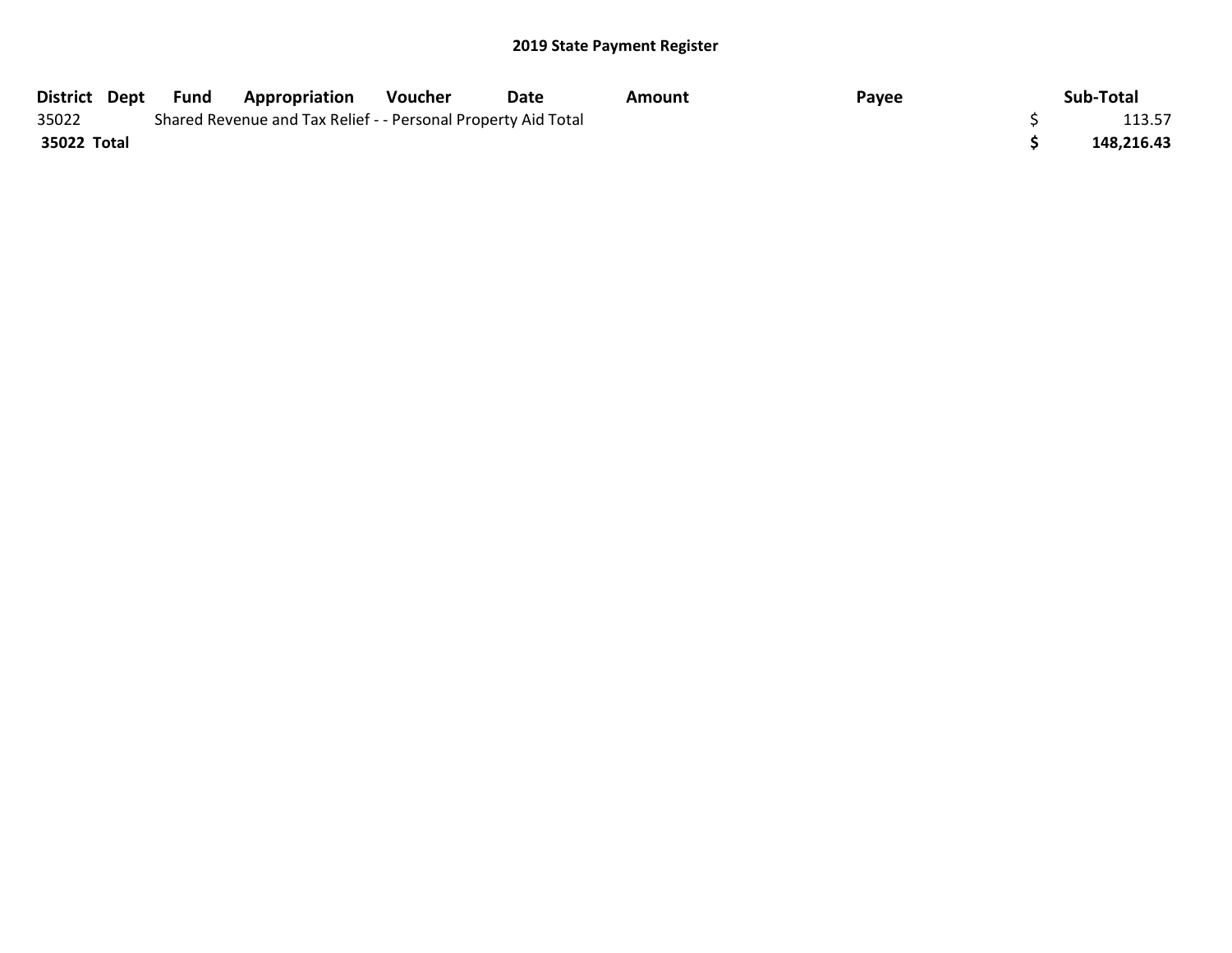| District Dept | <b>Fund</b> | Appropriation                                                      | Voucher  | <b>Date</b> |    | Amount    |                         | Payee | Sub-Total  |
|---------------|-------------|--------------------------------------------------------------------|----------|-------------|----|-----------|-------------------------|-------|------------|
| 35024         |             | Dept of Safety & Prof Services - - Fire Dues Distribution          |          |             |    |           |                         |       |            |
| 35024         | 16500 10000 | 22500                                                              | 00030612 | 7/16/2019   | \$ |           | 4,239.83 Town Of Scott  |       |            |
| 35024         |             | Dept of Safety & Prof Services - - Fire Dues Distribution Total    |          |             |    |           |                         | \$    | 4,239.83   |
| 35024         |             | Dept of Natural Resources - - Resaids - Cnty Forst, CI & Mfl       |          |             |    |           |                         |       |            |
| 35024         | 37000 21200 | 57100                                                              | 00332785 | 6/21/2019   | \$ |           | 266.68 Town Of Scott    |       |            |
| 35024         |             | Dept of Natural Resources - - Resaids - Cnty Forst, CI & Mfl Total |          |             |    |           |                         | \$    | 266.68     |
| 35024         |             | Dept of Natural Resources - - Fin Asst For Responsible Units       |          |             |    |           |                         |       |            |
| 35024         | 37000 27400 | 67000                                                              | 00323133 | 5/22/2019   | \$ |           | 2,190.39 Town Of Scott  |       |            |
| 35024         |             | Dept of Natural Resources - - Fin Asst For Responsible Units Total |          |             |    |           |                         | \$    | 2,190.39   |
| 35024         |             | WI Dept of Transportation - - Trns Aids To Mnc.-Sf                 |          |             |    |           |                         |       |            |
| 35024         | 39500 21100 | 19100                                                              | 00336712 | 1/7/2019    | \$ | 33,338.49 | Town Of Scott           |       |            |
| 35024         | 39500 21100 | 19100                                                              | 00364027 | 4/1/2019    | \$ | 33,338.49 | Town Of Scott           |       |            |
| 35024         | 39500 21100 | 19100                                                              | 00402036 | 7/1/2019    | \$ | 33,338.49 | Town Of Scott           |       |            |
| 35024         | 39500 21100 | 19100                                                              | 00444854 | 10/7/2019   | \$ | 33,338.51 | Town Of Scott           |       |            |
| 35024         |             | WI Dept of Transportation - - Trns Aids To Mnc.-Sf Total           |          |             |    |           |                         | \$    | 133,353.98 |
| 35024         |             | Shared Revenue and Tax Relief - - County And Municipal Aid         |          |             |    |           |                         |       |            |
| 35024         | 83500 10000 | 10500                                                              | 00049140 | 7/22/2019   | \$ | 6,647.66  | Town Of Scott           |       |            |
| 35024         | 83500 10000 | 10500                                                              | 00053438 | 11/18/2019  | Ŝ. |           | 37,670.04 Town Of Scott |       |            |
| 35024         |             | Shared Revenue and Tax Relief - - County And Municipal Aid Total   |          |             |    |           |                         | \$    | 44,317.70  |
| 35024         |             | Shared Revenue and Tax Relief - - Exempt Computer Aid              |          |             |    |           |                         |       |            |
| 35024         | 83500 10000 | 10900                                                              | 00046259 | 7/22/2019   | \$ | 760.73    | Town Of Scott           |       |            |
| 35024         |             | Shared Revenue and Tax Relief - - Exempt Computer Aid Total        |          |             |    |           |                         | \$    | 760.73     |
| 35024         |             | Shared Revenue and Tax Relief - - Personal Property Aid            |          |             |    |           |                         |       |            |
| 35024         | 83500 10000 | 11100                                                              | 00040809 | 5/6/2019    | \$ | 1,860.56  | Town Of Scott           |       |            |
| 35024         |             | Shared Revenue and Tax Relief - - Personal Property Aid Total      |          |             |    |           |                         | \$    | 1,860.56   |
| 35024 Total   |             |                                                                    |          |             |    |           |                         | \$    | 186,989.87 |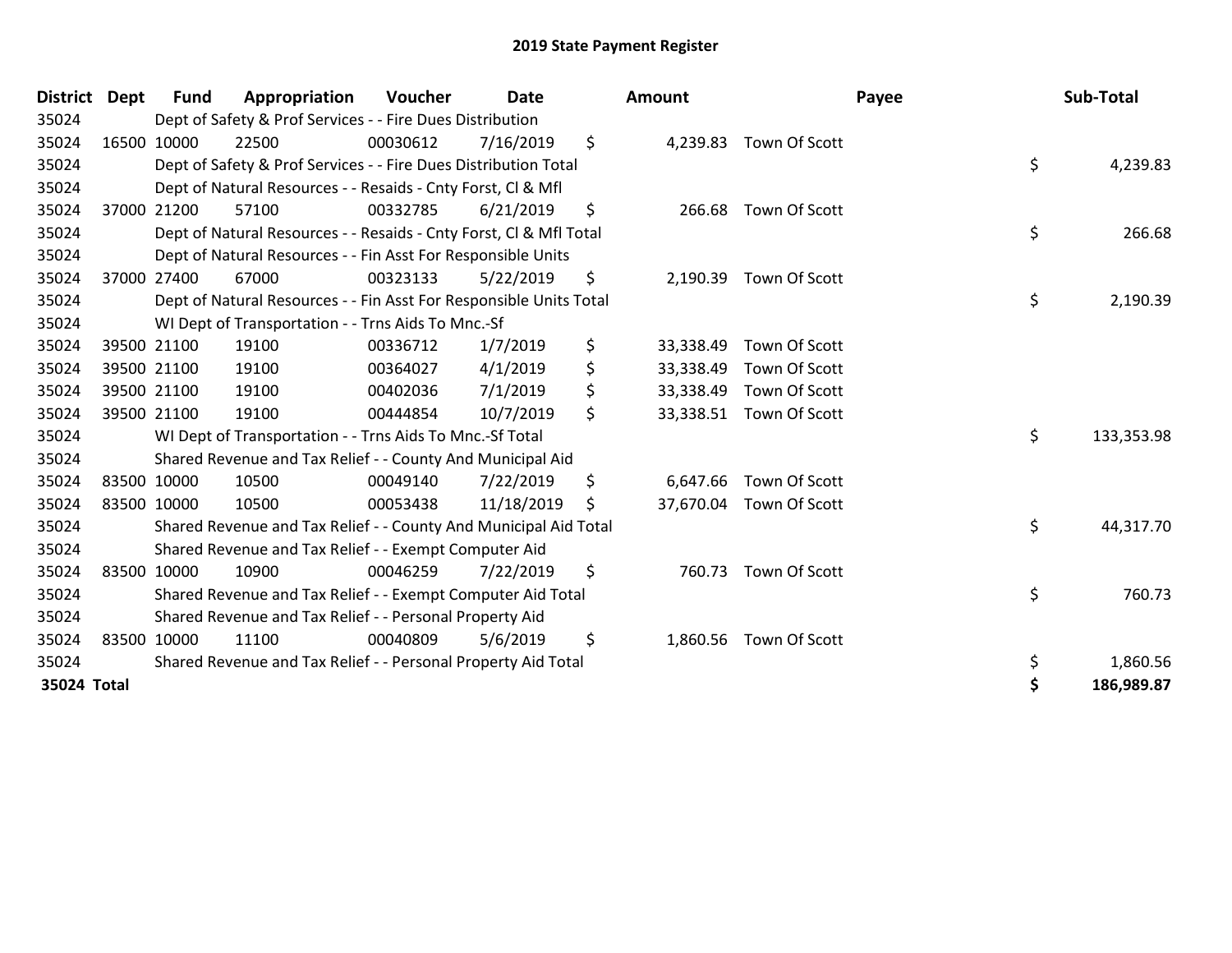| <b>District</b> | <b>Dept</b> | <b>Fund</b> | Appropriation                                                      | Voucher  | <b>Date</b> | Amount          | Payee                     | Sub-Total       |
|-----------------|-------------|-------------|--------------------------------------------------------------------|----------|-------------|-----------------|---------------------------|-----------------|
| 35026           |             |             | Dept of Safety & Prof Services - - Fire Dues Distribution          |          |             |                 |                           |                 |
| 35026           |             | 16500 10000 | 22500                                                              | 00031250 | 7/18/2019   | \$              | 1,582.61 Town Of Skanawan |                 |
| 35026           |             |             | Dept of Safety & Prof Services - - Fire Dues Distribution Total    |          |             |                 |                           | \$<br>1,582.61  |
| 35026           |             |             | Dept of Natural Resources - - Resaids - Cnty Forst, CI & Mfl       |          |             |                 |                           |                 |
| 35026           |             | 37000 21200 | 57100                                                              | 00332786 | 6/21/2019   | \$              | 2,616.05 Town Of Skanawan |                 |
| 35026           |             |             | Dept of Natural Resources - - Resaids - Cnty Forst, Cl & Mfl Total |          |             |                 |                           | \$<br>2,616.05  |
| 35026           |             |             | Dept of Natural Resources - - Fin Asst For Responsible Units       |          |             |                 |                           |                 |
| 35026           |             | 37000 27400 | 67000                                                              | 00323492 | 5/22/2019   | \$<br>722.73    | Town Of Skanawan          |                 |
| 35026           |             |             | Dept of Natural Resources - - Fin Asst For Responsible Units Total |          |             |                 |                           | \$<br>722.73    |
| 35026           |             |             | WI Dept of Transportation - - Trns Aids To Mnc.-Sf                 |          |             |                 |                           |                 |
| 35026           |             | 39500 21100 | 19100                                                              | 00336713 | 1/7/2019    | \$<br>14,196.63 | Town Of Skanawan          |                 |
| 35026           |             | 39500 21100 | 19100                                                              | 00364028 | 4/1/2019    | \$<br>14,196.63 | Town Of Skanawan          |                 |
| 35026           |             | 39500 21100 | 19100                                                              | 00402037 | 7/1/2019    | \$<br>14,196.63 | Town Of Skanawan          |                 |
| 35026           |             | 39500 21100 | 19100                                                              | 00444855 | 10/7/2019   | \$<br>14,196.64 | Town Of Skanawan          |                 |
| 35026           |             |             | WI Dept of Transportation - - Trns Aids To Mnc.-Sf Total           |          |             |                 |                           | \$<br>56,786.53 |
| 35026           |             |             | Shared Revenue and Tax Relief - - County And Municipal Aid         |          |             |                 |                           |                 |
| 35026           | 83500 10000 |             | 10500                                                              | 00049141 | 7/22/2019   | \$<br>832.29    | Town Of Skanawan          |                 |
| 35026           | 83500 10000 |             | 10500                                                              | 00053439 | 11/18/2019  | \$<br>4,716.30  | Town Of Skanawan          |                 |
| 35026           |             |             | Shared Revenue and Tax Relief - - County And Municipal Aid Total   |          |             |                 |                           | \$<br>5,548.59  |
| 35026           |             |             | Shared Revenue and Tax Relief - - Exempt Computer Aid              |          |             |                 |                           |                 |
| 35026           | 83500 10000 |             | 10900                                                              | 00046260 | 7/22/2019   | \$<br>2.08      | Town Of Skanawan          |                 |
| 35026           |             |             | Shared Revenue and Tax Relief - - Exempt Computer Aid Total        |          |             |                 |                           | \$<br>2.08      |
| 35026           |             |             | Shared Revenue and Tax Relief - - Personal Property Aid            |          |             |                 |                           |                 |
| 35026           | 83500 10000 |             | 11100                                                              | 00040810 | 5/6/2019    | \$<br>548.20    | Town Of Skanawan          |                 |
| 35026           |             |             | Shared Revenue and Tax Relief - - Personal Property Aid Total      |          |             |                 |                           | \$<br>548.20    |
| 35026 Total     |             |             |                                                                    |          |             |                 |                           | \$<br>67,806.79 |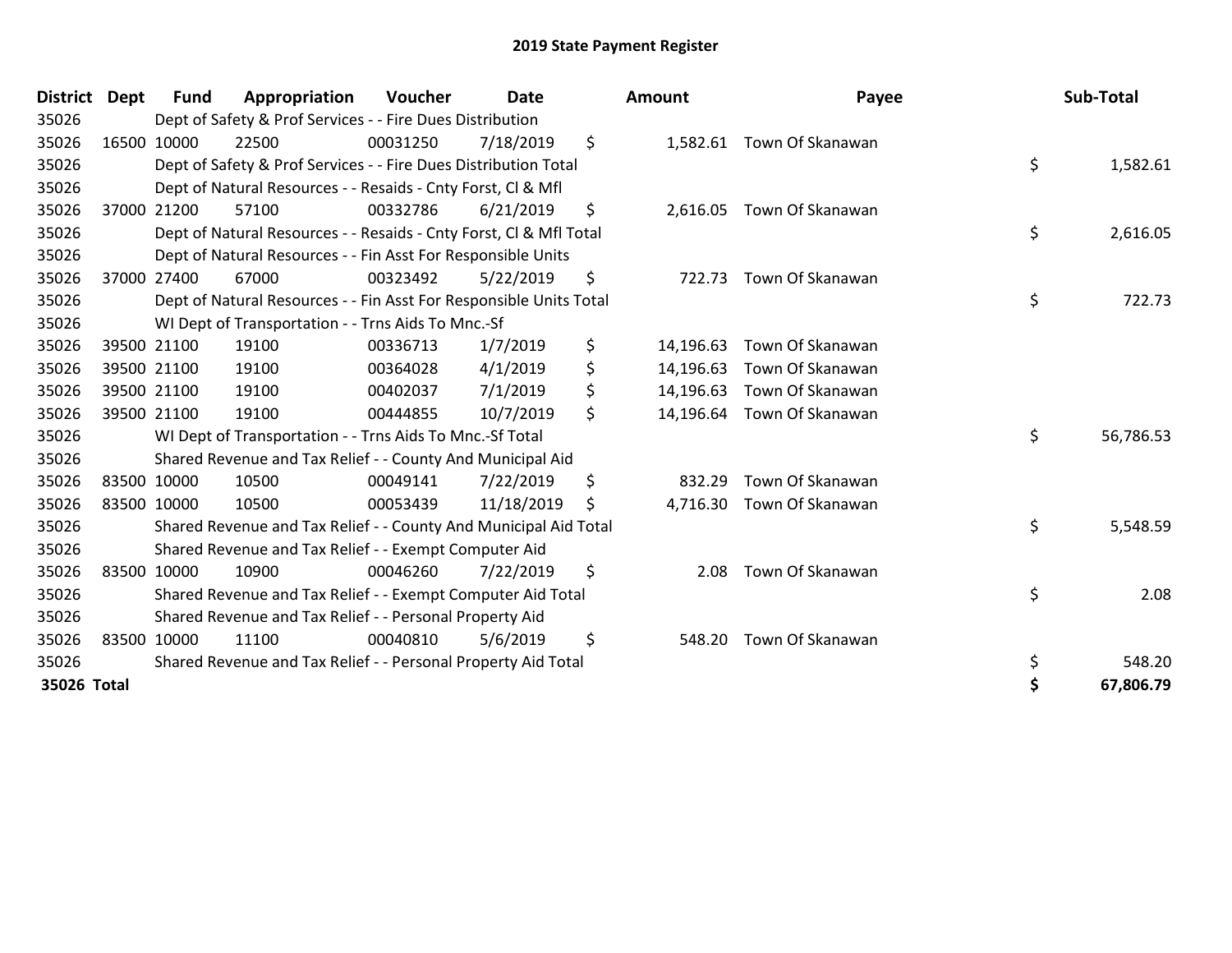| <b>District</b> | <b>Dept</b> | <b>Fund</b> | Appropriation                                                      | <b>Voucher</b> | Date       | <b>Amount</b>   | Payee                 | Sub-Total       |
|-----------------|-------------|-------------|--------------------------------------------------------------------|----------------|------------|-----------------|-----------------------|-----------------|
| 35028           |             |             | Dept of Safety & Prof Services - - Fire Dues Distribution          |                |            |                 |                       |                 |
| 35028           |             | 16500 10000 | 22500                                                              | 00031575       | 7/18/2019  | \$              | 547.98 Town Of Somo   |                 |
| 35028           |             |             | Dept of Safety & Prof Services - - Fire Dues Distribution Total    |                |            |                 |                       | \$<br>547.98    |
| 35028           |             |             | Dept of Natural Resources - - Resaids - Cnty Forst, CI & Mfl       |                |            |                 |                       |                 |
| 35028           |             | 37000 21200 | 57100                                                              | 00332787       | 6/21/2019  | \$              | 4,495.14 Town Of Somo |                 |
| 35028           |             |             | Dept of Natural Resources - - Resaids - Cnty Forst, Cl & Mfl Total |                |            |                 |                       | \$<br>4,495.14  |
| 35028           |             |             | WI Dept of Transportation - - Trns Aids To Mnc.-Sf                 |                |            |                 |                       |                 |
| 35028           |             | 39500 21100 | 19100                                                              | 00336714       | 1/7/2019   | \$<br>12,464.60 | Town Of Somo          |                 |
| 35028           |             | 39500 21100 | 19100                                                              | 00364029       | 4/1/2019   | \$<br>12,464.60 | Town Of Somo          |                 |
| 35028           |             | 39500 21100 | 19100                                                              | 00402038       | 7/1/2019   | \$<br>12,464.60 | Town Of Somo          |                 |
| 35028           |             | 39500 21100 | 19100                                                              | 00444856       | 10/7/2019  | \$<br>12,464.63 | Town Of Somo          |                 |
| 35028           |             |             | WI Dept of Transportation - - Trns Aids To Mnc.-Sf Total           |                |            |                 |                       | \$<br>49,858.43 |
| 35028           |             |             | WI Dept of Transportation - - Loc Rd Imp Prg St Fd                 |                |            |                 |                       |                 |
| 35028           |             | 39500 21100 | 27800                                                              | 00468844       | 12/10/2019 | \$<br>15,063.78 | Town Of Somo          |                 |
| 35028           |             |             | WI Dept of Transportation - - Loc Rd Imp Prg St Fd Total           |                |            |                 |                       | \$<br>15,063.78 |
| 35028           |             |             | Shared Revenue and Tax Relief - - County And Municipal Aid         |                |            |                 |                       |                 |
| 35028           |             | 83500 10000 | 10500                                                              | 00049142       | 7/22/2019  | \$<br>2,112.17  | Town Of Somo          |                 |
| 35028           |             | 83500 10000 | 10500                                                              | 00053440       | 11/18/2019 | \$<br>11,968.99 | Town Of Somo          |                 |
| 35028           |             |             | Shared Revenue and Tax Relief - - County And Municipal Aid Total   |                |            |                 |                       | \$<br>14,081.16 |
| 35028           |             |             | Shared Revenue and Tax Relief - - Personal Property Aid            |                |            |                 |                       |                 |
| 35028           |             | 83500 10000 | 11100                                                              | 00040811       | 5/6/2019   | \$<br>4.43      | Town Of Somo          |                 |
| 35028           |             |             | Shared Revenue and Tax Relief - - Personal Property Aid Total      |                |            |                 |                       | \$<br>4.43      |
| 35028 Total     |             |             |                                                                    |                |            |                 |                       | 84,050.92       |
|                 |             |             |                                                                    |                |            |                 |                       |                 |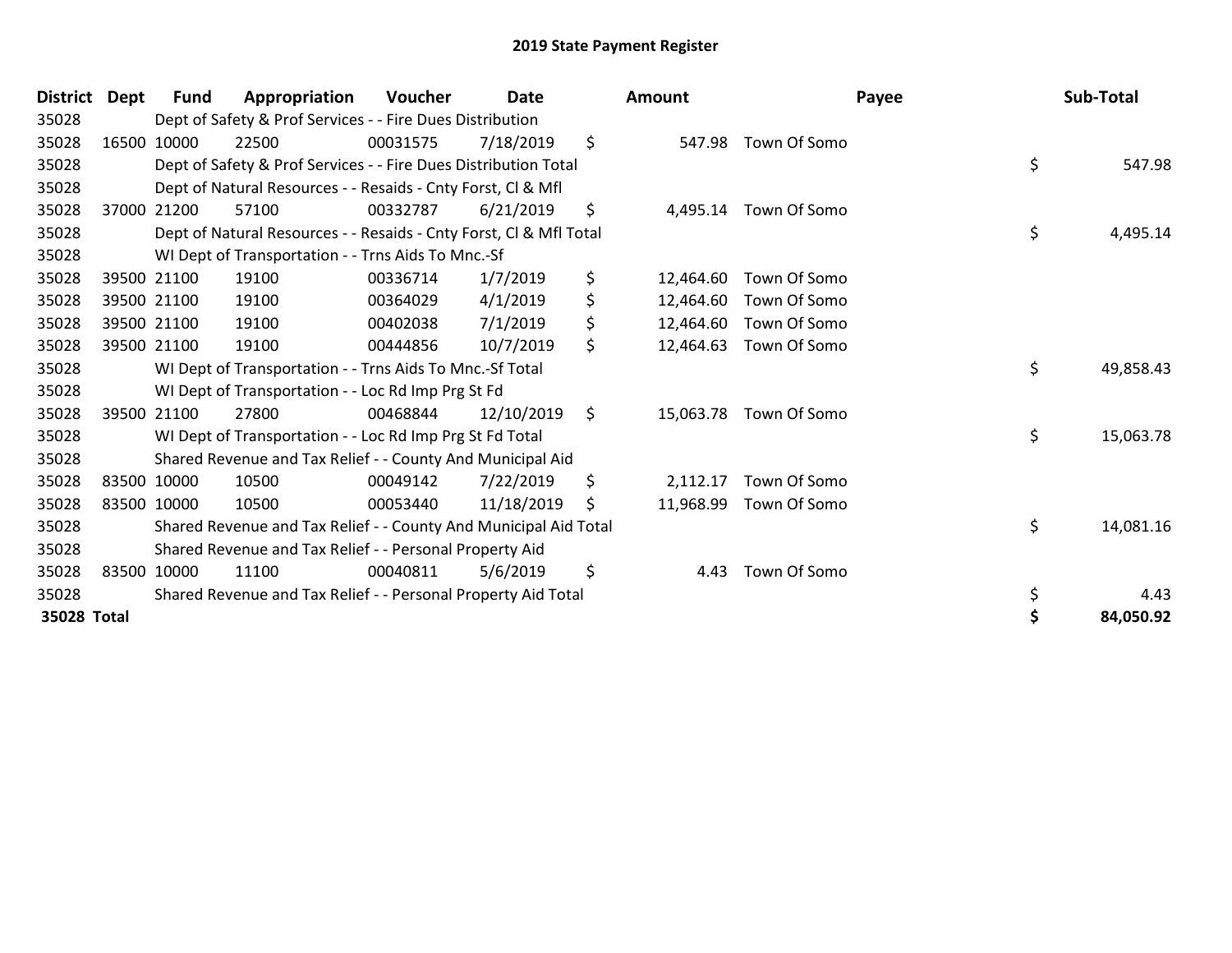| District Dept | <b>Fund</b> | Appropriation                                                      | Voucher  | <b>Date</b> | <b>Amount</b>   | Payee                      | Sub-Total        |
|---------------|-------------|--------------------------------------------------------------------|----------|-------------|-----------------|----------------------------|------------------|
| 35030         |             | Dept of Safety & Prof Services - - Fire Dues Distribution          |          |             |                 |                            |                  |
| 35030         | 16500 10000 | 22500                                                              | 00031138 | 7/17/2019   | \$              | 1,916.38 Town Of Tomahawk  |                  |
| 35030         |             | Dept of Safety & Prof Services - - Fire Dues Distribution Total    |          |             |                 |                            | \$<br>1,916.38   |
| 35030         |             | Dept of Natural Resources - - Aids In Lieu Of Taxes - Gener        |          |             |                 |                            |                  |
| 35030         | 37000 10000 | 50300                                                              | 00310394 | 4/9/2019    | \$              | 11,745.78 Town Of Tomahawk |                  |
| 35030         |             | Dept of Natural Resources - - Aids In Lieu Of Taxes - Gener Total  |          |             |                 |                            | \$<br>11,745.78  |
| 35030         |             | Dept of Natural Resources - - Resaids - Cnty Forst, Cl & Mfl       |          |             |                 |                            |                  |
| 35030         | 37000 21200 | 57100                                                              | 00332788 | 6/21/2019   | \$              | 7,730.59 Town Of Tomahawk  |                  |
| 35030         |             | Dept of Natural Resources - - Resaids - Cnty Forst, Cl & Mfl Total |          |             |                 |                            | \$<br>7,730.59   |
| 35030         |             | Dept of Natural Resources - - Fin Asst For Responsible Units       |          |             |                 |                            |                  |
| 35030         | 37000 27400 | 67000                                                              | 00322660 | 5/22/2019   | \$<br>2,160.08  | Town Of Tomahawk           |                  |
| 35030         |             | Dept of Natural Resources - - Fin Asst For Responsible Units Total |          |             |                 |                            | \$<br>2,160.08   |
| 35030         |             | WI Dept of Transportation - - Trns Aids To Mnc.-Sf                 |          |             |                 |                            |                  |
| 35030         | 39500 21100 | 19100                                                              | 00336715 | 1/7/2019    | \$<br>21,160.56 | Town Of Tomahawk           |                  |
| 35030         | 39500 21100 | 19100                                                              | 00364030 | 4/1/2019    | \$<br>21,160.56 | Town Of Tomahawk           |                  |
| 35030         | 39500 21100 | 19100                                                              | 00402039 | 7/1/2019    | \$              | 21,160.56 Town Of Tomahawk |                  |
| 35030         | 39500 21100 | 19100                                                              | 00444857 | 10/7/2019   | \$<br>21,160.59 | Town Of Tomahawk           |                  |
| 35030         |             | WI Dept of Transportation - - Trns Aids To Mnc.-Sf Total           |          |             |                 |                            | \$<br>84,642.27  |
| 35030         |             | Department of Justice - - Law Enforcement Train, Local             |          |             |                 |                            |                  |
| 35030         | 45500 10000 | 23100                                                              | 00074621 | 11/12/2019  | \$<br>1,440.00  | Town Of Tomahawk           |                  |
| 35030         |             | Department of Justice - - Law Enforcement Train, Local Total       |          |             |                 |                            | \$<br>1,440.00   |
| 35030         |             | Shared Revenue and Tax Relief - - County And Municipal Aid         |          |             |                 |                            |                  |
| 35030         | 83500 10000 | 10500                                                              | 00049143 | 7/22/2019   | \$<br>1,158.99  | <b>Town Of Tomahawk</b>    |                  |
| 35030         | 83500 10000 | 10500                                                              | 00053441 | 11/18/2019  | \$<br>6,567.63  | Town Of Tomahawk           |                  |
| 35030         |             | Shared Revenue and Tax Relief - - County And Municipal Aid Total   |          |             |                 |                            | \$<br>7,726.62   |
| 35030         |             | Shared Revenue and Tax Relief - - Exempt Computer Aid              |          |             |                 |                            |                  |
| 35030         | 83500 10000 | 10900                                                              | 00046261 | 7/22/2019   | \$<br>11.43     | Town Of Tomahawk           |                  |
| 35030         |             | Shared Revenue and Tax Relief - - Exempt Computer Aid Total        |          |             |                 |                            | \$<br>11.43      |
| 35030         |             | Shared Revenue and Tax Relief - - Personal Property Aid            |          |             |                 |                            |                  |
| 35030         | 83500 10000 | 11100                                                              | 00040812 | 5/6/2019    | \$<br>34.29     | Town Of Tomahawk           |                  |
| 35030         |             | Shared Revenue and Tax Relief - - Personal Property Aid Total      |          |             |                 |                            | \$<br>34.29      |
| 35030 Total   |             |                                                                    |          |             |                 |                            | \$<br>117,407.44 |

| District Dept | <b>Fund</b> | Appropriation                                                      | Voucher  | Date       |    | <b>Amount</b> | Payee                      | Sub-Total        |
|---------------|-------------|--------------------------------------------------------------------|----------|------------|----|---------------|----------------------------|------------------|
| 35030         |             | Dept of Safety & Prof Services - - Fire Dues Distribution          |          |            |    |               |                            |                  |
| 35030         | 16500 10000 | 22500                                                              | 00031138 | 7/17/2019  | \$ |               | 1,916.38 Town Of Tomahawk  |                  |
| 35030         |             | Dept of Safety & Prof Services - - Fire Dues Distribution Total    |          |            |    |               |                            | \$<br>1,916.38   |
| 35030         |             | Dept of Natural Resources - - Aids In Lieu Of Taxes - Gener        |          |            |    |               |                            |                  |
| 35030         | 37000 10000 | 50300                                                              | 00310394 | 4/9/2019   | \$ |               | 11,745.78 Town Of Tomahawk |                  |
| 35030         |             | Dept of Natural Resources - - Aids In Lieu Of Taxes - Gener Total  |          |            |    |               |                            | \$<br>11,745.78  |
| 35030         |             | Dept of Natural Resources - - Resaids - Cnty Forst, Cl & Mfl       |          |            |    |               |                            |                  |
| 35030         | 37000 21200 | 57100                                                              | 00332788 | 6/21/2019  | \$ |               | 7,730.59 Town Of Tomahawk  |                  |
| 35030         |             | Dept of Natural Resources - - Resaids - Cnty Forst, Cl & Mfl Total |          |            |    |               |                            | \$<br>7,730.59   |
| 35030         |             | Dept of Natural Resources - - Fin Asst For Responsible Units       |          |            |    |               |                            |                  |
| 35030         | 37000 27400 | 67000                                                              | 00322660 | 5/22/2019  | \$ |               | 2,160.08 Town Of Tomahawk  |                  |
| 35030         |             | Dept of Natural Resources - - Fin Asst For Responsible Units Total |          |            |    |               |                            | \$<br>2,160.08   |
| 35030         |             | WI Dept of Transportation - - Trns Aids To Mnc.-Sf                 |          |            |    |               |                            |                  |
| 35030         | 39500 21100 | 19100                                                              | 00336715 | 1/7/2019   | \$ | 21,160.56     | Town Of Tomahawk           |                  |
| 35030         | 39500 21100 | 19100                                                              | 00364030 | 4/1/2019   | \$ | 21,160.56     | Town Of Tomahawk           |                  |
| 35030         | 39500 21100 | 19100                                                              | 00402039 | 7/1/2019   | \$ | 21,160.56     | Town Of Tomahawk           |                  |
| 35030         | 39500 21100 | 19100                                                              | 00444857 | 10/7/2019  | \$ | 21,160.59     | Town Of Tomahawk           |                  |
| 35030         |             | WI Dept of Transportation - - Trns Aids To Mnc.-Sf Total           |          |            |    |               |                            | \$<br>84,642.27  |
| 35030         |             | Department of Justice - - Law Enforcement Train, Local             |          |            |    |               |                            |                  |
| 35030         | 45500 10000 | 23100                                                              | 00074621 | 11/12/2019 | \$ | 1,440.00      | Town Of Tomahawk           |                  |
| 35030         |             | Department of Justice - - Law Enforcement Train, Local Total       |          |            |    |               |                            | \$<br>1,440.00   |
| 35030         |             | Shared Revenue and Tax Relief - - County And Municipal Aid         |          |            |    |               |                            |                  |
| 35030         | 83500 10000 | 10500                                                              | 00049143 | 7/22/2019  | \$ | 1,158.99      | Town Of Tomahawk           |                  |
| 35030         | 83500 10000 | 10500                                                              | 00053441 | 11/18/2019 | S  | 6,567.63      | Town Of Tomahawk           |                  |
| 35030         |             | Shared Revenue and Tax Relief - - County And Municipal Aid Total   |          |            |    |               |                            | \$<br>7,726.62   |
| 35030         |             | Shared Revenue and Tax Relief - - Exempt Computer Aid              |          |            |    |               |                            |                  |
| 35030         | 83500 10000 | 10900                                                              | 00046261 | 7/22/2019  | \$ | 11.43         | Town Of Tomahawk           |                  |
| 35030         |             | Shared Revenue and Tax Relief - - Exempt Computer Aid Total        |          |            |    |               |                            | \$<br>11.43      |
| 35030         |             | Shared Revenue and Tax Relief - - Personal Property Aid            |          |            |    |               |                            |                  |
| 35030         | 83500 10000 | 11100                                                              | 00040812 | 5/6/2019   | \$ | 34.29         | Town Of Tomahawk           |                  |
| 35030         |             | Shared Revenue and Tax Relief - - Personal Property Aid Total      |          |            |    |               |                            | \$<br>34.29      |
| 35030 Total   |             |                                                                    |          |            |    |               |                            | \$<br>117,407.44 |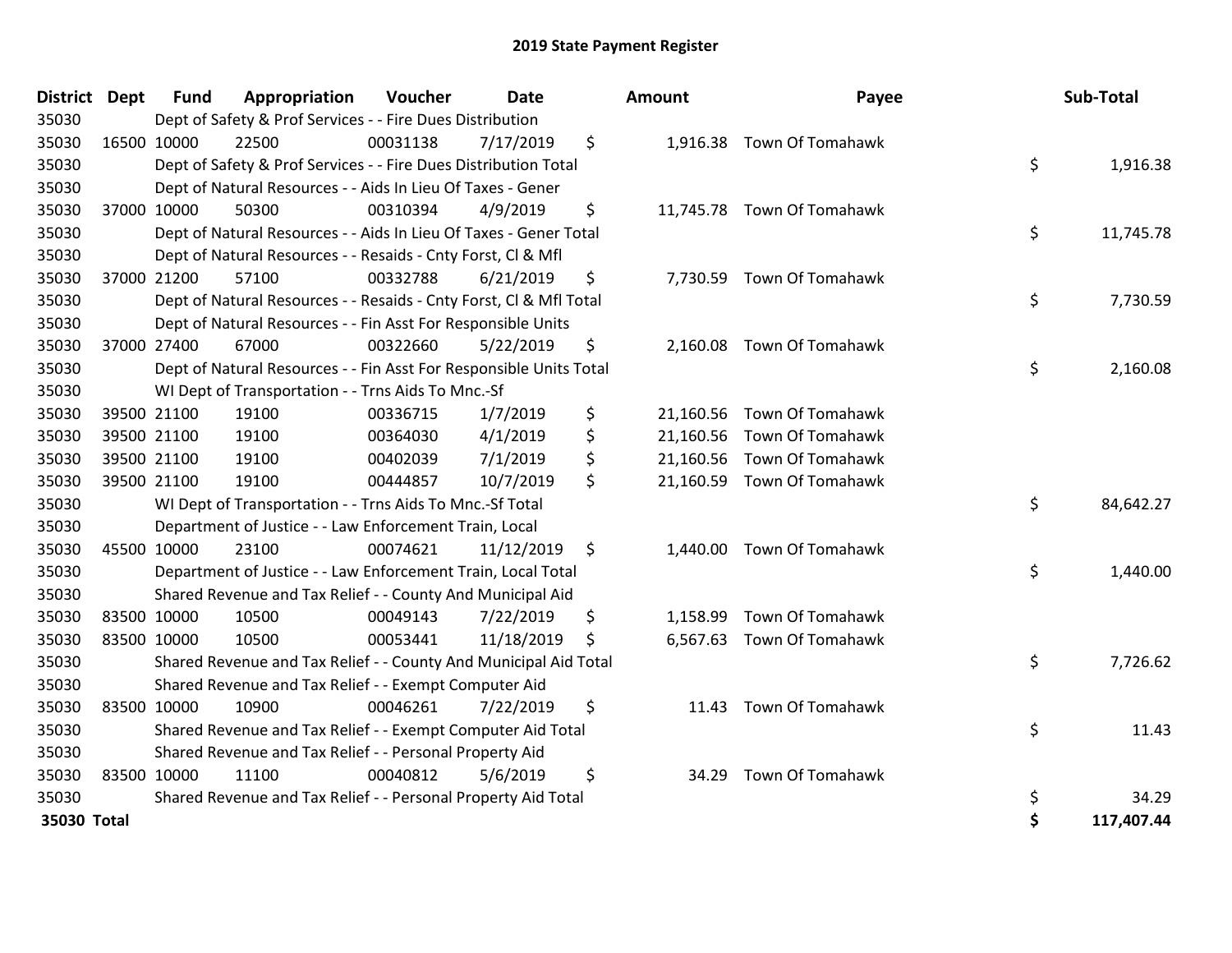| <b>District</b> | <b>Dept</b> | <b>Fund</b> | Appropriation                                                      | Voucher  | <b>Date</b> |     | Amount    | Payee                    |    | Sub-Total |  |
|-----------------|-------------|-------------|--------------------------------------------------------------------|----------|-------------|-----|-----------|--------------------------|----|-----------|--|
| 35032           |             |             | Dept of Safety & Prof Services - - Fire Dues Distribution          |          |             |     |           |                          |    |           |  |
| 35032           |             | 16500 10000 | 22500                                                              | 00031115 | 7/17/2019   | \$  |           | 2,007.35 Town Of Wilson  |    |           |  |
| 35032           |             |             | Dept of Safety & Prof Services - - Fire Dues Distribution Total    |          |             |     |           |                          | \$ | 2,007.35  |  |
| 35032           |             |             | Dept of Natural Resources - - Resaids - Cnty Forst, Cl & Mfl       |          |             |     |           |                          |    |           |  |
| 35032           |             | 37000 21200 | 57100                                                              | 00332789 | 6/21/2019   | \$  |           | 4,083.45 Town Of Wilson  |    |           |  |
| 35032           |             |             | Dept of Natural Resources - - Resaids - Cnty Forst, Cl & Mfl Total |          |             |     |           |                          | \$ | 4,083.45  |  |
| 35032           |             |             | Dept of Natural Resources - - Fin Asst For Responsible Units       |          |             |     |           |                          |    |           |  |
| 35032           |             | 37000 27400 | 67000                                                              | 00322953 | 5/22/2019   | \$  |           | 3,196.63 Town Of Wilson  |    |           |  |
| 35032           |             |             | Dept of Natural Resources - - Fin Asst For Responsible Units Total |          |             |     |           |                          |    |           |  |
| 35032           |             |             | WI Dept of Transportation - - Trns Aids To Mnc.-Sf                 |          |             |     |           |                          |    |           |  |
| 35032           |             | 39500 21100 | 19100                                                              | 00336716 | 1/7/2019    | \$  | 13,764.33 | Town Of Wilson           |    |           |  |
| 35032           |             | 39500 21100 | 19100                                                              | 00364031 | 4/1/2019    | \$  | 13,764.33 | Town Of Wilson           |    |           |  |
| 35032           |             | 39500 21100 | 19100                                                              | 00402040 | 7/1/2019    | \$  |           | 13,764.33 Town Of Wilson |    |           |  |
| 35032           |             | 39500 21100 | 19100                                                              | 00444858 | 10/7/2019   | \$  |           | 13,764.34 Town Of Wilson |    |           |  |
| 35032           |             |             | WI Dept of Transportation - - Trns Aids To Mnc.-Sf Total           | \$       | 55,057.33   |     |           |                          |    |           |  |
| 35032           |             |             | Elections Commission - - 2018 Hava Election Security               |          |             |     |           |                          |    |           |  |
| 35032           |             | 51000 22000 | 18200                                                              | 00002090 | 10/16/2019  | \$  |           | 1,200.00 Town Of Wilson  |    |           |  |
| 35032           |             |             | Elections Commission - - 2018 Hava Election Security Total         |          |             |     |           |                          | \$ | 1,200.00  |  |
| 35032           |             |             | Shared Revenue and Tax Relief - - County And Municipal Aid         |          |             |     |           |                          |    |           |  |
| 35032           |             | 83500 10000 | 10500                                                              | 00049144 | 7/22/2019   | \$  |           | 614.72 Town Of Wilson    |    |           |  |
| 35032           | 83500 10000 |             | 10500                                                              | 00053442 | 11/18/2019  | \$. |           | 3,483.42 Town Of Wilson  |    |           |  |
| 35032           |             |             | Shared Revenue and Tax Relief - - County And Municipal Aid Total   |          |             |     |           |                          | \$ | 4,098.14  |  |
| 35032           |             |             | Shared Revenue and Tax Relief - - Exempt Computer Aid              |          |             |     |           |                          |    |           |  |
| 35032           |             | 83500 10000 | 10900                                                              | 00046262 | 7/22/2019   | \$  | 1.03      | Town Of Wilson           |    |           |  |
| 35032           |             |             | Shared Revenue and Tax Relief - - Exempt Computer Aid Total        |          |             |     |           |                          | \$ | 1.03      |  |
| 35032           |             |             | Shared Revenue and Tax Relief - - Personal Property Aid            |          |             |     |           |                          |    |           |  |
| 35032           |             | 83500 10000 | 11100                                                              | 00040813 | 5/6/2019    | \$  | 15.89     | Town Of Wilson           |    |           |  |
| 35032           |             |             | Shared Revenue and Tax Relief - - Personal Property Aid Total      |          |             |     |           |                          | \$ | 15.89     |  |
| 35032 Total     |             |             |                                                                    |          |             |     |           |                          | Ś  | 69,659.82 |  |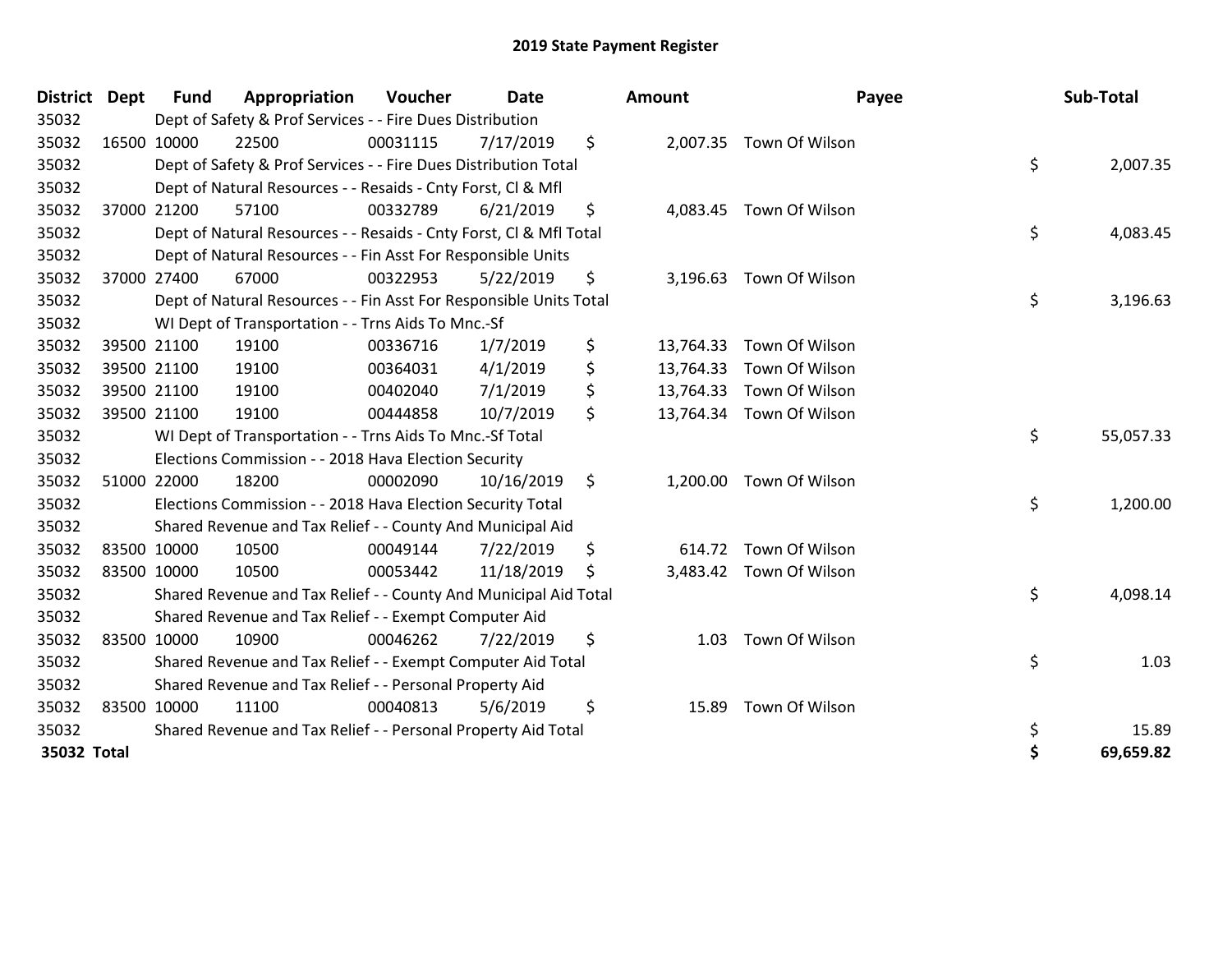| District Dept | <b>Fund</b> | Appropriation                                                     | Voucher  | <b>Date</b> | <b>Amount</b>   |                 | Payee | Sub-Total |
|---------------|-------------|-------------------------------------------------------------------|----------|-------------|-----------------|-----------------|-------|-----------|
| 35251         |             | Dept of Ag, Trade & Cons Protc - - Clean Sweep Grants             |          |             |                 |                 |       |           |
| 35251         | 11500 27400 | 77800                                                             | 00050432 | 9/5/2019    | \$<br>754.79    | City Of Merrill |       |           |
| 35251         |             | Dept of Ag, Trade & Cons Protc - - Clean Sweep Grants Total       |          |             |                 |                 | \$    | 754.79    |
| 35251         |             | Dept of Safety & Prof Services - - Fire Dues Distribution         |          |             |                 |                 |       |           |
| 35251         | 16500 10000 | 22500                                                             | 00030010 | 7/15/2019   | \$<br>19,847.01 | City Of Merrill |       |           |
| 35251         |             | Dept of Safety & Prof Services - - Fire Dues Distribution Total   |          |             |                 |                 | \$    | 19,847.01 |
| 35251         |             | Dept of Public Instruction - - Federal Aids, Local Aid            |          |             |                 |                 |       |           |
| 35251         | 25500 10000 | 24100                                                             | 00193161 | 9/16/2019   | \$<br>1,318.62  | City Of Merrill |       |           |
| 35251         |             | Dept of Public Instruction - - Federal Aids, Local Aid Total      |          |             |                 |                 | \$    | 1,318.62  |
| 35251         |             | Dept of Natural Resources - - Aids In Lieu Of Taxes - Gener       |          |             |                 |                 |       |           |
| 35251         | 37000 10000 | 50300                                                             | 00297234 | 2/8/2019    | \$<br>8,706.02  | City Of Merrill |       |           |
| 35251         | 37000 10000 | 50300                                                             | 00314149 | 4/19/2019   | \$<br>185.54    | City Of Merrill |       |           |
| 35251         |             | Dept of Natural Resources - - Aids In Lieu Of Taxes - Gener Total |          |             |                 |                 | \$    | 8,891.56  |
| 35251         |             | Dept of Natural Resources - - Gen Program Ops-State Funds         |          |             |                 |                 |       |           |
| 35251         | 37000 21200 | 16100                                                             | 00296121 | 2/7/2019    | \$<br>52.89     | City Of Merrill |       |           |
| 35251         | 37000 21200 | 16100                                                             | 00315743 | 4/25/2019   | \$<br>57.19     | City Of Merrill |       |           |
| 35251         | 37000 21200 | 16100                                                             | 00344904 | 7/26/2019   | \$<br>59.64     | City Of Merrill |       |           |
| 35251         | 37000 21200 | 16100                                                             | 00372570 | 11/15/2019  | \$<br>52.88     | City Of Merrill |       |           |
| 35251         |             | Dept of Natural Resources - - Gen Program Ops-State Funds Total   |          |             |                 |                 | \$    | 222.60    |
| 35251         |             | Dept of Natural Resources - - General Program Operations --       |          |             |                 |                 |       |           |
| 35251         | 37000 21200 | 25400                                                             | 00296121 | 2/7/2019    | \$<br>63.44     | City Of Merrill |       |           |
| 35251         | 37000 21200 | 25400                                                             | 00315743 | 4/25/2019   | \$<br>68.58     | City Of Merrill |       |           |
| 35251         | 37000 21200 | 25400                                                             | 00344904 | 7/26/2019   | \$<br>89.45     | City Of Merrill |       |           |
| 35251         | 37000 21200 | 25400                                                             | 00372570 | 11/15/2019  | \$<br>79.34     | City Of Merrill |       |           |
| 35251         |             | Dept of Natural Resources - - General Program Operations -- Total |          |             |                 |                 | \$    | 300.81    |
| 35251         |             | Dept of Natural Resources - - GPO--State Funds                    |          |             |                 |                 |       |           |
| 35251         | 37000 21200 | 36100                                                             | 00296121 | 2/7/2019    | \$<br>10.58     | City Of Merrill |       |           |
| 35251         | 37000 21200 | 36100                                                             | 00315743 | 4/25/2019   | \$<br>11.44     | City Of Merrill |       |           |
| 35251         | 37000 21200 | 36100                                                             | 00344904 | 7/26/2019   | \$<br>14.91     | City Of Merrill |       |           |
| 35251         | 37000 21200 | 36100                                                             | 00372570 | 11/15/2019  | \$<br>13.23     | City Of Merrill |       |           |
| 35251         |             | Dept of Natural Resources - - GPO--State Funds Total              |          |             |                 |                 | \$    | 50.16     |
| 35251         |             | Dept of Natural Resources - - GPO--State Funds                    |          |             |                 |                 |       |           |
| 35251         | 37000 21200 | 86100                                                             | 00296121 | 2/7/2019    | \$<br>10.58     | City Of Merrill |       |           |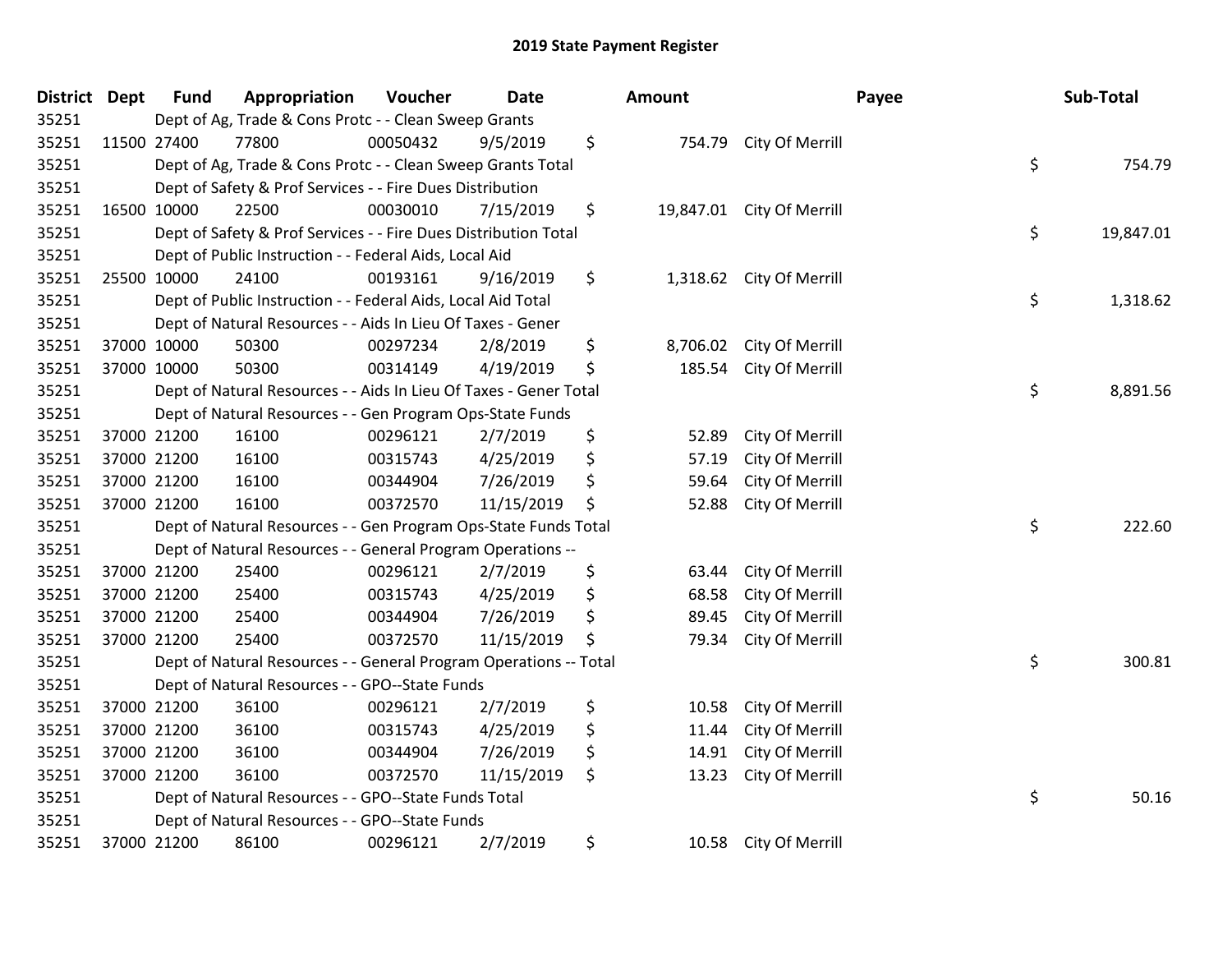| <b>District</b> | <b>Dept</b> | <b>Fund</b> | Appropriation                                                      | Voucher  | Date       | Amount           |                 | Payee | Sub-Total  |
|-----------------|-------------|-------------|--------------------------------------------------------------------|----------|------------|------------------|-----------------|-------|------------|
| 35251           |             | 37000 21200 | 86100                                                              | 00315743 | 4/25/2019  | \$<br>11.44      | City Of Merrill |       |            |
| 35251           | 37000 21200 |             | 86100                                                              | 00344904 | 7/26/2019  | \$<br>14.91      | City Of Merrill |       |            |
| 35251           |             | 37000 21200 | 86100                                                              | 00372570 | 11/15/2019 | \$<br>13.23      | City Of Merrill |       |            |
| 35251           |             |             | Dept of Natural Resources - - GPO--State Funds Total               |          |            |                  |                 | \$    | 50.16      |
| 35251           |             |             | Dept of Natural Resources - - Fin Asst For Responsible Units       |          |            |                  |                 |       |            |
| 35251           |             | 37000 27400 | 67000                                                              | 00323478 | 5/22/2019  | \$<br>32,580.11  | City Of Merrill |       |            |
| 35251           |             |             | Dept of Natural Resources - - Fin Asst For Responsible Units Total |          |            |                  |                 | \$    | 32,580.11  |
| 35251           |             |             | WI Dept of Transportation - - Conn Hwy Aids St Fds                 |          |            |                  |                 |       |            |
| 35251           |             | 39500 21100 | 16200                                                              | 00337742 | 1/7/2019   | \$<br>26,247.56  | City Of Merrill |       |            |
| 35251           |             | 39500 21100 | 16200                                                              | 00365056 | 4/1/2019   | \$<br>26,247.56  | City Of Merrill |       |            |
| 35251           |             | 39500 21100 | 16200                                                              | 00403065 | 7/1/2019   | \$<br>26,247.56  | City Of Merrill |       |            |
| 35251           |             | 39500 21100 | 16200                                                              | 00445883 | 10/7/2019  | \$<br>26,247.56  | City Of Merrill |       |            |
| 35251           |             |             | WI Dept of Transportation - - Conn Hwy Aids St Fds Total           |          |            |                  |                 | \$    | 104,990.24 |
| 35251           |             |             | WI Dept of Transportation - - Tc, Trns Oper Aid Sf                 |          |            |                  |                 |       |            |
| 35251           |             | 39500 21100 | 17700                                                              | 00392767 | 6/13/2019  | \$<br>19,656.00  | City Of Merrill |       |            |
| 35251           |             | 39500 21100 | 17700                                                              | 00417056 | 7/31/2019  | \$<br>58,971.00  | City Of Merrill |       |            |
| 35251           |             |             | WI Dept of Transportation - - Tc, Trns Oper Aid Sf Total           |          |            |                  |                 | \$    | 78,627.00  |
| 35251           |             |             | WI Dept of Transportation - - Trnst/Trns-Rel Aid F                 |          |            |                  |                 |       |            |
| 35251           |             | 39500 21100 | 18200                                                              | 00353842 | 2/21/2019  | \$<br>72,640.33  | City Of Merrill |       |            |
| 35251           |             | 39500 21100 | 18200                                                              | 00423889 | 8/15/2019  | \$<br>43,586.35  | City Of Merrill |       |            |
| 35251           |             | 39500 21100 | 18200                                                              | 00424860 | 8/16/2019  | \$<br>54,767.28  | City Of Merrill |       |            |
| 35251           |             | 39500 21100 | 18200                                                              | 00469950 | 12/11/2019 | \$<br>43,324.85  | City Of Merrill |       |            |
| 35251           |             |             | WI Dept of Transportation - - Trnst/Trns-Rel Aid F Total           |          |            |                  |                 | \$    | 214,318.81 |
| 35251           |             |             | WI Dept of Transportation - - Hwy Sfty Loc Aid Ffd                 |          |            |                  |                 |       |            |
| 35251           |             | 39500 21100 | 18500                                                              | 00359829 | 3/12/2019  | \$<br>4,000.00   | City Of Merrill |       |            |
| 35251           |             | 39500 21100 | 18500                                                              | 00421169 | 8/12/2019  | \$<br>4,000.00   | City Of Merrill |       |            |
| 35251           |             |             | WI Dept of Transportation - - Hwy Sfty Loc Aid Ffd Total           |          |            |                  |                 | \$    | 8,000.00   |
| 35251           |             |             | WI Dept of Transportation - - Trns Aids To Mnc.-Sf                 |          |            |                  |                 |       |            |
| 35251           |             | 39500 21100 | 19100                                                              | 00336717 | 1/7/2019   | \$<br>165,144.11 | City Of Merrill |       |            |
| 35251           |             | 39500 21100 | 19100                                                              | 00364032 | 4/1/2019   | \$<br>165,144.11 | City Of Merrill |       |            |
| 35251           |             | 39500 21100 | 19100                                                              | 00402041 | 7/1/2019   | \$<br>165,144.11 | City Of Merrill |       |            |
| 35251           |             | 39500 21100 | 19100                                                              | 00444859 | 10/7/2019  | \$<br>165,144.13 | City Of Merrill |       |            |
| 35251           |             |             | WI Dept of Transportation - - Trns Aids To Mnc.-Sf Total           |          |            |                  |                 | \$    | 660,576.46 |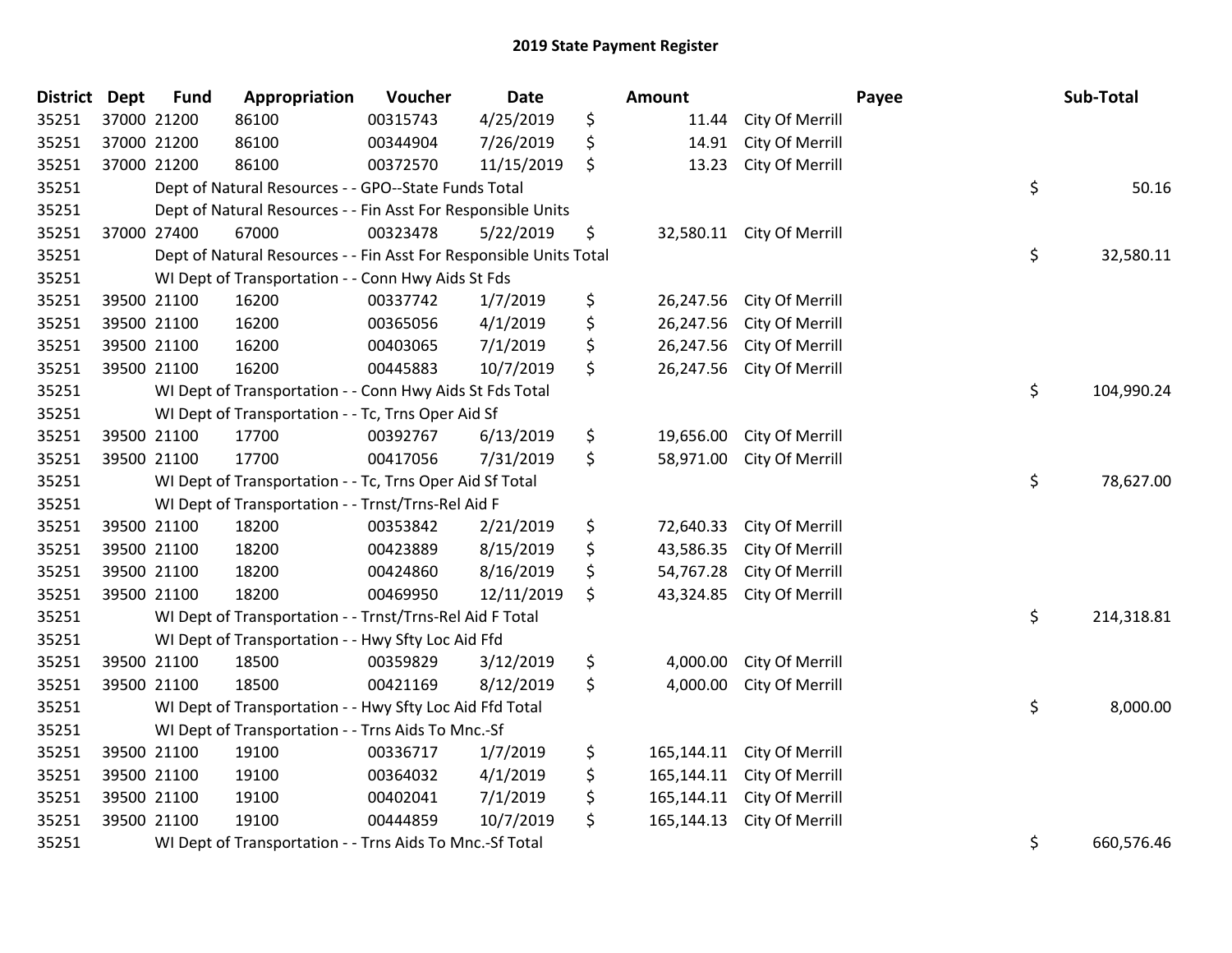| District Dept |             | <b>Fund</b> | Appropriation                                                          | Voucher  | <b>Date</b> |    | Amount    |                          | Payee | Sub-Total |
|---------------|-------------|-------------|------------------------------------------------------------------------|----------|-------------|----|-----------|--------------------------|-------|-----------|
| 35251         |             |             | Department of Corrections - - Services For Community Correct           |          |             |    |           |                          |       |           |
| 35251         | 41000 10000 |             | 10200                                                                  | 00263192 | 1/30/2019   | \$ | 5,664.44  | City Of Merrill          |       |           |
| 35251         | 41000 10000 |             | 10200                                                                  | 00268172 | 2/25/2019   | \$ | 5,664.44  | City Of Merrill          |       |           |
| 35251         | 41000 10000 |             | 10200                                                                  | 00274425 | 3/26/2019   | \$ | 5,664.44  | City Of Merrill          |       |           |
| 35251         | 41000 10000 |             | 10200                                                                  | 00281582 | 4/26/2019   | \$ | 5,664.44  | City Of Merrill          |       |           |
| 35251         | 41000 10000 |             | 10200                                                                  | 00287715 | 5/29/2019   | \$ | 5,777.73  | City Of Merrill          |       |           |
| 35251         | 41000 10000 |             | 10200                                                                  | 00297183 | 7/11/2019   | \$ | 5,777.73  | City Of Merrill          |       |           |
| 35251         | 41000 10000 |             | 10200                                                                  | 00301085 | 7/30/2019   | \$ | 5,777.73  | City Of Merrill          |       |           |
| 35251         | 41000 10000 |             | 10200                                                                  | 00305963 | 8/27/2019   | \$ | 5,777.73  | City Of Merrill          |       |           |
| 35251         | 41000 10000 |             | 10200                                                                  | 00310349 | 9/27/2019   | \$ | 5,777.73  | City Of Merrill          |       |           |
| 35251         | 41000 10000 |             | 10200                                                                  | 00318113 | 10/29/2019  | \$ | 5,777.73  | City Of Merrill          |       |           |
| 35251         | 41000 10000 |             | 10200                                                                  | 00325204 | 11/27/2019  | \$ | 5,777.73  | City Of Merrill          |       |           |
| 35251         |             |             | Department of Corrections - - Services For Community Correct Total     |          |             |    |           |                          | \$    | 63,101.87 |
| 35251         |             |             | Department of Corrections - - Juvenile Operations                      |          |             |    |           |                          |       |           |
| 35251         | 41000 10000 |             | 32300                                                                  | 00278840 | 4/11/2019   | \$ | 300.00    | City Of Merrill          |       |           |
| 35251         |             |             | Department of Corrections - - Juvenile Operations Total                |          |             |    |           |                          |       | 300.00    |
| 35251         |             |             | Dept of Children and Families - - General Aids                         |          |             |    |           |                          |       |           |
| 35251         | 43700 10000 |             | 99000                                                                  | 00062827 | 11/13/2019  | \$ | 5.00      | City Of Merrill          |       |           |
| 35251         |             |             | Dept of Children and Families - - General Aids Total                   |          |             |    |           |                          | \$    | 5.00      |
| 35251         |             |             | Department of Justice - - Law Enforcement Train, Local                 |          |             |    |           |                          |       |           |
| 35251         | 45500 10000 |             | 23100                                                                  | 00073653 | 10/28/2019  | \$ |           | 3,520.00 City Of Merrill |       |           |
| 35251         |             |             | Department of Justice - - Law Enforcement Train, Local Total           |          |             |    |           |                          | \$    | 3,520.00  |
| 35251         |             |             | Department of Justice - - Federal Aid, Local Assistance                |          |             |    |           |                          |       |           |
| 35251         | 45500 10000 |             | 25100                                                                  | 00065474 | 5/24/2019   | \$ | 390.00    | City Of Merrill          |       |           |
| 35251         |             |             | Department of Justice - - Federal Aid, Local Assistance Total          |          |             |    |           |                          | \$    | 390.00    |
| 35251         |             |             | Department of Military Affairs - - Federal Aid-Service Contracts       |          |             |    |           |                          |       |           |
| 35251         |             | 46500 10000 | 14100                                                                  | 00064264 | 7/30/2019   | \$ | 881.09    | City Of Merrill          |       |           |
| 35251         |             |             | Department of Military Affairs - - Federal Aid-Service Contracts Total |          |             |    |           |                          | \$    | 881.09    |
| 35251         |             |             | Department of Administration - - Telecom Access; School Dist           |          |             |    |           |                          |       |           |
| 35251         |             | 50500 25500 | 46600                                                                  | 00096376 | 2/6/2019    | \$ | 21,626.00 | City Of Merrill          |       |           |
| 35251         | 50500 25500 |             | 46600                                                                  | 00096992 | 2/19/2019   | \$ | 4,407.00  | City Of Merrill          |       |           |
| 35251         |             |             | Department of Administration - - Telecom Access; School Dist Total     |          |             |    |           |                          | \$    | 26,033.00 |
| 35251         |             |             | Public Defender Board - - Transcript, Discovery And Int                |          |             |    |           |                          |       |           |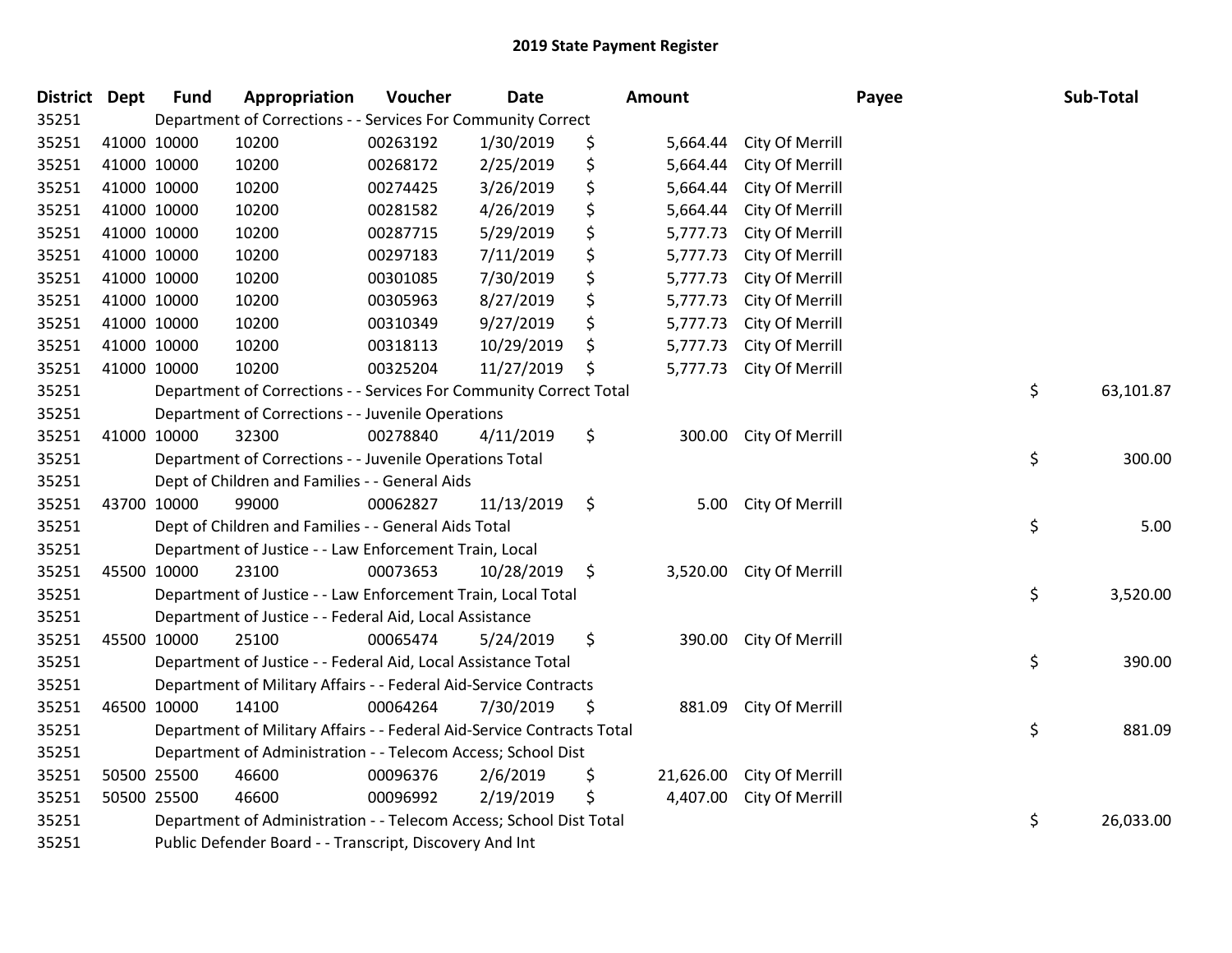| District    | <b>Dept</b> | <b>Fund</b> | Appropriation                                                         | Voucher  | Date       |    | Amount       |                            | Payee | Sub-Total    |  |  |
|-------------|-------------|-------------|-----------------------------------------------------------------------|----------|------------|----|--------------|----------------------------|-------|--------------|--|--|
| 35251       | 55000 10000 |             | 10600                                                                 | 00193355 | 5/3/2019   | \$ |              | 1,201.40 City Of Merrill   |       |              |  |  |
| 35251       |             |             | Public Defender Board - - Transcript, Discovery And Int Total         |          |            |    |              |                            | \$    | 1,201.40     |  |  |
| 35251       |             |             | Shared Revenue and Tax Relief - - Expenditure Restraint Program       |          |            |    |              |                            |       |              |  |  |
| 35251       |             | 83500 10000 | 10100                                                                 | 00049145 | 7/22/2019  | \$ |              | 257,750.47 City Of Merrill |       |              |  |  |
| 35251       |             |             | Shared Revenue and Tax Relief - - Expenditure Restraint Program Total |          |            |    |              |                            | \$    | 257,750.47   |  |  |
| 35251       |             |             | Shared Revenue and Tax Relief - - County And Municipal Aid            |          |            |    |              |                            |       |              |  |  |
| 35251       |             | 83500 10000 | 10500                                                                 | 00049145 | 7/22/2019  | \$ | 456,777.64   | City Of Merrill            |       |              |  |  |
| 35251       |             | 83500 10000 | 10500                                                                 | 00053443 | 11/18/2019 | \$ | 2,588,406.60 | City Of Merrill            |       |              |  |  |
| 35251       |             |             | Shared Revenue and Tax Relief - - County And Municipal Aid Total      |          |            |    |              |                            | \$    | 3,045,184.24 |  |  |
| 35251       |             |             | Shared Revenue and Tax Relief - - Exempt Computer Aid                 |          |            |    |              |                            |       |              |  |  |
| 35251       |             | 83500 10000 | 10900                                                                 | 00046263 | 7/22/2019  | \$ | 51,081.49    | City Of Merrill            |       |              |  |  |
| 35251       |             | 83500 10000 | 10900                                                                 | 00047881 | 7/22/2019  | \$ | 38,855.30    | City Of Merrill            |       |              |  |  |
| 35251       |             |             | Shared Revenue and Tax Relief - - Exempt Computer Aid Total           |          |            |    |              |                            | \$    | 89,936.79    |  |  |
| 35251       |             |             | Shared Revenue and Tax Relief - - Utility Aid                         |          |            |    |              |                            |       |              |  |  |
| 35251       |             | 83500 10000 | 11000                                                                 | 00049145 | 7/22/2019  | \$ | 5,731.58     | City Of Merrill            |       |              |  |  |
| 35251       |             | 83500 10000 | 11000                                                                 | 00053443 | 11/18/2019 | \$ | 34,040.17    | City Of Merrill            |       |              |  |  |
| 35251       |             |             | Shared Revenue and Tax Relief - - Utility Aid Total                   |          |            |    |              |                            | \$    | 39,771.75    |  |  |
| 35251       |             |             | Shared Revenue and Tax Relief - - Personal Property Aid               |          |            |    |              |                            |       |              |  |  |
| 35251       |             | 83500 10000 | 11100                                                                 | 00040814 | 5/6/2019   | \$ | 19,738.68    | City Of Merrill            |       |              |  |  |
| 35251       |             | 83500 10000 | 11100                                                                 | 00042622 | 5/6/2019   | \$ | 55,909.33    | City Of Merrill            |       |              |  |  |
| 35251       |             |             | Shared Revenue and Tax Relief - - Personal Property Aid Total         |          |            |    |              |                            | \$    | 75,648.01    |  |  |
| 35251       |             |             | Shared Revenue and Tax Relief - - School Lvy Tx/First Dollar Cr       |          |            |    |              |                            |       |              |  |  |
| 35251       |             | 83500 10000 | 30200                                                                 | 00045267 | 7/22/2019  | \$ | 633,965.43   | City Of Merrill            |       |              |  |  |
| 35251       |             | 83500 10000 | 30200                                                                 | 00048151 | 7/22/2019  | \$ | 218,739.09   | City Of Merrill            |       |              |  |  |
| 35251       |             |             | Shared Revenue and Tax Relief - - School Lvy Tx/First Dollar Cr Total |          |            |    |              |                            | \$    | 852,704.52   |  |  |
| 35251       |             |             | Shared Revenue and Tax Relief - - Payments For Municipal Svcs         |          |            |    |              |                            |       |              |  |  |
| 35251       |             | 83500 10000 | 50100                                                                 | 00037829 | 1/31/2019  | \$ |              | 10,463.71 City Of Merrill  |       |              |  |  |
| 35251       |             |             | Shared Revenue and Tax Relief - - Payments For Municipal Svcs Total   |          |            |    |              |                            | \$    | 10,463.71    |  |  |
| 35251       |             |             | Shared Revenue and Tax Relief - - Lottery & Gaming Credit             |          |            |    |              |                            |       |              |  |  |
| 35251       |             | 83500 52100 | 36300                                                                 | 00038360 | 3/25/2019  | \$ |              | 4,486.22 City Of Merrill   |       |              |  |  |
| 35251       |             | 83500 52100 | 36300                                                                 | 00038637 | 3/25/2019  | \$ | 344,627.64   | City Of Merrill            |       |              |  |  |
| 35251       |             |             | Shared Revenue and Tax Relief - - Lottery & Gaming Credit Total       |          |            |    |              |                            | \$    | 349,113.86   |  |  |
| 35251 Total |             |             |                                                                       |          |            |    |              |                            | Ś     | 5,946,534.04 |  |  |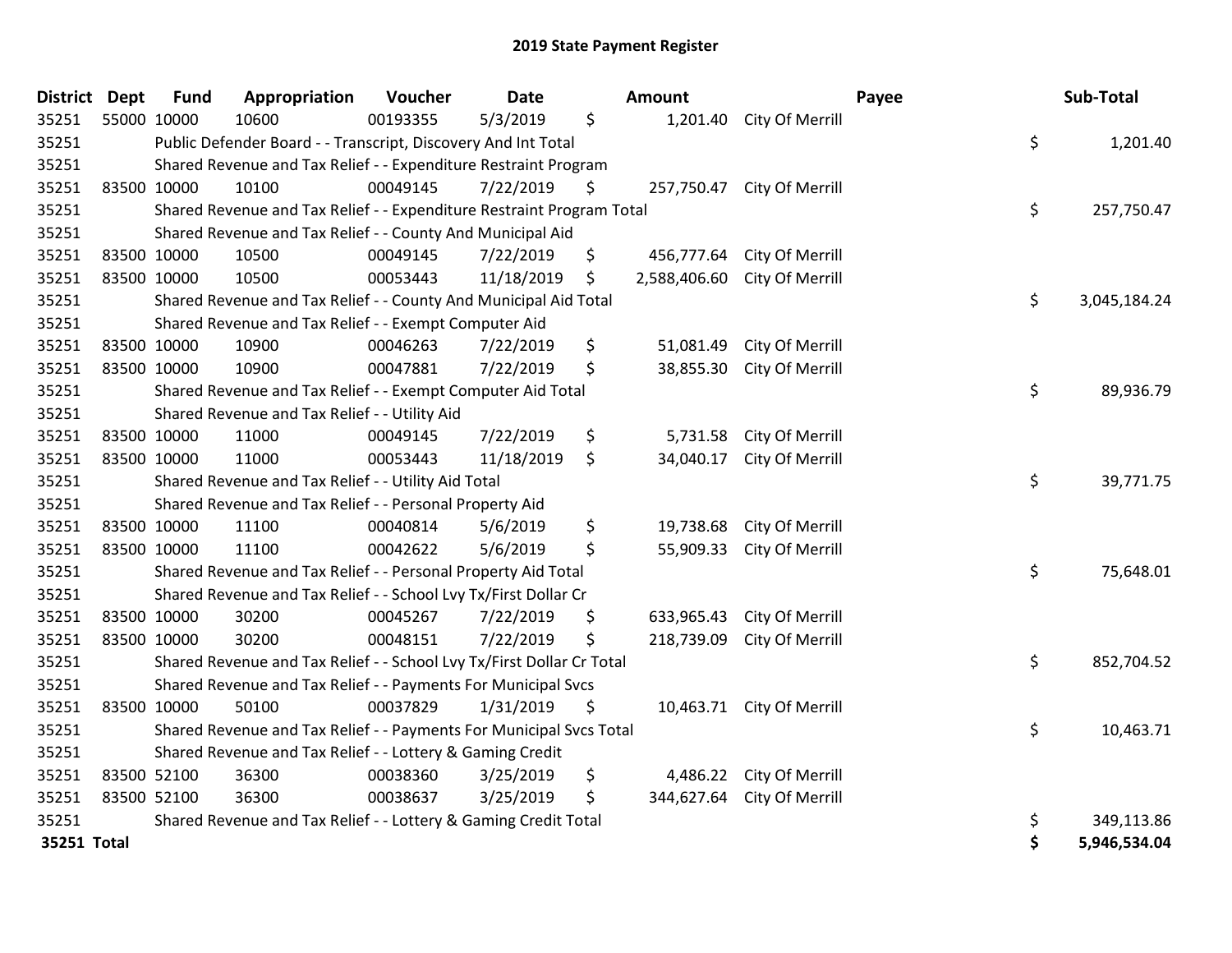| District | <b>Dept</b> | <b>Fund</b> | Appropriation                                                           | Voucher  | <b>Date</b> |    | <b>Amount</b> | Payee                      |    | Sub-Total  |  |  |
|----------|-------------|-------------|-------------------------------------------------------------------------|----------|-------------|----|---------------|----------------------------|----|------------|--|--|
| 35286    |             |             | Dept of Safety & Prof Services - - Fire Dues Distribution               |          |             |    |               |                            |    |            |  |  |
| 35286    |             | 16500 10000 | 22500                                                                   | 00030175 | 7/15/2019   | \$ |               | 10,257.29 City Of Tomahawk |    |            |  |  |
| 35286    |             |             | Dept of Safety & Prof Services - - Fire Dues Distribution Total         |          |             |    |               |                            | \$ | 10,257.29  |  |  |
| 35286    |             |             | Dept of Natural Resources - - General Program Operations --             |          |             |    |               |                            |    |            |  |  |
| 35286    |             | 37000 21200 | 25400                                                                   | 00305996 | 3/19/2019   | \$ | 453.63        | City Of Tomahawk           |    |            |  |  |
| 35286    |             | 37000 21200 | 25400                                                                   | 00313048 | 4/29/2019   | \$ | 533.45        | City Of Tomahawk           |    |            |  |  |
| 35286    |             | 37000 21200 | 25400                                                                   | 00336126 | 7/8/2019    | \$ | 546.46        | City Of Tomahawk           |    |            |  |  |
| 35286    |             | 37000 21200 | 25400                                                                   | 00362426 | 10/3/2019   | \$ | 502.66        | City Of Tomahawk           |    |            |  |  |
| 35286    |             |             | Dept of Natural Resources - - General Program Operations -- Total       |          |             |    |               |                            | \$ | 2,036.20   |  |  |
| 35286    |             |             | Dept of Natural Resources - - Resaids - Cnty Forst, Cl & Mfl            |          |             |    |               |                            |    |            |  |  |
| 35286    |             | 37000 21200 | 57100                                                                   | 00332790 | 6/21/2019   | \$ | 5.05          | City Of Tomahawk           |    |            |  |  |
| 35286    |             |             | Dept of Natural Resources - - Resaids - Cnty Forst, CI & Mfl Total      |          |             |    |               |                            | \$ | 5.05       |  |  |
| 35286    |             |             | Dept of Natural Resources - - Aids In Lieu Of Taxes - Sum S             |          |             |    |               |                            |    |            |  |  |
| 35286    |             | 37000 21200 | 57900                                                                   | 00314174 | 4/19/2019   | \$ |               | 33.21 City Of Tomahawk     |    |            |  |  |
| 35286    |             |             | \$<br>Dept of Natural Resources - - Aids In Lieu Of Taxes - Sum S Total |          |             |    |               |                            |    |            |  |  |
| 35286    |             |             | Dept of Natural Resources - - Fin Asst For Responsible Units            |          |             |    |               |                            |    |            |  |  |
| 35286    |             | 37000 27400 | 67000                                                                   | 00323351 | 5/22/2019   | \$ | 12,306.30     | City Of Tomahawk           |    |            |  |  |
| 35286    |             |             | Dept of Natural Resources - - Fin Asst For Responsible Units Total      |          |             |    |               |                            | \$ | 12,306.30  |  |  |
| 35286    |             |             | WI Dept of Transportation - - Conn Hwy Aids St Fds                      |          |             |    |               |                            |    |            |  |  |
| 35286    |             | 39500 21100 | 16200                                                                   | 00337743 | 1/7/2019    | \$ | 7,255.49      | City Of Tomahawk           |    |            |  |  |
| 35286    |             | 39500 21100 | 16200                                                                   | 00365057 | 4/1/2019    | \$ | 7,255.49      | City Of Tomahawk           |    |            |  |  |
| 35286    |             | 39500 21100 | 16200                                                                   | 00403066 | 7/1/2019    | \$ | 7,255.49      | City Of Tomahawk           |    |            |  |  |
| 35286    |             | 39500 21100 | 16200                                                                   | 00445884 | 10/7/2019   | \$ | 7,255.49      | City Of Tomahawk           |    |            |  |  |
| 35286    |             |             | WI Dept of Transportation - - Conn Hwy Aids St Fds Total                |          |             |    |               |                            | \$ | 29,021.96  |  |  |
| 35286    |             |             | WI Dept of Transportation - - Hwy Sfty Loc Aid Ffd                      |          |             |    |               |                            |    |            |  |  |
| 35286    |             | 39500 21100 | 18500                                                                   | 00462339 | 11/15/2019  | \$ | 3,186.56      | City Of Tomahawk           |    |            |  |  |
| 35286    |             |             | WI Dept of Transportation - - Hwy Sfty Loc Aid Ffd Total                |          |             |    |               |                            | \$ | 3,186.56   |  |  |
| 35286    |             |             | WI Dept of Transportation - - Trns Aids To Mnc.-Sf                      |          |             |    |               |                            |    |            |  |  |
| 35286    |             | 39500 21100 | 19100                                                                   | 00336718 | 1/7/2019    | \$ | 67,681.70     | City Of Tomahawk           |    |            |  |  |
| 35286    |             | 39500 21100 | 19100                                                                   | 00364033 | 4/1/2019    | \$ | 67,681.70     | City Of Tomahawk           |    |            |  |  |
| 35286    |             | 39500 21100 | 19100                                                                   | 00402042 | 7/1/2019    | \$ | 67,681.70     | City Of Tomahawk           |    |            |  |  |
| 35286    |             | 39500 21100 | 19100                                                                   | 00444860 | 10/7/2019   | \$ | 67,681.70     | City Of Tomahawk           |    |            |  |  |
| 35286    |             |             | WI Dept of Transportation - - Trns Aids To Mnc.-Sf Total                |          |             |    |               |                            | \$ | 270,726.80 |  |  |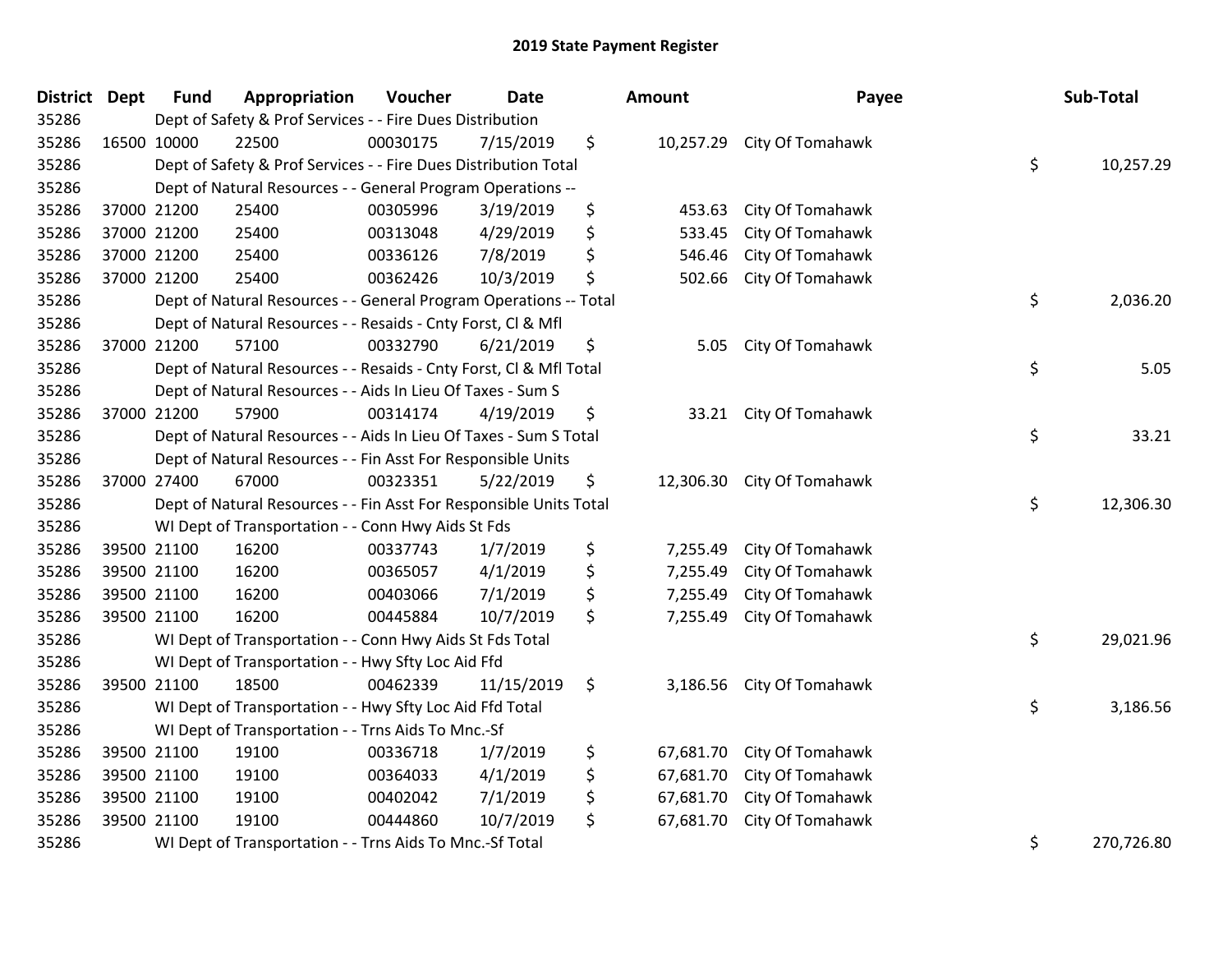| <b>District</b> | <b>Dept</b> | <b>Fund</b> | Appropriation                                                         | Voucher  | Date       |         | Amount     | Payee                      |    | Sub-Total    |  |  |
|-----------------|-------------|-------------|-----------------------------------------------------------------------|----------|------------|---------|------------|----------------------------|----|--------------|--|--|
| 35286           |             |             | WI Dept of Transportation - - Loc Rd Imp Prg St Fd                    |          |            |         |            |                            |    |              |  |  |
| 35286           |             | 39500 21100 | 27800                                                                 | 00407685 | 6/28/2019  | $\zeta$ |            | 38,055.92 City Of Tomahawk |    |              |  |  |
| 35286           |             |             | WI Dept of Transportation - - Loc Rd Imp Prg St Fd Total              |          |            |         |            |                            | \$ | 38,055.92    |  |  |
| 35286           |             |             | Elections Commission - - General Program Ops, GPR                     |          |            |         |            |                            |    |              |  |  |
| 35286           |             | 51000 10000 | 10100                                                                 | 00001537 | 1/25/2019  | \$      | 221.77     | City Of Tomahawk           |    |              |  |  |
| 35286           |             |             | Elections Commission - - General Program Ops, GPR Total               |          |            |         |            |                            | \$ | 221.77       |  |  |
| 35286           |             |             | Shared Revenue and Tax Relief - - Expenditure Restraint Program       |          |            |         |            |                            |    |              |  |  |
| 35286           | 83500 10000 |             | 10100                                                                 | 00049146 | 7/22/2019  | \$      |            | 66,541.82 City Of Tomahawk |    |              |  |  |
| 35286           |             |             | Shared Revenue and Tax Relief - - Expenditure Restraint Program Total |          |            |         |            |                            | \$ | 66,541.82    |  |  |
| 35286           |             |             | Shared Revenue and Tax Relief - - County And Municipal Aid            |          |            |         |            |                            |    |              |  |  |
| 35286           |             | 83500 10000 | 10500                                                                 | 00049146 | 7/22/2019  | \$      | 91,965.20  | City Of Tomahawk           |    |              |  |  |
| 35286           | 83500 10000 |             | 10500                                                                 | 00053444 | 11/18/2019 | \$      | 521,136.11 | City Of Tomahawk           |    |              |  |  |
| 35286           |             |             | Shared Revenue and Tax Relief - - County And Municipal Aid Total      |          |            |         |            |                            |    |              |  |  |
| 35286           |             |             | Shared Revenue and Tax Relief - - Exempt Computer Aid                 |          |            |         |            |                            |    |              |  |  |
| 35286           |             | 83500 10000 | 10900                                                                 | 00046264 | 7/22/2019  | \$      | 4,564.41   | City Of Tomahawk           |    |              |  |  |
| 35286           | 83500 10000 |             | 10900                                                                 | 00047882 | 7/22/2019  | \$      | 27,113.95  | City Of Tomahawk           |    |              |  |  |
| 35286           |             |             | Shared Revenue and Tax Relief - - Exempt Computer Aid Total           |          |            |         |            |                            | \$ | 31,678.36    |  |  |
| 35286           |             |             | Shared Revenue and Tax Relief - - Utility Aid                         |          |            |         |            |                            |    |              |  |  |
| 35286           |             | 83500 10000 | 11000                                                                 | 00049146 | 7/22/2019  | \$      | 2,462.23   | City Of Tomahawk           |    |              |  |  |
| 35286           | 83500 10000 |             | 11000                                                                 | 00053444 | 11/18/2019 | \$      | 28,081.19  | City Of Tomahawk           |    |              |  |  |
| 35286           |             |             | Shared Revenue and Tax Relief - - Utility Aid Total                   |          |            |         |            |                            | \$ | 30,543.42    |  |  |
| 35286           |             |             | Shared Revenue and Tax Relief - - Personal Property Aid               |          |            |         |            |                            |    |              |  |  |
| 35286           |             | 83500 10000 | 11100                                                                 | 00040815 | 5/6/2019   | \$      | 9,985.62   | City Of Tomahawk           |    |              |  |  |
| 35286           | 83500 10000 |             | 11100                                                                 | 00042623 | 5/6/2019   | \$      | 2,729.93   | City Of Tomahawk           |    |              |  |  |
| 35286           |             |             | Shared Revenue and Tax Relief - - Personal Property Aid Total         |          |            |         |            |                            | \$ | 12,715.55    |  |  |
| 35286           |             |             | Shared Revenue and Tax Relief - - Payments For Municipal Svcs         |          |            |         |            |                            |    |              |  |  |
| 35286           | 83500 10000 |             | 50100                                                                 | 00037864 | 1/31/2019  | \$      | 13,397.46  | City Of Tomahawk           |    |              |  |  |
| 35286           |             |             | Shared Revenue and Tax Relief - - Payments For Municipal Svcs Total   |          |            |         |            |                            | \$ | 13,397.46    |  |  |
| 35286 Total     |             |             |                                                                       |          |            |         |            |                            | \$ | 1,133,828.98 |  |  |